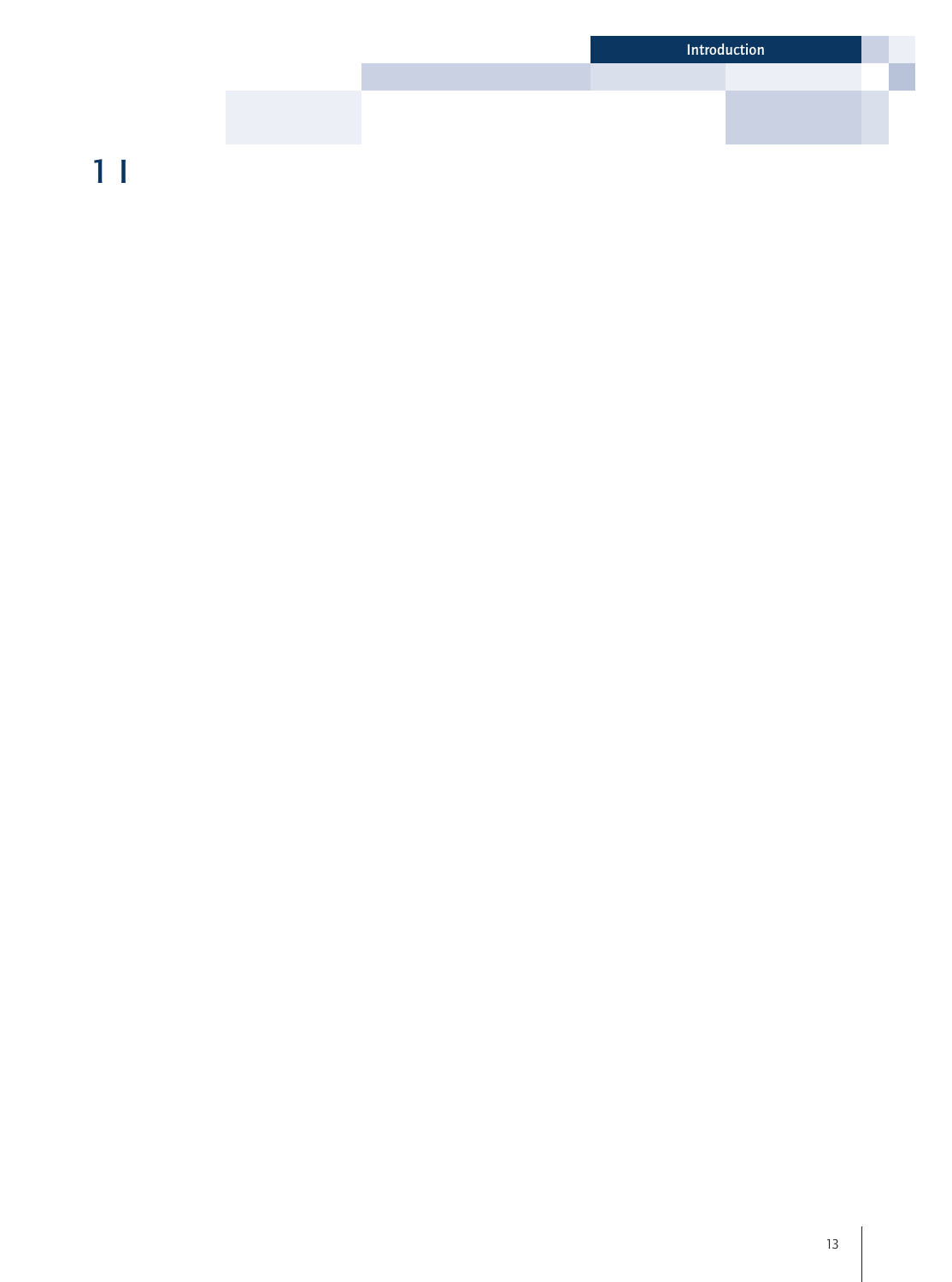saw a need to view privacy from various perspectives and juxtapose the different points of view and angles of reference. This way they are made explicit and valued as equally valid ways of looking at privacy. The desires and fears of users were studied empirically using social science methods. The ethicists provided a comprehensive overview of ethical and philosophical approaches to privacy and applied them to the cyberworld. There is also a detailed account of business privacy concerns online: as many services are paid for with user data, the question arose of what this means for the user. Another part of the study explored both the existing technical options to undermine privacy protection and those to enhance privacy protection (privacy-enhancing technologies, PETs). The final part examined the applicable legal framework surrounding data and privacy protection. The results of this analysis were published as Volume One of this project.2 In order to give equal weight to each of the represented disciplines, the setup is an inherently multidisciplinary one, not an interdisciplinary joint endeavor.

# 1.3 INTERDISCIPLINARY SYNTHESIS

The formation of a culture of privacy and trust is a common task for all involved disciplines and actors and can only be realised through a synthesis of diverse perspectives. The present volume is characterized by a truly interdisciplinary approach. Based on the multidisciplinary analysis each researcher contributed his/her own particular approach to the applicable areas and the specific challenges to be addressed within those areas. The representatives of each discipline worked together to find a common denominator which allows for common acceptance of the proposed options. Looking at problems and application areas together, a synthesis of the disciplinary approaches is realised and executed through consideration and accommodation of the various discipline-based concerns and perspectives.

# 1.4 DESCRIPTION OF OUR APPROACH AND **METHODOLOGY**

In our efforts to develop options for improving privacy and trust on the Internet, we apply a normative and value-oriented approach. While interpreting privacy as a mode of social being, we do not regard privacy as a concept which has an intrinsic value. Rather, we consider privacy to be valuable and worthy of protection only insofar as it is crucial for the realisation, protection and improvement of selected values which provide the framework for our pluralistic democratic societies in Europe. We are anchored in a European value system, yet we believe that the values we have chosen – free self-determination, democratic participation, and economic well-being – have a broader appeal. They are an intrinsic part of universally accepted human rights and indispensible for a dignified life, free from hunger and from fear of oppression, violence, and injustice.3

# 1.5 STRUCTURE

This normative value-oriented approach predetermines the structure of our argument that is laid out in the present volume. We begin with a definition of the concept of privacy as we understand it and a description of three core values we have chosen as our framework. Chapter 2 concludes with an explanation of the way these three core values depend on the element of privacy for their realisation. In Chapter 3 and Chapter 4 we explore our application areas, online social networks (OSNs) and e-commerce, in great detail. Chapter 3 describes the stakeholders, the categories of data, the functions and implications of OSNs from a technical, sociological, ethical, and economic perspective and details the legal regulations which apply to this online area of application. Chapter 4 introduces the stakeholders and characterizes the transactions which occur in e-commerce. The technology behind e-commerce transactions, their social impact, ethical

<sup>2</sup> Buchmann 2012.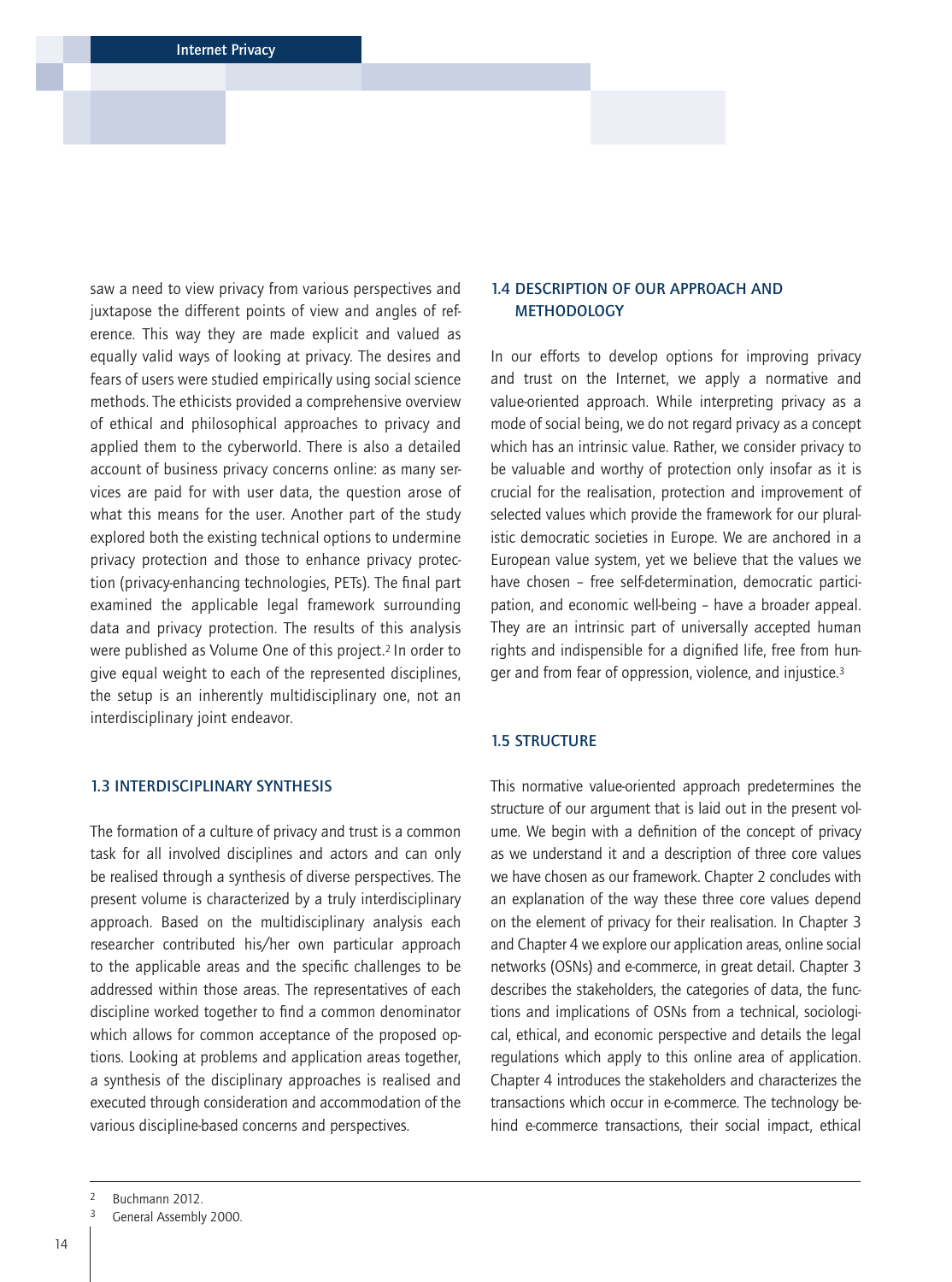issues concerning e-commerce and the legal environment are all described to gain a comprehensive, multi-perspective understanding of this complex area of online application. Both Chapter 3 and Chapter 4 also detail the benefits OSNs and e-commerce bring to the realisation of the core values.

Chapter 5 shows how these benefits may be impaired by threats and privacy risks which appear in the context of these two applications. First the authors introduce primary conditions for privacy protection and then go on to show in which ways these conditions – awareness, control, and trustworthiness – are threatened. In accordance with our overall line of reasoning the next step shows how these privacy threats undermine our three core values: free self-determination, democratic participation, and economic wellbeing. Finally in Chapter 6, the authors present a variety of options for achieving privacy in OSNs and e-commerce transactions. These options are divided into the categories of awareness, control, and trustworthiness, those conditions for privacy protection which were introduced in Chapter 5. Regulatory, technical, and educational measures as well as good practices to improve awareness, control, and trustworthiness are delineated.

In this volume we do not yet offer an evaluation of the options presented in Chapter 6. Rather, they are meant to showcase a wide range of possible measures that could be implemented for privacy protection. The actual evaluation of the options and subsequent deduction of recommendations for action for policy-makers and legislators, businesses, and civil society are published in a separate publication entitled acatech POSITION Internet Privacy.4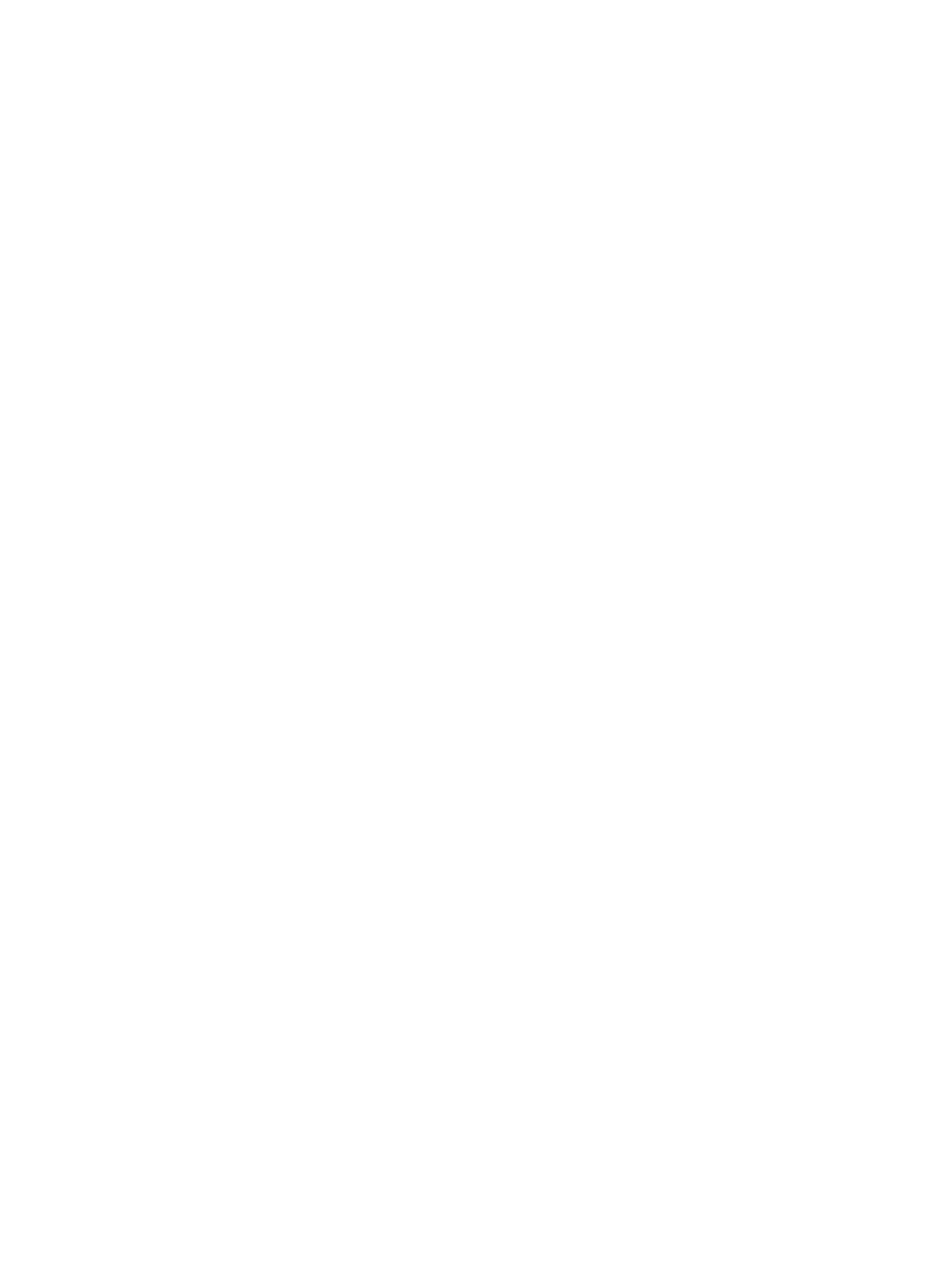# 2 CORE VALUES AND THEIR RELATION TO PRIVACY

This chapter provides the basis for our overall goal of developing recommendations on how a culture of privacy and trust on the Internet can be fostered. We begin by presenting an understanding of privacy developed in the first stages of this project that is used throughout this document. Since the recommendations are derived from core values that we hold fundamental in our European democratic tradition and are also in line with an underlying understanding of human freedom, this chapter introduces the core values — free self-determination, democratic participation, and economic well-being — and indicates why we have selected them. Following this, we discuss each of the core values in greater detail, taking the perspectives of the social sciences, ethics and law into account. We also elaborate on the specific relationship between the core values and privacy. Showing the inextricable linkage between privacy and the basic principles of a free, pluralistic and democratic society will lay the foundation for transferring this relationship to the cyberworld,5 and more specifically, to two exemplary Internet-application areas: OSNs and e-commerce.

# 2.1 PRIVACY

One definition we have found which takes into account a large number of relevant aspects was developed in the 1970s by social psychologist Irwin Altman, who conceptualized privacy as "an interpersonal boundary process by which a person or a group regulates interaction with others. By altering the degree of openness of the self to others, a hypothetical personal boundary is more or less receptive to social interaction with others. Privacy is, therefore, a dynamic process involving selective control over a selfboundary, either by an individual or a group."6 Privacy for Altman is consequently in general an "interpersonal event,

involving relationships among people."7 According to his way of thinking, privacy norms are subject to society's definition, while individuals apply these norms within social situations, depending on the context as well as on the desired state of privacy they would like to achieve. In addition, drawing interaction boundaries regulates "Control of Input from Others" and "Control of Output to Others"8 — in other words, the flow of information (outwards and inwards). In sum, Altman accounts for both the individual as well as collective dimension of privacy; he allows for the conception of privacy as a state of affairs to be achieved by various means: material (walls, clothes, technology), semiotic (signs) and normative (social rules and customs); and he is clear about the fact that while privacy might be related to information flow, it is generally about social situations.

If, however, personal privacy (in contradistinction to the privacy of private property9) is to be understood as a mode of social being, i.e. as a phenomenon relating to how human beings share the world with one another, Altman's definition must be examined closely, as an explicit phenomenological unfolding and subjected to critique.10 Accordingly, personal privacy is fundamentally the aspect of social interplay relating to how persons show themselves as who they are, which includes the negative or deficient modes of such self-showing, namely, a privatio of self-revelation. Privacy thus consists of concealing who you are — either completely (anonymity, secrecy, incognito), or concealing only certain aspects of one's identity, (use of a pseudonym) or concealing identity only in certain situations and contexts (location and time). Privacy is multifaceted and complex, but all these facets relate to a person's identity through the various dimensions of self-display and self-concealment. In the Western world, personal privacy concerns an individual freedom of self-determining how to reveal oneself in

<sup>5</sup> On the choice of the term 'cyberworld' in preference to 'cyberspace' Buchmann 2012, Sections 2.3.5 and 2.4.5.

<sup>6</sup> Altman 1975, p. 6.

Altman 1975, p. 22.

<sup>8</sup> Altman 1975, p. 29.

<sup>9</sup> Buchmann 2012, Sections 2.2.5-2.2.6.

<sup>10</sup> Buchmann 2012, Sections 2.2.1-2.2.5, 1.10 and 2.4.6-2.4.10.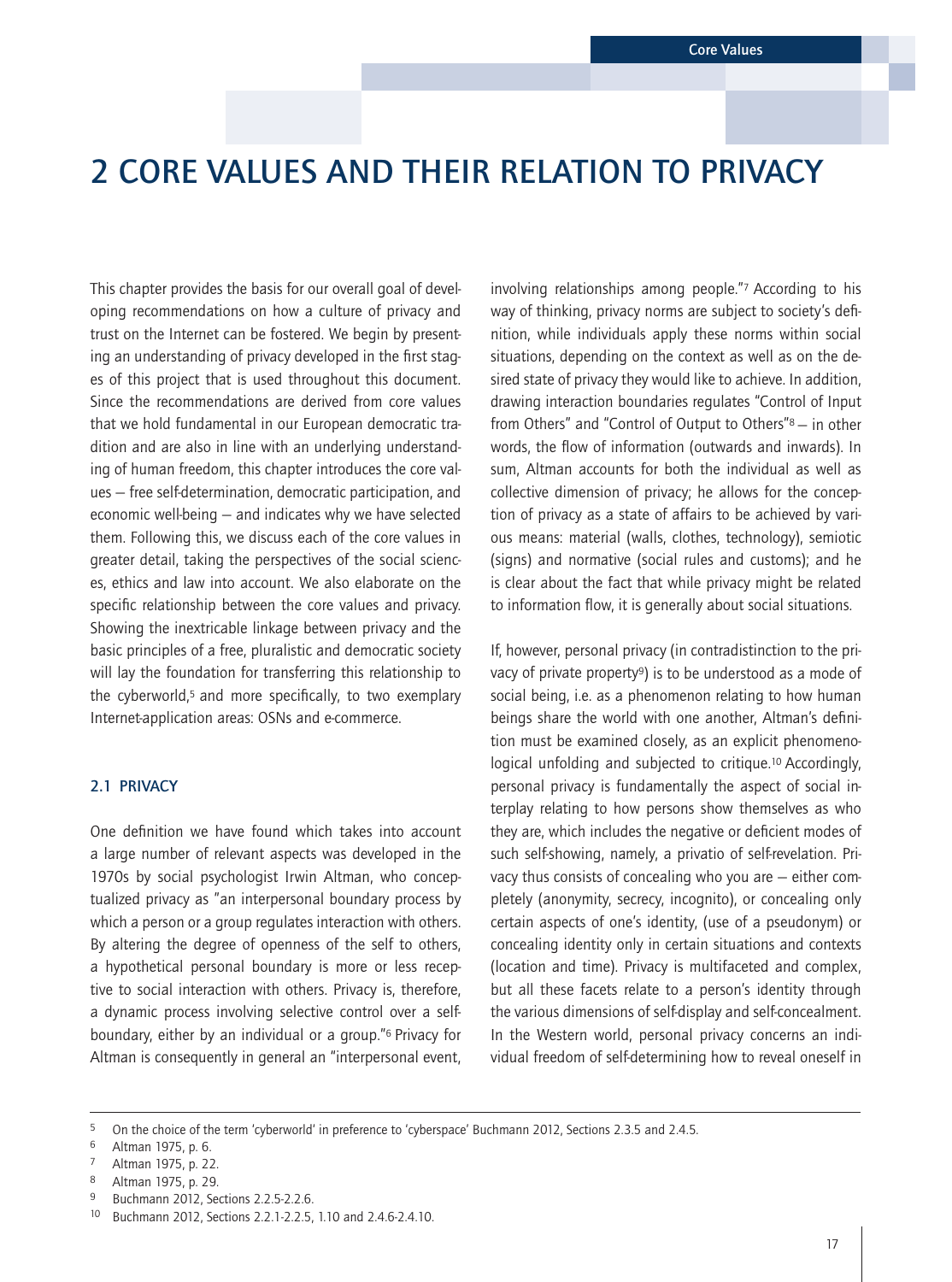the ongoing interplay of the social world. The interplay of identity formation is as much a freedom to display oneself as it is to withdraw and conceal oneself or to present oneself with a certain 'spin', i.e. self-display (showing off who you are) and self-concealment are two sides of the same, multifaceted coin. Furthermore, freedom pertains not to an actual state of affairs, but to a potential to determine one's own life-movements within the interplay with others, so it has the aspect of a social power play (that may also enter the political domain) which by no means guarantees a successful outcome. Hence, informational privacy, i.e. the freedom to self-determine what information (digital data) is released into or withheld from the public domain of the cyberworld, is merely derivative of the more fundamental individual freedom to play the game of showing oneself to others or concealing oneself from them in the abovementioned multifaceted sense.

We too, like Altman, conceive of privacy as a state of affairs being inherently social, that is, by "privacy" we mean a specific mode in which the social interplay is acted out. What follows from this is that privacy does not mean the isolation of an individual from the (social) world; rather, the concept refers to the specific and dynamic configuration of revealing and concealing who you are *within* the social interplay among the social players. However, while being subject to societal, customary definition, privacy preferences (i.e. what, how, how much, when and where an individual shows or conceals who he or she is) vary from one individual to another, so our understanding of privacy has to allow for a spectrum of individual privacy preferences. Secondly, whereas we are interested in *informational* privacy, we must always keep in mind that privacy is about social situations and people living their lives with one another. Therefore, we consider privacy a specific form of social interplay. And finally, here we do not leave the issue of whether

to conceive of privacy as having some "intrinsic value".11 Nor do we attempt to encompass all the phenomena falling under the rubric of privacy. Instead, in the present limited context, we treat privacy only insofar as it pertains to our chosen core values.

# 2.2 OUR APPROACH

Any presentation based on cultural values or basic social principles has normative features. Socio-cultural values arise from the desire to live well in a given society and assume the shape of norms and rules for human behaviour. Insofar as the selection of three core values we deem indispensable for a flourishing and free society — self-determination, democratic participation, and economic well-being — we follow a normative approach. One obvious reason for this is the value-context in which this text is produced. We believe that value-orientation is a vital precondition for any culture of privacy and trust, both in the offline world and in the cyberworld. We are well aware that a normative approach is culturally specific and is indebted to the ideal of a European community of values. We are also aware that this ideal has been thoroughly deconstructed.12 Whereas such deconstruction may modify our understanding of these values in the sense that they become visible as a culturally-generated ideal, this consideration does not lead to a repudiation of these values. As the values cherished by Europeans correspond to a deeper understanding of freedom whose validity is upheld interculturally, our approach is open to a dialogue between all those committed to human freedom per se, albeit in various cultural guises.13 An approach based on considerations of human freedom *per* se is no longer normative (since freedom is an option for living together, not a moral imperative), but sheds light on how human beings can freely share a world.

<sup>&</sup>lt;sup>11</sup> To do so would be to follow here Daniel J. Solove, who holds that "The value of ameliorating privacy problems lies in the activities that privacy protections enable." Solove 2008, p.85. However, against this argument from consequences, it must be kept in mind that the social interplay of revealing and concealing who you are is a core aspect of freedom *per* se that cannot be traded off for functional benefits or consequences. 12 Chakrabarty 2007.

<sup>13</sup> Buchmann 2012, Section 2.5.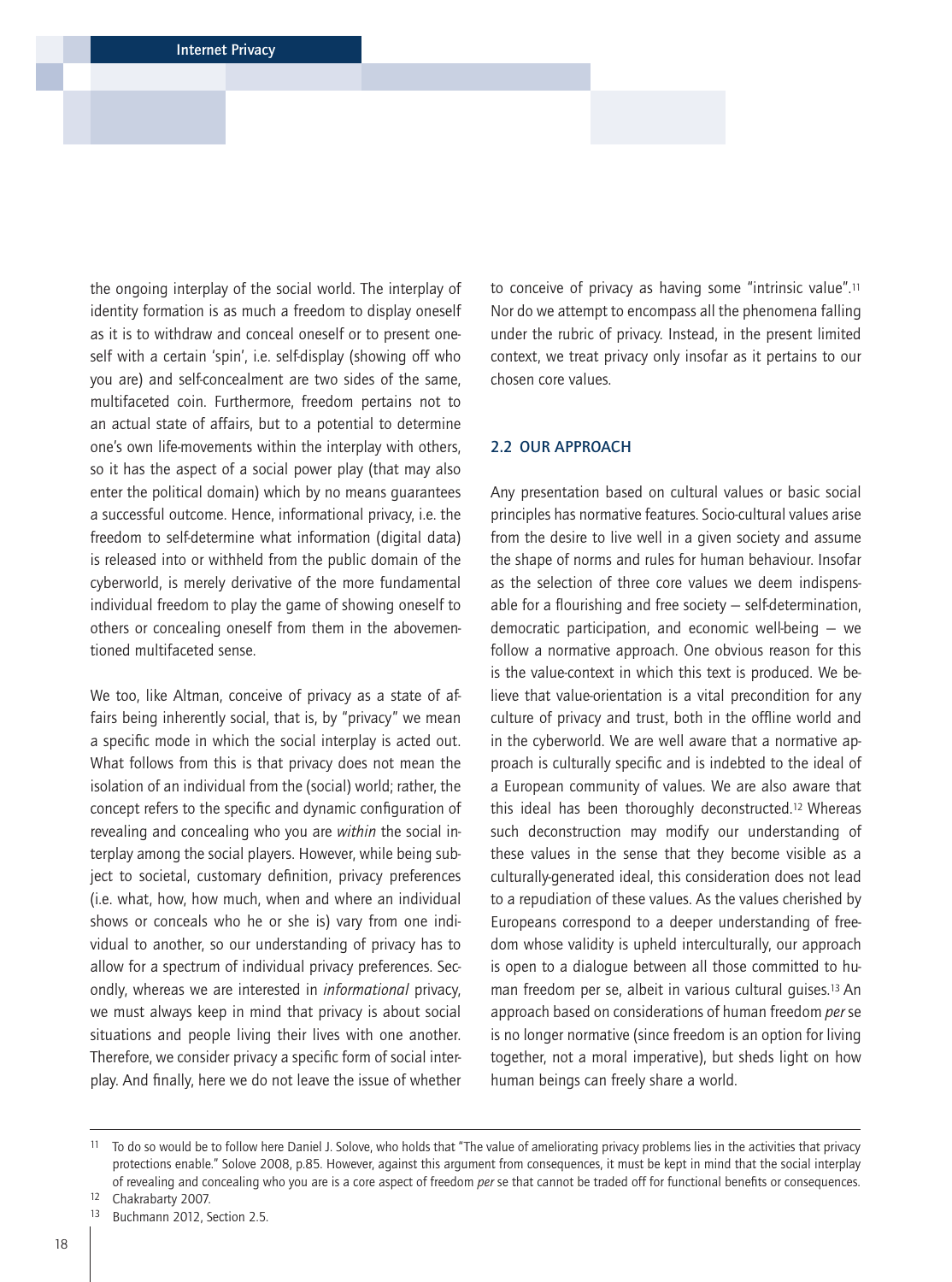Within this value framework, our three selected core values: free self-determination, democratic participation and economic well-being, relate intimately with human freedom. Free self-determination is a precondition for fostering free, self-determined and responsible individuals constituting a free society. Democratic participation, a value guaranteed on the political plane by the German constitution, ensures the sovereignty of the people and is also a precondition for a free democratic society. Economic well-being is a basic goal of a free market economy where cutthroat or unfair competition among the players is suppressed for the sake of the freedom and fairness of interplay. Good governance needs not only to ensure basic economic well-being for the people in the sense of a standard of living, but also to secure the framework within which economic players can freely and fairly engage in pursuing a livelihood.

When elaborating upon these values of freedom, our ultimate objective is to deliver a richer view of each value by bringing together multiple perspectives into a multifaceted, inclusive description. Such a comprehensive depiction of the various dimensions of a core value is necessary to assess an Internet application's potential for enhancing and promoting that value whilst at the same time identifying possible risks and threats to it, tasks we take on in Chapters 4 and 5. We integrate sociological, ethical, legal, economic and technical perspectives to pinpoint opportunities as well as potential threats for both individuals and society as a whole (sociological and ethical), for users and consumers (economic), and the respective constitutional rights (e.g. the right to informational self-determination) and national objectives e.g. democracy (legal). Technological solutions and limitations provide boundaries for proposals as to how our values can be manifested in the cyberworld.

A multi-perspective approach leads to uncovering viable options from the opportunities and risk-scenarios identified. A multidisciplinary perspective is also helpful for establishing context when evaluating threats to a given core value, where a seemingly harmless deviation in one context can have detrimental consequences in another. We now proceed by elaborating each of our core values and exploring how privacy as outlined above relates to each one of them.

# 2.3 FREE SELF-DETERMINATION

Free self-determination lies at the core of any understanding of freedom because ultimately each individual human being controls his/her own life-movements, even when they submit freely or under compulsion to another, whether it be another person, an institution such as the state, or the tenets of a religion. Free self-determination also lays the foundation for creating a singular identity. Identity-formation, in turn, is the interplay with the world through which a who14 finds its self reflected by the world, thus casting and assuming its selfidentity.15 One's identity goes hand in hand with revealing and concealing who one is and is already shaped within the rules of interplay of a concrete culture within a shared world. A self has to be free to shape its own life and to freely express its decisions in an interplay with other self-determining selves if true freedom is to be achieved. The free — invariably courageous — existential shaping of one's own life also pushes the boundaries of how others can shape their own identities in the shared world by showing alternative sociocultural options for identity formation, which historically are constantly in flux. In this sense, self-determination cannot be restricted to individual aspects of life (individualism), but colours and influences the freedom of social interplay as a whole, and not only within the European context.

<sup>14</sup> The distinction between *what* and *who* is essential; Buchmann 2012, Section 2.2.1. Cf. also "While literature on the 'digital identity' is growing, newer research has shown that it is not enough to analyse identity questions in terms of those matters that mostly concern the *identification of a person* rather than his or her *identity as a person* (philosophy distinguishes between identity of the same — idem — and identity of the self — ipse)." EGE 2012, p. 38.

<sup>15</sup> Buchmann 2012, Section 2.2.2.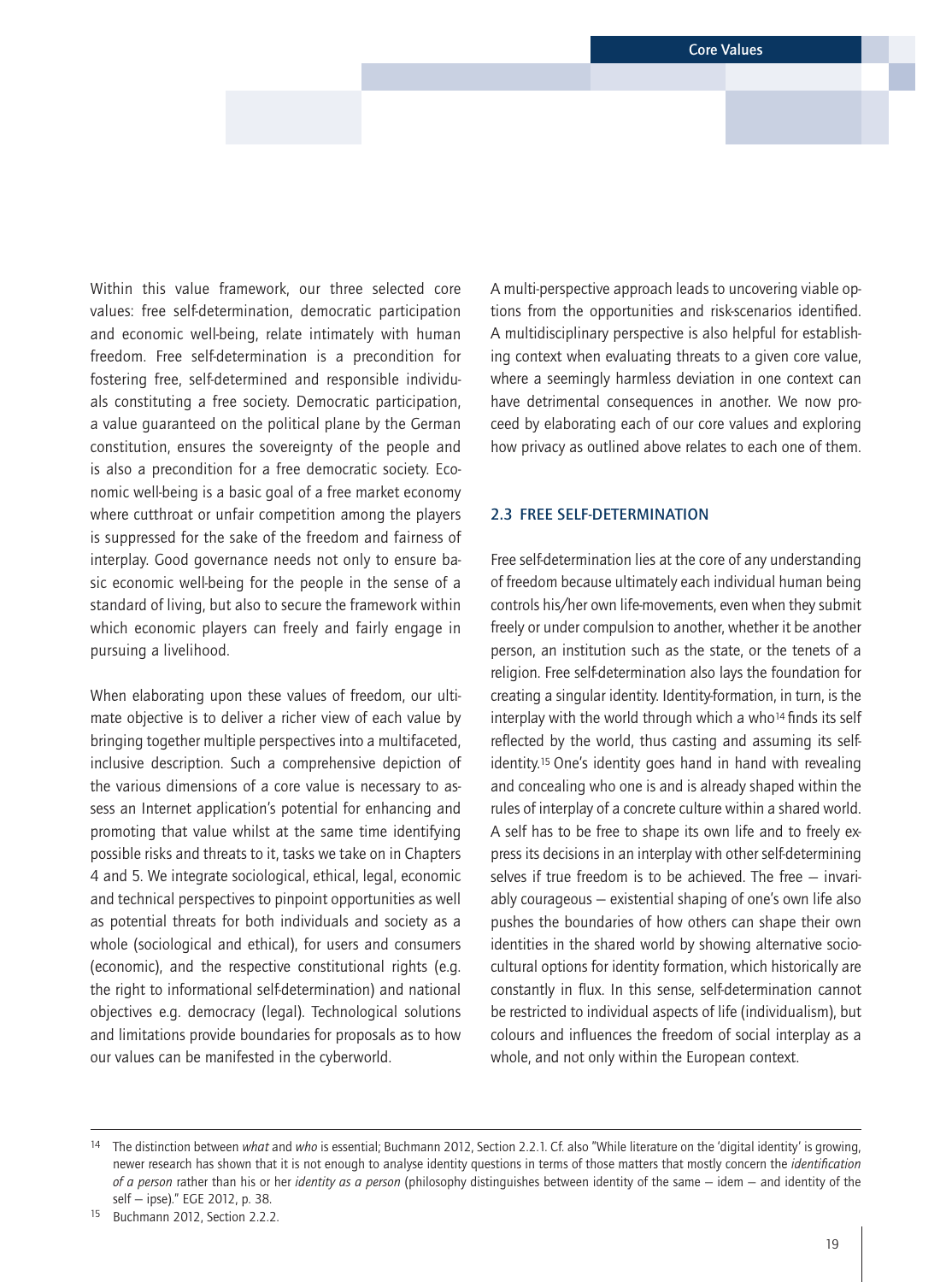# 2.4 PRIVACY IN RELATION TO FREE SELF-DETERMINATION

Free self-determination is dependent on both intrinsic and extrinsic factors. It requires a self capable of presentation within the interplay with others, and thus also able and willing to risk participating in the play of concealment and disclosure.16 However, free self-determination concurrently implies a self freely able to cast its identity within the implicit and explicit rules of interplay in a given society. A free society thus provides a framework within which such choices of the self are both safeguarded and catalysed, including how this self can present in different contexts, both revealing and concealing certain facets of the self. The tension between free self-determination and the interests of others or the state is mirrored in privacy debates when, for instance, privacy is restricted for security reasons.17 However, it has to be kept in mind that free self-determination also benefits society by enabling and fostering creative, courageous citizens. Free self-determination as central to any kind of human freedom goes hand in hand with privacy since the individual freedom to reveal and conceal — i.e. to pretend to be, in the broadest sense, who you are  $-$  is an essential aspect of free, self-determined life-movements.

A major safeguard of freedom is privacy in the restricted sense of being able to withdraw certain aspects of the self from (public) disclosure into concealment. Self-presentation has self-concealment as its inverse. If privacy is not guaranteed as a retreat from the shared world, the self is deprived of necessary physical, psychological, spiritual and emotional preconditions for the reflection and evaluation that enable free formation of identity. Privacy, however, is

not synonymous with the private sphere, but also encompasses the freedom of self-presentation in public whilst maintaining concealment of other aspects of one's self, i.e. there is an inherent tyranny in demanding that any self should totally reveal who they are, and in many contexts anonymity must be safeguarded in public intercourse such as commerce.

However, safeguarding privacy cannot be simply decreed. A single all-encompassing 'right to privacy' is not granted in the European context. While Art. 7 of the Charter of Fundamental Rights of the European Union (CFREU) guarantees an abstract respect for private life,18 Art. 8 CFREU is more specific in protecting personal data. In Germany, the complex of privacy can only be described legally via the interplay among several basic rights accorded to individuals and the public interest. With regard to privacy on the Internet, the basic right to informational self-determination in Arts. 2.119 and 1.120 Grundgesetz (GG, the German constitution) is the most prominent, from which systematically follow all German data protection regulations. The EU Data Protection Directive21 does not mention informational self-determination explicitly, but the EU data protection acts are all heavily influenced by this German basic right and the associated jurisprudence. Informational selfdetermination is not a "right to be left alone in isolation", but rather the individual's right to monitor personal information in the process of communication with others. This concept is in accord with Altman's privacy definition, but misses the basic distinction between the *what* of information and the *who* of free selves living their self-determined lives, both showing and concealing who they are. Indeed, without having the who behind the what of digital data

<sup>16</sup> Buchmann 2012, Section 2.2.4.

<sup>17</sup> Solove 2011.

<sup>&</sup>lt;sup>18</sup> International Covenant on Civil and Political Rights (ICCPR), Art. 17; Universal Declaration of Human Rights by the United Nations (UDHR), Art. 12; European Convention on Human Rights (ECHR), Art. 8.

<sup>19</sup> Art. 2 (1) GG: Jeder hat das Recht auf die freie Entfaltung seiner Persönlichkeit, soweit er nicht die Rechte anderer verletzt und nicht gegen die verfassungsmäßige Ordnung oder das Sittengesetz verstößt.

<sup>20</sup> Art. 1 (1) GG: Die Würde des Menschen ist unantastbar. Sie zu achten und zu schützen ist Verpflichtung aller staatlichen Gewalt.

<sup>21</sup> EU Directive 95/46/EC.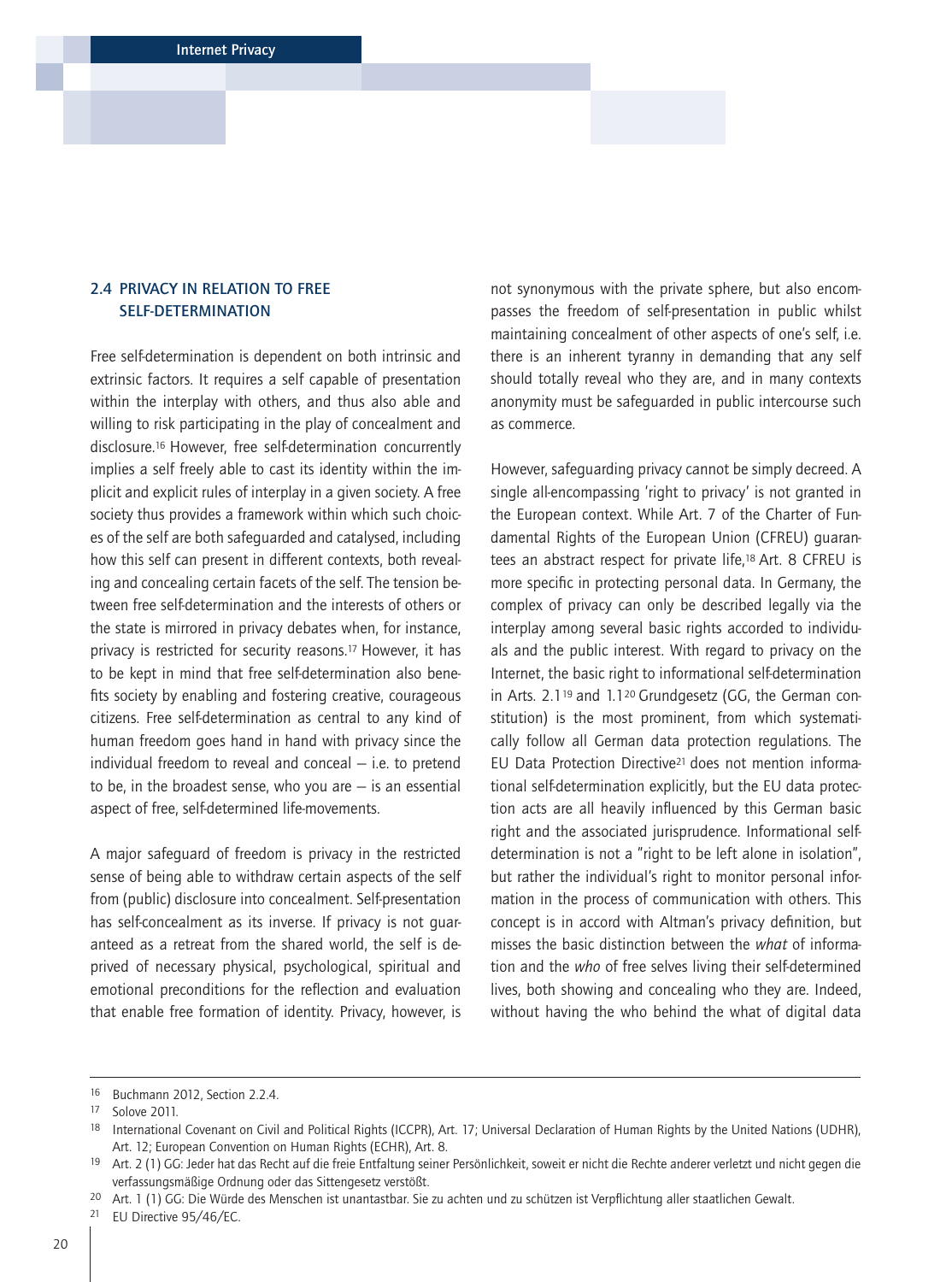circulating in the cyberworld, it is impossible to distinguish between data needing privacy-protection and data that is innocuous. Thus, if the principle of self-determination over personal data were applied in a blanket manner, the cyberworld itself would become impossible, because every single movement of an individual in the cyberworld necessarily leaves behind a digital trace whose informational release would require personal consent. This is not a trivial detail. Furthermore, privacy cannot be protected without an active involvement of the self, as only the self is able to determine the boundaries and play of personal concealment and also subtle modes of disclosure. Conversely, society must also be taken into account, since personal preferences might lead to a level of self-concealment detrimental to other aspects of sharing a social world. In certain contexts it is imperative that a self reveals who they are for the sake of public order, e.g. when boarding a flight at an airport or when an income-earner is compelled to assume the identity of a taxation file number.

# 2.5 DEMOCRATIC PARTICIPATION

Democratic participation, here viewed far more broadly than the people's right to participate in free and fair elections to elect a government, is a core characteristic of personal freedom. Namely, it encompasses everyone's freedom of self-presentation in the form of (public) self-expression and thus the freedom to participate in social goings-on and to have one's say, including in elections.22 Such expressive freedom cannot be lived by distancing oneself from others and the world, but only by taking a dynamic stance in the interplay with others in our shared world. Freedom of expression, political and otherwise, is one essential facet of the freedom of individual life-movements. Participation in public power plays at all levels safeguards the fluidity of interplay, freeing it from overly-restrictive rules and customs by addressing and challenging them via e.g. art or the full gamut of critical discourses. Democratic participation is also a guardian of personal autonomy. A self cannot be truly autonomous in the sense of being self-determined unless it also participates critically in the ongoing social dialogue in an interplay with other self-determining selves that contributes to shaping what existential options a given society offers.

# 2.6 PRIVACY IN RELATION TO DEMOCRATIC **PARTICIPATION**

To what extent can democratic participation benefit from and tolerate privacy and how do they interact and depend on each other? If privacy is a privatio in the sense of concealing certain aspects of the self from public disclosure, then democratic participation, understood as free and fair social interplay, requires that such personal privacy be safeguarded. A stock example is the secret ballot essential to free and fair elections. Personal privacy guarantees the freedom of choice, that is, the choice whether certain opinions, facts, and facets of a self's personal world and self-presentation to the world are disclosed or concealed, and within which circle of openness, broad or narrow. However, privacy is also a necessary condition for democratic participation insofar as privacy establishes the zones and contexts that make selectively negotiating the social rules of interplay and citizens' relation to the state possible in the first place: privacy allows for "limited and protected communication".23 It safeguards the opportunity for group members to share their worldviews, exchange religious or other sensitive/private views, and to engage in debate in self-selected contexts. The self you present in various contexts, including what you say when and where and to whom, is an essential aspect of modulating and self-determining your own democratic participation in society. In this sense, not only informational privacy, but the personal freedom both to express and show one's self and to refrain from such self-disclosure, contributes to democratically shaping the political will.

<sup>22</sup> Buchmann 2012, Section 2.4.4.

<sup>23</sup> Westin 1967, p. 32.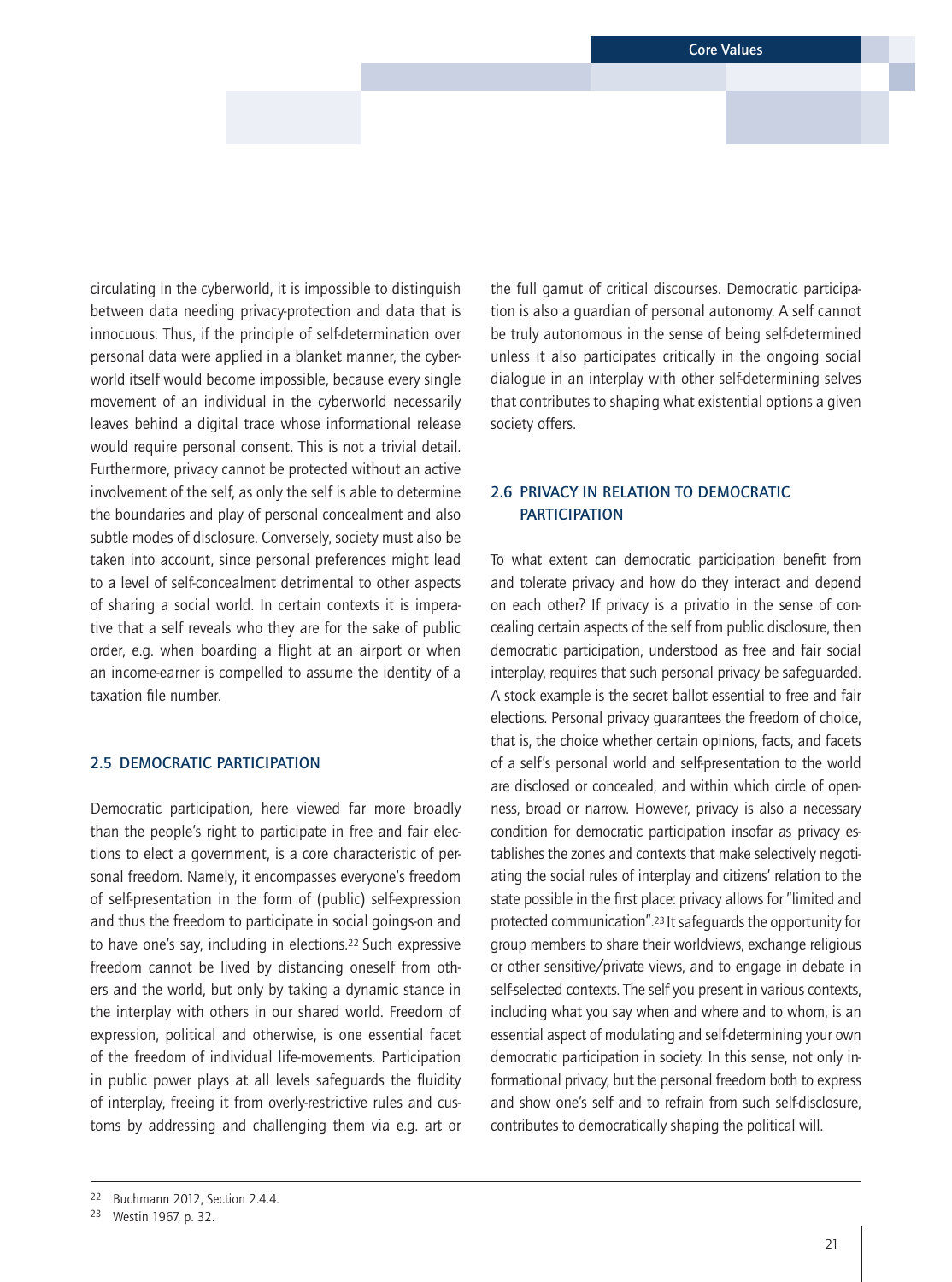As for the sovereignty of the people who take part in the political formation of will and decision-making processes through public debate, it is vital for every citizen to be able to engage in free speech and to assemble freely as their statutory right without fear of repression. Conversely, if verbal expressions become public beyond the chosen context, individuals might be deterred from speaking freely. Likewise, these individuals might be deterred from taking part in assemblies if everyone were able to learn that they had attended. Privacy at certain times or locations is necessary not only for people to participate, but also to be able to participate *without coercion*. Such legally-sanctioned concealment, i.e. privacy, safeguards self-determined democratic participation. It may also be important for some people to keep private (secret) party, club or union memberships, to engage in such activities without unfair social pressure. Privacy is consequently a vital aspect of democratic participation.

# 2.7 ECONOMIC WELL-BEING

Economic well-being in a (reified) market economy mediated by commodities is equated with earning a livelihood. Earned income is spent on those commodity services and products of all kinds that contribute to living well in a material sense. From this way of life arise the needs that can be satisfied by consumers spending income.24 Income is gained through partaking in the gainful game25 with other players (who include the collective enterprise players striving to earn profitincome). This game is played by competing for income within the constantly fluctuating, estimating interplay among economic players mediated by things of value. Any positive individual outcome of the gainful game thus represents a livelihood earned for the player concerned, along with the player's dependants. For a whole economy, well-being in one sense amounts to flourishing income-earning for all involved. In another sense, however, economic well-being resides in the

ibid.

freedom and fairness of how the gainful game is played out in striving for potential gain. The competition for income in the gainful game of a market economy should be fair; anything else is an abuse of social power. Such fairness is endangered, in particular, if any of the players is able to secure any, sometimes subtle or hidden, kind of monopoly, whether it be on the side of the employers, the enterprises, the financiers or the landowners.26 (An interventionist economy may have also state enterprises, including such that are state monopolies.) For employees, in particular, who earn wages and salaries as income, economic well-being consists not only in earning enough, but also in having one's abilities fairly estimated and valued by the market (usually the particular employer). All income earners as consumers have an interest in being able to procure goods and services supporting a good life at reasonable prices, i.e. prices undistorted by any kind of monopolistic or other unfair trade practices. Freedom is served only when the economic interplay of the gainful game is fair and not unnecessarily hindered.

# 2.8 PRIVACY IN RELATION TO ECONOMIC WELL-BEING

We have seen that privacy is indispensable for realizing the core values of free self-determination and democratic participation. Regarding the third core value, economic well-being, however, things are not as clear-cut. On the contrary, in the context of today's emerging cyberworld, privacy requirements are typically perceived as a threat to economic well-being. In this section we examine to what extent this may be the case. Data-centric business models incorporating the necessity of achieving economies of scale may generate temporary monopolies. A revised and adapted understanding of privacy, at first glance apparently unrelated to information asymmetries, may be a means of enabling a sustainable equal power distribution amongst the stakeholders, which may indirectly influence economic well-being.

<sup>24</sup> Buchmann 2012 Section 2.2.11.

<sup>&</sup>lt;sup>25</sup> Buchmann 2012, Section 2.2.6.<br><sup>26</sup> ibid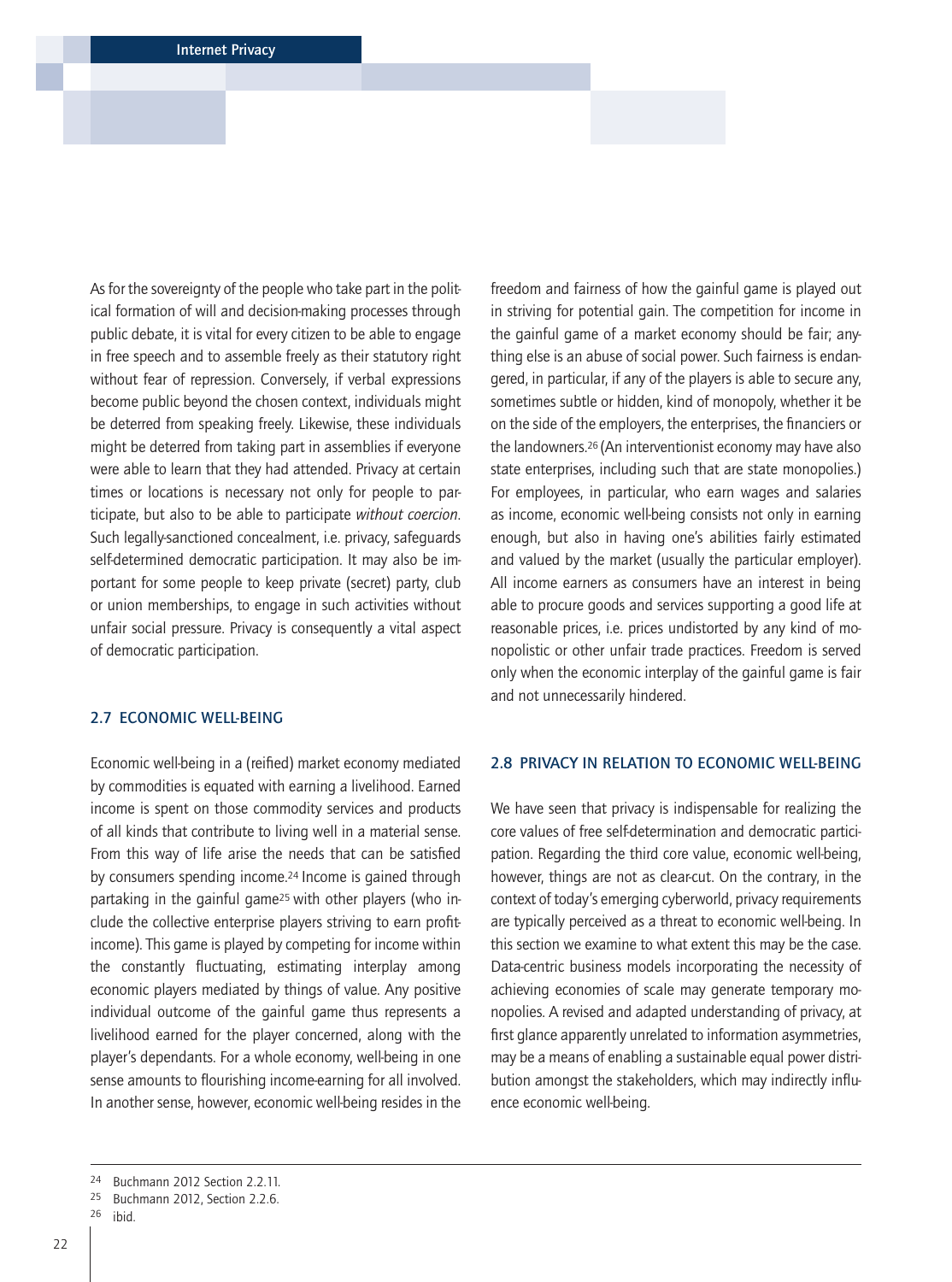We contend that companies may have difficulties and ultimately may be forced out of business if they face very strict regulation in terms of data-protection guidelines. The economic players most affected by privacy regulations, and accordingly a focus of our study, are data-centric services. Data-centric services offer seemingly free services (that cost something, perhaps a great deal of money, to provide) in exchange for personal data. While users pay a certain 'price' (their personal data, as yet unmonetised) for a certain service or good, the data-centric service determines another (realised monetary) price to be paid by third parties (such as advertising agencies) with an interest in the personal data originally provided by the users of the data-centric service. Perhaps such a business model per se violates a wellconsidered concept of freedom.

# Negative impacts of privacy on data-centric services

Several factors may make the provision of data-centric services more expensive, thereby reducing the profits of the companies offering these services. If a business model is based on the sale of personal data gathered from customers, who in exchange receive cheap or free goods or services, that business model will be compromised and services reduced if data-protection regulations prohibit personal data from being processed and passed on in any form. The same is true if legal regulations require anonymization of data which makes them less valuable for the mining of commercially pertinent information. Furthermore, acquiring privacy-enhancing technologies (PETs) can be an expensive investment for private companies. If dataprotection restrictions are imposed only on some companies by national legislation they may face a distinct disadvantage *vis-à-vis* their transnational competitors who are not subject to these restrictions.

Another consideration is that if companies do not take measures to protect (informational) privacy, this may have to be done by the state. The legislator may be reluctant to impose privacy regulations on private businesses for the reasons stated, yet may still deem it necessary to implement privacy measures. This represents a burden on certain enterprises and indirectly on the state budget and taxpayers, insofar as the economy generates less total income and hence a smaller tax-base. This way of arguing basically from the viewpoint of benefits, efficiency and effectiveness, of course, points to economic consequences and results, whether they be benefits or disadvantages, either for certain economic players or for the whole economy or the state, thus pushing aside considerations of the intrinsic (non-economic) value of privacy as an essential aspect of personal freedom, which in the first place is a potential, not an actuality. To see this, one must step back from a narrow view of privacy as informational data privacy and the potential monetization of private data. From this perspective, the freedom to reveal or conceal who you are in various contexts is not negotiable for the sake of economic benefits, whether they be enhanced income generation or lower prices for some or for all. Furthermore, there is a fundamental flaw in regarding economic well-being as residing solely in the income actually generated by individuals, sectors or the economy as a whole since the gainful game is also a way of life borne by the actions of players whose freedom consists of the potential promised by the striving for income, i.e. "the pursuit of happiness", and not in guarantees of secured success. In this latter sense, economic well-being amounts to a free and fair gainful game.

#### Positive impacts of privacy on data-centric services

Leaving these considerations aside, however, recent empirical studies have shown that protecting customers' privacy also can have a positive impact on income generation and corporate profits, in particular. One aspect in this regard is the economic paradigm that information asymmetries due to a lack of data-privacy have negative impact on the economy in terms of their actual results. The other aspect is the enhanced reputation of a company consumers trust because they feel secure in entrusting their data to it without the fear of inappropriate use in other contexts.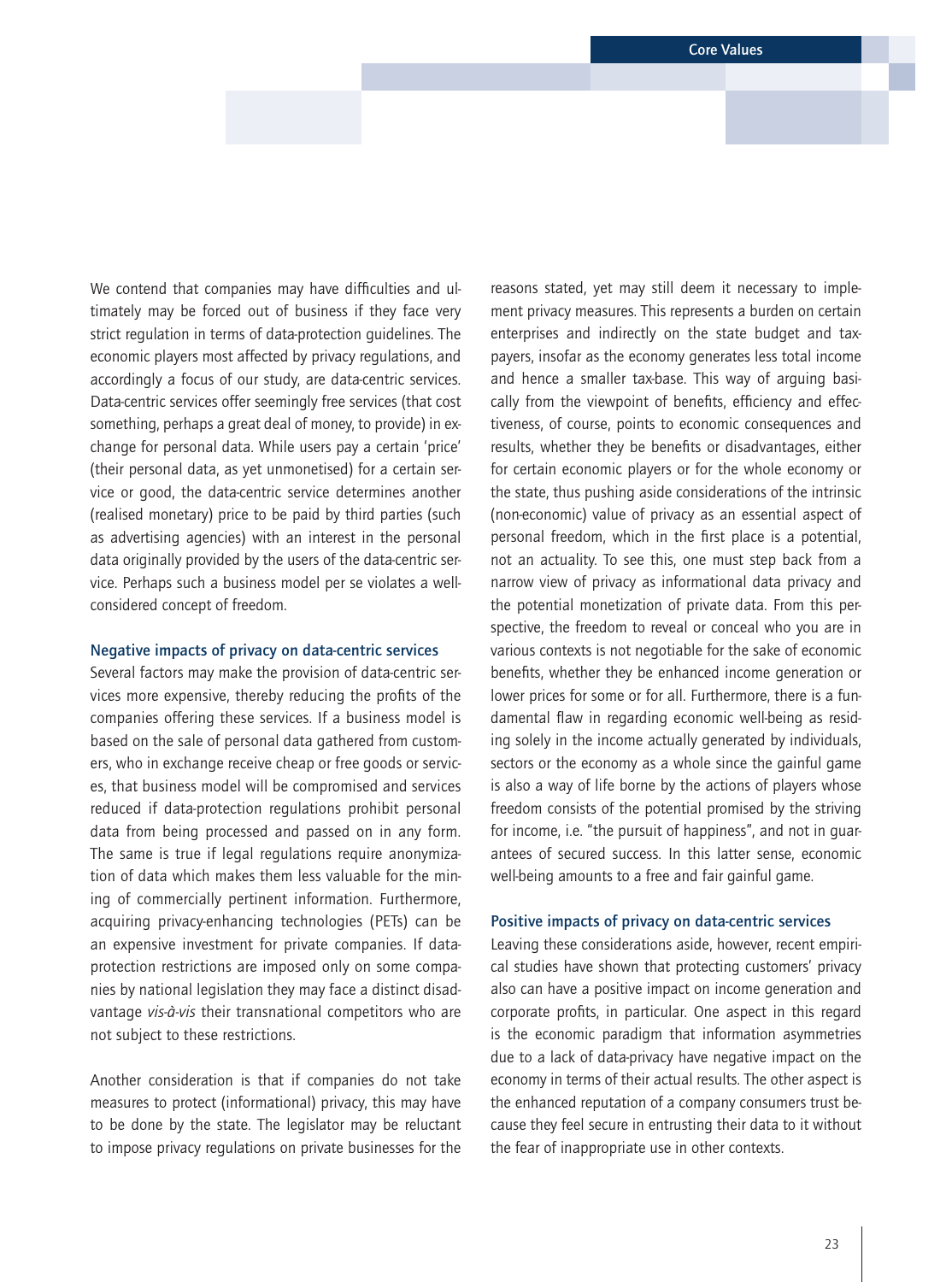Regarding the first aspect, economics Nobel laureate Joseph E. Stiglitz and his team have shown that information asymmetries lead to asymmetries in market economic power, i.e. unfairness in the gainful game, and thus cause economic problems.27 Asymmetry means that certain parties have an information deficit and therefore are at an unfair disadvantage in the market interplay. Information asymmetries are present when there is insufficient transparency for customers about how their personal data is used and, accordingly, what their personal data is worth for a given data-centric service. The latter may use personal data for new transactions which lead back to the consumers even if they may not know of the existence and use of aggregated information. Our elaborated understanding of privacy implies that an important aspect of privacy is informational self-determination. Typically, a lack of informational selfdetermination starts with an information deficit on the part of the user. As a result, the user cannot control the use of his or her information. According to Stiglitz' theory, this information deficit may have detrimental effects on overall income generation, which implies that strengthening privacy may be a requirement for economic well-being conceived as *actually* achieved income-generation. Information deficits based on a lack of informational privacy presumably accelerate economies of scale and increase consumer/user switching-costs, which may have positive short-term impact

on economic output and individual productivity, but in the long run may lead to monopolisation and thus threaten economic well-being conceived as free and fair economic interplay Therefore, we can expect that strengthened informational self-determination might reduce the risks of said information deficits occurring.

The second aspect comes into play when a product becomes more valuable for the consumer because of additional features. This is the case if the producer or seller of that product behaves in a privacy-friendly manner. As users become aware of their privacy requirements, privacy-friendliness can become a valued feature of data-centric services that may turn out to be a competitive advantage. Recent efforts by companies such as Google (with Google+) and Facebook to add privacy features and create more transparency for users show the importance companies are beginning to assign to privacy, or rather the relevance of privacy in users' or customers' decision-making. In a contested market environment, privacy-friendliness provides a competitive edge and customers have shown a willingness to pay for the privacy of their personal data. Studies suggest that overall, the importance of privacy for the exchange of products and services is dependent upon their sophistication, i.e. usually consumers of high-end products and services tend to invest more in privacy than buyers of low-end products.28

<sup>27</sup> Akerlof 1970, pp. 488–500.<br>28 Turow et al. 2005, p. 25.

Turow et al. 2005, p. 25.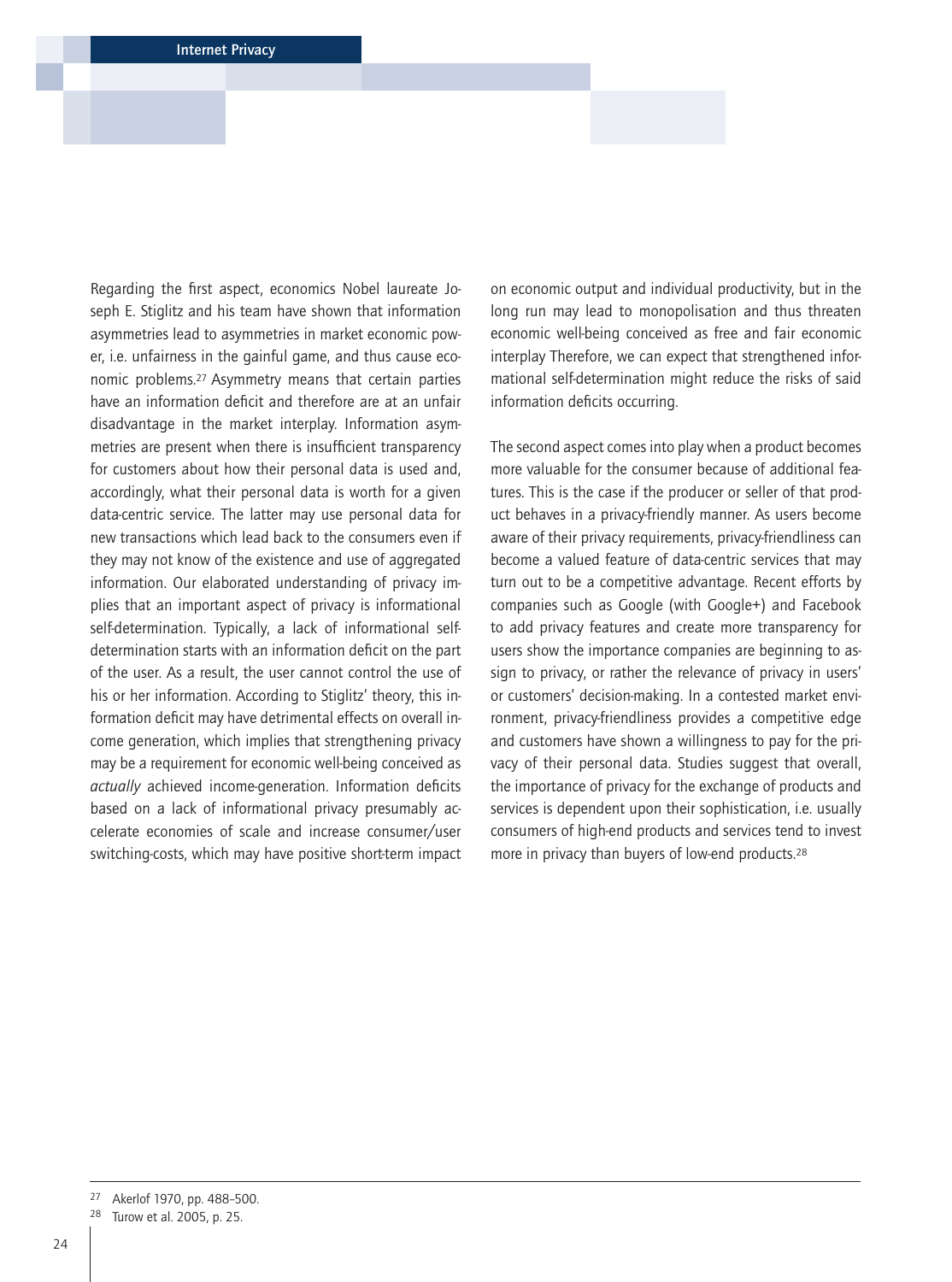# 3 The Characteristics and Benefits of Online Social Networks

This chapter characterizes today's online social networks (OSNs) and develops an interdisciplinary understanding of them. To this end, each discipline characterizes OSNs from its viewpoint, thus using different foci and laying the foundations for a common understanding. We conclude this chapter with a shared interdisciplinary view of OSNs by pointing out the similarities between the different viewpoints.

Borrowing from boyd and Ellison, we define "social network sites as web-based services that allow individuals to (1) construct a public or semi-public profile within a bounded system, (2) articulate a list of other users with whom they share a connection, (3) view and traverse their list of connections and those made by others within the system",29 and (4) allow users to communicate over the Internet as well as to share interests, media, and activities, often via third-party applications.

# 3.1 Technical perspective

From a technical point of view we focus on two major parameters that characterize OSNs: the stakeholders involved and the various types of data, including their collection and usage. We conclude by offering our thoughts on the function of OSNs as the new desktop.

# 3.1.1 OSN Stakeholders

# Users

OSNs such as Facebook, Google+ and others are experiencing tremendous growth with millions of active users every day. A social network user is any legal entity, i.e., an individual or organisation, that subscribed to the OSN service and hence is associated with an online profile. Passive users, in contrast, have not subscribed to the service but may still be using (knowingly or unknowingly) public services of the OSN.

OSN users have the ability not only to create and manage their respective profiles, but also to create and manage relationships with other users based on common interests, such as entertainment, social events, or professional issues. This way, users sharing similar interests or social relationships in the physical world can build communities in the cyberworld. Social network users can browse through their contacts' profiles and contact lists, upload multimedia content, post private and/or public messages, and annotate (user-generated) content with reviews, comments, and recommendations.

#### Social network operators

Operators provide the underlying basic services, e.g. access to the networking site and to social plug-ins, and infrastructures, e.g. servers for storing and sharing various types of user-related data, needed by users to interact with each other. To make their platform attractive, most operators define Application Programming Interfaces (APIs) which third parties can leverage to deploy additional services. Organisations and other entities can rely on those interfaces to make their entire online platform social, thus extending their services without having to operate their own social networks. Indeed, traditional websites are increasingly partnering and interfacing with social networking services to offer their visitors a personalized and social Web experience. This adoption of online social networks has led to enormous amounts of sensitive personal data being entrusted to social network operators. Furthermore, since the monetization of OSNentrusted data is becoming the foundation of online business, operators typically rely on the graph API to share information about users (e.g., attributes, activities, interests, and their relationships) with advertisers<sup>30,31</sup>application

<sup>29</sup> boyd/Ellison2007.

<sup>30</sup> Rohan et al. 2008.

<sup>31</sup> McCarthy 2010.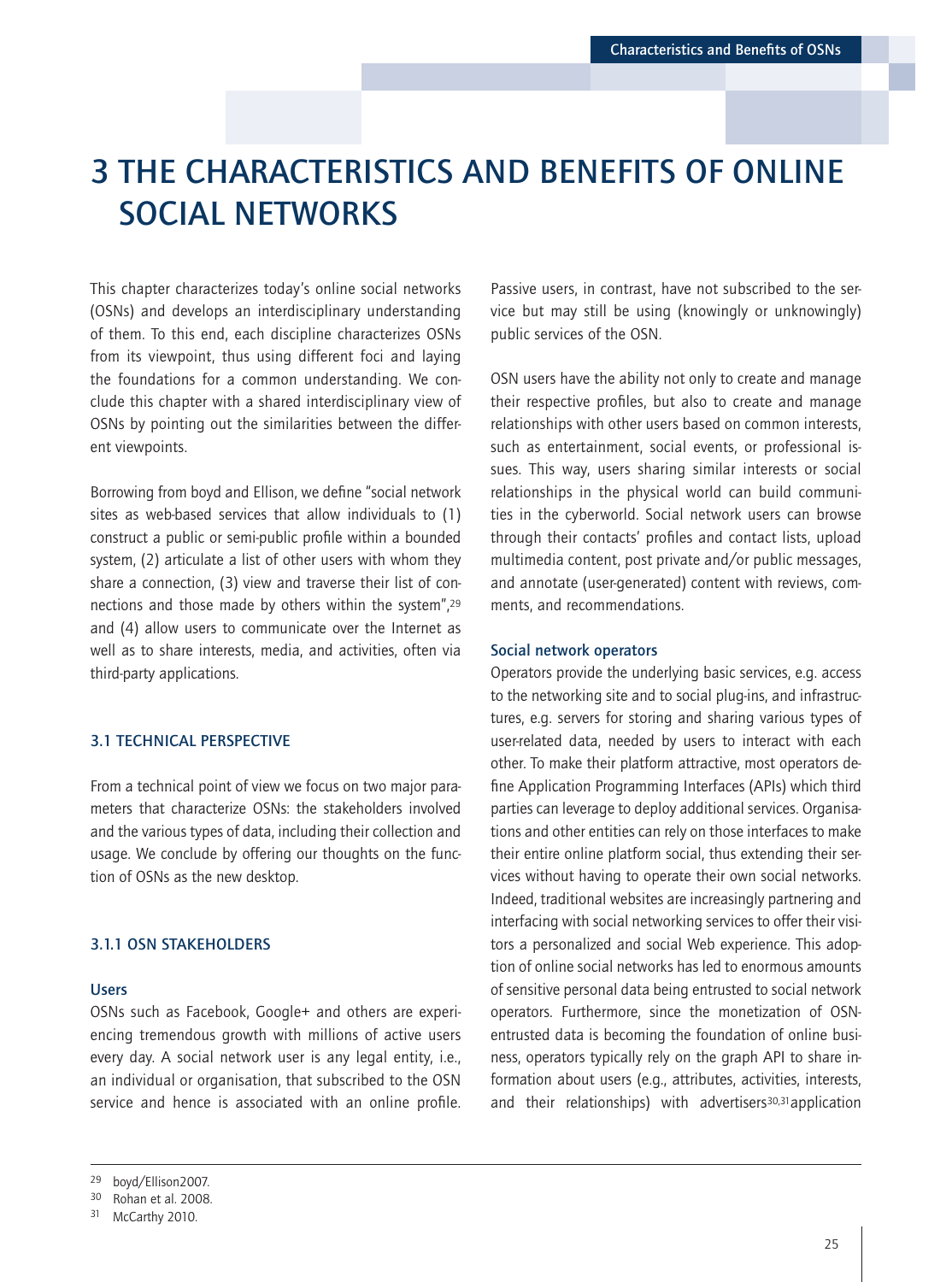developers32,33 and other third parties34,35 Section 3.3 will explain the operators' business models in detail.

# Third parties

Third parties are individuals or organisations providing applications, services, and functionalities other than those already provided by the social network operator. Third parties interact with the social network without being part of it. They rely on the APIs defined by the social network operator to develop and deploy applications and services (e.g. games, musicsharing, personalized advertising). To deliver attractive features, these applications and services are typically designed in a way that allows them to gain access to user information (identity attributes, contact details, posts, browsing history, etc.). There are various types of third parties, including advertising agencies, researchers eager to study similarities between user behaviour in the cyberworld and typical behaviour in physical environments; government agencies that are increasingly interested in monitoring OSNs with a view to preventing social disorder and crime, and data aggregators who gather details about user profiles and activities from various social networks in a single domain.

# Internet Service Providers

An Internet Service Provider (ISP) is the corporate entity that mediates between the social network platform, users, and third parties by providing the medium through which bit-strings, and thus information of all kinds, are passed. ISPs thus form the physical backbone of the cyberworld. As an intermediary between all other stakeholders, ISPs have the potential to monitor and collect information about users' communication and activities on the social network. In some countries, ISPs are required by law to collect and retain customer transaction data such as source, destination, type, date, time, and duration of communication. The period of retention in Europe is at least six months.36

When participating in OSNs, users disclose a variety of personal data, either deliberately or unwittingly. User-related social networking data includes:

- Identity data. Describes who the user is in the social network and includes identity and profile attributes as well as personal privacy settings.
- Content data. All content generated and/or uploaded by OSN users, e.g., messages, photos, videos, posts, comments.
- Social-graph data. Tracks which user knows which other users to which degree and how they are linked in the social network. They include social and trust relationship details.
- History and traffic data. Refers to what the operator may collect about users' interactions and activities relating to their use of the OSN. They typically include the users' browsing histories along with other details such as commented topics, visited profiles, location (e.g., IP address or GPS data), frequency and duration of use of certain services.
- Inferred data. All data that a social network operator or third party has inferred from collected data, therefore creating new information by, for example, combining the data of different users (or user groups). Such data includes recommendations (e.g., for contacts, services, games, music) and statistical information.

# 3.1.3 DATA COLLECTION AND USAGE

In most cases both the OSN provider and third parties finance their services by monetizing users' data. The collection of data can be classified into user-aware and user-non-aware (inadvertent) data collection. Naturally, this distinction varies

<sup>3.1.2</sup> Social Networking Data

<sup>32</sup> Facebook 2013.

<sup>33</sup> Google 2012.

<sup>34</sup> Facebook 2011.

<sup>35</sup> Google 2012.

<sup>36</sup> EU Directive 06/24/EC.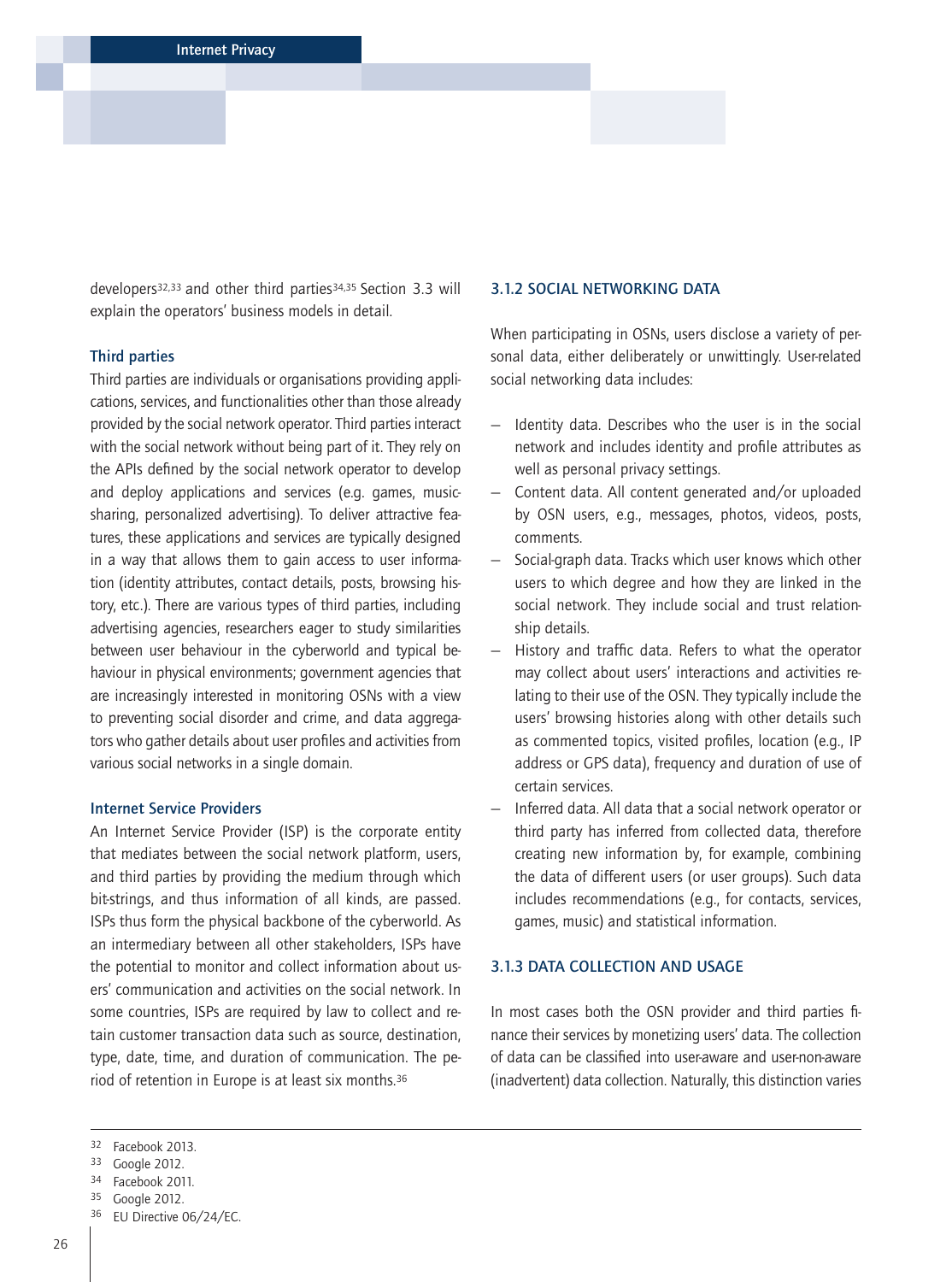from user to user. Most users are aware that identity data and content data are collected and utilised. In the case of non-native services, i.e., services provided by third parties, users have to give their consent to let these third parties access certain information. However, users are frequently unaware of exactly which data is collected and whether it is permanently stored or further disseminated. Most users are also not aware that providers collect additional information about their behaviour, surfing history, and preferences. Such data may (transparently for the user) be collected using cookies, the Like/+1-Button, server-side logging mechanisms, etc.

After collection, operators and third parties use the data to generate revenue for purposes of financing (e.g., to pay infrastructure and stock owners), as well as improving and personalizing their services. The data may either be used on a per user basis for personalization, or on the basis of user groups, employing data-mining technologies to systematically extract useful, previously unknown information. Social search, personalized advertising and Web pages are probably the most well-known examples of the former. Using data mining, companies may detect new trends, markets, or users' desires at an early stage. Some technologies, such as recommendation services, even combine the two approaches.

## 3.1.4 OSNs as the new desktop

Today's OSNs are realised as web platforms providing subscribed users the ability to connect and share information with other users in various forms, partially replacing communication services such as email and telephone. By offering APIs, OSNs are highly flexible and make it easy for third parties to integrate any kind of non-native web service (e.g., games, email, music) into the platform. As more and more services are integrated, OSNs may become the single point of entry to the Internet, providing various services through a single interface.

This development has been made possible through (1) the dissemination and easy usability of personal computers, (2) maturity of the Internet infrastructure (high availability, reliability, and performance), (3) Web standards allowing for highly interactive cross-platform Web services (Web 2.0), and (4) low entry barriers to Web services (no installation and configuration). The combination of these factors has led to high Internet usage, the emergence of OSNs, and users subscribing to these social and entertaining Web services.

# 3.2 Social-scientific and ethical perspective

In this section, we will characterize the quality and different forms of sociality OSNs help to develop. First, we will provide an abstract description of the social interactions OSNs make possible. Second, we will determine which groups make use of OSNs for what purpose, and what kinds of social relations are concerned. As presenting all possible uses for OSNs is downright impossible, we concentrate on the most prevalent ones.

# 3.2.1 Social interactions

The social interactions observable on OSNs can be understood as the interplay of revealing and concealing between self-determining selves. This interplay shapes both society and individuals. Selves are only able to show who they are and to try them-selves out in interplay with others. OSNs have taken this interplay to a broader, digital stage. The self is no longer restricted to the social surroundings of his/her offline world, but is able to engage and disengage in other kinds of interplay at the same time through the medium of the cyberworld. Paradoxically, the cyberworld offers more options for such interplay, while simultaneously limiting the closeness of the encounter.37 Nevertheless, with the advent of the cyberworld, the possibilities for revealing who one is have greatly multiplied. OSNs are probably the most prominent example.

<sup>&</sup>lt;sup>37</sup> Bodily human presence is exchanged for bit-streams of data generated by a materially outsourced, calculating human logos of an arithmetic, algorithmic nature.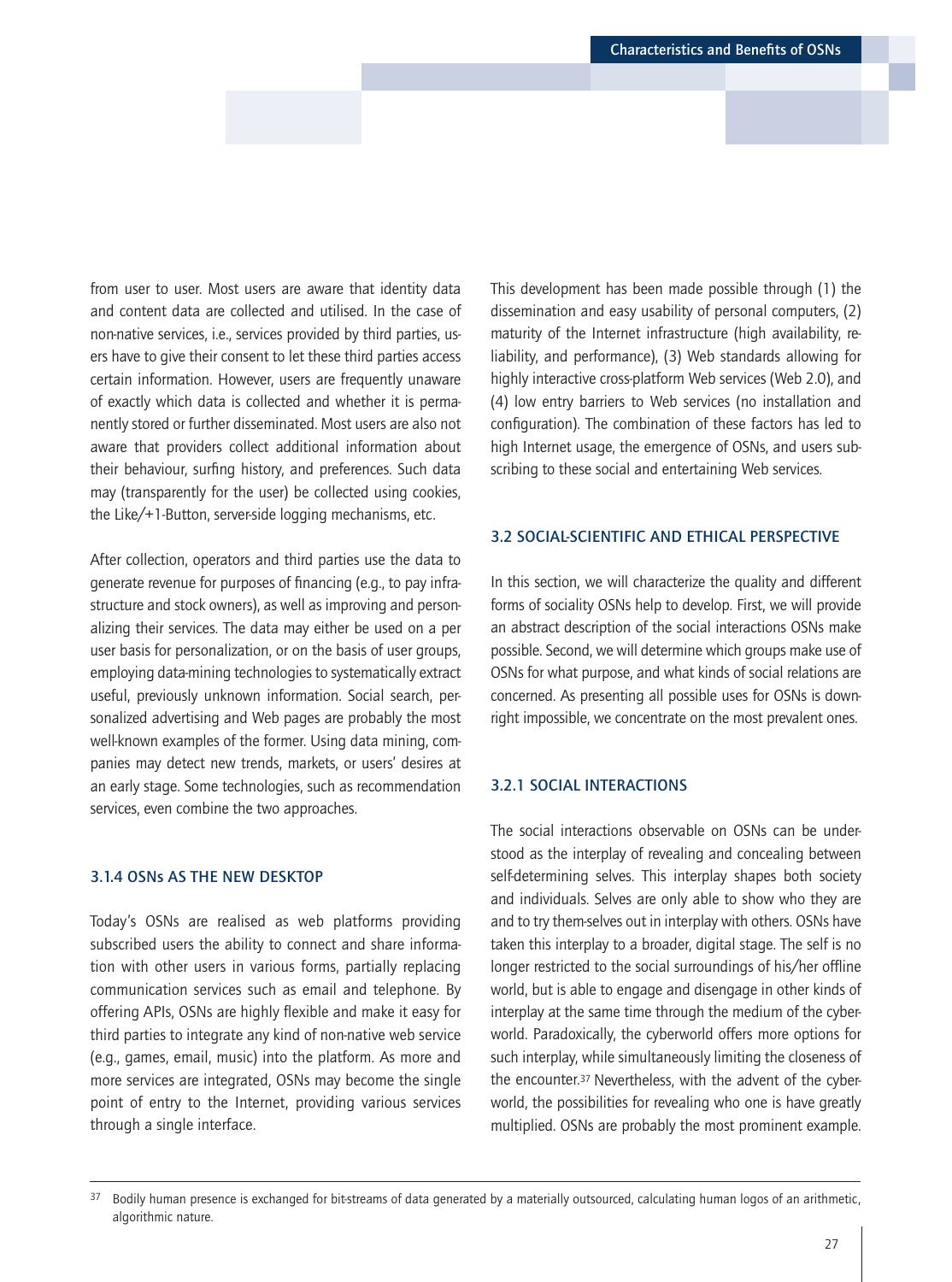They simultaneously enable and enhance the showing-off of a self and facilitate pretending to be who one is through the adoption of one mask rather than another, as the other players in the game of self-presentation only get to know this self via the bit-streams of available data, that is, unless there is also an opportunity for a physical encounter.

## 3.2.2 User groups and purposes

When it comes to the user groups using OSNs, their motives for doing so, and the forms of sociality established via OSNs, it makes sense to start with an analytic distinction: usage that is related to individual users' life-world and usage that is observable in more formal, e.g. job-related, contexts. Since the former is the most prevalent, and also the most widely discussed, this is where we begin.

#### Private usage

The first observation to be accounted for is that, while the overwhelming majority of OSN users are young people,38

their major motivation is to maintain social relationships generated in the offline-world<sup>39</sup> Using OSNs is therefore not so much about extending, but about *maintaining* one's social network: even if many users increase the number of their virtual relationships, the core network usually consists of only seven to ten people<sup>40</sup>. Furthermore, using OSNs is associated with accumulating three different types of social capital: (1) "bonding social capital", close relationships that offer all types of support, including emotional; (2) "bridging social capital", the infamous "weak ties" who might provide useful information and new perspectives; and (3) "maintained social capital" that allows actors to keep in touch with social networks after physically disconnecting<sup>41</sup> from them . Qualitative research shows that actors make use of OSNs in order to position themselves in their social networks. They practice "impression management", thereby learning to act socially and to negotiate the rules of sociality42. As users under the age of 25 report that they genuinely have no choice when it comes to using OSNs, it is plausible to diagnose significant peer group pressure to share the OSN experience: non-usage is associated with the threat of being cut off from real world networks.43 In

38 98% of German people under the age of 30 are online (DIVSI 2012, p. 15). While 94% of the 14- to 29-year olds make active use of OSNs, only 76% of the 30- to 49-year olds do so (and for people 50-plus the percentage is 47%). Regarding Facebook, the OSN most heavily used, it is used by 72% of the 14- to 29-year olds, and only 38% of the 30- to 49-year olds (BITKOM 2011, pp. 4-5). Another 2011 survey generates the same figures for Facebook use of Internet users at the age of 12 – 19 years (72%) (JIM 2011, p. 48).

<sup>&</sup>lt;sup>39</sup> The fact has been empirically well-established that the major motivation for using OSNs is to cultivate relationships, which is confirmed by all the recent studies concerning the matter. The aforementioned DIVSI-study, for example, identifies as major motivations: "stay in contact with friends" (90%), followed by "chatting" (59%), "knowing what's going on" (53%) and "being informed about upcoming events" (42%). The motivation "finding new friends" ranks fifth (38%), while more specific activities, such as uploading and commenting on photos or videos, and sharing links and the like are only pursued by about one fifth (or even less) of the interviewees (DIVSI 2012, p. 53). A similar picture emerges from the BITKOM-study concerning OSN-usage: as far as "positive experiences" made on OSNs are concerned, cultivating friendships ranks highest (88% of 14-29 year olds), followed by "being informed about or invited to events and meetings" (73% of 14-29 year olds; see BITKOM 2011, p. 9). Likewise, the 2011 JIM-study identifies "chatting" and "sending messages to others" as major activities on OSNs (JIM 2011, p. 49). We can therefore conclude that OSNs are mainly used to cultivate pre-existing relationships by communicating synchronously (chat) or asynchronously (sending messages, sharing information about real life events), with secondary activities (e.g. uploading photos) serving as rather specific techniques assisting in the process of maintaining and organizing sociality.

<sup>40</sup> Whereas the number of OSN-contacts ("friends") an average user has is between 120 and 130, with young users usually having more, i.e. about 200 contacts (BITKOM 2011, p. 12; JIM 2011, p. 49) Facebook chief social scientist Cameron Marlow states that "an average man – one with 120 friends – generally responds to the postings of only seven of those friends by leaving comments on the posting individual's photos, status messages, or wall. An average woman is slightly more sociable, responding to ten." (Wang et al. 2011, p. 11).

<sup>41</sup> Ellison et al. 2007.

<sup>42</sup> boyd 2007.

<sup>43</sup> Again, the numbers are telling: if, practically speaking, the whole youth population is online (98 %, see DIVSI 2012, p. 15), and if 94% of those users are active on OSNs – most of them on Facebook (BITKOM 2011, pp. 4-5) – this leaves little choice for individual users if they want to partake in the interplay of revealing and concealing between selves. We furthermore gained insights into the peer group pressure issue in our own focus groups; ethnographic evidence is provided in Raynes-Goldie 2010.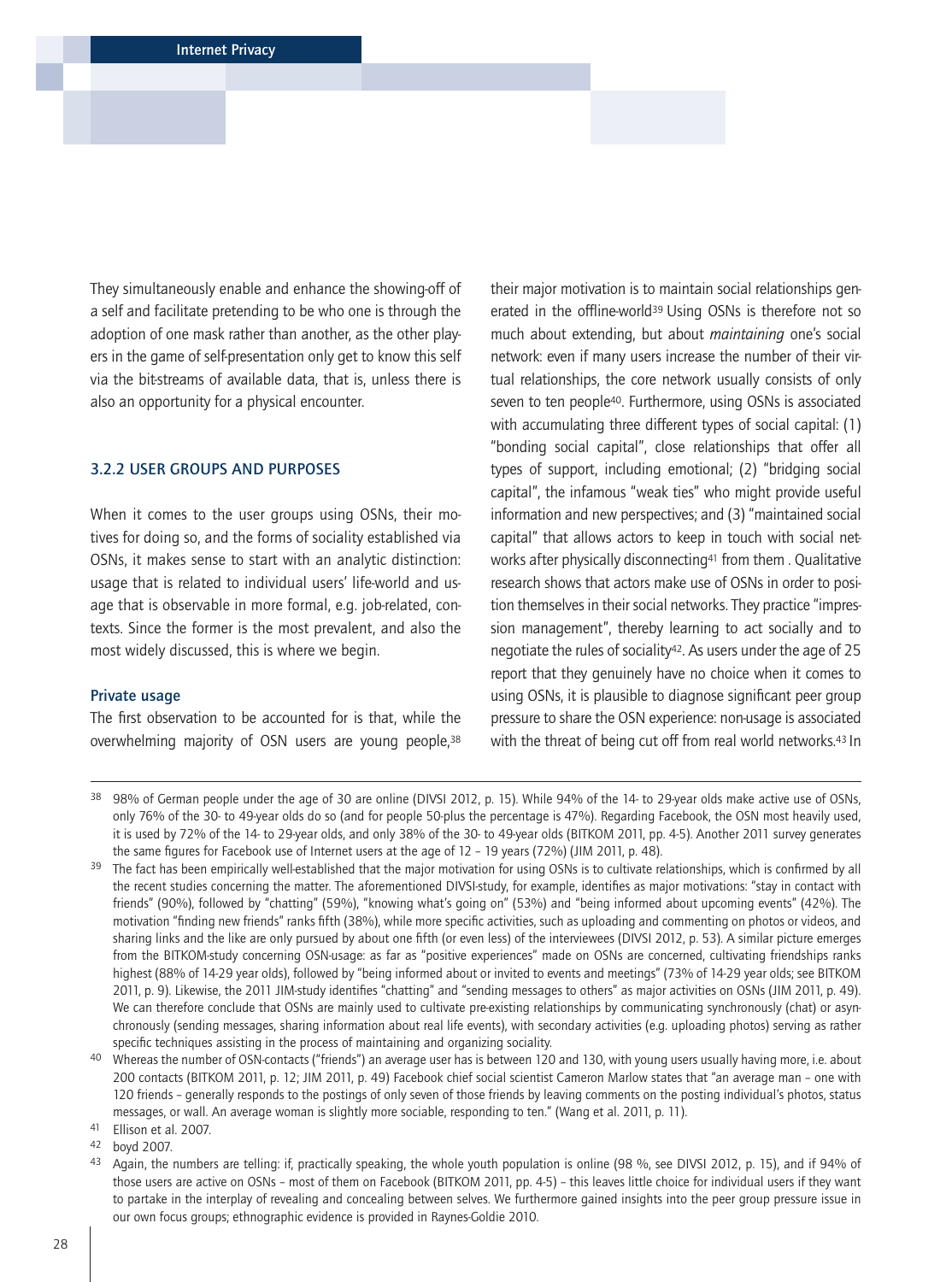this sense, the processes occurring on OSNs constitute society as much as any face-to-face interaction.

Some scholars hold that the success of OSNs indicates a shift in the way online communities are organised: increasingly around people, not interests<sup>44</sup>. As they are organised around people, for OSNs to become attractive it is crucial that they offer a range of multimedia applications (games, rankings etc.) and communicative channels (chat, public post, private mail). Also, it is a widely held and plausible social scientific assumption that the exchange of gifts indeed constitutes relationships, as it induces a mandatory kind of reciprocity45. Consequently, features that allow for "sharing" content (music, videos) can be considered particularly effective for establishing and maintaining OSN relationships. Facebook, for example, has a manifold of the mentioned features on offer. In addition, it started out as a tool to organise geographically-bound real world communities (college populations). As OSNs are most frequently used to organise offline relationships, its success might be due – at least in the Facebook case – to its capacity to bring offline social networks online, using the techniques mentioned above.

# Professional usage

When it comes to more formal uses, OSNs have become similarly indispensable: having no account on a business platform (such as Xing), in some areas, might create real disadvantages when applying for a job. The type of social capital generated by using these platforms is mainly bridging and maintained social capital. In case of closed OSNs that are increasingly integrated into companies' every-day work practices, OSNs assist in organizing the offline-network and the workflow by offering communication tools and features allowing for sorting and displaying information. Another business-related usage pattern concerns the creation of

customer ties on (thematically unspecified) OSNs. Here, the purpose is to tie the customer to some brand, and to gain personal information concerning the user's likes and dislikes, and usage patterns in order to gain the possibility of micro-targeting. A similar marketing purpose is to be found in the context of political parties.46

The fact that there are many companies and parties doing marketing on platforms such as Facebook illustrates that life-world usage and formal usage, while being distinguishable analytically, empirically tend to merge more and more. Users are targeted by companies when spending time with their peers on OSNs; employees increasingly make personal use of OSNs when at work.47 Thus, OSNs and their uses, while playing an ever-increasing, integral role in constituting sociality, at the same time have the intrinsic capacity to break down social barriers we used to take for granted.

## 3.3 Economic perspective

From an economic point of view, OSNs are intermediaries connecting users and advertisers through their platform. We focus on two parameters that need to be considered: the way personal data is used for marketing and how the economic efficiency of these various possibilities is measured

## 3.3.1 Marketing variants for personal data

The business model of any OSN is to offer free or subsidized services in exchange for the collection of personal data. These personal data are then marketed in three variants: as direct advertising, as skimming consumer surplus, and as inferences.

<sup>44</sup> boyd et al. 2007.

<sup>45</sup> Mauss 1968.

<sup>46</sup> Siri et al. 2012.

For two and a half hours per week, 1 in 4 employees is active on Facebook for personal purposes while being at work. The time spent nonworking amounts to 26,8 billion Euro – although we do not know if people who spend their time on Facebook now would otherwise simply be smoking, drinking coffee, having a chat or the like. YouCom 2011, p. 2.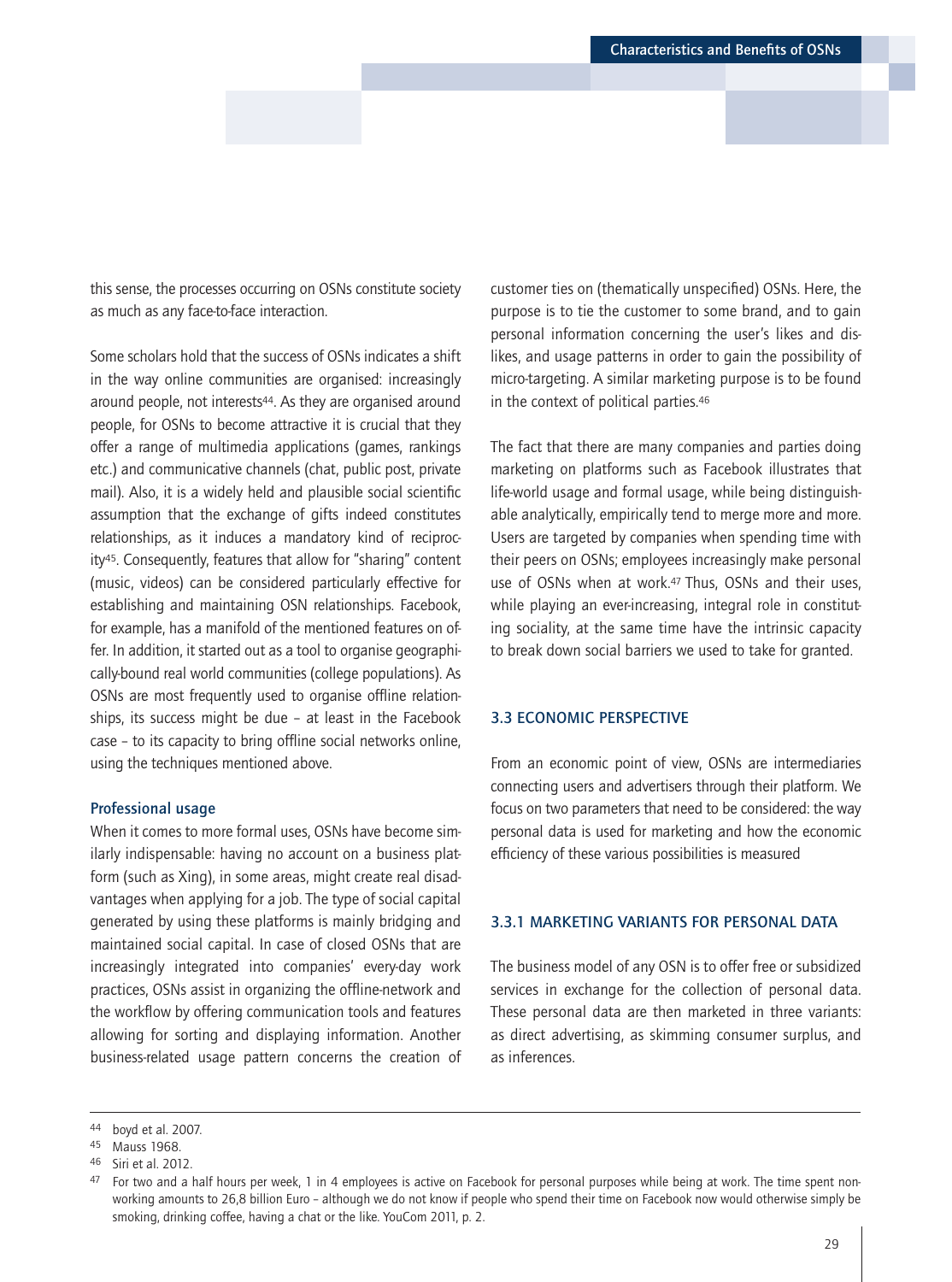- Direct advertising: OSNs are intermediaries connecting consumers and advertisers. OSNs do not provide personal data to the advertisers. Nevertheless, economically they fulfill the need of many companies to "know their customers" better than any other form of advertising. For dual-valued transactions OSNs play the role of a mediator and provide a platform where advertisers and customers meet. Different business models of OSNs have their specific emphasis on personalized vs. untargeted advertising. However, personalized advertising is the driving factor of the development from e-commerce to social commerce.
- Skimming consumer surplus is the tailoring of offerings by the provider based upon an understanding of the price a consumer is willing to pay for a given product. Auctions and reverse pricing as well as consumer profiling reduce consumer surplus.
- Inferences are drawn from collected data about behaviour and usage patterns. The correlations with other events constitute a new source of income resulting in added value for the provider. This is due to the revelation of implicit preferences inferred from available consumer data.

# 3.3.2 Measures of economic effectiveness

These sources of income are not mutually exclusive and depend upon the analytic capabilities of the OSN. Analytics are applied to increase effectiveness with regard to ad impressions, brand awareness, and conversion rates. In terms of accuracy and coverage OSNs are more attractive to advertisers than classical methods of information collection and provision like market research, print, and other offline media. Effectiveness is usually measured in cost-per-click (CPC), cost-per-action (CPA), and cost-per-order (CPO). Only clicked ad impressions (CPC), downloaded files (CPA), and sold products (CPO), count as advertising success for which

advertisers have to pay. In contrast to reachability-oriented revenue models such as thousand-ad-impressions (TPI), where prizes are calculated according to the amount of money required to attract the attention of thousand visitors, performance-oriented models are more effective for targeting. A recent study by Microsoft, United Internet, and Yahoo shows that performance-oriented online advertisement outperforms reachability-oriented TV ads.48

In summary, OSNs connect consumers and advertisers (two values). In line with value 1 data is collected and aggregated. Based upon this data, business analytics generate value 2. User preferences are inferred from profiles, contacts, clicking behaviour, etc., and used for direct targeting. Associated pricing models enable the three variants: CPC; CPA; and CPO, according to which personal data are marketed.

#### 3.4 Legal perspective

From a legal perspective it is not possible to describe online social networks by way of one law which regulates OSNs or establishes some kind of framework for them. Nonetheless, OSNs are not a legal vacuum where everyone can do as they please without consequences. There exist illegal OSN practices which are governed on a national or local level.

The legal evaluation of OSNs is influenced by fundamental rights as well as other regulations. Fundamental rights include the protection of personal data in Art. 8 CFREU (Charter of Fundamental Rights of the European Union), the right to privacy in Art. 8 ECHR (European Convention on Human Rights) and various basic rights provided by the German Constitution ("Grundgesetz"), among them the right to informational self-determination and other personality rights (Art. 2.1, 1.1 GG).49 But there is a wide variety of other regulations as well. The following chapter will provide an overview of relevant regulations applicable when

<sup>48</sup> Future of Advertising 2011.

<sup>49</sup> Buchmann 2012, pp. 286-293.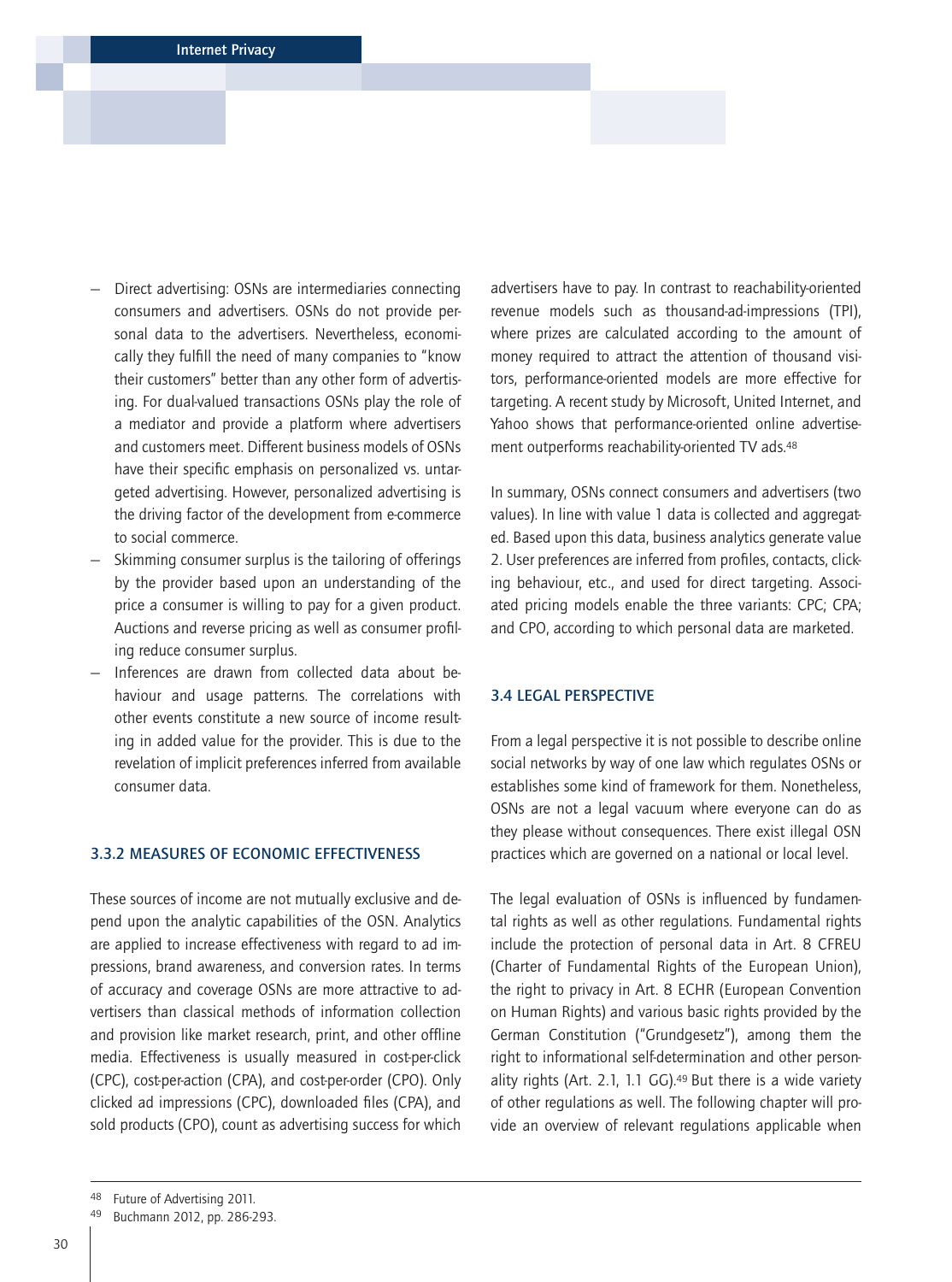dealing with OSNs, starting with the data protection law as the most significant one, and following with intellectual property, criminal, and copyright law, equality of treatment, and regulations concerning the protection of minors.

## 3.4.1 DATA PROTECTION LAW

#### Data Protection Directive

Data protection law in Europe is mainly specified by the Data Protection Directive 95/46/EC (DPD)<sup>50</sup> and the Directive on Privacy and Electronic Communications 2002/58/ EC (ECD).51However, the Directives generally only bind the national legislator and need to be implemented into national law. The following section will discuss the principles and requirements of the European directives and particularities of German regulations.

When processing personal data of their users, OSNs are considered "controllers" as defined in Art. 2 lit. d) DPD and thus responsible for the lawful processing of that personal information. Thus they must comply with the provisions and regulations of the national laws which are based on the European Directives.

According to the principle of purpose (Art. 6.1 lit. b) DPD) personal data can only be processed for the purpose it was originally collected. The principle of necessity (Art. 6.1 lit. c) and e) DPD) requires the collection, processing, and usage of personal data to be limited to the purpose for which it was collected. Personal data may be processed if the data subject gives her consent, or if it is necessary for the performance of a contract or legal obligation, or for the realisation of another legitimate interest pursued by the controller (Art. 7 DPD).

Data subjects have the right to information whether the data was obtained directly from the data subject or not (Art. 10, 11 DPD). In either case, the data subject has a right of access to the data which includes the confirmation whether or not data has been collected, and the rectification, erasure or blockage of data if it does not comply with the Directive and notification to third parties (Art. 12 DPD).

The above-mentioned principles are implemented into German law, namely into the Federal Data Protection Act (Bundesdatenschutzgesetz, BDSG) and the Telemedia Act (Telemediengesetz, TMG). Two fundamental principles of German data protection law do not have any European equivalent, however. Those are the principle of direct gathering and the principle of data avoidance and minimisation. The first principle requires the personal data to be gathered from the data subject herself (§ 4.2.1 BDSG), so that the data subject is always aware of the personal data that is collected from her. The principle of data avoidance and minimisation (§ 3a.1 BDSG) requires the collection, processing and usage of personal data to be as low as possible. It also addresses technical considerations, because it requires the data processing systems to collect as little personal data as possible.

# Categories of data

European legislation does not distinguish between different categories of data. However, the German law distinguishes fundamentally between account and usage data. Each category then follows its own processing rules. Since OSNs are telemedia service providers as laid down in § 2.1 No. 1 TMG the data categories fall under the Telemedia Act (Telemediengesetz – TMG) Following §§ 11 et seqq. TMG, account data (e.g. all registration data such as name or address) may be processed as far as this is necessary for the performance of the contract.52 Usage data (e.g. user name, IP address, time and volume of use, cookies, identification or transaction numbers) may be processed as far as necessary for allocation or billing of the service.<sup>53</sup>

<sup>50</sup> EU Directive 95/46/EC L 281, p. 31-50.

<sup>51</sup> EU Directive 2002/58/EC L 201, p. 37-47.

<sup>52</sup> Spindler/Schuster 2011.

<sup>53</sup> Spindler/Schuster 2011.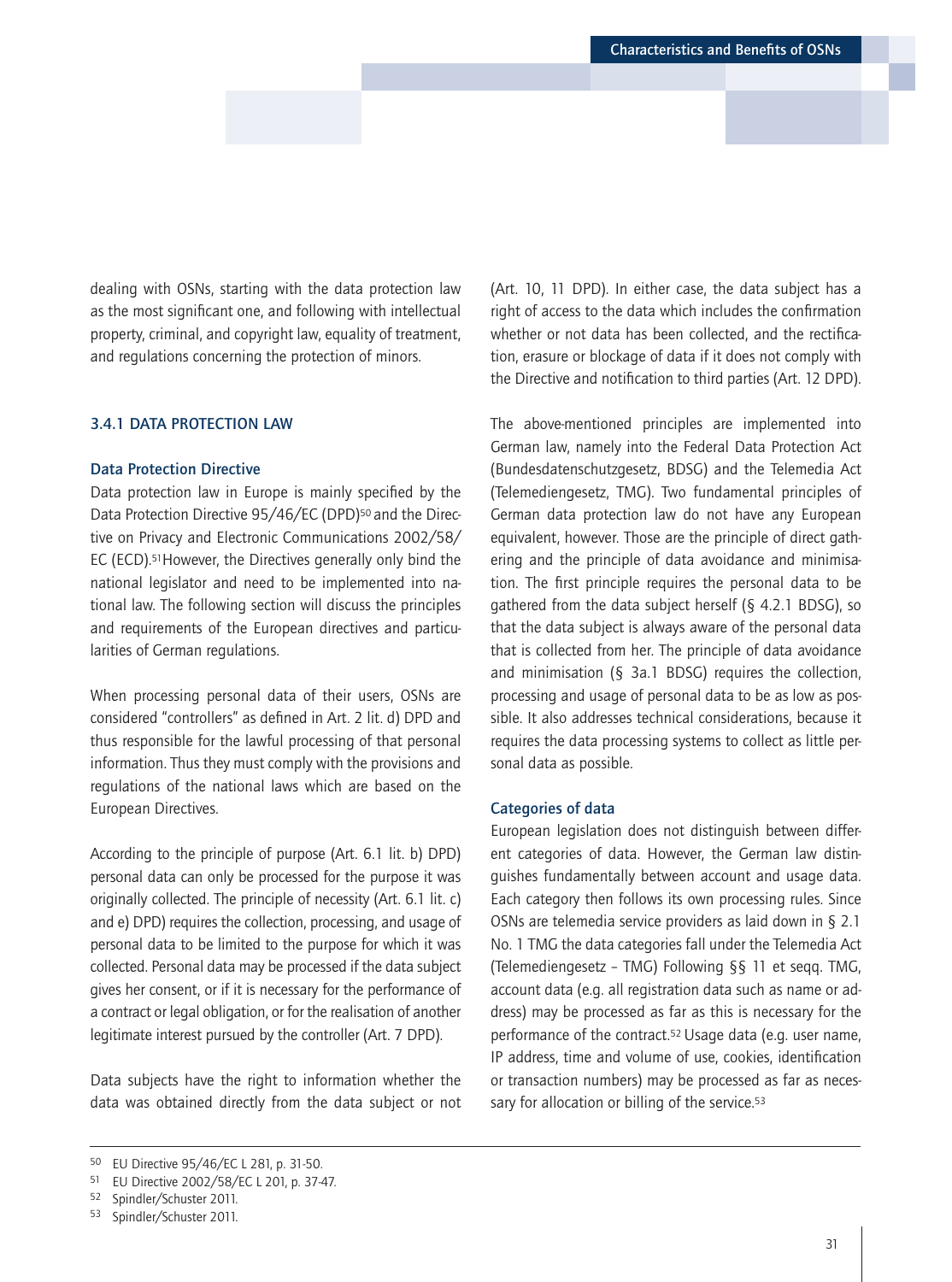All user-generated content cannot be categorized as account or usage data because they are not necessary for the performance of the contract. User-generated content is known is "content data", e.g. posts and comments on personal profiles, status updates, uploaded pictures, or videos. The processing of content data falls under the general rules of §§ 28 et seqq. BDSG. Following § 29 BDSG54, content data may be processed for the purpose of advertising, in particular if there is no reason to believe that the data subject has a legitimate interest in ruling out the possibility of collection, recording, or alteration (No. 1) or if the data can be acquired from generally accessible sources (No. 2).

# Further legal problems

The major problems that arise when dealing with OSNs from a legal perspective are: to what extent EU and the respective national data protection law is applicable to OSN operators, how to better enforce data protection law, and the exclusion of data collection for personal and family purposes from data protection law. They will be addressed in the next sections.

According to Art. 4 DPD and subsequently § 1.5 BDSG German data protection law applies if data is processed within Germany, regardless of the fact that the operator may be registered outside the EU (e.g., the major OSNs Facebook and Google+). However, it is argued under which conditions and circumstances data processing can be considered to have taken place in a specific country – especially when the server storing all data is physically located outside that country. Therefore the scholarly dispute about in which cases German data protection law is applicable for OSNs from outside the EU is still unresolved.55

Since OSNs process personal data transnationally, the different national laws make it hard for providers and users to know which data protection regulations need to be observed in which specific context. Even though legal unification progresses in limited dimensions56, a worldwide data protection law is not in sight. Therefore, other standards of data protection need to be found. Even if EU law is applicable in a certain case, it remains difficult for users to protect and enforce their rights against network operators, especially if the company is situated outside Germany or the EU. The right to delete one's data cannot actually be enforced for most users on OSNs. Even if users were easily able to find out under which jurisdiction their personal data was being processed, when an OSN provider does not comply with their wish for deletion, or if the users want to verify deletion, etc., they will often have to enforce their rights in foreign jurisdictions. Even if some few people are willing to go to such lengths<sup>57</sup> many people would be unable to do so without professional legal counsel.

OSNs are often used by private persons for widely personal reasons. Therefore, vast amounts of personal data are uploaded by OSN users every day. It needs to be discussed who bears the responsibility for the lawful processing of that personal data. This problem arises because according to Art. 3.2 DPD data processing does not fall under data protection law if it is processed mainly for personal or family reasons. In order to establish effective protection of personal data under data protection law, as much data as possible should be defined under the DPD and respective national law. For lack of an explicit legal regulation, it must be carefully evaluated if the data processing is for personal usage or not. One way to prove that usage goes beyond personal or family reasons can be the purpose of processing, e.g. to establish professional or commercial contacts or if the user pursues political or charitable motives (e.g. Facebook's Fanpages).58 Another clear indication against personal usage is if the data is publicly accessible, e.g. via search engines or if the information is

<sup>54</sup> Simitis 2011.

<sup>55</sup> Nolte 2011, p. 236, p. 239; Moos 2011; Moos 2012, p. 151; Hoeren 2011; Jotzo 2009, p. 232.

<sup>56</sup> Draft for a Data Protection Regulation 2012.

<sup>57</sup> See Europe versus Facebook 2012.

<sup>58</sup> Jandt/Roßnagel 2011, pp.160 -162.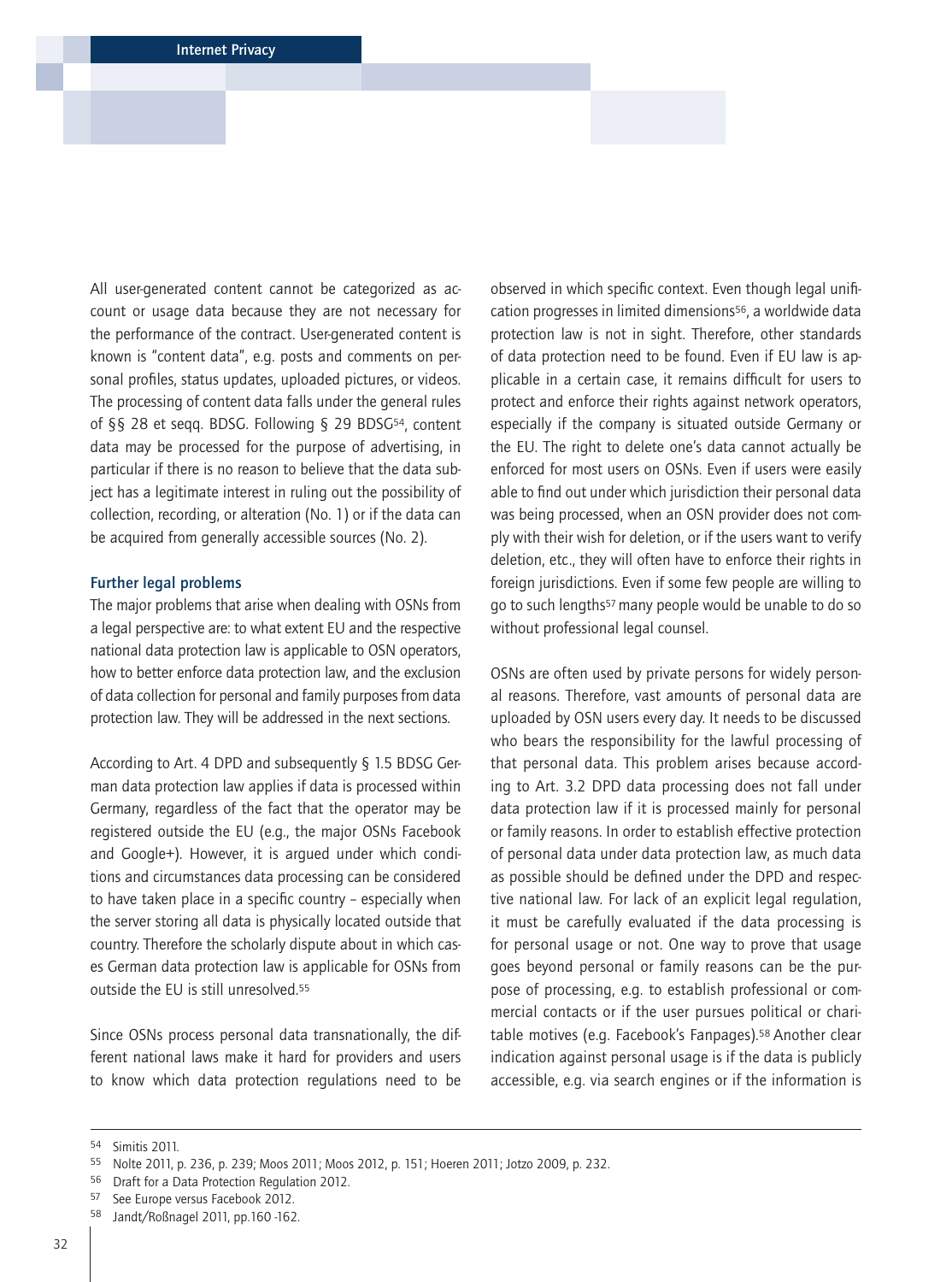not restricted to closed OSN groups.59 For third parties' personal data that is uploaded by a user, both the OSN provider and the user share responsibility for the lawful processing of that data. Basically, the user is responsible for her generated content. If the third party demands protection, e.g. by deleting her data, the provider has to weigh the user's interests in presenting her personality and social environment against the third party's interest in informational self-determination.60

# 3.4.2 Existing regulations independent of ICT

Apart from the regulations concerning data protection and data processing within social networks there are also regulations which are independent of specific communication technologies but are nonetheless applicable in an OSN context. They will be discussed in the following section. These regulations are intended to protect the individual's honor and dignity or to protect privacy by either reducing possibilities of using public information or distributing it without consent. In some areas of law there is a wide variety of European legislation, whereas other areas are regulated on a solely national level. International and European legislation will be discussed as necessary.

German criminal law provides regulations in §§ 185 et seqq. StGB (Strafgesetzbuch – German Criminal Code)61 which prohibit defamatory or false statements about a person. That includes statements regarding the individual referred to and statements about third parties. This applies to the OSN context as well, hence defamatory and false statements on one's own or any other profile about a person ("cyber-bullying") are prohibited by law, can be prosecuted, depending on complaint, and will be subject to penalties. Furthermore, illegally impairing someone's personality rights or right to informational self-determination gives the affected person possible claim for injunctive relief against the service provider or the specific user (§§ 1004.1, 823 BGB).62 Defamatory statements on OSN profiles can impair someone's personality rights, and the right to informational self-determination can be compromised by using someone else's personal data without authorization or permission, e.g. creating a fake profile with someone else's name, picture, or other personal information without their consent.

A lot of personal information about a person can be found online, often because it was made public on an OSN. Information as sensitive as religious or sexual orientation is available, not to mention profile pictures which can give information about gender and race. Depending on the individual privacy settings, that information may even be accessed by third parties. When an applicant applies for a job, the decision-maker (e.g. human resources) might use that kind of information to find out more about the person than is written on the resumé. A range of European Directives address the equal treatment of men and women, including the Employment Equality Framework Directive 2000/78/EC63 and the Equal Treatment Directives 2006/54/EC64. These directives are implemented into the German General Equal Treatment Act (Allgemeines Gleichbehandlungsgesetz, AGG), which prohibits employers from denying candidates (or terminating them) because of certain characteristics or features. These include race, gender, religion, disability, age, and sexual orientation ( $\S$  1 AGG).<sup>65</sup> Hence, an employer is not allowed to use that information to deny a candidate a job position or to terminate the contract. He will be liable for any damages in case of violation

<sup>59</sup> Jandt/Roßnagel 2011, pp. 160 -165.

<sup>60</sup> Jandt/Roßnagel 2011, pp. 160 -164; Spindler 2012, F 81.

<sup>61</sup> There is no European legislation concerning criminal law because the EU does not have legislative power in that area of law.

<sup>62</sup> For a detailed overview see Kartal-Aydemir/Krieg 2012, pp. 647-652.

<sup>63</sup> EU Directive 00/78/EC.

<sup>64</sup> EU Directive 06/54/EC.

<sup>&</sup>lt;sup>65</sup> Other countries have similar anti-discrimination laws, some of them banning the disclosure of personal information in an application.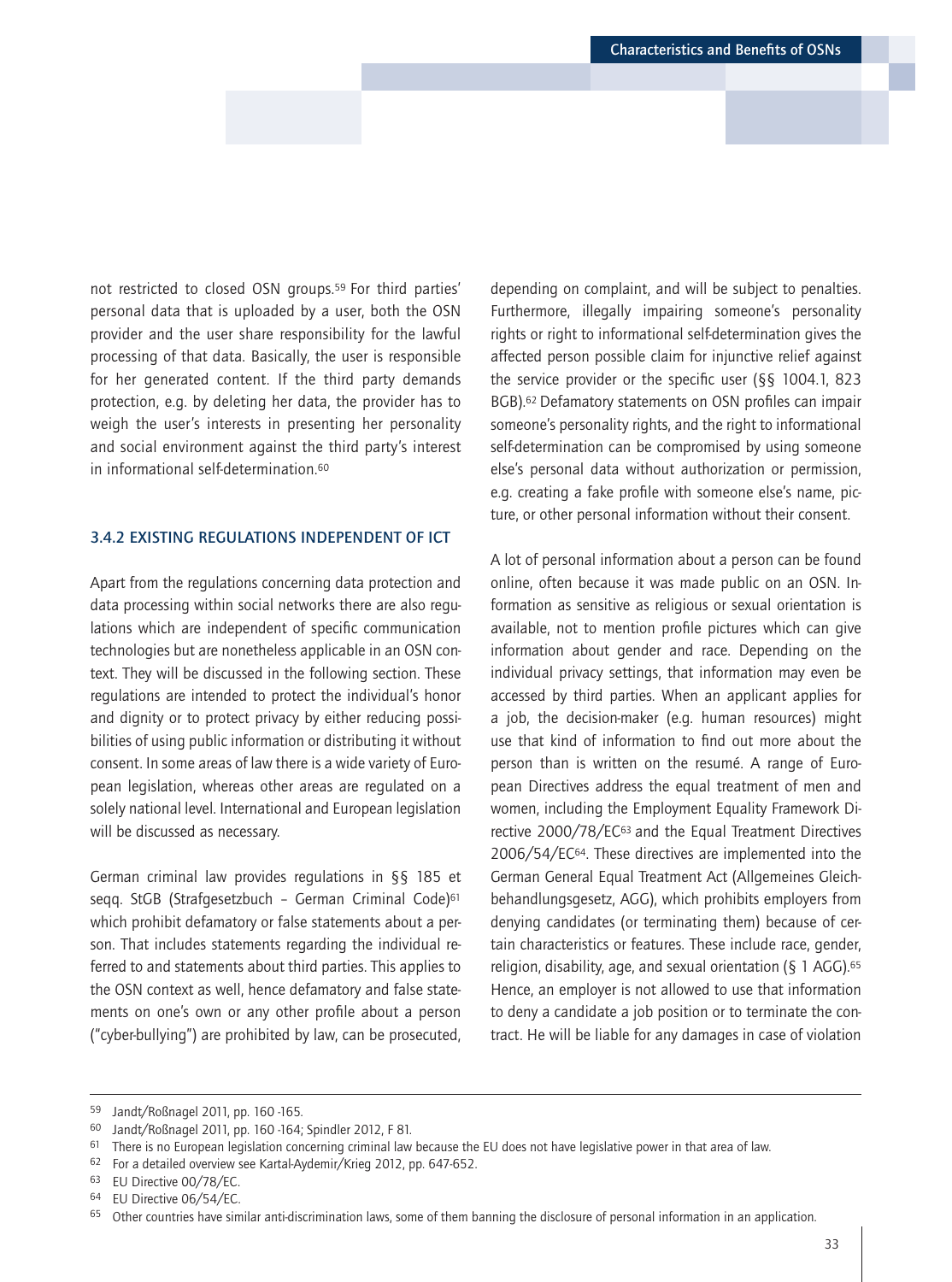(§ 15 AGG). So theoretically, even if a user provides information on her profile she should not need to worry that it has negative influence on her work life. Of course, in real life that is hard to imagine and even harder to verify.

The right to personal image is a basic right and protects against secret or forced photography or recordings of any kind, and their distribution. German law provides a protection of personal images in §§ 22 et seqq. Kunsturheberrechtsgesetz (KUG, Copyright Act for Works of Art). To distribute it to the public the person portrayed needs to give her consent (§ 22 KUG). The consent is dispensable in only a very few cases, e.g., with regard to pictures portraying an aspect of contemporary history or when the picture was taken at public events the person attended (§ 23 KUG). On OSNs, pictures of people are uploaded either on one's own profile or another user's profile millions of times, often without regard for the user's consent. The portrayed person has a right to be asked beforehand or to have the picture removed.

Intellectual property law is also applicable to OSNs. The Multimedia Directive 2001/29/EC66 guarantees and enforces reproduction and distribution rights for creative works of any kind, including computer programs, performances, broadcasts, films, and music (Art. 1-4 Multimedia Directive). The directive is implemented into the German Copyright Act.67 Within a social network there are two main ways of sharing pieces of work such as texts, photos, videos, or songs.68 One is uploading a copyright work, the other one is social sharing or embedding content in a user profile. The legal evaluation is not yet consistent. It can be presumed, however, that at least uploading copyrighted works

is a breach of the Copyright Act, unless the originator consented, e.g. by implementing a share-function (e.g. "Like"- or "+1"-button) himself.<sup>69</sup>

Regulations concerning the protection of children and adolescents can neither be found in European law acts nor in specific national data protection acts, but rather in the Interstate Treaty on the Protection of Minors (Jugendmedienschutz-Staatsvertrag – JMStV). Its goal is to protect minors and adolescents from content in electronic information and communication medias which impairs or harms their development and education or violates human dignity or other legal goods protected under the German Criminal Code (§ 1 JMStV). Specific data protection laws are not included in the goals of that treaty.70

Furthermore, minors are restricted by law when it comes to consenting to a contract. The German Civil Code provides regulations that a minor under the age of 7 cannot consent to a contract at all (§ 104.1 Bürgerliches Gesetzbuch – BGB), and between the ages of 7 and 17 only when the contract has no legal (not economical) disadvantages (§ 107 BGB). The consent to a contract with the OSN provider usually includes accepting their terms and conditions which regularly involve regulations at the expense of the consumer (which would be the minor in this case). That is accepted as a legal disadvantage.71 Also, the contract would allow the processing of personal data by the OSN provider which has negative effects on the minor's right to informational self-determination.72 Therefore, a contract with a minor would not be binding without the parent's consent, and the processing of the minor's personal data would be unlawful.

<sup>66</sup> EU Directive 01/29/EC.

<sup>67</sup> The German Copyright Act guarantees and enforces rights of creative works in literature, science and art (§ 1 UrhG (Urheberrechtsgesetz, Copyright Act)) similar to the Multimedia Directive. The originator of a work has the exclusive right to distribute, reproduce his or her piece of work or make it publicly accessible (§§ 15 et seqq. UrhG).

<sup>68</sup> Sievers 2012, p. 229.

<sup>69</sup> Sievers 2012, p. 229, p. 231.

<sup>70</sup> Jandt/Roßnagel 2011, p. 637, p. 641.

<sup>71</sup> Jandt/Roßnagel 2011, p. 637, p. 639.

<sup>72</sup> Jandt/Roßnagel 2011, p. 637, p. 639.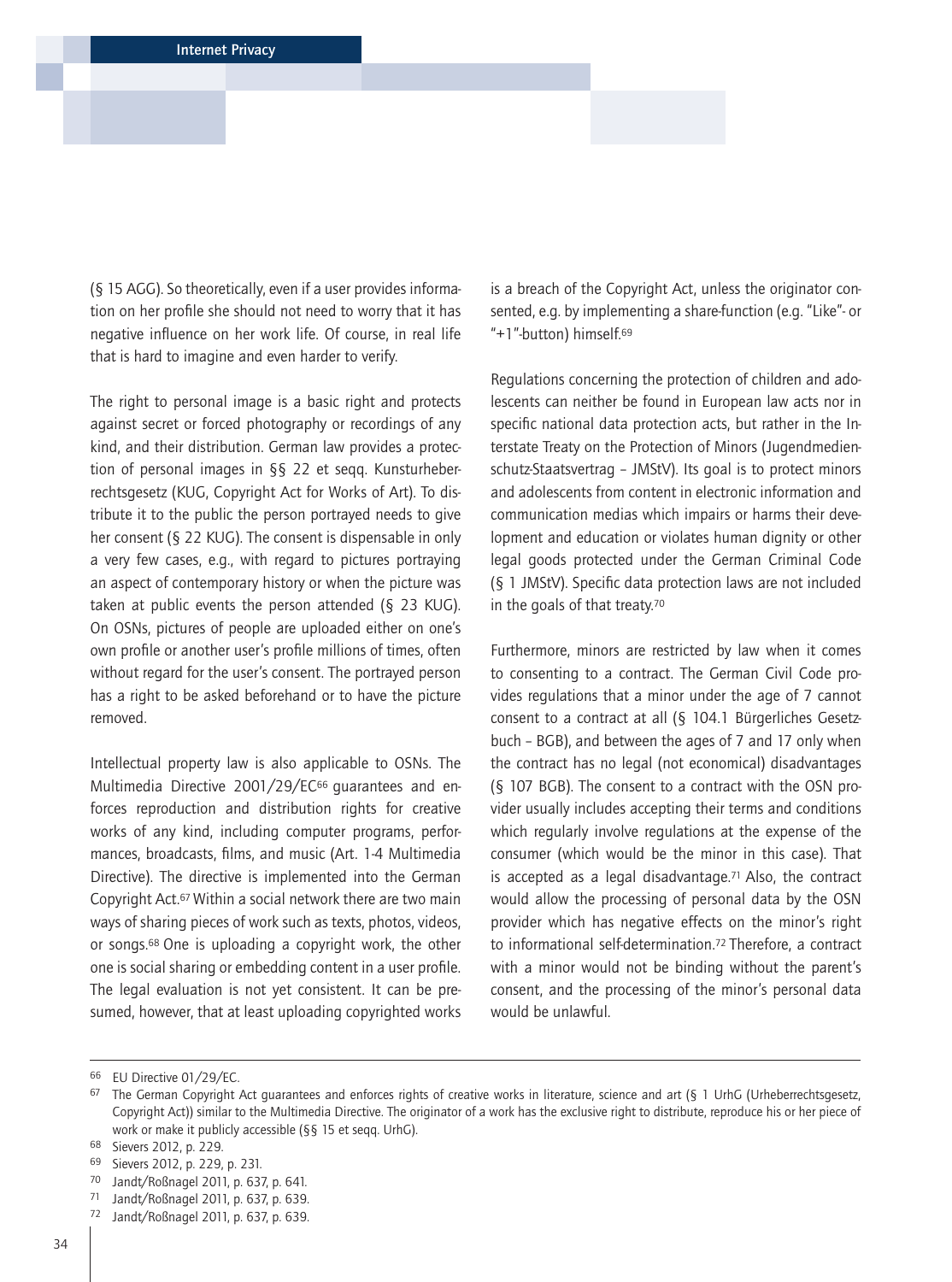# 3.4.3 Conclusion

There is a wide variety of different legal regulations protecting all kinds of legal goods. There is not a single law which is applicable to OSNs, but all kinds of different laws which, put together, provide a fair, though imperfect basis for the legal evaluation of OSNs.

# 3.5 Summary: An Interdisciplinary view of **OSNs**

We conclude by summarizing and integrating the viewpoints of the different disciplines in order to provide an interdisciplinary view of OSNs which will serve as a basis for the rest of this document. This summary will stress the most important facts from the viewpoints of the different disciplines.

Firstly and most importantly, users leverage OSNs for social interactions by revealing and concealing themselves in an interplay with other selves. Paradoxically, OSNs bring this interplay to a broader, digital stage while at the same time limiting the closeness of the encounter. OSNs are mainly used to maintain social relationships generated in the offline-world and hence they are increasingly organised around people rather than interests. For some user groups (e.g. youth), using OSNs is mandatory to keep up with their social networks; thus OSNs assist in generating sociality in a very serious sense. The integration of a broad range of communication tools and multimedia applications make OSNs even more attractive for users, mostly because they provide means to share information as well digital data items; as sharing is to be understood as a key mechanism for generating and maintaining sociality the features that make sharing possible help to strengthen social bonds via OSNs. Hence, the usage of OSNs boils down to sharing information between self-determining selves; and all this information is mediated through OSN operators which in turn usually offer the corresponding services for free. To be able to offer these services for free while at the same time generating some revenue, OSN operators market the information provided by users. To this end, OSN operators do not only act as intermediary between OSN users, but also as an intermediary between customers (which usually correspond to OSN users) and advertisers (usually companies). By means of smart data collection and data usage (e.g. data inferences), advertising in OSNs is more effective than traditional types of marketing. Another aspect of OSNs is that they are telemedia services and thus their providers need to comply with the German data protection specifications in §§ 11 ff. TMG and the BDSG if they are seated in Germany or if they are seated outside the EU but process personal data in Germany. Because of the internationality of OSNs it is especially challenging to enforce data protection regulations with OSNs. Also, it is not easy for users to find out under which jurisdiction their personal information is being processed.

# 3.6 The Benefits of Online Social Networks

In this chapter, we discuss how online social networks (as characterized in Chapter 3) might contribute to realizing the core values (as defined in Chapter 2). We outline characteristics which should be retained and fostered when proposing options for modifying sociotechnical practices of OSN usage. We begin by specifying OSNs' capacity to help actors in accomplishing self-determination (4.1). Subsequently, we illustrate OSNs' potential to foster democratic participation (4.2), followed by a discussion of how economic well-being stands to benefit from OSN features (4.3). In the concluding section, we will present a short summary (4.4).

Before elaborating on these issues, we add one more "technical" remark. Throughout the chapter we draw from our own research73 as well as from relevant research literature. The latter includes quantitative as well as qualitative research. The more abstract and general assertions we present are derived from the body of literature referring to research on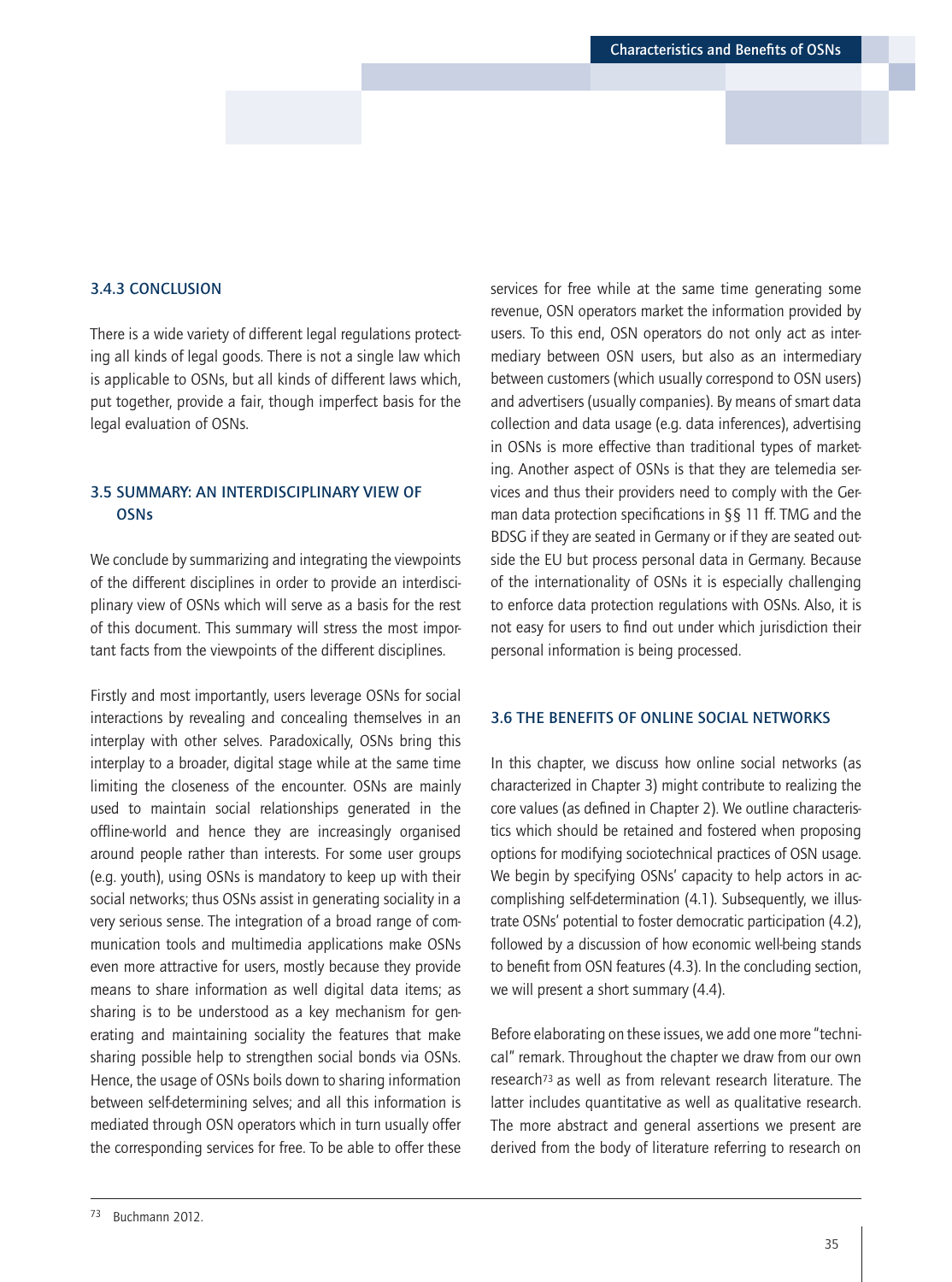OSNs conducted in Western environments (Germany and the US). We also draw on an anthropological study of Facebook usage accomplished in a non-Western setting, namely in Trinidad. Trinidad is a Caribbean island located a couple of kilometres off the Venezuelan shore. The reasons for taking this research into account are threefold: first, in this literature we find in-depth ("thick") ethnographic descriptions of the actual practices that people develop on OSNs; those descriptions allow us to illustrate some of the more abstract arguments that we put forward. Secondly, the fact that those examples come from research within a non-Western setting allows us to conclude that the potential benefits of OSNs specified by us are cross-culturally valid and therefore genuinely linked with the horizon of possible uses of OSNs - not only to a specific sociocultural setting (such as "the West", e.g. Germany). Thirdly, as we deal with the *potential* of OSNs in this section, turning the lens to a non-Western setting might make potential benefits visible that are not realized by users in a German or US context, but that are nevertheless worth preserving. We would ultimately like to stress that the case of Trinidad only serves as a proxy here. The study we draw upon is simply the best and most upto-date anthropological research on OSN usage in a non-Western setting that we could access. It is well-suited for enriching our account of OSN's capacities for realizing the core values as they were specified in Chapter 2.

# 3.6.1 The Benefits of OSNs for Free SELF-DETERMINATION

# Opportunities for interaction

While in several respects interaction – the interplay of the self with other selves – lays the foundation for free self-determination, OSNs multiply the opportunities for such interactions. The average number of "virtual friendships" on Facebook, for example, is 13074. Of course, these "friendships" are not to be understood in the conventional sense of the word as other selves with whom an actor has a close relationship; rather, they are potential *interaction channels*  that can be actualised easily, and that allow for interacting with an extended circle of acquaintances. In particular, these channels might lower the threshold for communication considerably, as they remove physical boundaries, extend the scope of communications geographically in an almost unlimited way, and heighten the probability of communicating with people with whom one has only the weakest of ties. There is no need to address someone directly, as the audience to be addressed is composed of several recipients and therefore rather diffuse. In this sense, posting a message can be easier than sending an email. Last but not least, there is a range of different channels (private mail, post, chat), allowing the user to choose the actual mode of communication (synchronous, asynchronous, one-to-one, one-to-many). Thus, OSNs multiply the opportunities for interplay with other selves in a quantitative way.

#### Identity formation

OSNs also modify the quality of the modes of self-determination. Whereas the interplay with other selves enables an actor to develop his or her (multiple) identities, there is a manifold of existential options originating from the OSN world, which can be integrated into the process of building one's self. It is important to note that these options are different from those existing in the offline-world.75 For example, on OSNs an actor has a manifold of features at his/her disposal for expressing likes and dislikes, and for self-definition by sharing a range of media, such as pictures,

<sup>74</sup> Wang et al. 2011.

While Benkel notes that there are really novel ways of constructing one's personality, his essay on "visualization strategies" on Facebook is characterized by a remarkable ambivalence concerning the status of OSN social processes. He notes that visualization of Facebook is not about showing one's empirical personal character ("wie man ist"), but about presenting someone the user would like to be ("wie man sein kann und will"). Referring to self-determination as a constant, never-ending process of creating a self, from our point of view Benkel's distinction is misleading. OSNs provide for novel ways of creating a self, it is however, unfruitful to specify OSNs features against the background of some illusory, pure and unmediated human social reality, for the social is generally impure, mediated, in short: *socio-technical*. Benkel 2012.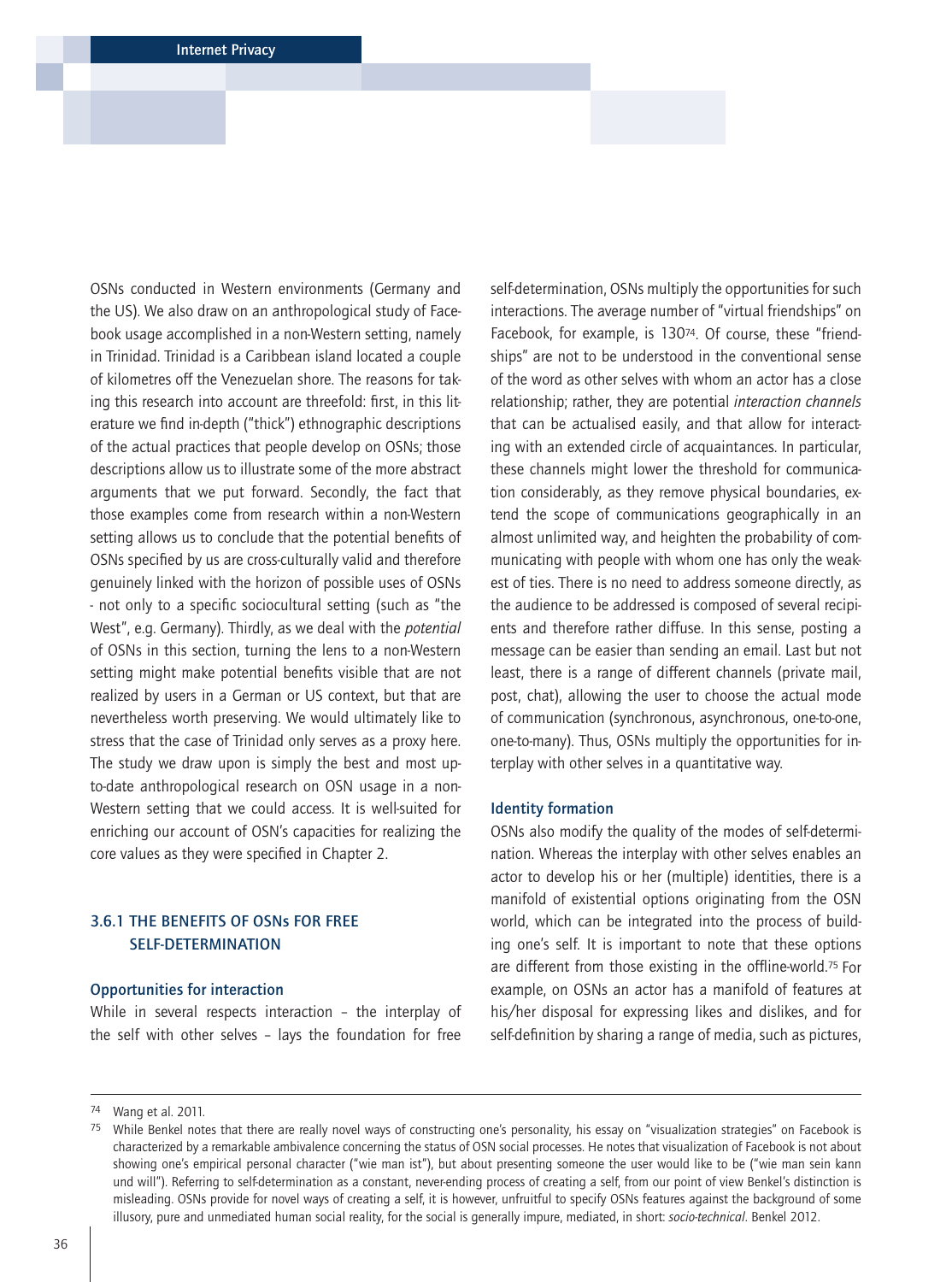movies, music and so on. As boyd has shown, young users draw most frequently on these resources for defining their personality.76

## Social inclusion

With OSNs comes an increased pool of resources that contain features which are attractive for actors who dwell at the edge of the social periphery. Anthropologist Daniel Miller reports how a shy and rather marginalized Trinidadian makes use of Facebook's online game "Farmville" for establishing a self in relation to his group of colleagues.77 Playing the game incites communication between the player and his colleagues in the offline world as well, for via the game the players share a common interest. In this way, OSNs have the potential to include the excluded. This aspect relates to the opportunities for self-expression created by OSNs, and thus for sharing one's worldview, for expressing political, religious, sexual preferences, and so on. An actor might share his or her convictions with like-minded actors, gaining support, thus strengthening one's worldview.

## Impression management

Another integral element of self-determination is the technique of "impression management." The latter concept was developed by Erving Goffman78 and refers to the everyday activity of drawing a picture of one's self *vis-à-vis* the social network one is, or would like to be, part of. Playing a role in the social network pre-supposes learning how to play while learning to play a role is in turn tied to learning what information to give away and what information to hide – the play of concealment and disclosure. Actors can use OSNs for impression management. Given that concealment/disclosure is one of the key social skills needed to develop one's personality, OSNs serve as a playground, a social space for learning this kind of skill. On OSNs it is easier to wear and test various selves, for the masks one

might possibly wear are less defined by physical, e.g., bodily or psychological restrictions.

#### Overcoming real-life boundaries

In this context, we may once again refer to the anthropological example of a shy guy playing "Farmville" that was cited above; another case Miller presents is a sociable former human rights attorney who, due to a disease and the handicaps that come with it, has few chances to socialize in the offline world. However, via Facebook he maintains existing relationships and even creates new ones with people living abroad.79 The example demonstrates that there is a certain freedom within OSNs from some of the offline world restrictions. In this respect, boyd too, when presenting ethnographic research accomplished in a US context, highlights the fact that the opportunities for youth in everyday life to indulge in the task of self-determination are severely restricted by all kinds of authorities (she mentions parents, teachers, and government officials;80 we might add colleagues, bosses, police etc.). OSNs provide a space that, to a certain degree, can be free from the confines established by those authorities.

#### Entrepreneurial opportunities

The last thing we would like to account for in respect to the core value of self-determination turns the lens from the users to the providers of OSNs. Quite a few of the early OSNs owe their existence to more or less visionary ideas developed by Web 2.0 entrepreneurs. Establishing an OSN platform requires technical skills as well as the capacity to translate the technical network into a sustainable business model. In Germany, Art. 12.1 GG grants actors the right to choose a profession and establish an enterprise. Thus, if being an OSN entrepreneur is part of one's self-definition, the opportunity to establish an OSN and gain money from it is firmly tied to the core value of self-determination. For this

<sup>76</sup> boyd 2007.

<sup>77</sup> Miller 2012.

<sup>78</sup> Goffman 1973.

<sup>79</sup> Miller 2012, pp. 88–103.

<sup>80</sup> boyd 2007, p. 19.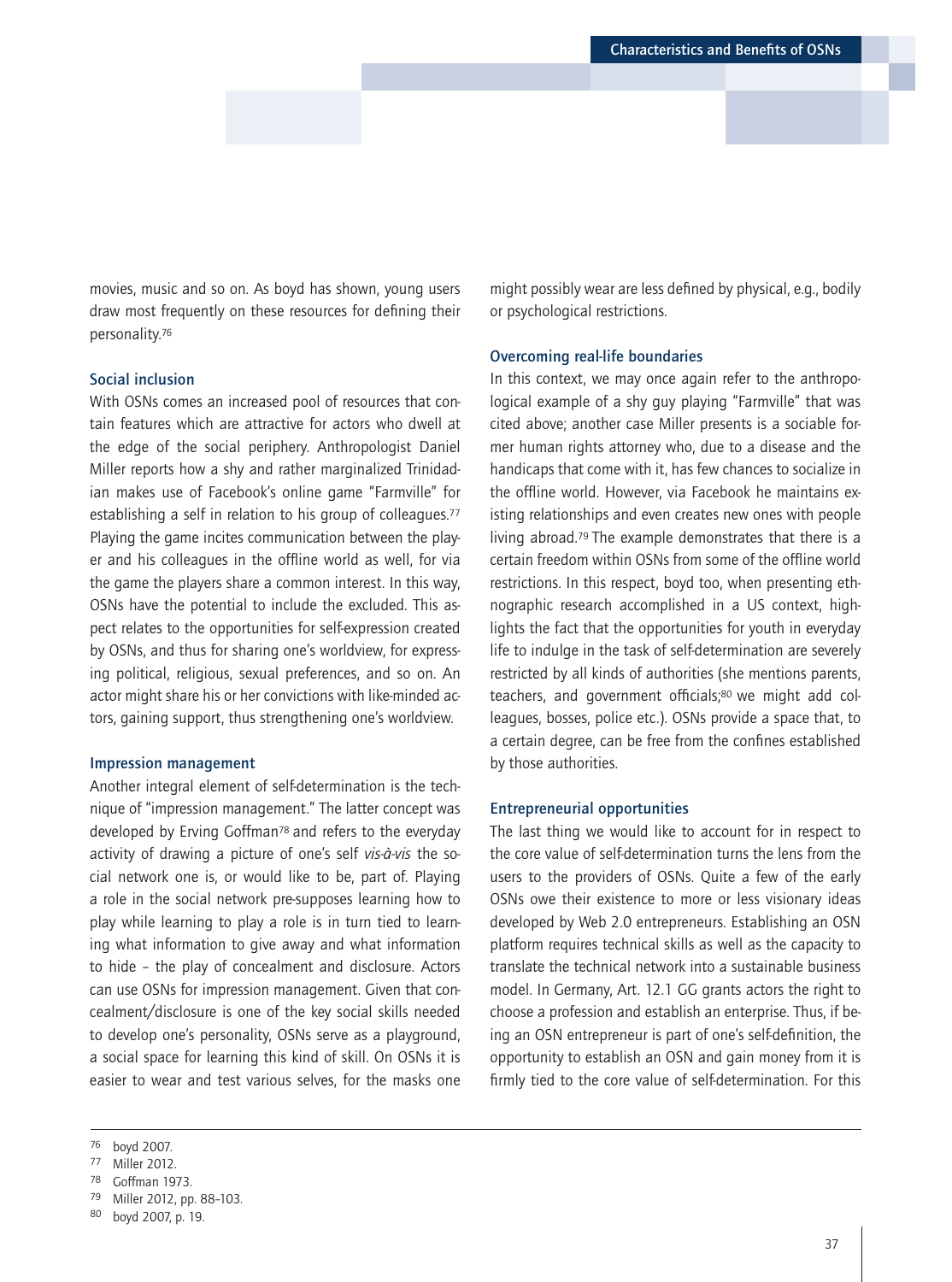reason, the socio-technical, socio-legal, and socio-economic environments should preserve opportunities for entrepreneurs to create and maintain OSNs.

# 3.6.2 The Benefits of OSNs for Democratic **PARTICIPATION**

## Establishment of networked publics

As was stated in chapter 2, public self-expression and the opportunity to participate in social occurrences is a precondition for democratic participation. As OSNs can be used to participate in social networks, that is, to partake and also benefit from those networks, they have the capacity to contribute to democratic participation.

OSNs might be understood as "networked publics", or as "one type of *mediated public*. The network mediates the interactions between members of the public."81Establishing audiences and sub-audiences in OSNs creates networked publics. While having one's say and paying attention to what somebody says in these publics fosters democratic participation, the networked publics of OSNs are different from those of the physical world insofar as OSN publics are characterized by *persistence* (the information fed into an OSN does not disappear after it is expressed), *replicability* (one can copy information as many times as one likes), *invisible audiences* (the audience is invisible insofar as it is not necessarily present at the event, i.e. because of the persistence of the information, there may be a future audience, unknown at present, to be taken into account) and *searchability* (it is detectable using search engines).82

## Audience selection

At first glance, the number of ways to choose one's audience is significantly increased in OSN publics. As it becomes

#### Accumulation of social capital

OSNs have the potential to foster democratic participation in yet another way. In one sense, democratic participation is about partaking and benefiting from social networks (or from "society", in more traditional language). This is why we must note OSNs' capacity to generate bonding, bridging, and maintained social capital (see Chapter 3). Social scientific research has shown quite plainly that using OSNs, especially by supporting the building and management of weak ties, increases subjective (or psychological) well-being (Ellison/Steinfeld/Lampe 2007)85. In this sense, OSN users do indeed benefit individually from interactions and memberships in OSNs. Thus, as OSNs bring about opportunities to take part in and also to benefit from social formations, we can state that they foster democratic participation. Of course, the term "democratic" might be understood in a more strict sense, thus introducing further conditions to be fulfilled by OSN interactions in order to be consistently defined as

possible to easily address numerous actors, using OSNs augments participation considerably. OSNs overcome some of the limits of physical public space. In this sense, in "unmediated environments, the boundaries and audiences of a given public are structurally defined";83 in OSNs, however, it is generally possible to shape the structure of the public to be addressed by dividing one's network into sub-groups. In principle, this also increases the individual's capacity to be freed from structural limitations and overly restrictive social rules, that is, to communicate without being observed by social authorities of various kinds (here, again, referring to parents, teachers, colleagues, employers, policemen etc.84). The perfection of OSNs then, is that the public aspect of OSNs is both free from physical and social structural limitations, and adds granularity to the individual choice of the audience to be addressed when expressing one's view. Hence, OSNs can be means for fostering democratic participation.

<sup>81</sup> boyd 2007, p. 8.

<sup>82</sup> boyd 2007, pp. 8-9.

<sup>83</sup> boyd 2007, p. 8.

 $\frac{84}{85}$  boyd 2007, p 18.

<sup>85</sup> Ellison et al. 2007, pp. 1143–1168.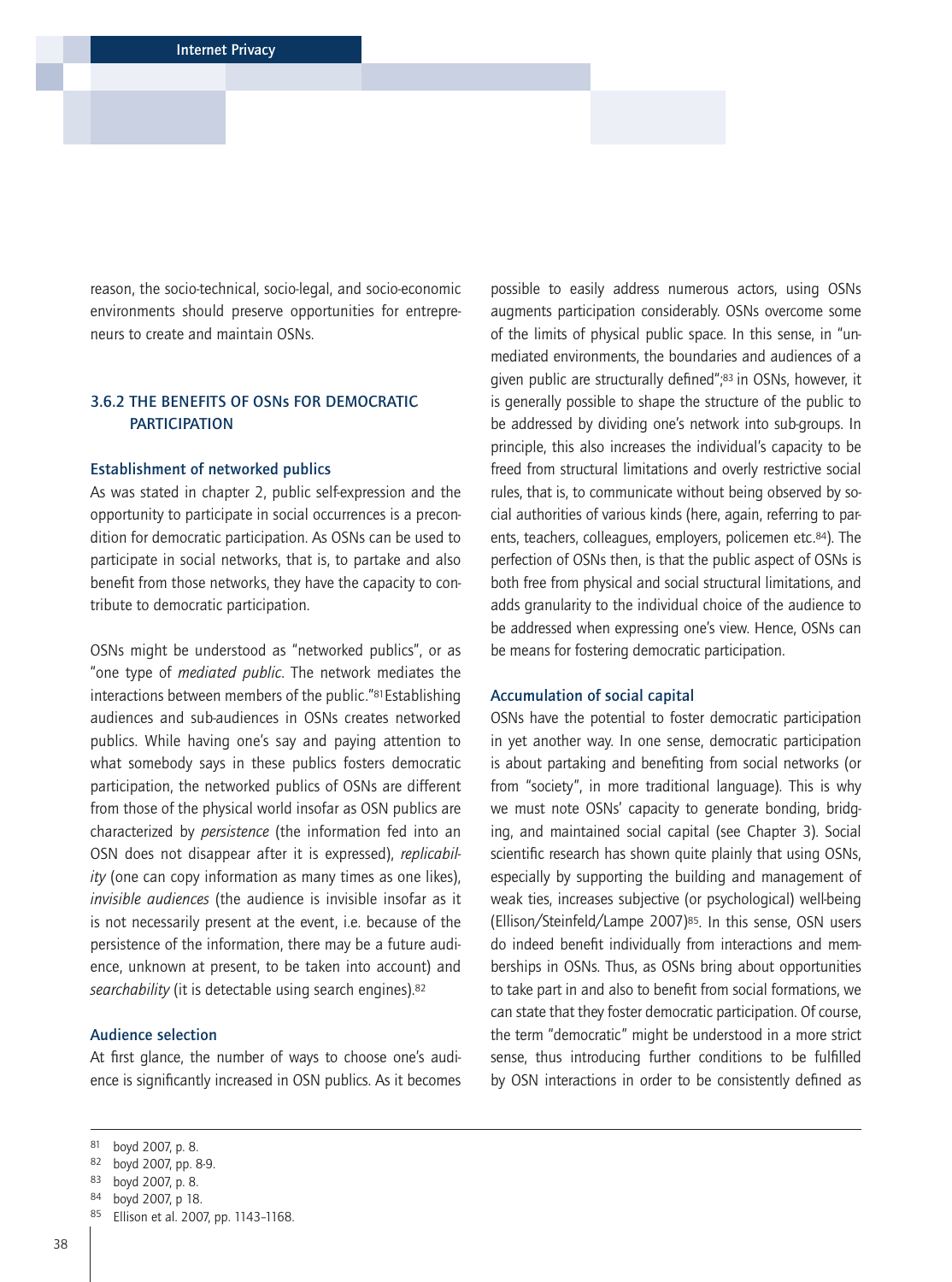fostering "democratic participation." As we have seen above, in a broad sense "democratic" refers to actors' opportunities to negotiate and have knowledge of the rules of the social game to be played. In fact, on OSNs actors can learn to apply these rules as well as partake in their negotiation: Online social networks constitute social arenas for developing skills in establishing, applying and negotiating norms that are valid in their peer group.86 Moreover, as was noted in chapter 3, influential classic social theory holds that gift economies serve the function of establishing social relationships (Mauss 1968)87. Sticking to this presumption, we may understand the multiple options to share content in OSNs (videos, music, and pictures) as a formidable way for establishing and strengthening social bonds. For example, Miller reports how the Trinidadian attorney mentioned above decisively deepens his relationships to London-based expats by exchanging classic Trinidadian music MP3s and the like.88 So, having various options for sharing allows members to partake and to benefit from social networks; in this sense, providing features for sharing content is yet another way OSNs may contribute to democratic participation.

## Formation and expression of political will

While democratic participation is about politics, the latter might also be understood in the more narrow sense of forming the explicit political will of the polity: the sovereignty of the people culminating in the opportunity of each citizen to freely choose his or her representatives (in representative democracies) during the course of elections, especially parliamentary elections.89 Participation in elections is, of course, not directly influenced by political information revealed in OSNs. Users might reveal whom they are planning to vote for or whom they have voted for in the past. Still, since election content is kept secret, nobody will be able to determine the validity of such a statement. Thus, even if users are discredited for the revealed election behaviour, this will not likely coerce them into making specific decisions when voting in future elections.90

As was established above, free choice and free decision making in elections presupposes, that each citizen has the right to form an opinion on an issue. Therefore, another very important sphere of democratic participation, which subsequently culminates in elections,91 is the free public formation of opinion.92 The right to partake or not in this social exchange actively or passively is protected by the Freedom of Opinion and the Freedom of Information clauses in Art. 5.1 GG and the Freedom of Demonstration clause in Art. 8.1 GG. Indeed, to form an opinion, citizens must have the means to gain information and to exchange opinions in political discourse. Freedom to express political opinion and to gain information, which are viewed as highly important for the democratic process,93 are supported by OSNs, for OSNs have a manifold of features on offer that allow for political discourse to flourish. As OSNs help to establish publics, they support public discourse and enable each citizen to learn about the variety of opinions concerning an issue. More specifically, they make it possible for anybody to have one's say as well as to pay attention to what somebody says. In this sense, OSNs have the potential to guarantee freedom of speech and to stage dispute and contestation through public discourse. Citizens gain the opportunity to express political views and party affiliations and to influence numerous people. It is thus possible to be informed about other people's political views and affiliations to parties or enterprises and consequently easier to evaluate, if one in fact wants to follow a particular person's political

<sup>86</sup> boyd 2007, p. 21.

<sup>87</sup> Mauss 1968.

<sup>88</sup> Miller 2012, pp. 98-99.

<sup>89</sup> Meyer 2005.

<sup>90</sup> Schreiber 2009.

<sup>91</sup> Dreier 2006.

<sup>92</sup> Kloepfer 2005.

<sup>93</sup> Jarass 2007.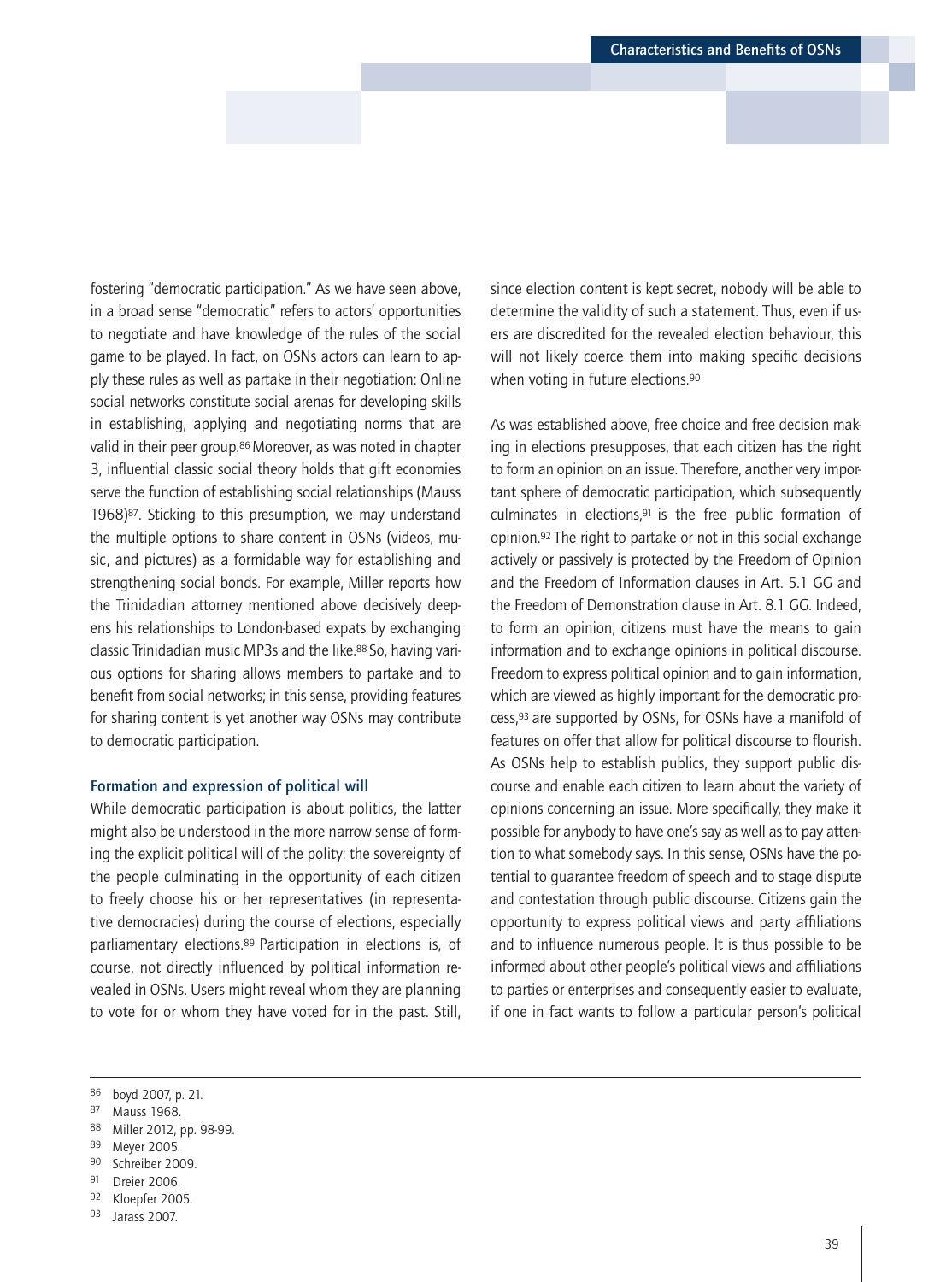lead or even vote for that person in an election. The bottom line is that the opportunities for expressing one's opinion and gaining information improve. In this way, democratic participation is improved as well, since the decision process is enriched with relevant information.

The recent past has shown that it is not only some representative space, such as the parliament, or some distinguished public sphere where political issues are articulated. In the case of the controversy surrounding the re-construction of Stuttgart's main station (*Stuttgart 21*)94, the extension of Frankfurt's Rhein-Main Airport<sup>95</sup>, and the upheaval in several Arabian countries (termed "Arabellion")<sup>96</sup>, OSNs have demonstrated their potential to serve the purpose of self-organizing people around issues, that is, of organizing rallies, protests and even supporting regime change from a grassroots level. Rallies and demonstrations can be understood as public process of opinion formation. The right to demonstrate without interference by governmental or other authorities in public areas is laid down in Art. 8.1 GG. Granting this right is viewed as especially important for the democratic process.97 As OSNs can be quite effective avenues for organizing such events, including the flow of people and information required for this kind of self-organisation, the integrating effect of demonstrations can be improved by OSNs.

# 3.6.3 The Benefits of OSNs for Economic Well-Being

Employment and generation of profits and tax revenue Triggered by increased connectivity and reduction of search and distribution costs, the Internet economy changes the terms of trade. As consequence and extension of e-commerce, OSNs involve all stakeholders in the process of value creation. While e-commerce offers products in a client-server scenario, the key success factor of OSNs is cooperation with regard to economic impact. According to a recent study, Facebook contributes significantly to economic welfare in Europe. An economic impact of €15.3 billion and the support of 232,000 jobs across 27 European countries and Switzerland were estimated for the year 2011.98 Welfare distribution is possible from increased employment wages, taxes paid, and profits generated by both Facebook itself (direct effects) and the companies using Facebook (indirect and induced effects). Direct effects are owed to the fact that OSNs are business models themselves. They generate profits, pay taxes, and employ people. Indirect effects come about when clients of OSNs use the service infrastructure for the more efficient promotion of their own products and services. Some of them contribute to the growth of app communities, e.g. providers of online games and other economically relevant applications. In this role OSNs are platform providers for supply-chain industries. The indirect effects of OSNs originate from third parties building their business models on the most adequate OSN platform. Induced effects reinforce direct and indirect effects of OSNs and their suppliers, e.g. the more companies participate on the platform the more attractive is the OSN and its third-party applications (network effects). For some businesses, OSNs also provide an infrastructure to offer their own services, e.g. shopping apps. Indirect effects within the induced effects stimulate sales of infrastructure providers and hardware suppliers, e.g., smartphones and broadband connections. In addition to the benefits gained by individual users, companies generate new sales by advertising their products and services through the social network. OSNs provide

<sup>94</sup> In the case of Stuttgart 21, both supporters as well as adversaries created Facebook accounts in order to gain support. (FÜR Stuttgart 21 2012); (KEIN Stuttgart 21 2012).

<sup>95</sup> For example, there is a blog of Northern Frankfurt residents who are adversaries of the Rhein-Main Airport extensions (Fluglärm Mainz 2012) while residents of Mainz have opted for a Facebook account (Frankfurt Nord 2012).

<sup>96</sup> While there is controversy concerning the weight of OSNs and other social media, there is only little doubt that these technologies did play some role in the Arabian upheavals. For a perspective highlighting their role see Hirschkind 2011. A more cautious view is presented in Deutschland Funk 2011.

<sup>97</sup> Jarras 2007.

<sup>98</sup> Deloitte 2012.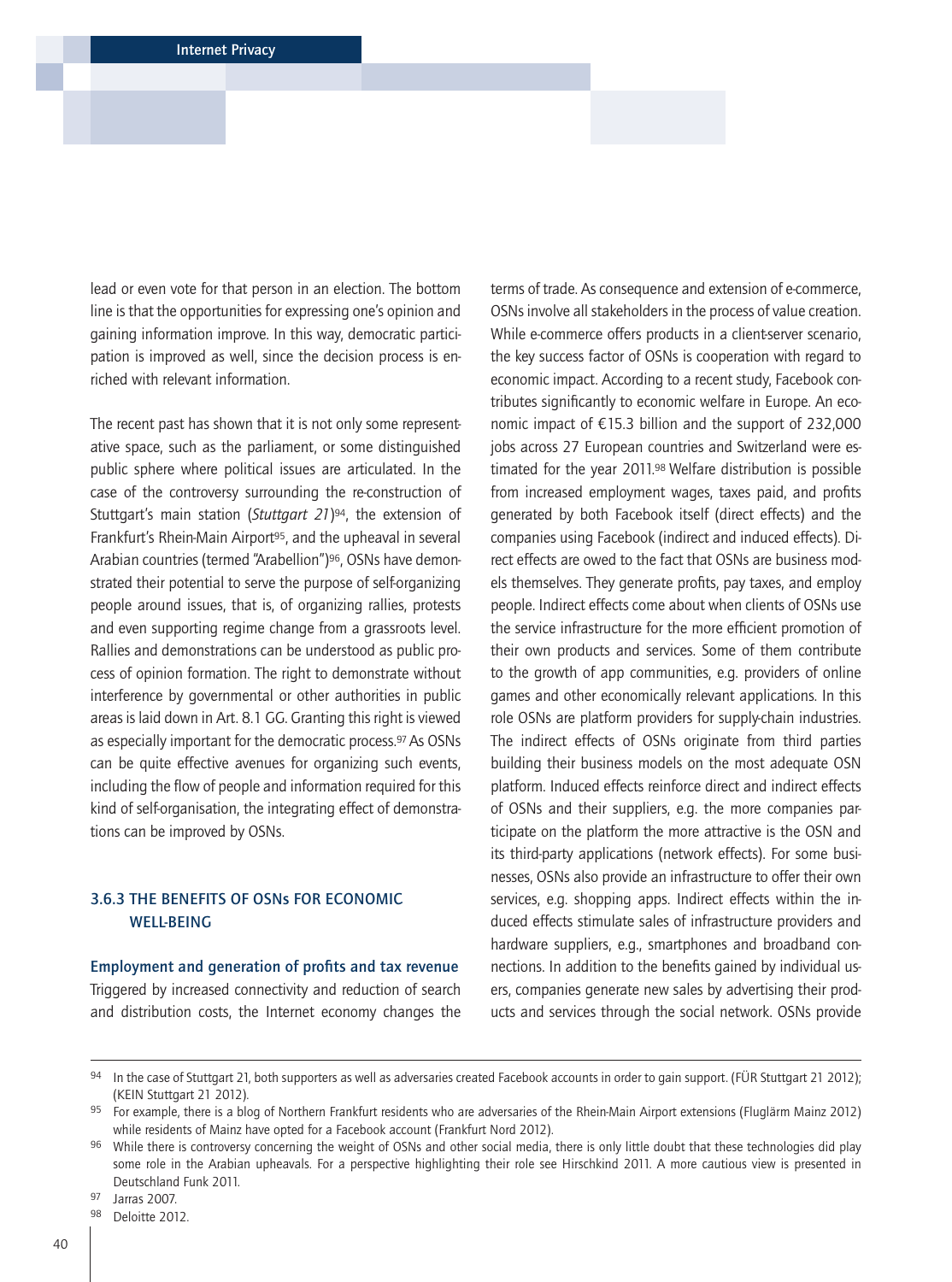platforms to promote and advertise products, services and to increase brand awareness. In an economic transaction they are intermediaries.

As intermediaries, OSNs decrease the cost of performing economic transactions. Cost reductions are related to three effects that have been studied in the context of e-commerce.99 For e-commerce - and even more for OSNs - specialization enforces the concentration on core competencies. Specialization is a characteristic of any economic development since the advent of the industrial revolution, and is even more crucial for e-commerce. Secondly, specialization increases costs of coordination. However, as intermediaries between market participants, OSNs reduce coordination costs. Thirdly, cost reduction in coordination requires sophisticated cooperation technologies. In recent times, "wisdom of the crowds" has become a major driver for the reduction of transaction costs. O'Reilly's seven principles describe the intelligent Web, based upon cooperation through collective intelligence.<sup>100</sup>

# 3.6.4 Summary: The Benefits of Online Social **NETWORKS**

We conclude that there are various benefits OSNs have to offer when it comes to strengthening the core values. In some cases, the benefits brought about by OSNs' features concern even more than one core value. For example, while OSNs' networked publics can be organised around people or around issues,101 organizing people around issues may create close relationships,<sup>102</sup> thus simultaneously supporting self-determination and democratic participation. Similarly, creating an environment that allows entrepreneurs to establish an OSN business might contribute to economic wellbeing as well as to self-determination. For a variety of reasons, then, the features safeguarding the benefits of OSNs are worth being maintained and fostered. Simultaneously, some of these features may have considerable drawbacks, which will be explored in Chapter 5.

<sup>99</sup> Müller et al. 2003, p. 302-304.

<sup>100</sup> O'Reilly 2005.

<sup>&</sup>lt;sup>101</sup> For example, networked publics can be organised around a common political goal, that all the public's participants pursue (resistance against the Rhein-Main Airport's extension or the like); or they can be organised around people themselves, as in the case of managing peer groups via OSNs. See also boyd et al. 2007.

<sup>102</sup> Miller 2012, pp. 88-103.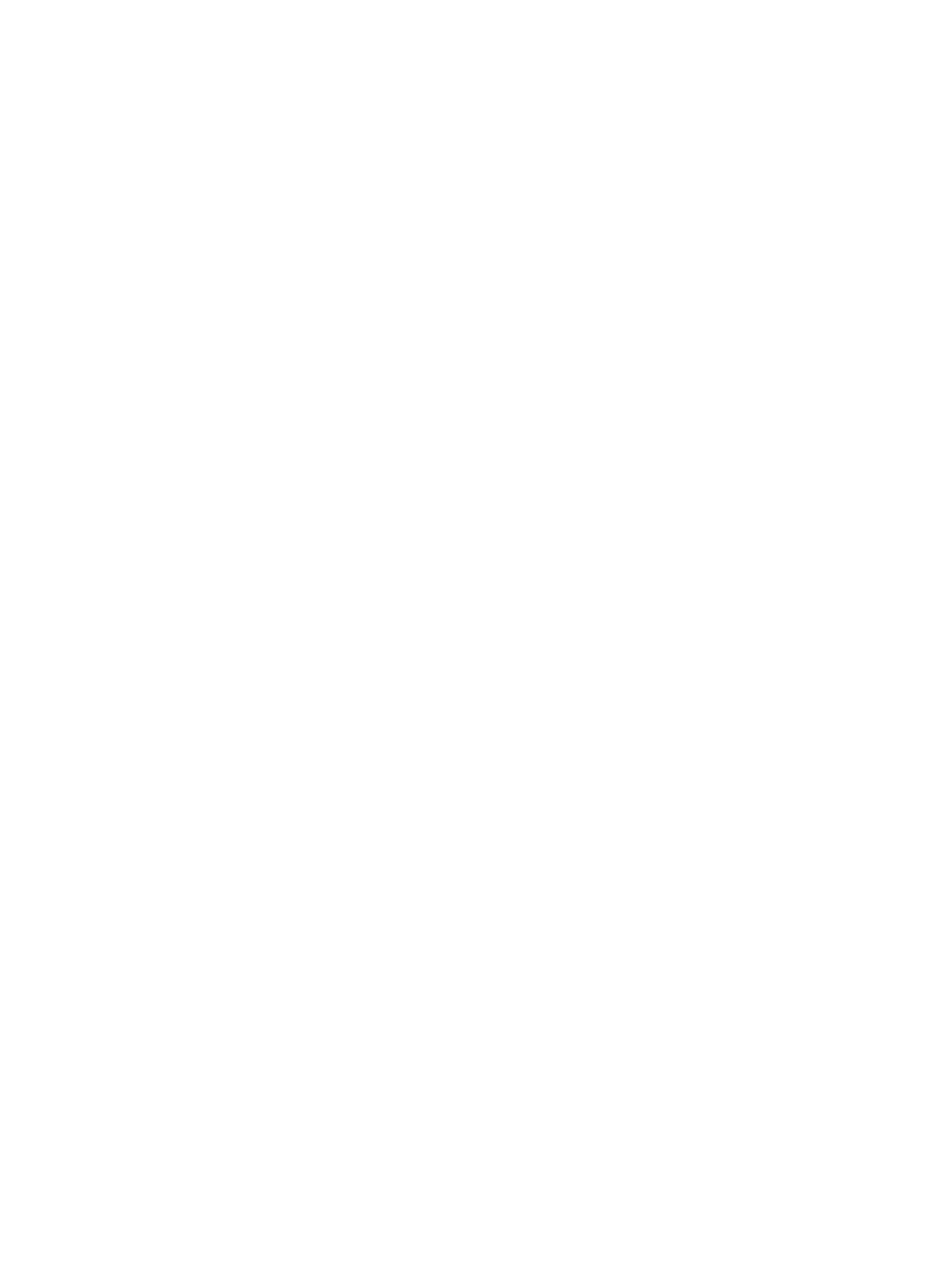# 4 Characterization of E-Commerce

# 4.1 E-Commerce from an Economic and Technical Perspective

Electronic commerce (e-commerce) is identical to traditional commerce, except the market is virtual and operated by technical information systems, i.e. e-commerce is also called virtual market. In these markets, sellers and buyers meet under pre-specified conditions. These conditions are the topic of an innovative economic research area called "market design", and this defines and limits the flexibility of the relative position of market participants most often by using price as a parameter.Since e-commerce accounts for almost 30% of German trade, trust in the infrastructure and in the relationship of sellers to buyers will decide the future contribution of e-commerce to economic wellbeing of an advanced society.E-commerce here is used in an inclusive sense, handling the push of technology as well as the market pull to actually generate and maintain electronic markets.

Due to information technology (IT), electronic markets need to be designed and pre-specified with an engineering mindset. Market design has to take into account both the supply side as well as the demand side. While suppliers prefer a free unregulated market, consumers desire protection. Thus technology and market characteristics may influence the supplier-consumer relationship with regard to awareness, control and trustworthiness, especially on the consumers' side. These information systems represent an Internet-based sales channel enabling buyers to find sellers matching their needs. E-commerce usually refers to all kinds of commercial transactions and business processes (e.g. online advertisement, online banking, etc.)<sup>103</sup>. E-commerce has experienced rapid growth in the last 16 years. This evolution is an agreement amongst the participants, who freely select their most convenient and profitable forms of economic interaction in a market. E-commerce has experienced distinct technical

stages where the transition from one stage to the other can be traced back to a struggle between buyer and seller.

Advanced technology leads to reduced search costs for the buyers, while sellers use technology to retain these buyers by increasing their switching costs. Switching costs emerge for the customer when changing their preferred provider. The costs can occur in several forms, for example, creating a new account, getting acquainted with another online shop, reading terms and conditions, losing access to additional services like social shopping and useful recommendations or by losing convenience coming from stored personal data. Trust in one seller also creates switching costs, if the level of trust in other sellers is lower. The amount of switching costs depends primarily on the design of markets and secondarily on technology. If, for example, the portability and transparency of user data and profiles would be a characteristic of a given electronic market, this could reduce switching costs for all sellers and may take away a competitive element. A reduction of search costs is in the interest of buyers when they try to obtain information about prices and products.<sup>104</sup> At the same time search cost reduction reduces profits of some sellers, if the buyer has an option to switch. In consequence sellers aim for higher switching costs. Within the present stage of technical development of e-commerce – which may be called cooperative e-commerce – the seller collects personal data to provide the best supply for the demand and to bind the customer with services beyond the narrow scope of his purchase. Knowing the customer is a means to increase switching costs. In the history of e-commerce, technology has been in favour of buyers since in the majority of cases search costs were reduced105 and markets became more transparent by advances of technology. This contributed to an uncertainty of sellers. Sellers were forced to invest in technology to upkeep switching costs and to maintain a stable customer base. Here however, two cases must be distinguished. In a market where

<sup>103</sup> Müller et al. 2003.

<sup>104</sup> Laudon/Traver 2007.

<sup>105</sup> Brynjolfsson 2009.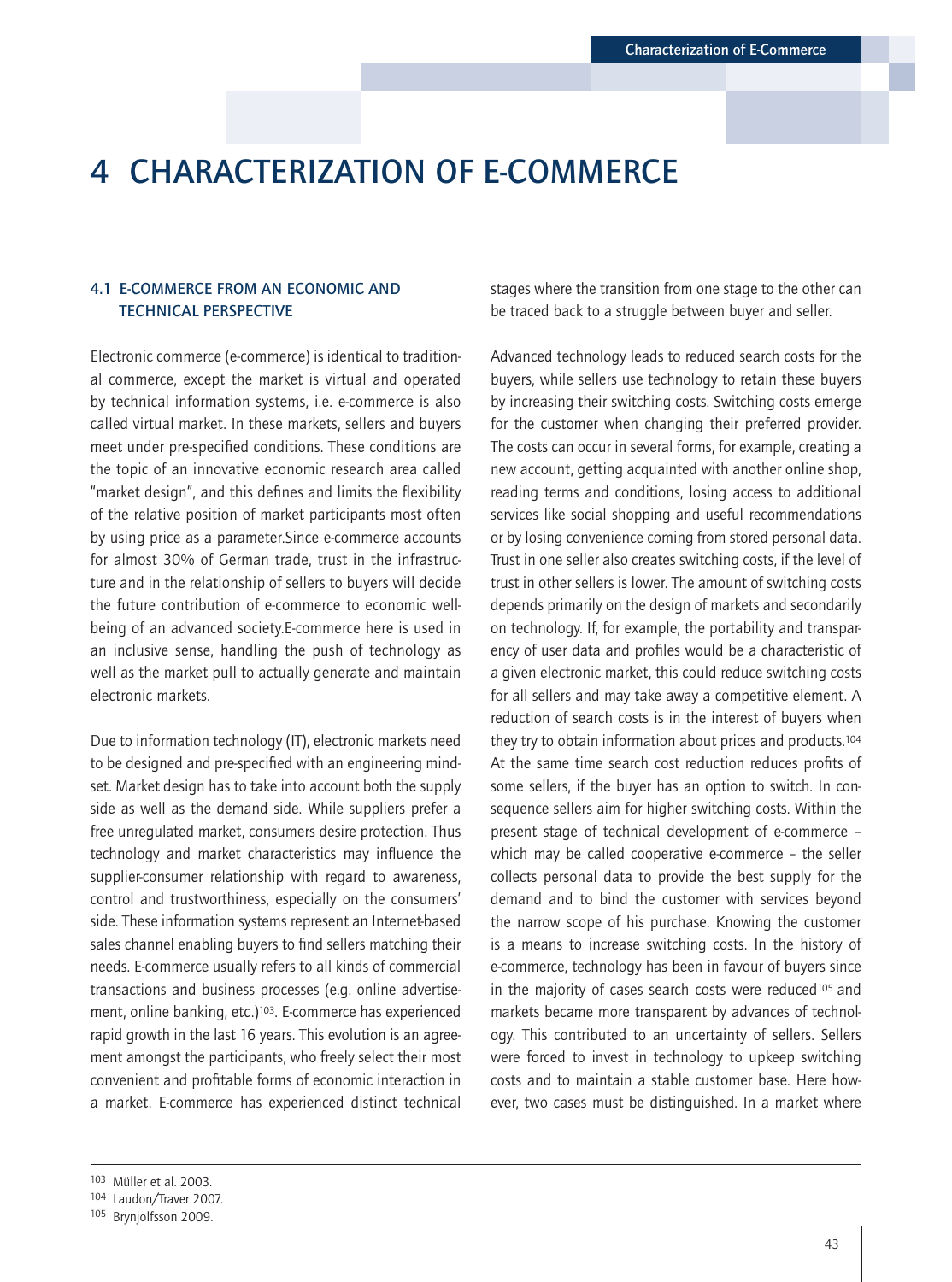commodity products are traded, improved technology leads to increased market transparency, thus increasing control of buyers. In more sophisticated markets, however, with heterogeneous product offerings and advanced consumer tastes, sellers are forced to improve awareness of their specific offerings to increase control and trustworthiness<sup>106</sup>. This challenge to adapt to technical progress with uncertain return of investments has increased the desire to "know the customer" much better, and has required collecting personal data to adapt to market changes. The collection of personal data has the objective of learning what buyers need and to match market supply to the demand of customers at lower cost<sup>107</sup>. Thus e-commerce, in its forthcoming developmental stage, may be characterized as data-centric.

## 4.1.1 **F-COMMERCE STAKEHOLDERS**

E-commerce has the same stakeholders as does any wellknown traditional commerce with the exception of the suppliers of technology and the operators of electronic markets. They are known as "support services", and generally include all types of Web 2.0 services. The economic Nobel Prize laureate A. Roth has studied relationships of E-markets in order to specify rules for markets, and at the same time to continue to allow free establishment of prices based upon supply and demand.<sup>108</sup>

#### **Customers**

Contrary to regular markets, preferences of customers can be collected at any transaction or even from basic interaction with the e-commerce platform. Customers' desired convenience level, price threshold, and the degree of choice available are the three properties affecting customer behaviour. In Germany, the number of online shoppers increased from 25 Million in 2005 to 34.1 Million in 2010109. Customers usually begin a search for products by using a

"regular" search engine (58%), followed by visits to sellers' websites (24%) and, more recently, by using social media to either identify a common entrance point for online sales (18%) or contribute directly to product design. This makes the support services an ideal intermediary between customers and sellers, where the customer usually gets free services and supplies personal data to the support service. This may cause an information deficit for the supplier.

# **Businesses**

From the late 1990s to the present, the dominant strategy is to increase market share, which takes priority over profit. In 2008, Amazon announced its first profit. To improve customer relations, the following three factors have been used either alone or in combination: (1) increased technical functionality, (2) increased complexity of product offerings, and, (3) market properties such as size and variety. Amazon is an example of the mixed strategy, applying all three of the above factors to define the relationship with their potential customers. Amazon offers far more than books, and has extended their portfolio to include all items within a stationary, specialized department store. The idea is to improve knowledge about buyers' behaviour in several product domains and thus decrease search costs beyond a single product. The increased complexity is possible due to increased market size and cross domain personal data. By introducing the e-book reader Kindle, Amazon increased switching costs on customers' side in the growing e-book market, while due to Amazon's size and data pool has the means to reach beyond Kindle customers to sell additional offered products. Online auction services like Ebay focus on functional extensions to improve customer-to-customer relations. Social commerce companies like spreadshirt focus on customer to business to directly involve the customer in the value chain by giving them the opportunity to customize products and help to shape the market properties according to individual wishes. In Germany, the ignorance of the

<sup>106</sup> Lin 2008, pp. 60-65.

<sup>107</sup> Schafer et al. 2001, pp. 115-153.

<sup>108</sup> Roth 2008, pp. 285-310.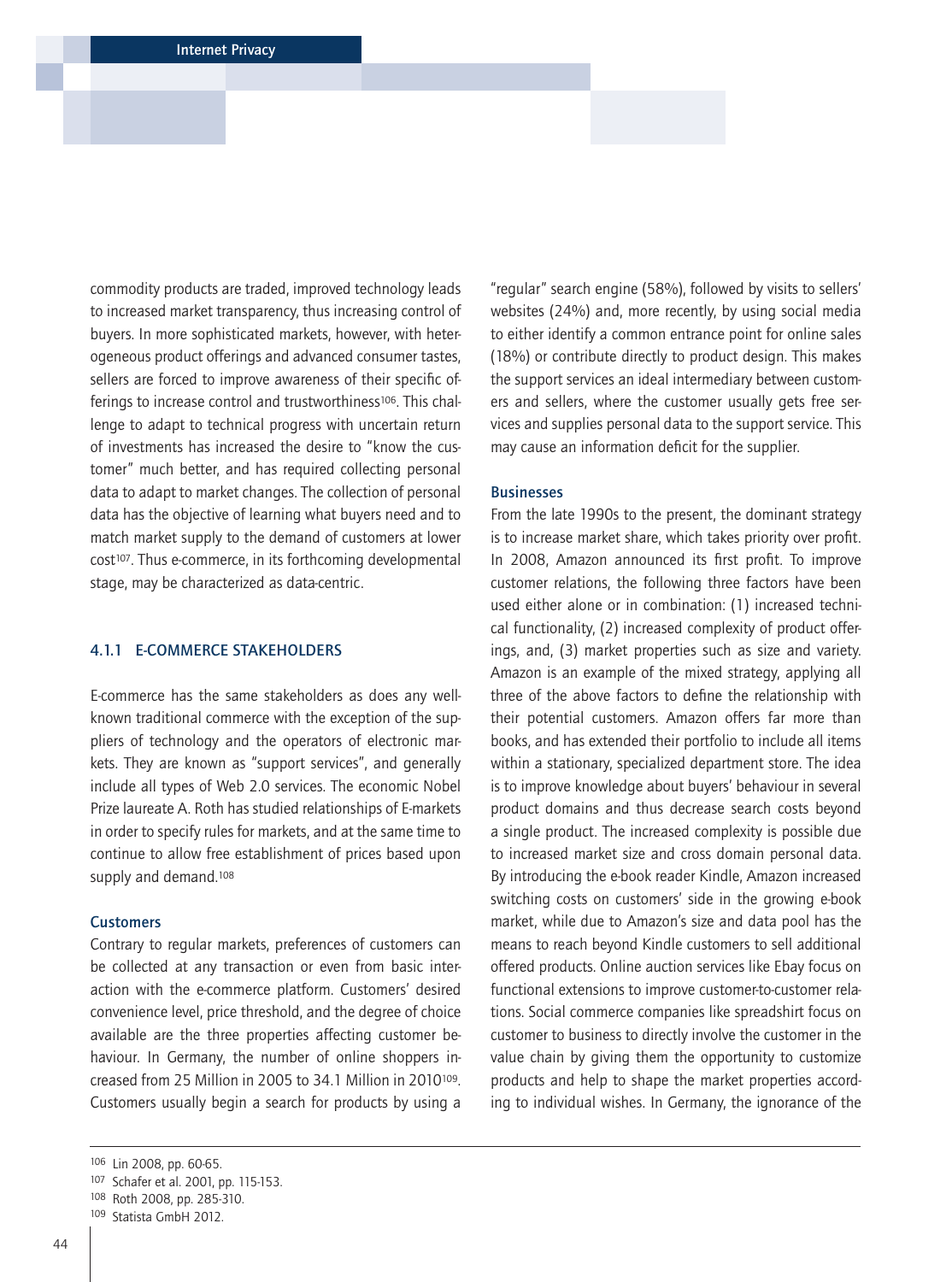relationship of these three factors to influence search as well as switching costs led to market exits, e.g. by Quelle, while Otto-Versand prospered. From 2005 to 2011, e-commerce turnovers in Germany increased by 80% up to €26.1 billion. In opposition to this development, offline retail turnovers decreased by 0.8% down to €395.9 billion. Businesses are relying more heavily upon support services to maintain a steady level of switching costs.

# Administration

In general, public organisations offer services under the name "e-government". The objective is to increase the service rate at lower cost. The technical bases to achieve the goals of businesses and administrations are identical. Public organisations, however, often cannot give customers a choice of how to perform regulated procedures, but they are under more pressure to maintain a high level of awareness, transparency and trustworthiness. One example of Customer – to – Administration (C2A) e-commerce is ELSTER which allows German tax payers to submit applications for online tax return. The new electronic ID card (Elektronischer Personalausweis nPA) enables users to get access to several e-government services, e.g. digital signature services<sup>110</sup>.

#### Support services

Growing complexity of many e-markets, the global reach of e-commerce, and the distribution of value chains of suppliers have caused an information overflow. Information overflow increases simultaneously with search costs and switching costs. Support services are a prerequisite to aid buyers in handling information overflow. Today, the business model of specialised support services acting as intermediaries between buyers and sellers is called "cooperative" and lays the groundwork for future, even more advanced data centric e-commerce.

E-commerce is the operational part of e-markets depending upon classifications reflecting the legal, social and

ethical rules understood and accepted by buyers, but it is not limited to exactly one object to be traded. Support services of the intended transaction influence search as well as switching costs. For example, most airline services offer travel insurance, car rentals, and hotel packages in addition to plane tickets. E-market design and the acceptance of its rules depend upon cultural settings. Support services are relatively free with regard to the methods they use for classification. The way in which inferences are generated is not usually transparent.

# 4.1.2 E-Commerce: Co-Evolution of Technology and Markets

Since its modest beginnings around 15 years ago, e-commerce has undergone a dramatic increase in the number of technical and economic changes. Organisations which operate information systems for electronic trade have turned out to be both intermediaries as well as sellers. For instance, Amazon provides a technical and administrative infrastructure and adopts a role as an independent third party to offer support services. Google and Facebook act as intermediaries only, without taking the role of a seller. Generally, any e-commerce company can act as an intermediary, a market participant, an independent third party, or a consortium of firms or buyers. Usually, e-commerce actors require substantial investments in systems development, but, once in place, they handle larger volumes of market transactions at lower cost than any other form of market organisation. Buyers' decisions to choose one seller over another depend not only on the actual product bought, but also on additional services. Examples are social shopping platforms, tools that ensure convenient shopping like one-click ordering, recommendation systems, and customized products and services that are of interest to buyers though not necessarily product-related. Electronic devices and the usage of specific services in the e-market have become a positive social indication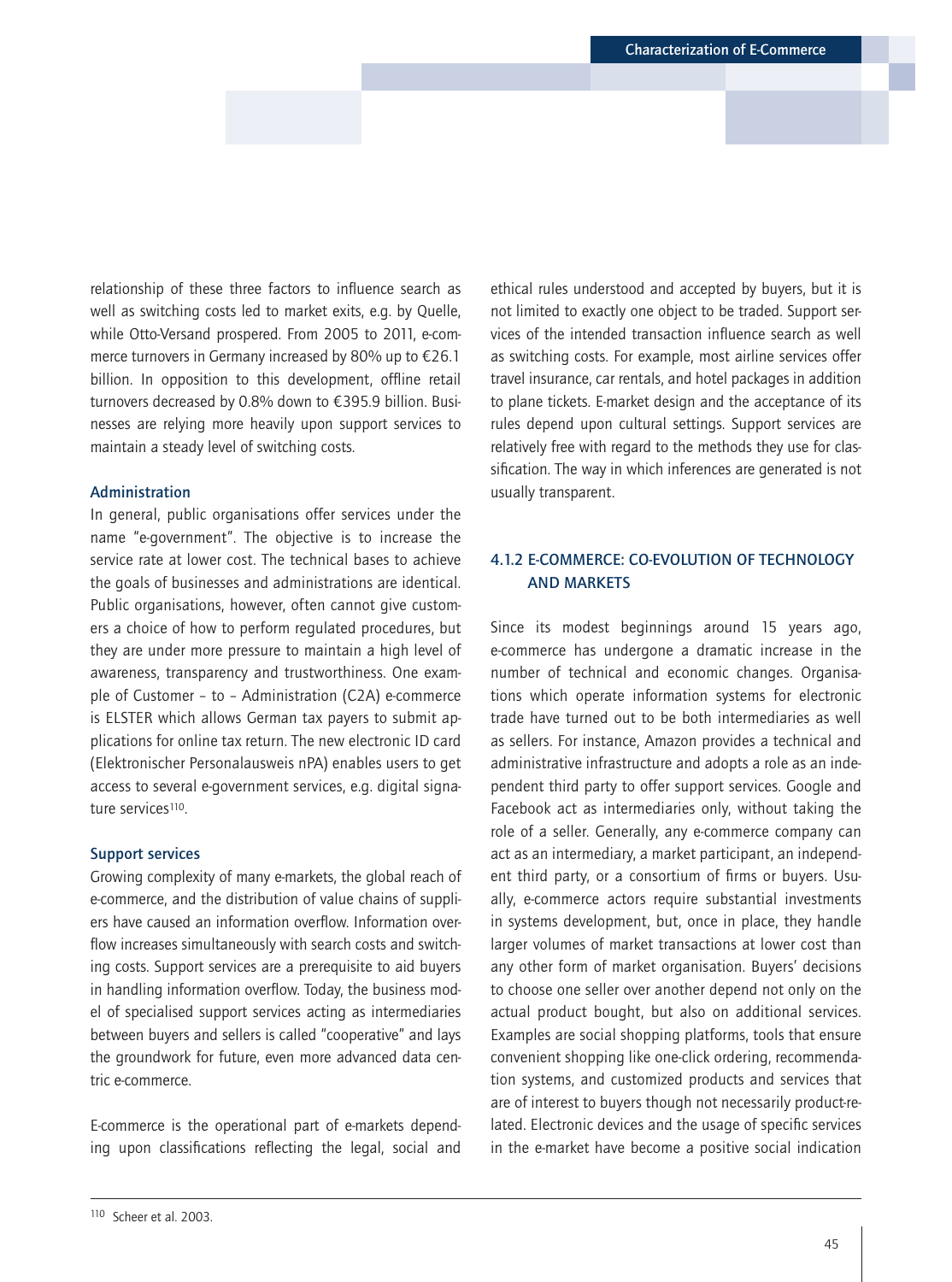of the lifestyle of important populations of consumers, which, in addition, has forced sellers to become forerunners in both technology and product ideas<sup>111</sup>.

Firms in e-markets face substantial technical and organizational costs if buyers decide to switch to an alternative seller or if their innovation is not embraced. In this case all investments are lost. This investment is not only technology-dependent, but is also influenced by regulations, ethical and social standards, and by law. It has been proven that the forerunner in applying technical progress has usually been rewarded, but often faces problems when they must adapt to regulations not common in the local market of the seller. Often it is assumed that investments in hardware and software, user training, behavioural changes as well as reduction of non-technical barriers, e.g. investments in trust and privacy, are the elements required to retain customers. The fact is that the higher the switching costs are, the fiercer is competition for the uncommitted buyers<sup>112</sup> and the more the customers decide upon product specifications. Examples for such product specifications may include privacy, fair trade, or environmental friendliness in addition to quality and price. The result is to build complex new markets around already existing e-markets considered reputable and trustworthy by their customer base<sup>113</sup>. In complex markets trust and privacy are in high demand, whereas markets for commodity products tend to ignore violations of trust and privacy114. Accordingly, ensuring customers' privacy is an important product specification for advanced products which usually goes hand in hand with higher prices<sup>115</sup>, since investment in awareness, control and trustworthiness sometimes exceeds the operational cost of the platform offered. Beyond the capability to raise capital and participate in the technical race, it can also be shown that a "good" migration

strategy from old to new technologies influences the progress of a specific business. Businesses must offer older services along with new services to keep the old customer base while attracting new customers at the same time116. The majority of e-commerce sellers during the Internet hype in the late 1990s were not able to keep pace with technical standards. This led to a loss of customers due to the impossibility of participating in economies of scale. Competitors who could not maintain this speed of innovation vanished from the market. Today, e-commerce shows a trend toward (temporary) monopolies117, as many of the support service operators are arguably a natural monopoly without the negative impact of monopolies and market performance. If this argument is not convincing, support services may be considered part of a national infrastructure. Regardless, e-commerce reveals the following benefits compared to classical commerce:

- E-commerce reduces customers' search costs for prices and products faster than any other form of market.
- The benefits for sellers and buyers increase the larger and more complex the electronic market becomes.
- The development of e-markets requires high expenditure for establishment and maintenance. These costs are composed of functional expenses, but also of characteristics of market design, especially with regard to trustworthiness.
- The superiority of market-oriented coordination mechanisms over hierarchical management is the source for socio-technical, business, and social innovations.

So far the close relationship of technology and economic rules expressed by the struggle of search costs and switching costs led to a unique co-evolution, which triggered and

<sup>111</sup> Mellahi/Johnson 2000, pp. 445-452.

<sup>112</sup> Farrell/Klemperer 2007, pp. 1967-2072.

<sup>113</sup> Böhme et al. 2007.

<sup>114</sup> Kaiser/Reichenbach 2002, pp. 25-30.

<sup>115</sup> Müller et al. 2012.

<sup>116</sup> Sackmann/Strüker 2005.

<sup>117</sup> Müller et al. 2012.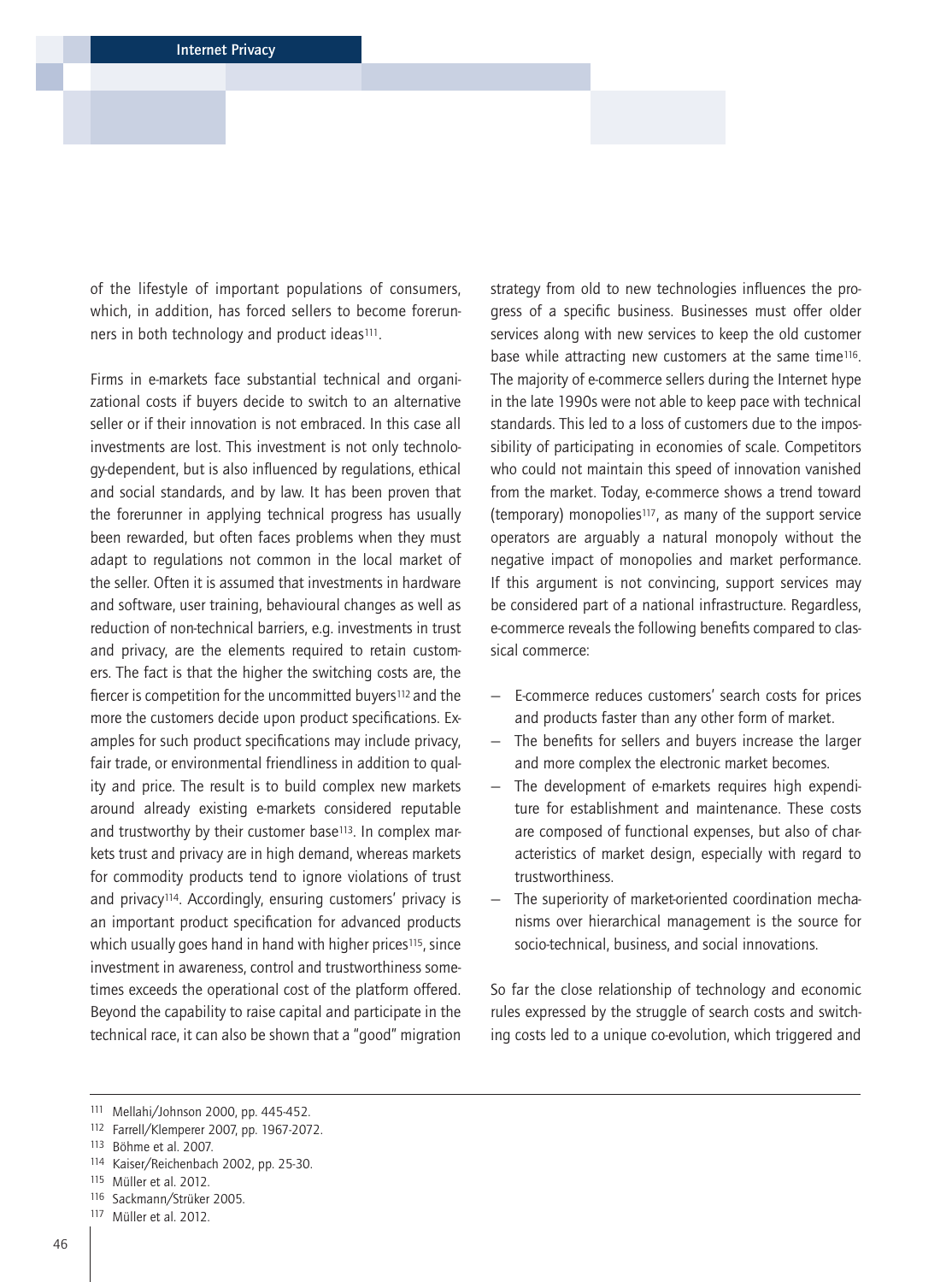is characterized by a "market pull" and "technology push". Markets of the first phase of e-commerce were designed as a mirror of classical commerce. This form of e-commerce lasted from 1995 till about 2005. It simply imitated the relationship of clients with a physical shop, but it reduced cost and extended product selection. In the second phase, cooperative services involved the buyers in e-commerce by requesting that they share their experiences and opinions about products and services, e.g. via online social networks. Wisdom of the crowds as a factor for progress emerged from user involvement and led to a large collection of data about buyers' behaviours. For instance, crowd sourcing has made Wikipedia superior in speed of updates and quality of information reliability compared to printed encyclopaedias. Customer interaction generated a metric to judge cost versus benefit of each transaction phase in regards to economic value. This knowledge triggered new business models, but also required advanced technology. This transformation to cooperative e-commerce began with the appearance and acceptance of Facebook and other Web 2.0 applications including search engines and recommender systems in 2006. Enabling customers to customize or design products melded the roles of market participants and the concept of a prosumer appeared.

Technology has usually favoured buyers by lowering search costs thereby reducing sellers' profits118. With increased complexity the vast amount of information and data available became counterproductive to e-commerce growth and called for another technical push. The result is the appearance of support services. The most obvious change in markets is the entrance of third parties. The other is the deconstruction of the value chain into its individual phases by direct user involvement. The most likely but unintended result is the build-up of "Big Data"119. It is claimed that "Big Data" and its analysis will help to predict buyers' behaviour,

and holds the potential to influence buyers' behaviour with regard to their perception of search and switching costs120, which may change the terms and conditions of today's e-commerce market participants.

Today's reality is the fast growth of support services developing methods to classify the information and to collect personal data in exchange for free services to handle information overflow. Decontextualization, persistence, and re-identification become threats to a trust infrastructure, beyond the scope of existing regulation.

# 4.1.3 Classical E-Commerce: Market and Technical Transaction Support

Client-server interaction is the technical term for the first phase of e-commerce. The enduring contribution made by classical e-commerce is the structuring of e-markets according to transaction phases. Transactions are the means to model interactions among users, and technology is the method which supports both buyers and sellers. In classical e-commerce a transaction represented value generation was owned by a single supplier and characterised by the interaction with the buyer. If the buyer was aware of the reputation of the seller the balance of market influence was maintained. As a result, the concept of data minimisation was conceived to guide the aforementioned interrelationship and ultimately became an instrument to ensure privacy.

E-commerce transactions of today are the result of past experiences, common practices, and the adaption of the concept of a transaction as the smallest unit of e-commerce121. Transactions can be divided into five phases. The first three phases consist of (1) establishing a relationship (2) bargaining the

<sup>118</sup> Bakos 1997, pp. 1676-1692.

<sup>119</sup> Buchmann 2012.

<sup>120</sup> McAfee/Brynjolfsson 2008.

<sup>121</sup> Müller et al. 2003.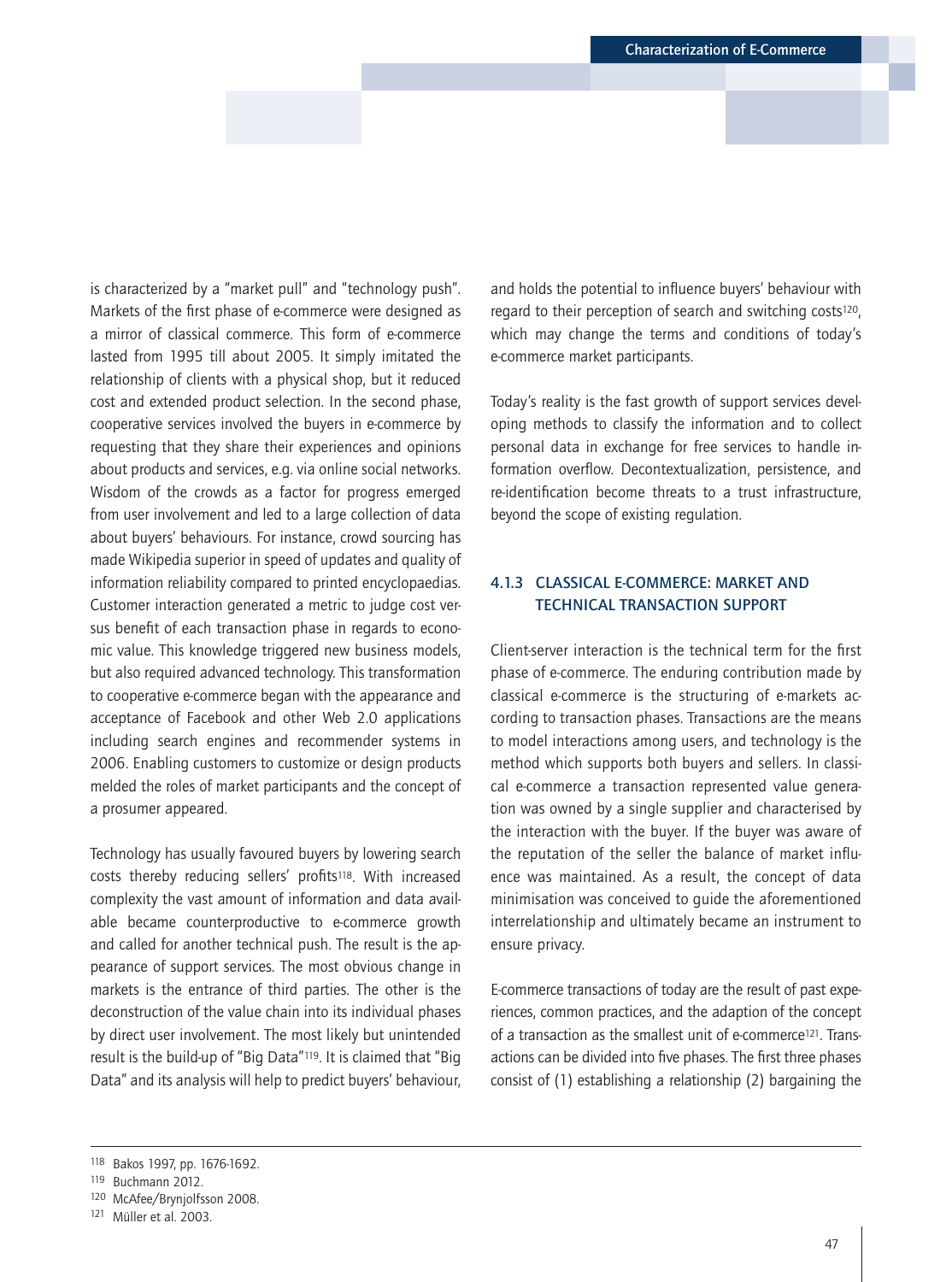terms of exchange (3) performing the exchange of the product of interest. Phases 4 and 5 deal with control and conflict resolution after delivery has taken place and one or more parties claim a violation of obligations.

- 1. Initiation phase: The goal is to increase buyers' awareness and to establish trust. Sellers try to attract customers by applying the most appropriate technology to reduce search costs. Users often start their search with conventional search engines or with search engines and catalogues of particular shopping platforms.
- 2. Negotiation phase: In today's B2C and C2C e-commerce, terms such as price, quality, and delivery time of products are subject to negotiation. Signalling the policies of negotiation, and allowing the buyer to screen contributes to a sustainable trust infrastructure.
- 3. Delivery phase: Delivery includes fulfilment of obligations. Numerous technical web-based solutions have been developed to distribute digital goods to end users: applications, music, games, and movies are distributed via platforms such as Google Play Store, Apple iTunes, Valve's Steam and Amazon Instant Video.
- 4. Control phase: The German word "Kontrolle" is different from the broader meaning of "control" in English. The semantics of the term "control" also connotes audit, surveillance, and conformance checking once delivery is accomplished. The most popular control technology is a public-key infrastructure (PKI). A PKI is a set of hardware, software, people, policies, and procedures needed to create, manage, distribute, use, store, and revoke digital certificates.
- 5. Conflict Resolution phase: Traditionally, resolution is done by self-organisation or legal institutions.

Unfortunately, the territorial principle of legal institutions, as well as the extensive time required, demanded other technology and organization be created. At present 36% of all complaints are solved by an intermediary specializing in Alternative Conflict Resolution (ACR). One of the most successful companies is Better Business Bureau<sup>122</sup> where more than 1 million complaints are resolved without legal intervention. With regard to security and privacy, ACR has had an influence on US business practices. Ten years ago, in the case of www.toysmart.com, the US Federal Trade commission decided that seals and profiles must remain protected in case of a conflict<sup>123</sup>.

# 4.1.4 Cooperative E-Commerce: Technology to Coordinate Markets

Cooperative e-commerce involves customers in value generation and receives its justification from segmented transactions and information overflow as well as the involvement of crowds. As shown in Figure 1, the service to coordinate both customer interactions as well as the composition of distributed transactions has been taken over by third parties called support services. These are not only OSNs, but all the services described by the popular term "Service-Oriented Computing".124 Collaborative web applications began to integrate additional services into their offerings to retain buyers and to increase their switching costs. This was accomplished by considering buyers' demand and preferences beyond the purchase of the desired product, e.g. payment services add functionality to online shops beyond product acquisition. Web platforms emerged and allowed consumers to actively participate in the generation of content. The result and consequence of increased buyers' involvement is the generation and collection of user data.

<sup>122</sup> Better Business Bureau 2013.

<sup>123</sup> FTC v. Toysmart.com, LLC 2000.

<sup>124</sup> Kontogiannis et al. 2008.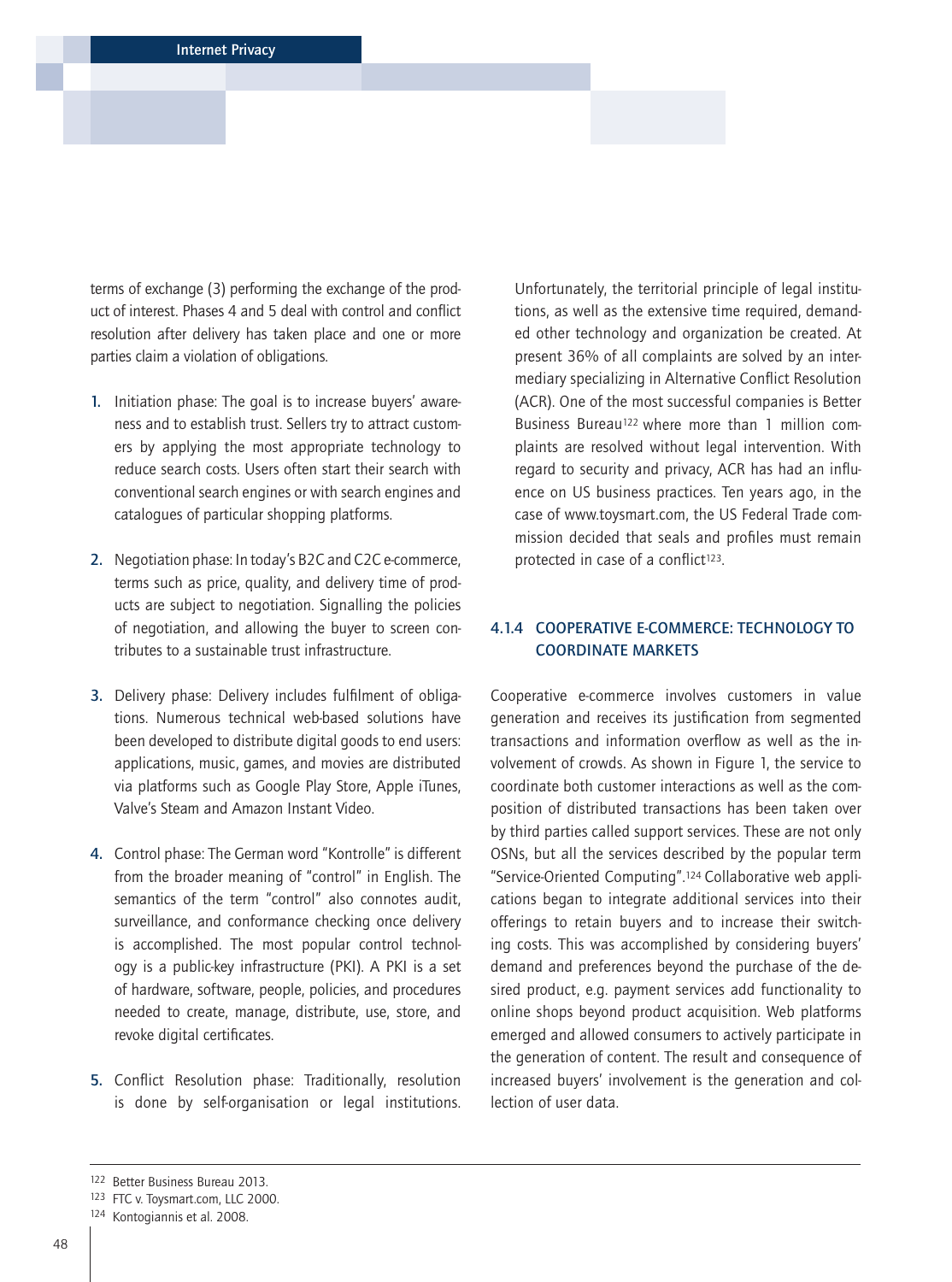# 4.1.5 Data Centric E-Commerce: Technology **FOR DATA**

The exploitation of Big Data will be the dominant characteristic of the upcoming evolutionary step in e-commerce. Mostly, Big Data is considered a result of the present cooperative e-commerce and a threat to privacy on the buyer's side, and as a source for new business models on the seller's side. This difference of perception is due to increased productivity of sellers125. Apple has become the most valuable IT company, since in addition to the popularity of its products, the data available regarding customers' behaviour dominates location-based business and services. It is a justifiable assumption that availability of data increases switching costs and retains customers<sup>126</sup>, which may have negative effects on the productivity levels127, if they become too high. For instance, in physical book stores sellers know what customers bought and what they did not. Once bookselling had moved online and the use of mobile devices had turned into common practice, store managers knew how customers navigated through the store, how they were influenced by promotions, reviews, and what others did. Predicting which book will be read next or what customers can be influenced to buy no longer belongs in a work of science fiction. Storing and analysing customers' reactions to recommendations enable all sorts of personalization strategies, and may open application of sales methods leading to sales not in the interest of buyers. In 2005, companies were collecting data, but made little use of it since they lacked the technical means and the analytical knowledge to do so. Around 50% of German companies gathered information about purchase and payment histories and used information for personalization and individualization efforts during contact to customers. Only 11% collected data automatically and more than 90% gathered data without the help of service providers, but also confessed to having no strategy of how

to exploit data128. Today, technology for data collection is available both in terms of the architecture of support services as well as in terms of the hardware and software needed. Data-centric e-commerce came about because of three technical advances:

- Volume: As of 2012 about 2.5 Exabytes are generated every day, and this figure doubles approximately every three and a half years<sup>129</sup>.
- Velocity: For many services in e-commerce speed is more important than volume. For instance, access to mobile phone location data combined with shopping records may give a better prediction about sales in a shopping centre. Algorithms will, for example, track types of clients from cars parked on a parking lot at a particular moment in time, and make inferences from this knowledge about expected sales.
- Variety: Big Data draws patterns from all sorts of structured and unstructured formats including textual messages, audit data or images. Data is received from sensors or GPS signals, from cell phones, or gas stations when a digitized form of payment is used. Many essential forms of data collection are new, e.g. Facebook is just eight years old, Twitter six. Enormous streams of data are tied to people, activities, and locations, and finally to product and services sales.

While in classical and cooperative e-commerce, complexity transformed security and privacy to non-technical barriers in the competition for uncommitted buyers, in the data-centric stage of e-commerce, willingness of buyers and contributors to participate and leave personal data is the deciding factor between sellers' ability to succeed and society's ability to generate increased productivity. On one hand trust can reduce search costs (e.g. because a buyer does not need to compare an offer with several others), on the other hand it increases

<sup>125</sup> McAfee/Brynjolfsson 2008.

<sup>126</sup> Brynjolfsson et al. 2011.

<sup>127</sup> Buchmann 2012, pp. 143 - 188.

<sup>128</sup> Sackmann/Strüker 2005.

<sup>129</sup> McAfee/Brynjolfsson 2008.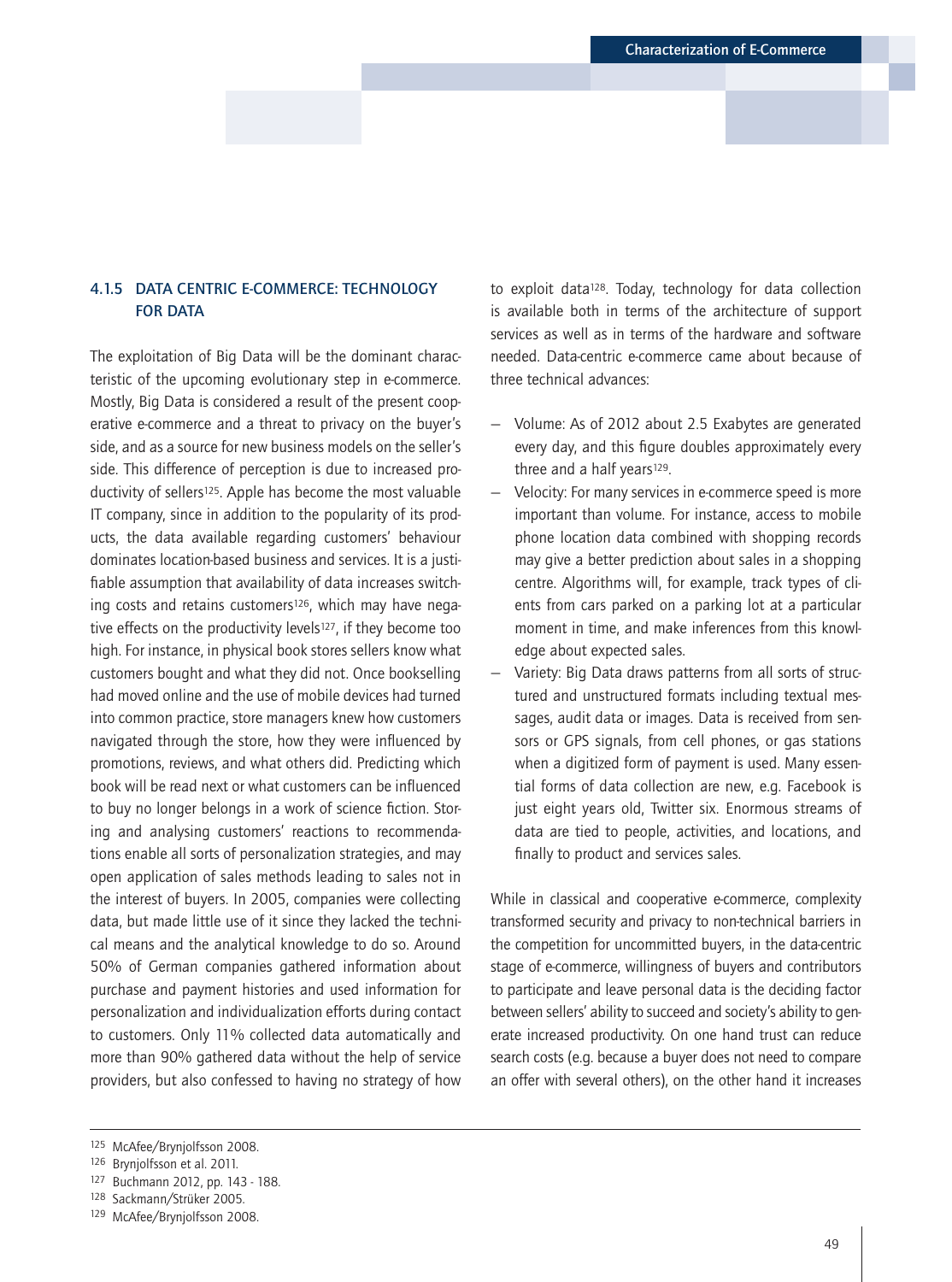switching costs and decreases capabilities to change sellers. The means to balance trust and privacy is not secrecy, as proposed by PET (privacy enhancing technology) but by transparency and the TET (transparency enhancing technology). Monitoring and Dashboards are the instruments and technologies of data-centric businesses to increase transparency, and act as both a signalling and a screening tool.

#### Crowdsourcing

The concept of crowdsourcing<sup>130</sup> allowed for the emergence of new kinds of collaborative products, services and information retrieval channels, such as open source software, online encyclopaedias (e.g. Wikipedia), digital cartography (e.g. OpenStreetMap), restaurant quality ratings, or location-based services, or statistics about hardware and software usage<sup>131</sup>. At first glance, the benefit is to the supplier who outsources costs. However, closer examination reveals that the consequences for the relationship and market balance can only be judged when one side becomes dependent upon the other.

## OSNs and mobile apps as CRM

Online social networks and businesses' own mobile applications132 (e.g. Amazon's Windowshop, Mercedes-Benz Service app) open new ways of marketing, advertising and communicating with and amongst customers. They play an increasing role in terms of customer relationship management, as they allow for personalized and contextdependent offerings. In terms of OSNs, the advantage for sellers is that users trust their friends and like-minded contacts. Products being advertised through friends are likely more relevant for buyers' decisions than advertising without personal context.

#### Aggregation and optimisation

In data-centric e-commerce, the development costs and the design of e-markets depend firstly upon the chance to incur switching costs and secondly on the technology to allow this at the lowest cost possible. Cloud computing comprises the aggregation of all kinds of services at extremely low cost. Nowadays services can be delivered to end users by means of cloud computing133services, mobile and desktop apps, or a combination thereof. Marketing terms such as PaaS and SaaS (Platform/Software-as-a-Service<sup>134</sup>) promise easy access for any number of users at the same time. All of these services depend upon the availability of cloud computing.

Cloud computing and its additional service offerings have formed specific contexts. Ambient and pervasive computing extends this rather simple understanding of context to individually preferred contexts. Here, context is an individually predefined subsection of the real world. In ambient and pervasive computing appliances<sup>135</sup>, sensors, software, and embedded systems are windows to the real world providing real time data at any time. Automobiles, for example, are equipped with sensors, making it possible to report problems and failures immediately or even before components actually break. Printers can detect when they run out of toner, manufacturing lines report that they are running out of certain resources, and estimate production times depending on contextual information such as workload, order logs, or traffic conditions. Mobile devices can be used for immediate payment in conventional stores such as Starbucks<sup>136</sup>. Combining this technology with other technologies such as RFID may eventually eliminate the need for cashiers.

135 Augusto 2007, pp. 213-234.

<sup>130</sup> Leimeister et al. 2009, pp. 197-224.

<sup>131</sup> Steam 2013.

<sup>132</sup> Ibach/Horbank 2005, pp. 134-147.

<sup>133</sup> Müller et al. 2011, pp. 129-131.

<sup>134</sup> Weinhardt et al. 2009, pp. 391-399.

<sup>136</sup> Miller 2012.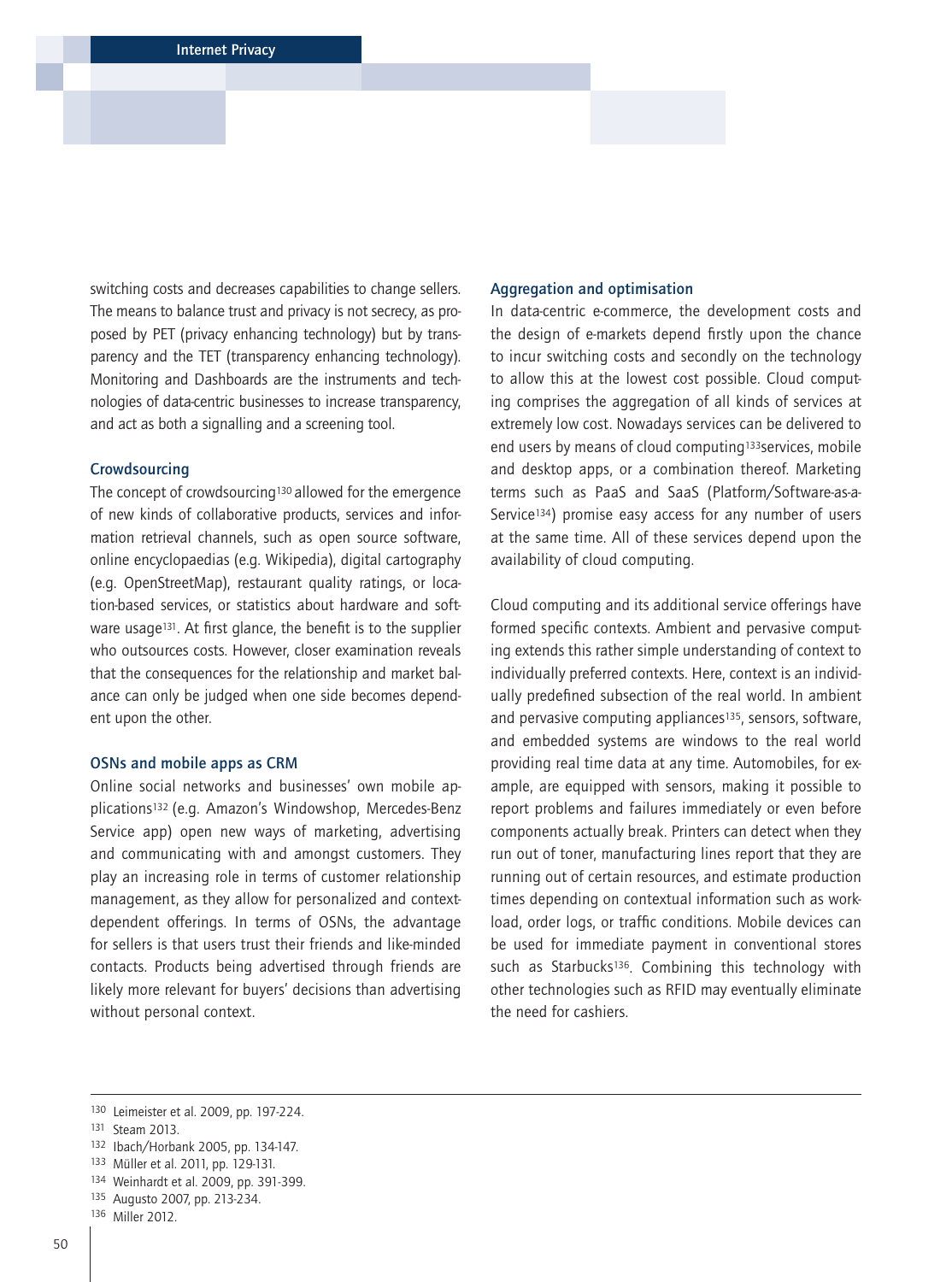Future autonomous computing137 appliances will take these developments even further. Web services for personalizing and ordering products (e.g. car customization) will be connected to the corresponding manufacturing lines and will be able to instantly calculate delivery times and prices – depending on current manufacturing lines' contextual information. The manufacturing process would then, for example, be automatically begun just after the consumer submits the order online. Business intelligence will optimise the workload of manufacturing lines and initiate the delivery process to the customer as soon as production has finished. Instant payment services allow for continuously charging customers, therefore abandoning both pre-payment and post-payment in favour of in-time-payment. Future dashboards will not only be web-based but also accessible by mobile devices as well as embedded systems.

One of the great barriers for European and international e-commerce is still its legislative weakness, effectively hindering consumers' trust in cross-border shopping. This includes the handling and usage of data collected by the support service. No customer is capable of judging the possible legal or other consequences of her future behaviour.

## 4.2 E-Commerce from the Legal Perspective

While the co-evolution of technology and markets leads to today's different co-existing forms of e-commerce, societal interrelationships increase and call for the public stakeholders to regulate differing interests. Due to the trend towards datacentric business, data protection regulation is one option to balance markets. The objective from a legal point of view is to contribute to the undisrupted development between the technological push, the market pull and the public interest.

Since data protection laws and principles exist, the pressing question is, whether the regulation has kept pace with technological and economic development, and what options for an extension of the co-evolution involving regulation should be imagined. With regard to e-commerce, legal regulation has two objectives: (1) Maintaining user privacy to the highest degree possible, while not hindering conclusion of binding contracts and correct execution of these contracts. All stakeholders must be considered equally when setting out principles for private data management. (2) General provisions like contract law, protection of minors, consumer rights, penal law, copyright law and competition law must of course be observed in e-commerce, as anywhere else.

On the EU-level, provisions of web shops and communication in e-commerce are regulated by the "E-Commerce-Directive" (ECD)138, the "Data Protection Directive" (DPD)139 and the "Directive on privacy and electronic communication", (DpeC)140 implemented in Germany by the Telemediengesetz (TMG), Telekommunikationsgesetz (TKG) and the Bundesdatenschutzgesetz (BDSG). The "E-Commerce-Directive" contains requirements for "information society services"141 concerning transparency in e-marketing and e-communication and for the liability of service providers. The "E-Commerce-Directive" has been implemented in Germany by the TMG. Information Society Services are treated as telemedia services. Telemedia services are all electronic information and communication services, which are not telecommunication or broadcasting services, e.g. search engines, social networks, online games, blogs and online newspapers. Many "e-commerce" services fall under this category, e.g. webshops, auction platforms, or app-stores.

The E-Commerce-Directive guarantees the general freedom to provide information services between EU-Member States

<sup>137</sup> Sterritt 2005, pp. 79-88.

<sup>138</sup> EU Directive 2000/31/EC.

<sup>139</sup> EU Directive 95/46/EC.

<sup>140</sup> EU Directive 2002/58/EC.

<sup>141</sup> EU Directive 98/34/EC: " 'service', any Information Society service, that is to say, any service normally provided for remuneration, at a distance, by electronic means and at the individual request of a recipient of services."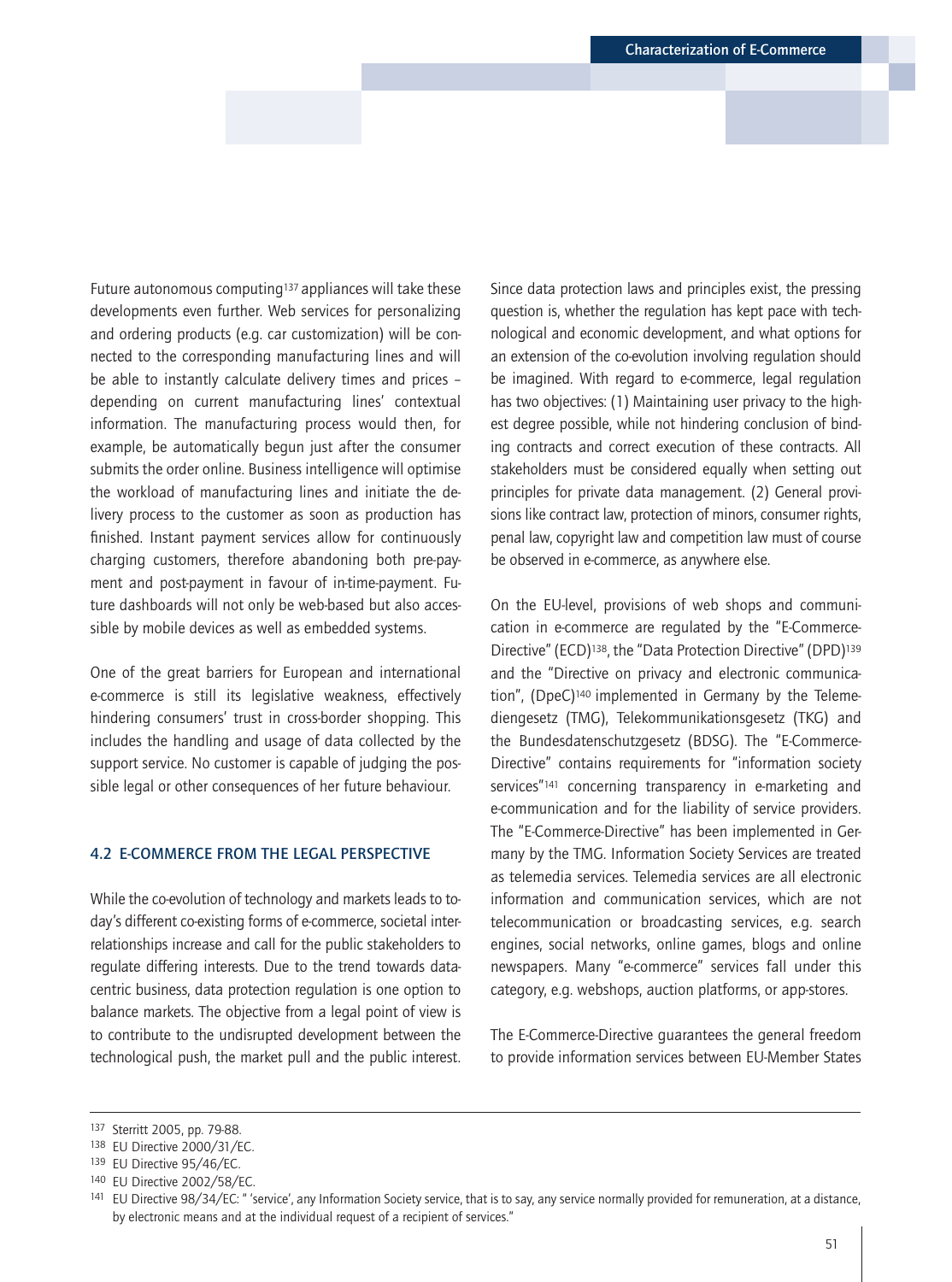and provides the basis for such services to be set up in other countries without prior authorization. The directive also establishes which data a service provider needs to provide about the organisation and about the service. Furthermore, unsolicited commercial communication needs to be identifiable as such. Fundamental privacy principles are valid for all "e-commerce"-services, regardless of whether they fall under the DPD/TMG as "Telemedia Services" (e.g. auction platforms, online shops, and teleshopping) or under the Dpec/TKG as "Telecommunication Services" (for example contracts concluded by mail). These principles are the concepts behind all data protection regulations throughout Europe. Moreover, these principles are the standard for judgement of whether an existing legal regulation encourages privacy with respect to technology and economy or needs to be adapted and reformed.

A lawful processing of personal information requires either a permit by legal provision for the specific processing or the informed consent of the data subject. According to the principle of purpose, personal data may only be processed for previously defined purposes.142 The principle of necessity states that whenever personal data is processed only the data may be processed which is necessary and only as far as necessary to achieve a specific purpose.143 For example §§ 14 and 15 TMG and §§ 28 ff. BDSG clearly state for which purposes the aggregation of users' data is allowed. This limits service providers to fulfilling contractual duties, deviating only if justified interests outweigh those of the users or if the data is generally accessible from public sources. Purpose and necessity must be transparent to the user upon request for consent as well as in the case of provision-based processing. No general data retention by service providers shall be conducted unless the legal provisions expressly provide otherwise or if the user gives his or her informed consent. Furthermore, personal data is supposed to be collected directly from the data subject, not from third parties (the principle is not contained in EU law, but for example in § 4.2.1 BDSG). Exceptions require a provision permitting or requiring that data be collected without the data subject's participation. Direct collection is supposed to support the principle of transparency and ensure the right to informational self-determination by enabling the user to exercise rights to information, correction, and deletion of personal data. The principle of data minimisation (not contained in EU law, but in § 3a BDSG) demands that data collection should be kept to a minimum with regard to conducted business and data processing systems should be built in a data minimizing manner.

The ECD establishes that national law needs to provide provisions on electronic contracting, so that e-commerce transactions will not be hindered by legal form regulations, such as "written form". Some contracts, such as contracts concerning financial credits from suppliers to consumers, need to be in written form (signed by hand). The German Civil Code (Bürgerliches Gesetzbuch) contains a special form provision, custom-made for classical e-commerce which can replace the written form. Since written form may actually hinder e-commerce, provision of this electronic form supports e-commerce. Here, a qualified electronic signature, as defined in the Signaturgesetz, is required. Electronic signatures may be applied as a mechanism to simultaneously implement both privacyfriendliness and e-commerce-friendliness. A digital or electronic signature has a high degree of reliability, and reduces cost on the sellers' side when it comes to authentication of buyers. In addition, digital signatures promote privacy for the customer by allowing aliases. This allows the establishment of a pseudonym, which can be linked to users' proper names in the case of legal disputes, but otherwise protects the privacy preferences of users.

Since data collection and usage processing in data-centric e-commerce is automated, manual monitoring for legal compliance is virtually impossible for all stakeholders; the user, businesses, and authorities as well. In addition, monitoring of global providers by national authorities may

<sup>142</sup> Gola/Klug 2003, p. 4.

<sup>143</sup> Gola/Klug 2003, p. 48.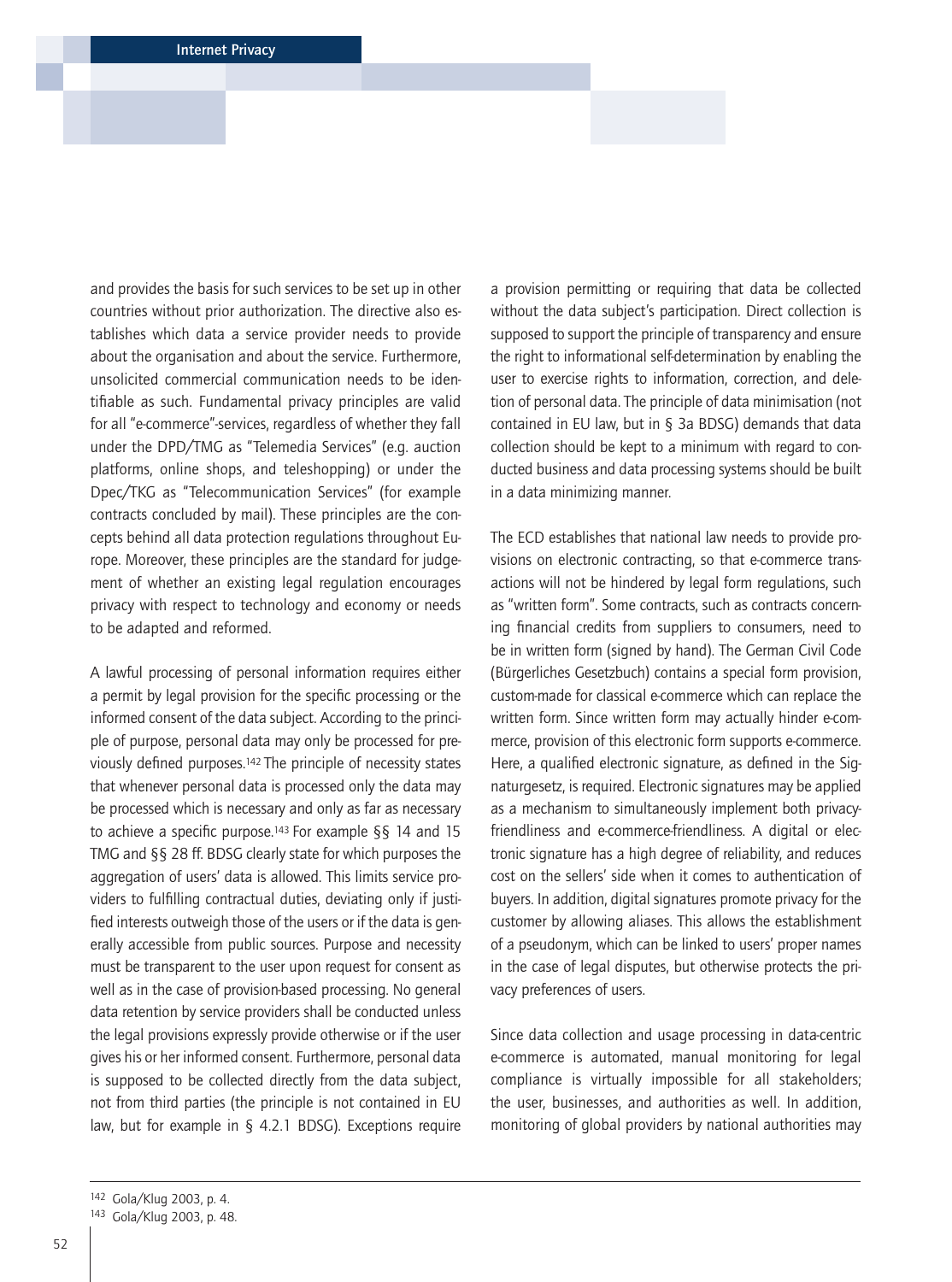prevent opportunities and may be legally cumbersome. Thus, the concepts of *data protection by design* become very important, data minimisation being one example, but also means for users to have their privacy preferences enforced automatically.

E-commerce providers attempt to gain general consent from their users to agree to their privacy policies, which users are required to accept in order to use the service at all. These practices are often unable to produce legally-binding consent, because the policies are not specific in detail or they are too extensive to be expected to be read by users. Nevertheless, this approach is widely used and thus the (often unlawful) reality in e-commerce. This type of "consent" in the present form is not able to enable informational self-determination. Technological mechanisms which were tailor-made for classical e-commerce, like Electronic Signatures or PKI (Public Key Infrastructures), will not suffice, since they do not react to the automated and implicit processing of personal data by default. Thus, one conclusion is that even if adequate principles for privacy in data-centric e-commerce are indicated and contained in current legislation, they are not consequently carried out.

# 4.3 E-Commerce from a Sociological and Ethical Perspective

E-commerce, like any other form of intrusive and adapted socio-technical network, has a significant impact on societies. E-commerce enables transformations of social interactions and ethical principles which do not affect all

stakeholders equally. In sociological terms, this section discusses potential effects of cooperative and data-centric ecommerce on society. This will be done by focusing on the buyer's side, since here the changes usually are experienced in a more or less passive fashion.

E-commerce takes place in an e-market, and from the point of view of social theory, markets are embedded in the structured social relations that constitute society.144 In this sense, e-commerce may be called a *reductive frame* embedded within the wider socio-technical networks of society:145 Reduction limits transactions to their economic purpose. The other network relations are temporarily excluded and not taken into account.146 For example, if a book lover is served by a clerk in a bookstore who happens to be the book lover's neighbour, the latter relationship is suspended, and the focus is on the relationship between buyer-productseller. With only the economic objective in mind, a price and a contract is negotiated, with only buyer-product-seller participating in the negotiation, although society at large made such a meeting possible, and is most likely affected by the transaction.<sup>147</sup> E-commerce has an impact on society as a whole which means that the socio-technical relations overflow into the market frame of e-commerce. Overflow makes the emergence of markets possible in the first place, even if they are not part of market transactions as such.

## 4.3.1 Outside the Market Frame

The transformation of framed relations overflowing the market frame between sellers, buyers, and products are outside

<sup>144</sup> Granovetter 1985, pp. 481-510.

<sup>145</sup> Callon 1998.

<sup>146</sup> Callon 1998, p. 18.

<sup>&</sup>lt;sup>147</sup> An example from e-commerce would be buyer 'A' who buys book 'X' on amazon.com, because X was recommended to A by Amazon on the basis of other consumers' purchasing behaviour: "people who bought book Y were also interested in book X". So, A decides to also buy X. In this case, what has happened is that the sociotechnical network of Amazon and its consumers has contributed to generate a market frame consisting of A (buyer), Amazon (seller), and X (product). In the economic transaction, it is only those three entities that interact to perform a price discovery process and to conclude a contract stating that property rights are exchanged. None of the consumers who contributed to establishing this market frame (by enabling Amazon to make a recommendation to A) is paid for its contribution; yet, without these contributions, the market frame could not emerge.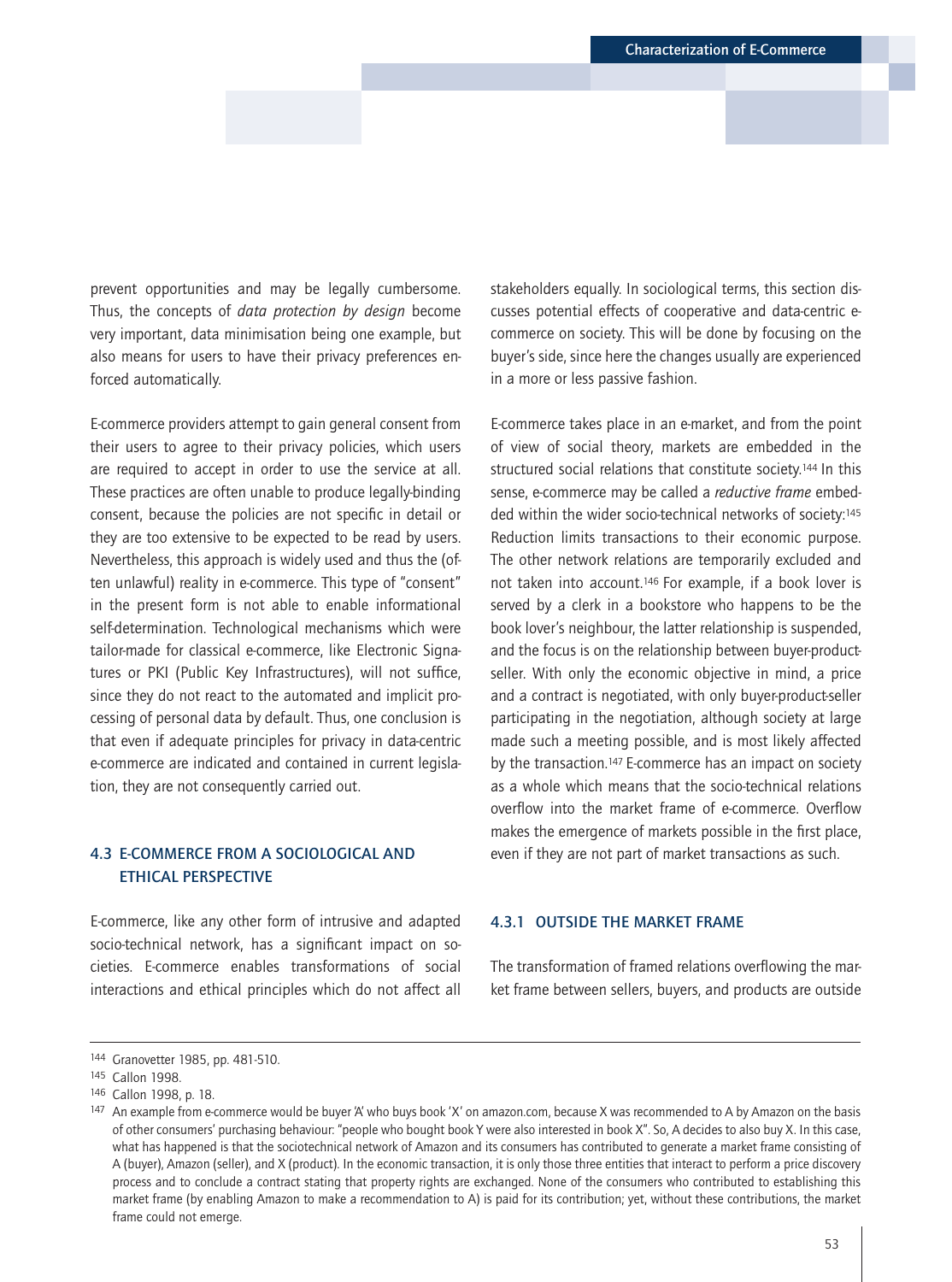the market frame, although effects may occur inside and outside the market frame. For the domain of e-commerce it is supposed to be a technology-supported form of consumption. In social theory, consumption is more than the satisfaction of existential or purely functional<sup>148</sup> needs; instead, classic consumption is attributed to a process of distinguishing oneself from others in order to create a self and attain a specific social position.149 Owning something is interpreted as disposing of symbolic capital, signalling belonging to particular social strata.150 Consumption, understood in this way, attributes some kind of cultural significance to specific products, i.e. sneakers signalling membership in a certain sub-culture or cars symbolizing membership in a well-off social circle. Furthermore, consumption is about the generation of a manifold of social relations, (e.g. when purchasing things, trying on new outfits, talking about shopping with peers, being advised by clerks etc.) within which interplay between selves and others occurs and relations are established that go beyond the basic purpose of purchasing. Via consumption, selves strive to become desirable to fellow human beings. For this purpose, consumers put themselves in the position of those fellow beings, i.e. the "generalized Other"151in order to gain insight as to how to appeal to others. This generates relationships with those others.152

The process of creating a self becomes formalized and the identity of a consumer is subsumed under a category. For example, an e-commerce seller wants to portray a buyer as a type of shopper with specific preferences, and represents said buyer using bit strings within a known category of the cyberworld that marks who that buyer is in a given market frame. For example, cooperative e-commerce might serve as an opportunity to find social appreciation via casting

oneself as price-conscious consumer. 153 Taking this observation to its limits, cooperative e-commerce can mirror the unstructured modern self, namely, when consumption is not concerned with meeting existential or purely-functional needs, but rather self-referential taking pleasure in pleasure. Consumption associated with cooperative e-commerce allows the establishment of social relations, but also serves the simultaneous purpose of distinguishing oneself from others, while networking with others to get cheap, quick and easy access to rare products; to compare prices; to discuss product quality and advise each other or be personally advised and addressed by suppliers<sup>154</sup>.

# 4.3.2 Within Market Frame

Whereas users/consumers, computers, servers, the Internet etc. build the societal networks within which e-commerce markets are embedded, the interplay and relations established among all these entities also transform the market from within. Transformation of framed relations between buyers, sellers, and products are triggered by the unique and new feature of e-commerce as compared to classical commerce. Because an economic transaction deals with digital "things", it allows user participation. As a result, consumers tend to be more tightly integrated into the production and marketing process. Such integration might occur with the knowledge of consumers; however, it also occurs when consumers unwittingly provide data, e.g. receiving cookies from DoubleClick when interacting with Amazon allowing retailers and online advertisement firms to fuse market research and marketing. The interrelationship of buyers and sellers has exceeded the set market frame, which in

<sup>148</sup> For the sake of brevity, we omit an extended discussion on the problematic of terms, such as "existential" and "purely functional."

<sup>149</sup> Hellmann 2005, p. 13.

<sup>&</sup>lt;sup>150</sup> Bourdieu 1982. Especially in affluent societies, participating in consumption is strongly related to social inclusion/exclusion, see Lamla 2011, p. 96; see also Bauman 2009.

<sup>151</sup> Mead 1934.

<sup>152</sup> Miller 1998, p. 148.

<sup>153</sup> Lamla 2012, p. 10.

<sup>154</sup> Consumers increasingly expect offers to be submitted in a "personalized" way (Meißner 2008, p. 162).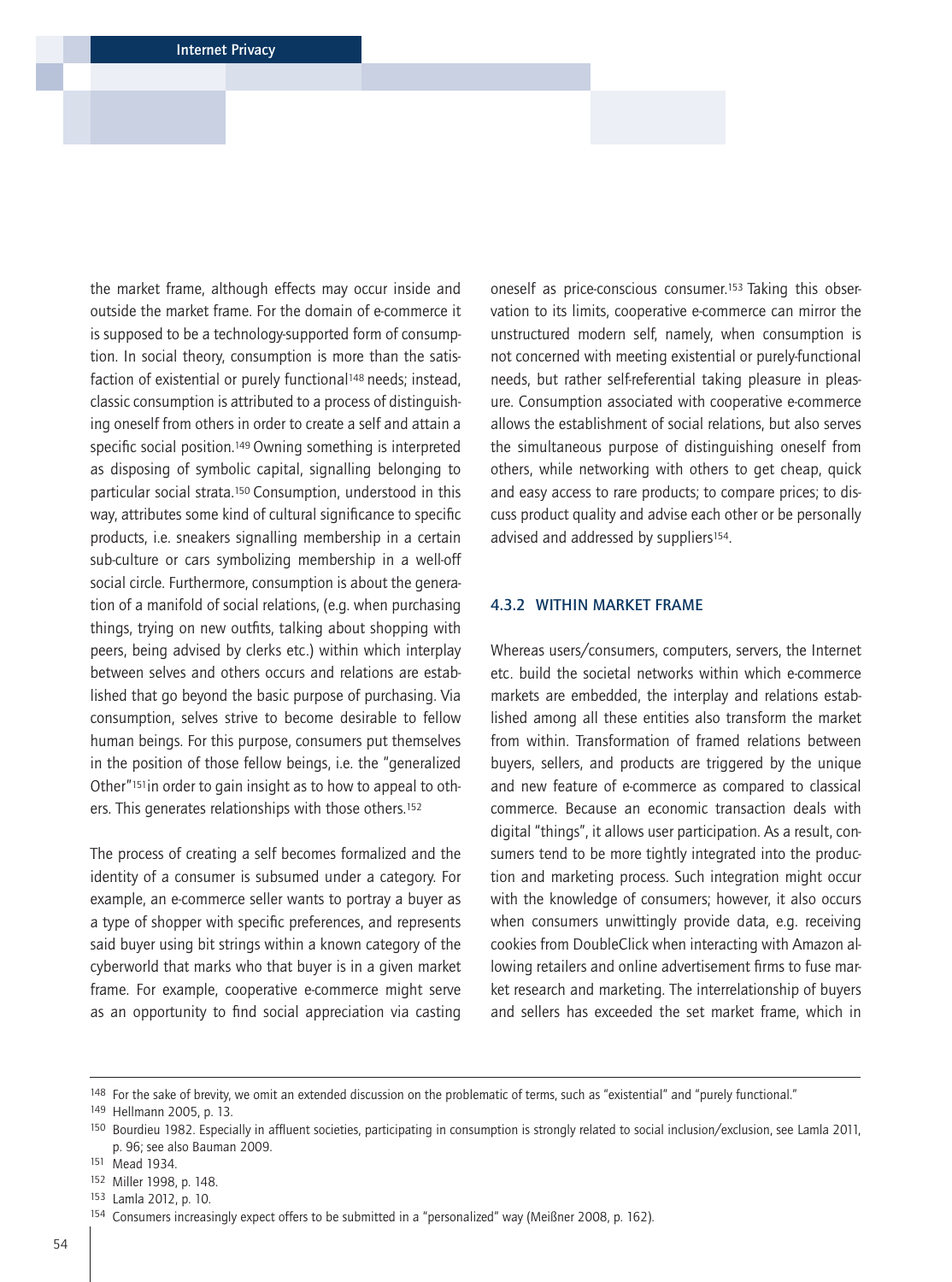a long run demands a more equal distribution of benefits between buyer/contributor and seller.155

The transformation enabled by cooperative e-commerce also affects the products offered, as said products become less pre-determined. This is due to:

- (1) the opportunity for consumers to effectively influence sellers;
- (2) an increase in the quantity of suppliers and of products participating in market.

This lays the groundwork for the emergence of niche markets, i.e. of markets offering products rarely asked for and rarely sold.156 Appearances of niche markets are also shown in "longtail" markets, in which falling demand of products requires new involvement of consumers, e.g. by projecting a specific self in the product. Longtail and niche markets generate a hierarchy within the market frame, where profitable sellers coexist with "small", less influential shops. Simultaneously, the range of products offered becomes more heterogeneous, where consumption has an opportunity to escape from the commodity offerings<sup>157</sup> and generate a global or ubiquitous set of complex preferences<sup>158</sup>. The global scope of cooperative e-commerce is governed by dominating intermediaries, offering information and access to certain preferred contacts of customers. From a social theory point of view, such intermediaries can be understood as "obligatory passage points" (OPP), i.e. as actors that manage to build a network in which they take a central position allowing them to capitalize on the diverse interests of, and to shape the behaviour of a manifold of actors.159 So far, the e-commerce intermediaries have not taken advantage of their OPP position by raising prices. This raises a question that is of utmost importance for ethics, social theory and economics alike, namely the question of guaranteeing fair and diverse market relations.

## 4.4 The Benefits of E-Commerce

The term "benefit" suggests the existence of a provision list showing the effects of e-commerce on society. This deterministic view is far from reality. E-commerce is driven by public interest, and the options available result from market opportunities, which may have side effects requiring further regulation. What might be beneficial to one member within a group of stakeholders may be considered negative for another160. Consider the indisputable increase of productivity and cost reduction as well as product availability worldwide: for some, a sign of increased freedom of choice and participation while others may consider this an indication of a wasteful exploitation of resources, including taking advantage of willing volunteers. In this chapter, the discussion of the benefits of e-commerce happens in reference to a European view of some core values: (1) free self-determination, (2) democratic participation, and (3) economic well-being. Nevertheless, the following view originates from the buyers' side. In order to address the supply side the changes in market design are drastic. For example, suppliers wish

<sup>&</sup>lt;sup>155</sup> It is still open to question whether the escape of the overflowing relations from the economic transaction of the market frame brings about negative externalities (the production of economic costs not appearing in the frame of the economic transaction), and thus causes damage for societal economy as a whole by inducing information deficits on the consumers' side (information asymmetry). *If* this proved true, the costs produced by the information asymmetry would then have to be re-integrated into the economic transactional (or market) frame, in a similar way as, say, the costs generated by fumes have been re-integrated into the market frame via emissions trading (see Chapter 7 'Constructing Emissions Markets' (MacKenzie 2009). Moreover, if the information asymmetry thesis is correct, Internet privacy can be considered an antidote to the emergence of the asymmetry.

<sup>156</sup> Anderson 2006.

<sup>157</sup> Meißner 2008, p. 161.

<sup>158</sup> Schelske 2008, pp. 186-188.

<sup>159</sup> Callon 1986, pp. 196–233.

<sup>160</sup> Buchmann 2012, pp. 15-62.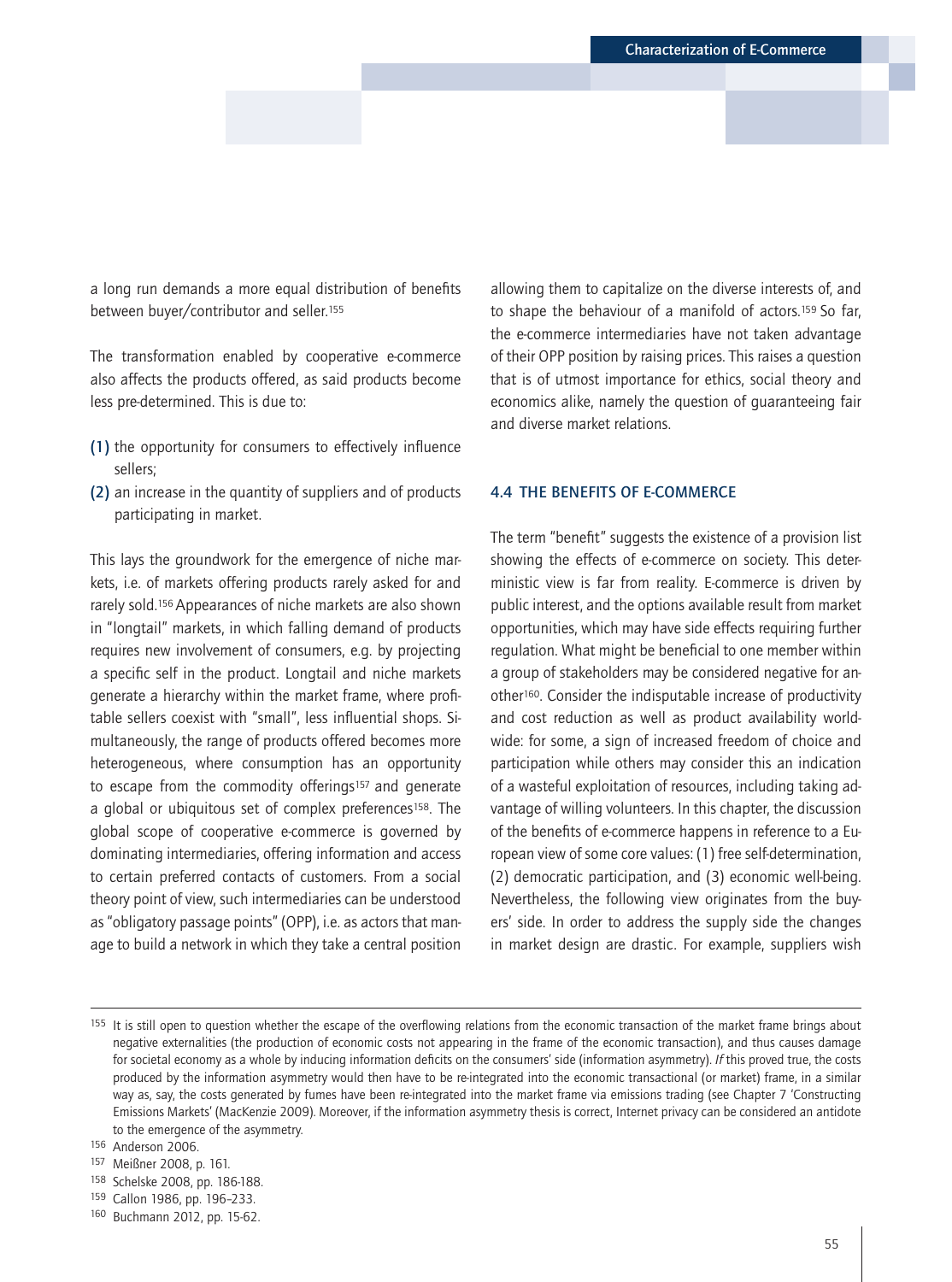that each user has economic ownership of his or her data, which can be sold to data collectors and the user receives a license fee, when the data is used. A second condition to ease suppliers' burden is to give up privacy completely, and install an investigative institution to handle cases of unfairness. The concept used here focuses on the demand side, where a lack of market transparency generates information deficits161 and in the long run endangers innovation e.g. by potentially increasing inequality<sup>162</sup>.

# 4.4.1 The Benefits of E-Commerce for Free SELF-DETERMINATION

E-commerce and free self-determination have a relationship with regard to the following four conditions:

- 1. Development of a self.
- 2. Free interaction with others. This encompasses the decisions with whom to interact, what portions of the world one incorporates into oneself, and how much information one wants to allow others to have about oneself.
- 3. Free embedding in a society. There is no free interaction without being embedded in a society. Society gives space and rules to act.
- 4. Conviction that the picture about oneself is identical to the pictures others have.

Development of e-commerce has three phases, whereas the classical stage offered the choice to buy or not to buy. The cooperative phase allowed the participation of buyers and the current data-centric phase gathers information about social relations. "Consumption" becomes the means of free self-determination, in an effort to synchronise the image one has of oneself with the image which is perceived by others. Whereas the development of a self requires freedom of choice, free interactions are improved by e-commerce.

## Increasing the number of options for product selection

E-commerce promises to make items and services available from all over the world, thus massively expanding the range of commercial options one can choose from. Another positive aspect is the abundance of options provided by the storage of customers' search and order histories on e-commerce platforms. Purchasing books on *amazon.com* is a case in point, for the storage and smart correlation of information concerning goods purchased in the past to suggest consumers similar products to be purchased in the future. This correlation increases the number of viable options that a self might consider163 – options that one would otherwise have to self-generate by investing considerable effort and time into researching those alternatives.

# Improving convenience, ease, and comfort of shopping

Another benefit of e-commerce is that it brings about the possibility to search for, evaluate, select, and purchase goods and services from home. The ability to determine the time and date of the purchase provides more options for time management, e.g. taking care of the shopping on Friday evening allows families to spend more time together on Saturday.

#### More options for self-expression

E-commerce provides new opportunities for self-expression, in a semiotic as well as in a material way. As far as the former is concerned, consumers may not only buy goods but may also deliver an assessment of the product's and supplier's performance afterwards, thereby expressing their

<sup>161</sup> Meißner 2008, p. 158; Schelske 2008, p. 170.

<sup>162</sup> Meißner 2008, p.186.

<sup>&</sup>lt;sup>163</sup> It has to be noted, though, that there exists a type of consumer who disapproves of the submission of such options. Consumers who follow an internal "relevance hierarchy" tend to conceive of alternative offerings as a manipulative attack on their autonomy, severely restricting selfdetermination. Lamla 2012, pp. 6-8.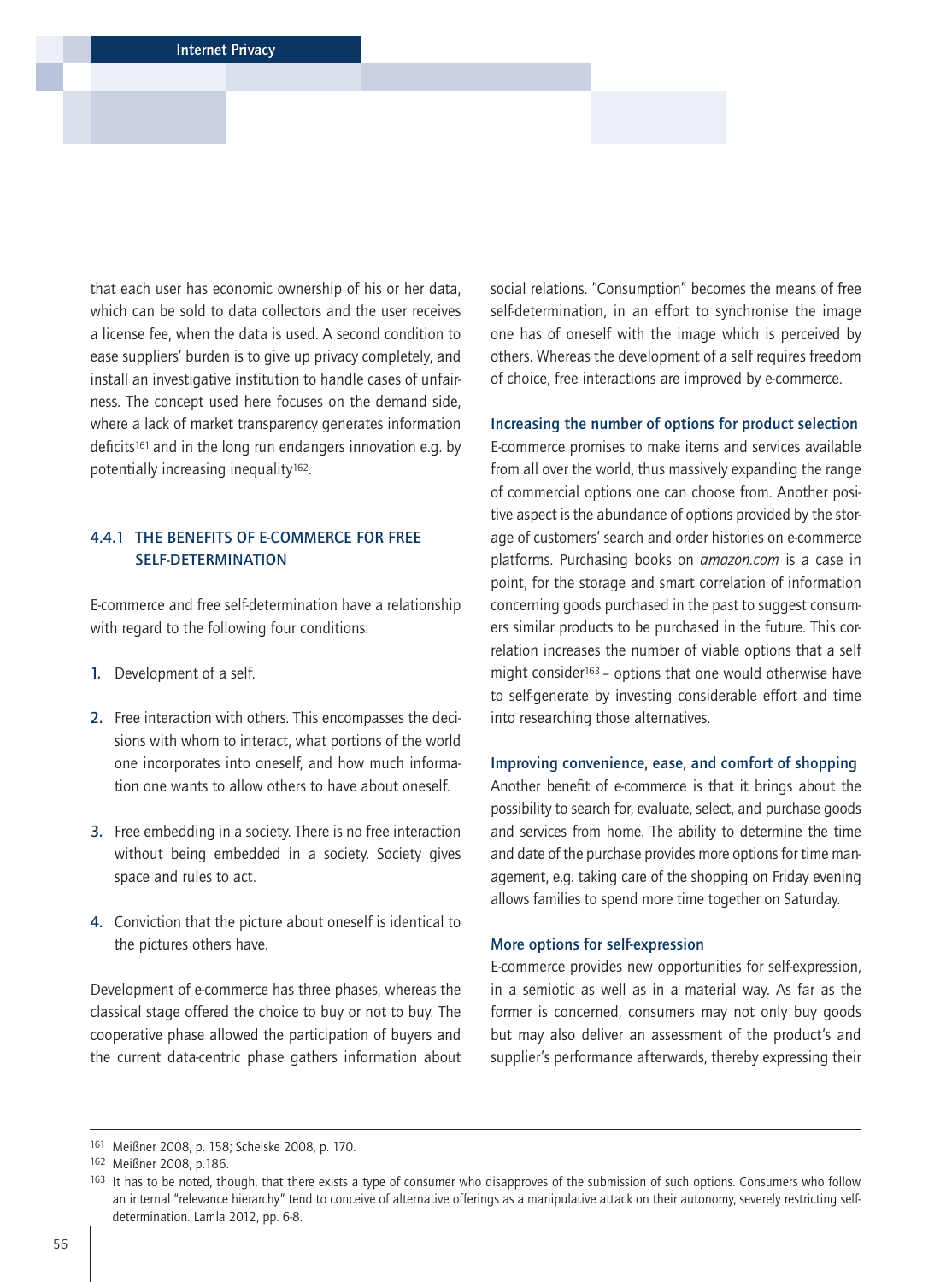experience. Moreover, those statements can be viewed by others and thus become helpful information for making future purchase decisions. As far as the material way of selfexpression is concerned, some suppliers have interactive tools available to self-design products, especially fashion products, such as T-shirts, sneakers etc.

## Prosumers: Consumers becoming suppliers

Finally, e-commerce not only provides a multiplicity of opportunities for entrepreneurs to develop innovative business models. The opportunity to develop new business models contributes to self-determination. Consequently, e-commerce also improves self-expression by reducing the obstacles users face to run a business and become entrepreneurs.

# 4.4.2 The Benefits of E-Commerce for DEMOCRATIC PARTICIPATION

The interrelationship of democratic participation and e-commerce is to be seen in e-commerce's contribution to productivity, which as a consequence increases material wealth, which is a prerequisite of democratic participation:

- 1. Democratic participation is only possible if actors have the opportunity to engage in social interactions, and to materially benefit from these interactions. While social exclusion is a multi-dimensional aberration, often it goes hand in hand with economic exclusion.164
- 2. Knowledge of the rules of democratic participation is essential in order to exercise and to transform the rules. This includes active and passive rights, e.g. to vote and to be electable, and the freedom of selection to choose one's representative.

3. Democratic participation requires several types of freedom: freedom of speech and thought, as well as freedom of information, the right to assemble, i.e. the formation of organisations, communities and social relations.

## Access to material wealth

 Engaging in and benefitting from social interplay constituting the common good depends on access to material products and services. Kronauer clarifies that participation has a material, political-institutional, and cultural dimension<sup>165</sup>, and it is easy to see that every citizen needs to have at least some access to the material goods produced within society to gain the freedom which democratic participation requires. Additionally, political-institutional participation to a certain degree presupposes access to the material wealth of a society, because possession also functions as a key to social networks<sup>166</sup>

### Lowering costs: Access to public and other services

E-commerce promises to increase opportunities for less affluent people to purchase as yet unreachable goods. By raising their standard of living, the opportunity to get involved democratically may generally prosper, but also in regard to the definition of e-markets. Firstly, there is a wider range of products to be found online, and secondly, it is possible to compare prices of various suppliers. As there are more choices, one can decide on a product with better features at a more competitive price. The resulting lower costs improve access to goods and thus participation. Thirdly, people might benefit from e-commerce as the latter facilitates the delivery of public and other services. For example, some information is sent out electronically instead of on paper, e.g., bills and invoices but also newspapers, which decreases costs and thus makes some services available for people otherwise excluded from the service.

<sup>164</sup> Bauman 2009.

<sup>165</sup> Kronauer 2010, p. 147.

<sup>166</sup> Hellmann 2005, p. 13.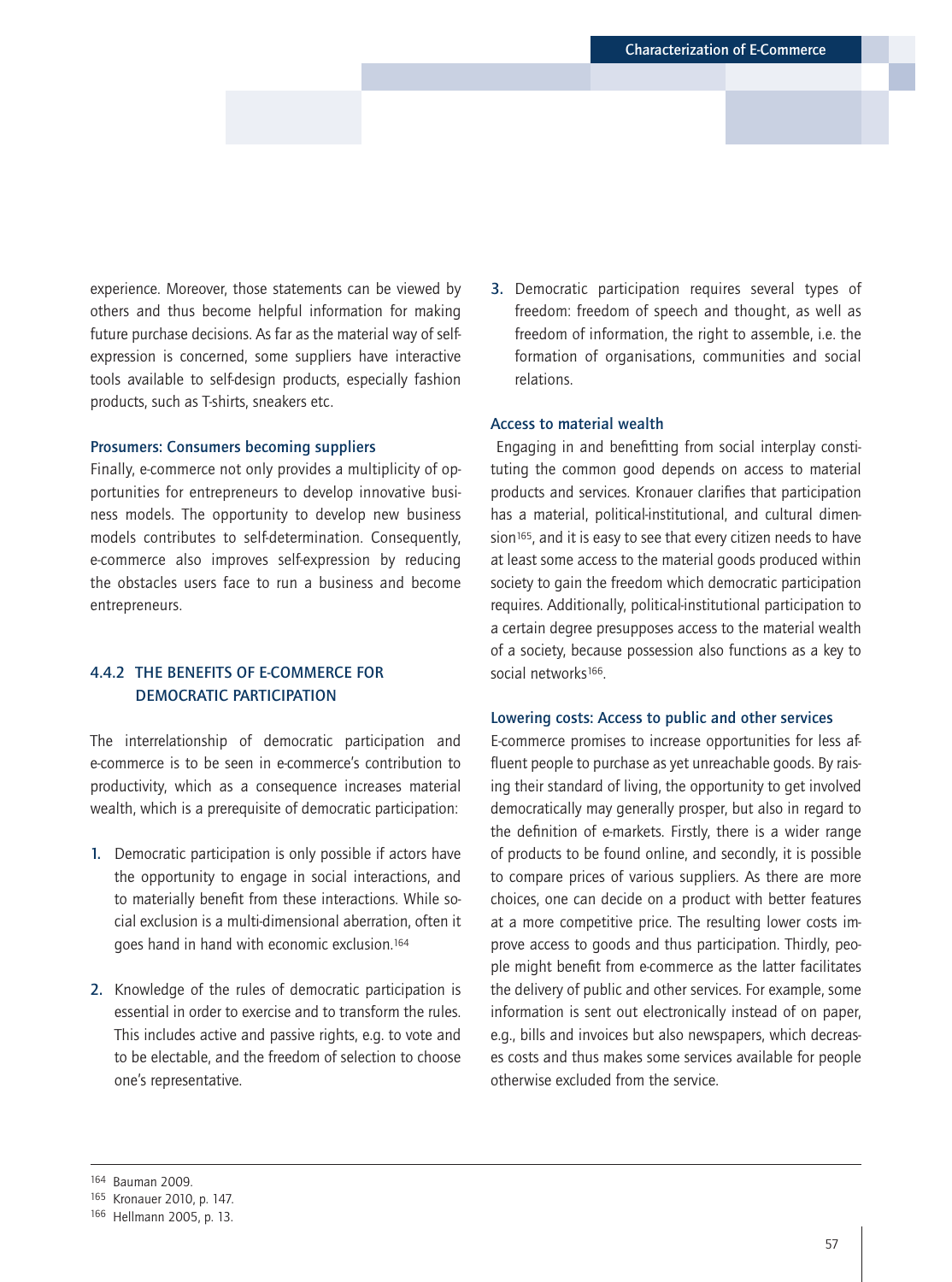## Facilitating access to market information

More accurate information about products, which in turn allows consumers to make informed decisions, increases judgment capabilities and expands knowledge about the rules of how an economy or a democracy works. If it is true that more information leads to greater confidence when making a purchasing decision, e-commerce indeed strengthens consumer protection. This is, however, not the only way e-commerce might aid the problem of the information asymmetry, in addition, political decisions and their global interrelationships may be better understood, due to greater access to information. Consumers who cannot network in person can now build communities whose members mutually inform each other. In this sense, social commerce might increase the role played by the consumer and democratize access to market information.

# Democratizing access to educational and informational goods and services

In the ideal version of democracy, each citizen has the opportunity to take part in the political formation of will and in decision-making actively or passively. In order to achieve a perfectly democratic procedure of will-formation, citizens must have access to information and must be able to receive various opinions staged through public discourse. E-commerce could possibly function as an antidote to commercialization pressures by making instruction media less expensive, and by uncoupling teaching and learning from a fixed locational setting. Thus, as e-commerce has the potential to contribute to lowering media costs and making media more widely available in electronic form, it might contribute to democratizing access to information and knowledge, and thus improve democratic participation (albeit indirectly).

## Community building

Having access to a commercially motivated infrastructure allows people to also use these infrastructures for noncommercial purposes, e.g. for community buildings or democratic activities. Various online media e.g. Blogs, Chat rooms, Wikis, are becoming knowledge-sharing resources, which allow people to discuss their opinions and access information. Many of these communities are based around a single topic, often highly cooperative and sometimes establish their own unique culture giving them impact if an interrelationship to the outside world exists. Community building may democratize participation.

# 4.4.3 The Benefits of E-Commerce for Economic Well-Being

Well-being in a German context describes the effort and potential to strive for a "fair" and "equal" distribution of wealth produced by the society as a whole. This is different from other societies, since concepts such as "fair" and "equal" are determined in a profoundly normative way. Some recent definitions include life satisfaction or experienced benefits. In a European context, however, well-being describes the societally-accepted form of income distribution between all members of society.

# Benefits for customers

The main benefit for buyers is their improved capability to identify fitting products and services at any convenient time. These are two aspects of market transparency: aggregation of individual economic activities, and generating informed consumers/businesses.

# Aggregating individual economic activities and rendering them visible (market transparency)

While economic transactions between individual sellers and buyers hitherto have been accomplished locally and rather randomly, ebay.com serves as an umbrella that removes transactions from a locality and opens up a wide range of searchable offers. This leads to an increase in economic transactions and to an aggregation of individual transactions, with the effect of wealth being generated.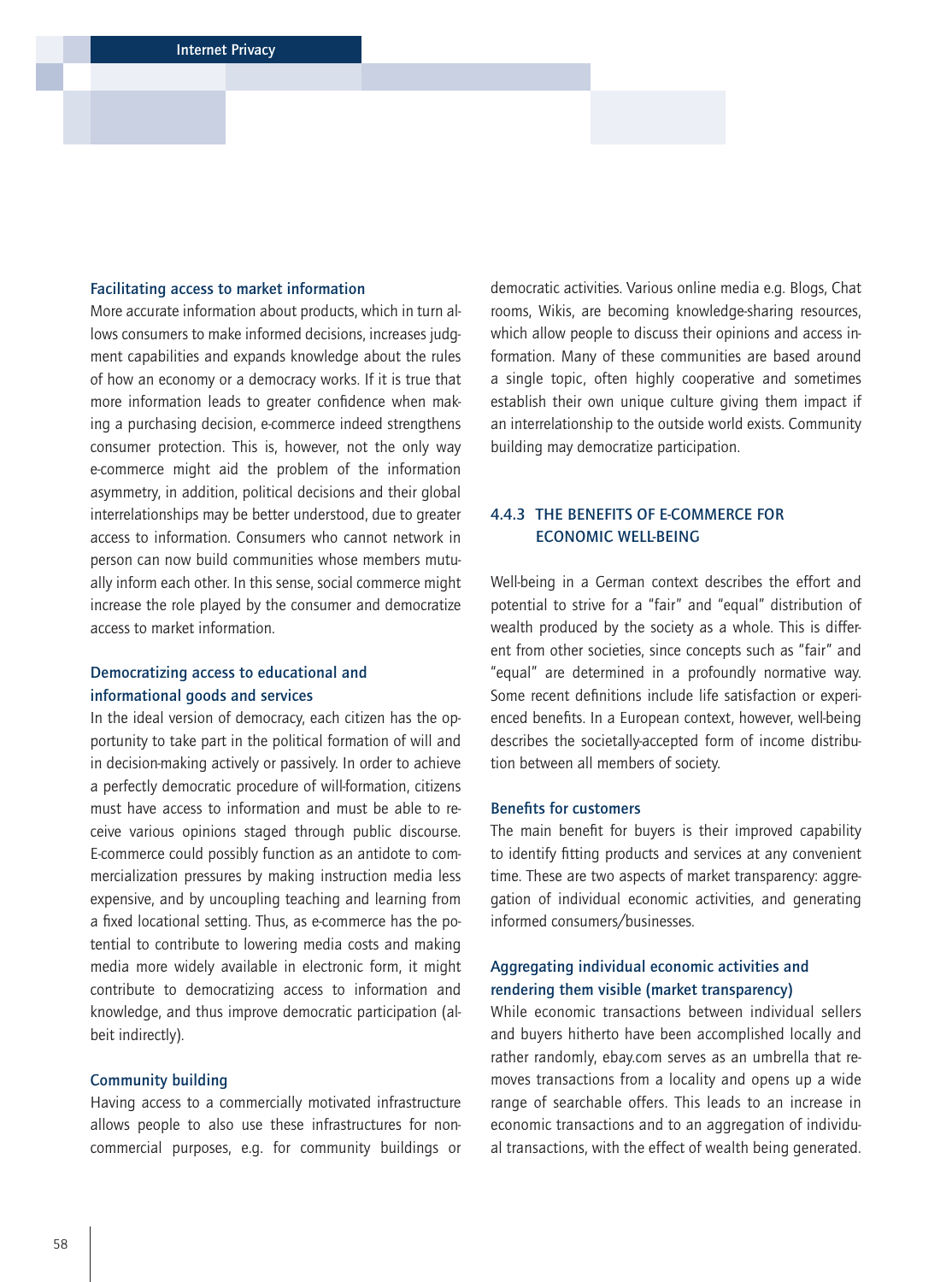E-commerce enables the most efficient pooling of supply and demand. By making this visible, the market becomes more transparent. Due to increased transparency, markets and the allocation of resources become more efficient, increasing income generation and options for distribution.

# Generating informed consumers and businesses (market transparency)

Unless competition and freedom on the Internet is systematically restricted, e-commerce allows for the provision of information to economic agents to make free and rational decisions. Economically relevant news and even the atypical agents who act in illegal or unethical ways become the focus of public attention easily. In this sense, product and service quality is subject to a form of socio-economic selfcontrol, which adds trust, and reduces faulty purchases. It is technically possible to create a global community of informed consumers and businesses. Cooperative e-commerce is more efficient than social commerce.

# Benefits for businesses

Businesses or sellers need to increase their understanding of customer preferences as well as communicate with other businesses. In business communication, the exchange of information is necessary due to transactions occurring in phases, resulting in increased cooperation to achieve an objective. Regarding communication with customers, the reduction of search and switching costs is critical.

## Communication within and between businesses

The Internet also plays an important for internal processes: 78.0% of companies claimed in 2005 they used the Internet for internal communication. The main goal by doing so is to increase efficiency. The Internet is used in a similar manner to connect businesses with other businesses' information systems (45.7% claimed to do so in 2005). 63.4% stated they planned to intensify these kind of connections.167

## Communication to customers

Any business that expects to grow profitably and effectively will have to master the art of selling through e-commerce channels. Today, technology is available to fit both product design and e-commerce channels. This growth requires business analytics and customer involvement to either enhance the capability of existing channels and/or to identify at a very early stage which channel is the most appropriate for a product. In classical commerce this knowledge was incorporated into the seller's cognitive capabilities. Today, such customer relation practices are global and thus more predictable and fair.

## Public administration

Public Administration services are most often referred to as e-government but can also be seen as C2A (Customer to Administration) e-commerce. The motivation of e-government is not to increase profits, but to add to the convenience of citizens, to lower the costs of a list of services, and to enable a more efficient administration<sup>168</sup>.

# Benefits for both customers and businesses

Besides being a channel of distribution, the Internet also became the most important communication channel between customers and businesses. In 2005, 89.9% of German companies could be contacted online, and 91.6% presented product information online. Almost one out of three businesses (33.1%) used online advertisement to foster sales. The Internet has an impact on customer behaviour: 48.4% of businesses claimed that customers often referred to information given online. The majority of businesses did not use different pricing models for offline and online sales in 2005; only 27.7% claimed to use more flexible pricing online. Customer data is of great importance: Even in 2005, 65.2 % of businesses stated that they collect and analyse customer data. Payment history and buying behaviour were of special interest. The main purpose of this data was to

<sup>167</sup> Sackmann/Strüker 2005.

<sup>168</sup> Müller et al. 2011. Only a few of these services are available to citizens and are implemented on the E-Identity card. One reason is unresolved privacy issues.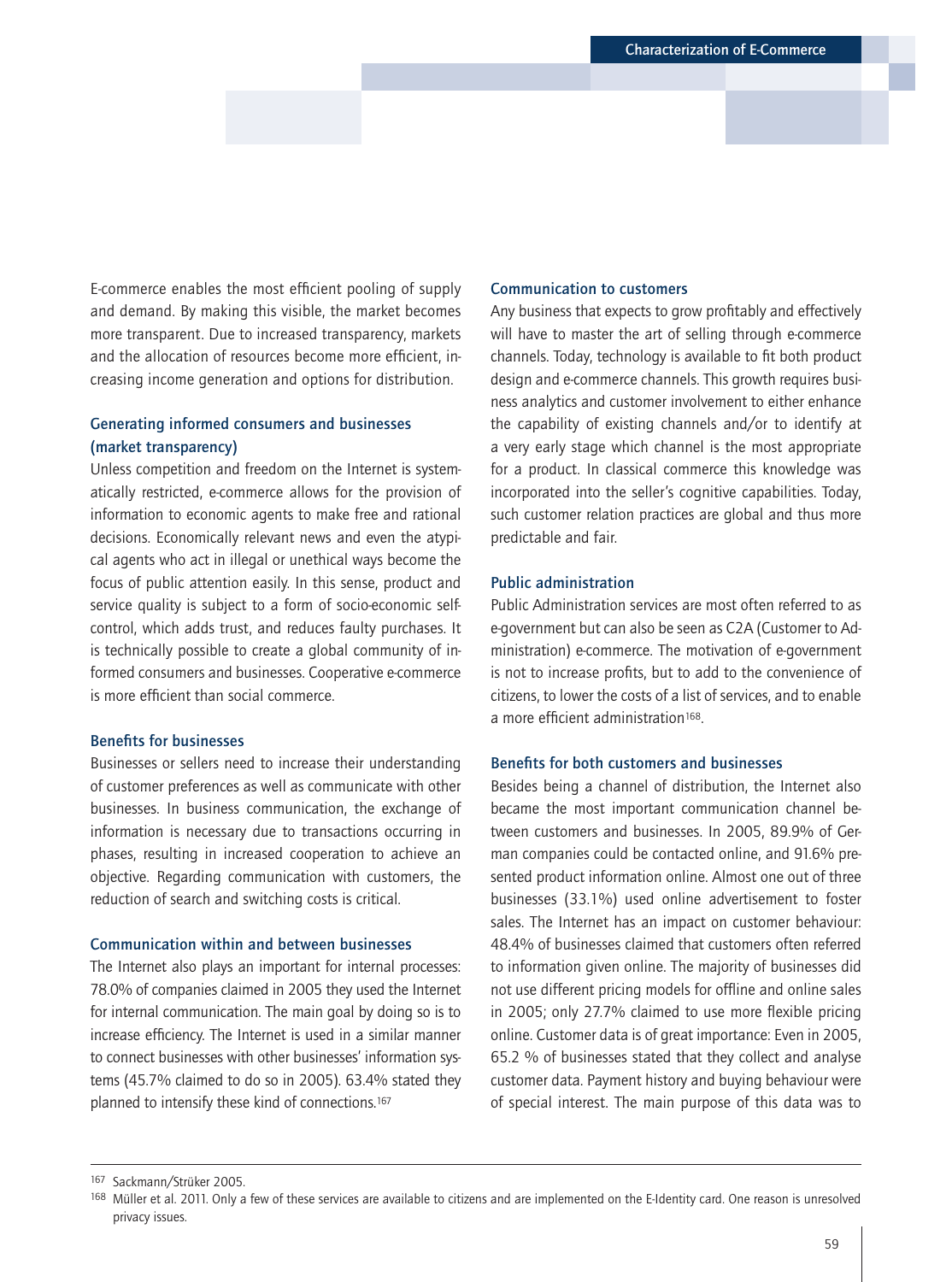address customers more personally, e.g. through advertisement (for 57% of businesses that was a goal). About 30.7% of businesses also stated data was used to optimise internal processes, e.g. by making better strategic decisions based on customer data. The collection of customer data has become steadily more important since then.<sup>169</sup>

## Globalization of markets for all

E-commerce further accelerates the "Globalization of Markets" already having been diagnosed in the early 1980s<sup>170</sup>. The first sentence of T. Levitt's paper reads: "A powerful force drives the world toward a converging commonality, and that force is technology. It has commodified communication, transport and travel. It has made isolated places and impoverished peoples eager for modernity's allurements. Almost everyone everywhere wants all the things they have heard about, seen, or experienced via the new technologies. The result is a new commercial reality".171 E-commerce further transforms this reality by continuing to

extend markets insofar as more suppliers have the chance to sell more and diverse products.

#### Reaching narrow, specialised, and niche markets

The process of extension goes along with an increase in the accessibility of rather small markets. Whereas a classic retailer, due to the limitations of space is only able to offer a limited range of products, e-commerce businesses can also offer goods rarely sought: "The era of one-size-fits-all is ending, and in its place is something new, a market of multitudes"172. Businesses, such as Amazon, for example, are able to capitalize on the long tail products, "Our culture and economy are increasingly shifting away from a focus on a relatively small number of hits (mainstream products and markets) at the head of the demand curve, and moving toward a huge number of niches in the tail. In an era without the constraints of physical shelf spaces and other bottlenecks of distribution, narrowly targeted goods and services can be as economically attractive as mainstream fare"173.

<sup>169</sup> Sackmann/Strüker 2005.

<sup>170</sup> Levitt 1984, p. 2.

<sup>171</sup> Levitt 1984, p. 2.

<sup>172</sup> Anderson 2006, p. 5.

<sup>173</sup> Anderson 2006.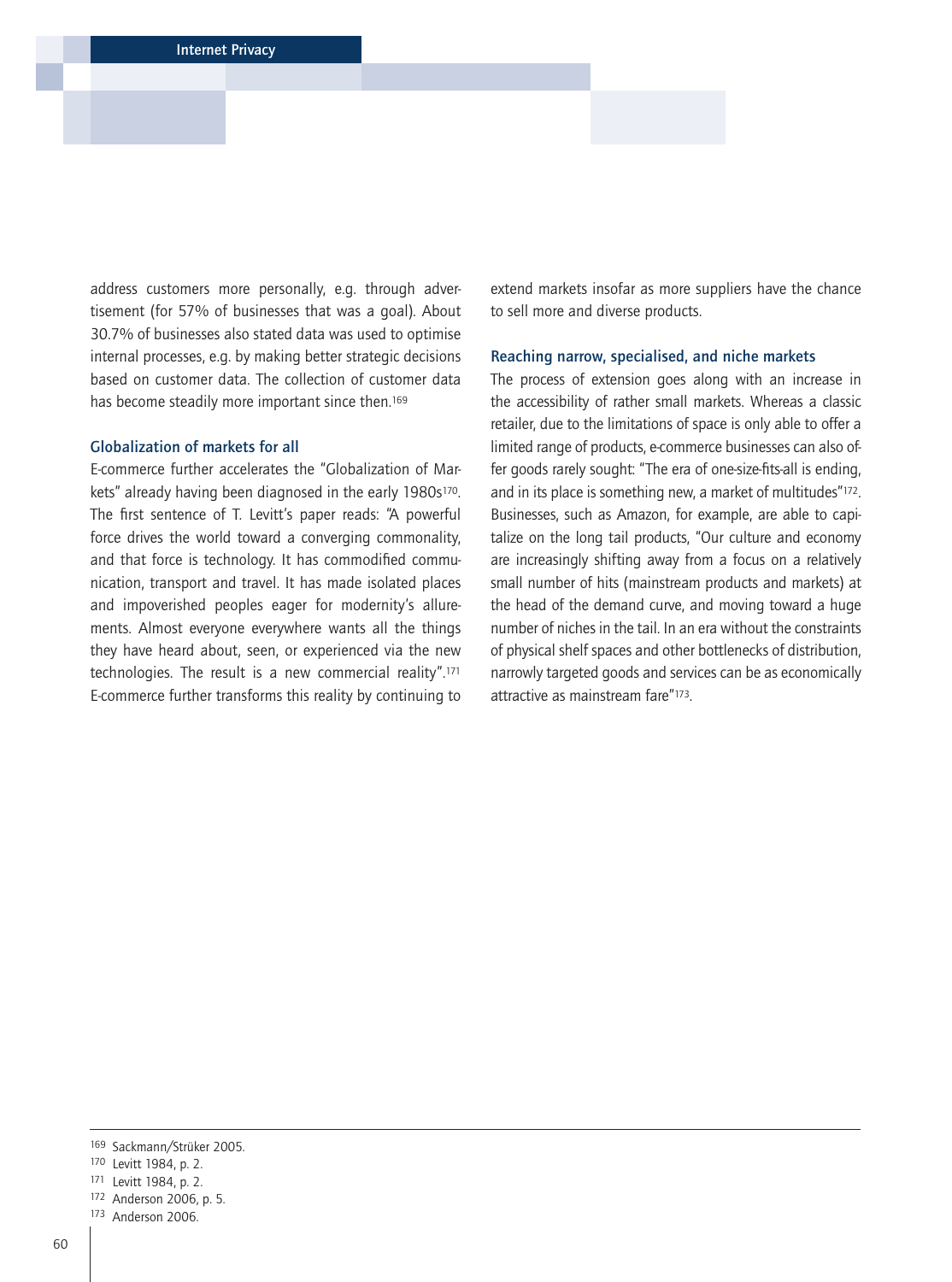# 5 Privacy Threats and their Impact on the Core Values

In Chapter 4 we discussed many ways online social networks and e-commerce support the realisation of the core values which guide our normative approach, introduced in Chapter 2. However, the benefits of OSNs and e-commerce are also accompanied by threats. In this chapter we investigate potential privacy violations in OSNs and the consequences they might have for the core values. We start by analysing OSNs. First we present central conditions whose fulfilment provides privacy protection in OSNs. In order to evaluate the threats to privacy in OSNs we analyse when and how these conditions may be violated. This is the purpose of the second section in this chapter. In the third section, we explain how a violation of the central conditions and thus a loss of privacy in the context of OSNs can negatively impact our core values: free self-determination, democratic participation, and economic well-being. We then show that the analysis of OSNs to a large extent also applies to e-commerce and mention additional aspects that are relevant for e-commerce. We will conclude that the privacy conditions need to be fulfilled as far as possible in order to safeguard our core values.

## 5.1 Conditions for Privacy Protection in OSNs

Analysing existing legal frameworks for data protection and privacy protection principles from the relevant literature174, 175, 176, 177, 178, 179, 180, we have identified three conditions which have to be fulfilled in order to gain privacy protection in OSNs. These conditions are *awareness, control,* and *trustworthiness*. OSNs deal with personal data of their users. In accordance with the EU Data Protection

Directive181, personal data is defined as "any information that relates to an identifiable, living individual"182. This includes data that is collected directly and data that is derived from information processing. OSNs deal with this data according to their policies, a set of explicit or implicit rules. For example, these policies refer to the collection, processing, disclosure, and retention of personal user data. Privacy protection requires these policies to be in accordance with applicable laws and regulations as well as user privacy preferences which may vary between users or user groups. The formation of privacy preferences requires user *awareness* of the privacy-relevant aspects of these policies and their potential impact on the core values that were identified in Chapter 2. Next, the implementation of their preferences requires the users to be able to appropriately *control* the policies and related processes in OSNs that deal with their personal data in such a way that they respect their privacy preferences.

As OSNs are very complex systems, user awareness and control can only pertain to certain aspects of the OSN policies that are then customized for individual users or user groups. In addition, a base level of privacy protection must be guaranteed for all users without requiring user awareness or user control. Said base level can be achieved if appropriate (legal) regulations are in place and if the OSNs comply with them. Again, because of the complexity of OSNs, users are unable to verify that OSNs respect these regulations. So *trustworthiness* of OSNs in regard to compliance with the applicable regulations is required. In addition, trustworthiness also refers to the user preferences being respected by the OSNs, as this may not be

<sup>174</sup> EU Directive 95/46/EC.

<sup>175</sup> E.g. Telemediengesetz (TMG) Telekommunikationsgesetz (TKG) and Bundesdatenschutzgesetz (BDSG).

<sup>176</sup> Proposal for a Regulation of the European Parliament and of the Council on the protection of individuals with regard to the processing of personal data and on the free movement of such data (General Data Protection Regulation) 2012.

<sup>177</sup> OECD 2013.

<sup>178</sup> OECD 1999.

<sup>179</sup> FTC 2012.

<sup>180</sup> FTC 1998.

<sup>181</sup> EU Directive 95/46/EC.

<sup>182</sup> EU Directive 95/46/EC.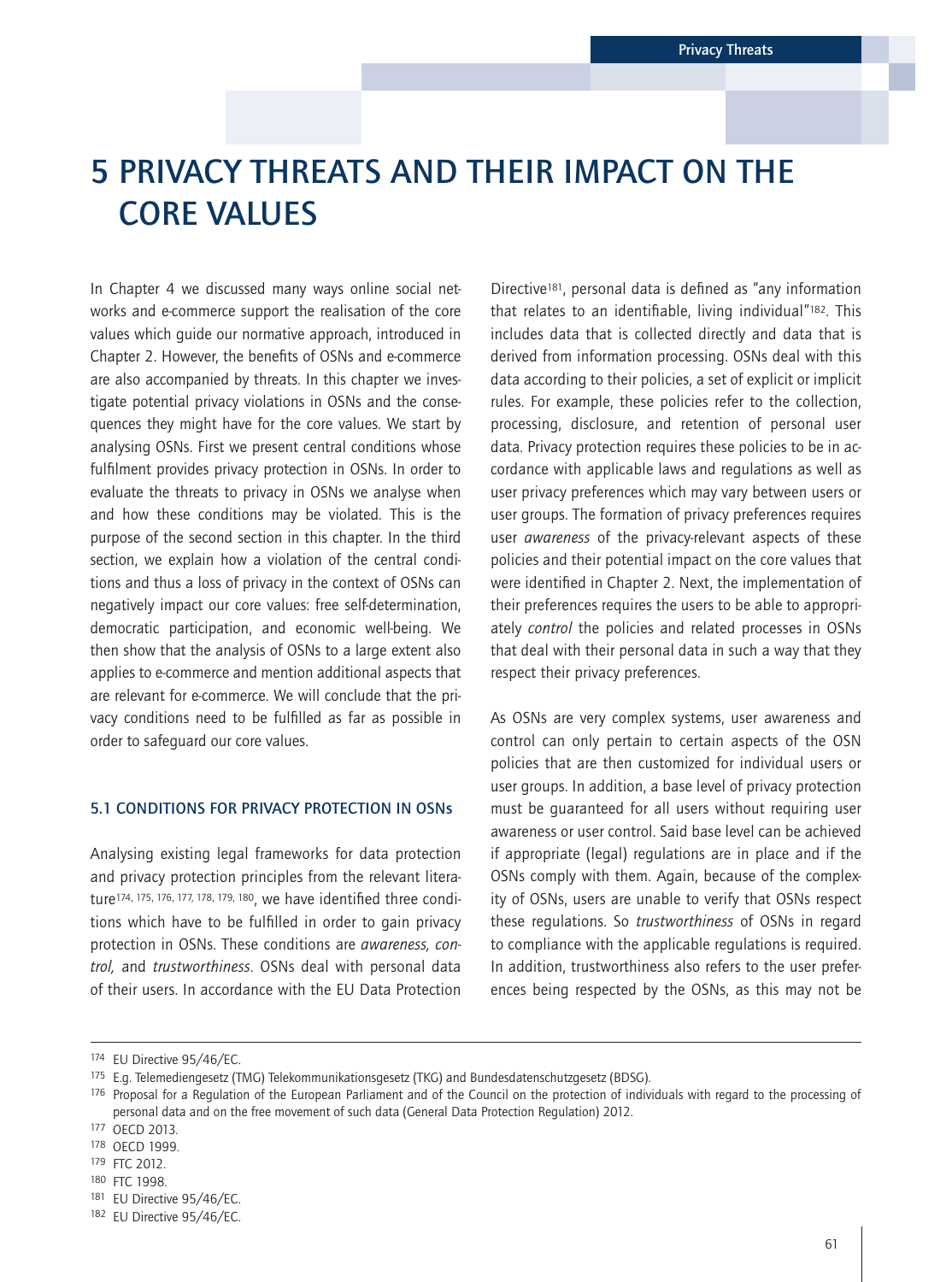verifiable directly by the user. So we see that the coexistence of awareness, control, and trustworthiness allow for adequate privacy protection in OSNs.

# 5.1.1 AWARENESS

Awareness refers to the users knowing and understanding which personal data about them is available to the OSN, what is happening to this data, what the relevant legal regulations are, what the impact of OSN data management on their privacy and the core values may be, and how they can influence this data management. Such awareness enables the users to develop and implement their privacy preferences in OSNs.

As mentioned above, OSNs deal with personal data according to their policies, e.g. for collection, processing, disclosure, retention, and the support of third party applications. By choosing their privacy settings, users can adapt these policies to their own privacy preferences. Awareness refers to the user's knowledge and understanding of the relevance of these policies and the implications of various privacy settings in order to safeguard privacy and the core values. As policies may change over time, user awareness must continue to develop with these changes. More precisely, awareness with respect to OSN policies refers to the quality and quantity of personal data collected by and available to the OSN provider and the audience to which the user data within the OSN is visible. This information includes data that the users have explicitly provided to the OSN and data that is collected implicitly. For example, the users may explicitly provide their gender to the OSN and in the interaction with the user, the OSN may implicitly record the user's IP address. Next, awareness with respect to the OSN's policies refers to the users knowing how the their personal data is handled by the OSN, in particular, how it is processed, to whom and under which conditions the data is disclosed, whether the data is modified, and for how long and in which condition the data is stored by the OSN provider. In fact, data processing may create new personal information about users. For example, in the GAYDAR experiment an MIT research group showed how to deduce the sexual preferences of users from information available about them on Facebook. 183 Also, awareness refers to OSNs allowing third party applications to run and collect data in the OSN context. This awareness includes the users knowing how to influence availability, processing, and disclosure of their personal data and to control third party applications by choosing appropriate privacy settings. Furthermore, user awareness refers to the users knowing how far they can justifiably trust the OSN to respect their privacy preferences, to obey the applicable regulations, and to deal appropriately with privacy threats. For example, this refers to the user being able to trust that corrections and deletions are performed by the OSN provider as requested.

# 5.1.2 Control

Once users have developed their privacy preferences in OSNs, it is essential that they are able to implement them. This requires the users to have appropriate control over the OSN policies with respect to their personal data. Such control has several aspects.

The first aspect refers to the users being able to give and cancel consent for data collection, processing, and disclosure to third parties. For example, if users have given consent to sharing their data with a partner site they must be able to withdraw this consent and thereafter no personal user data may be shared with the partner site. In fact, "informed consent" is required, which means that a user "understands the nature of the information and consents to it being received, stored, processed, and analysed with [the users] knowledge for a specific purpose, and possibly for a specific duration"184.

<sup>183</sup> Schroeder 2009.

<sup>184</sup> Krishnamurthy 2010, p. 66.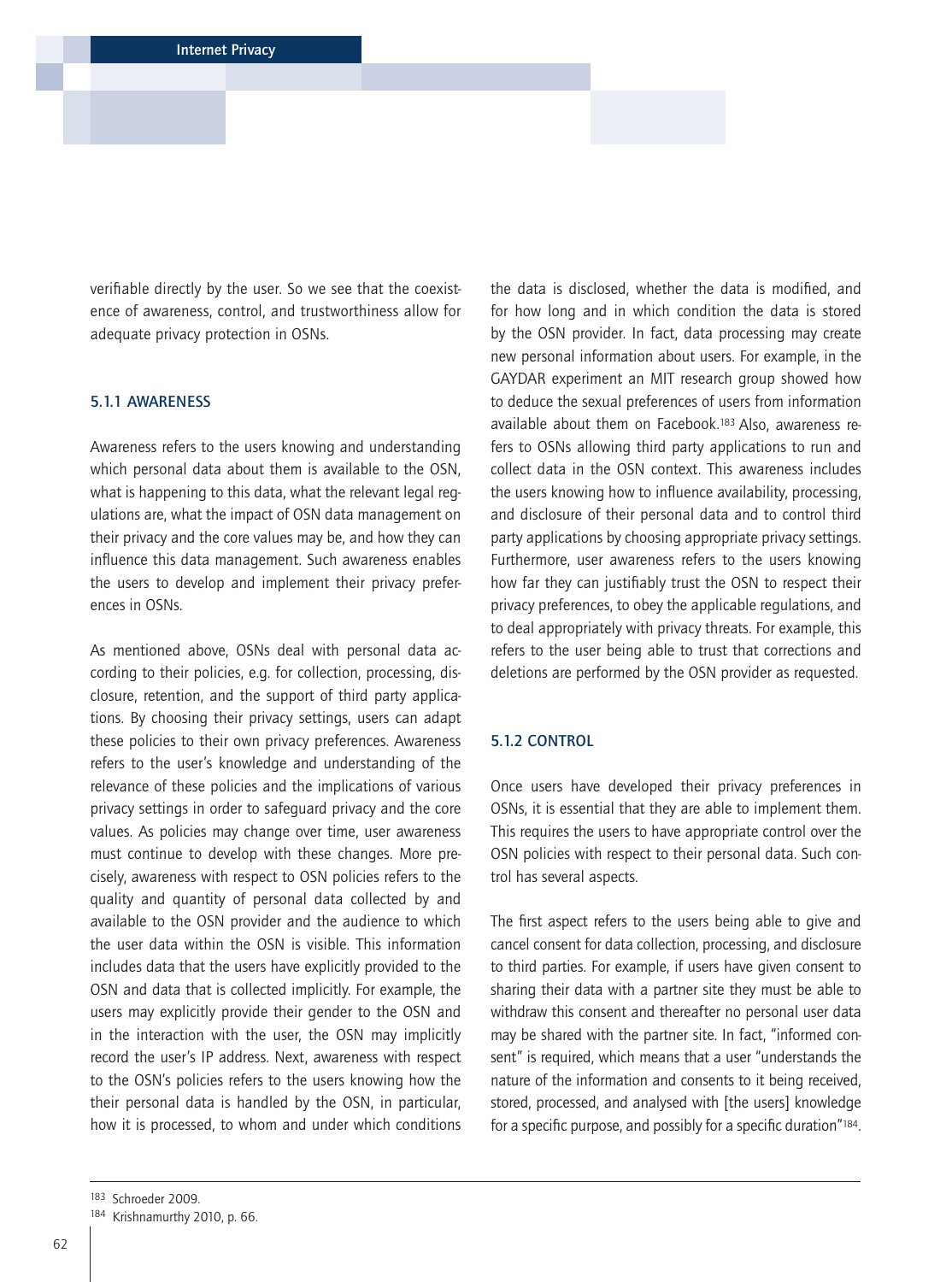A variant of this aspect is the possibility to use OSNs anonymously or under a pseudonym, for example when users participate in a political discussion without being identified.

The second aspect refers to the users being able to access, modify, and delete their personal data in the OSN or to having it modified or deleted upon request. This includes determining to whom and for how long personal data is visible, in other words to segregate different audiences and contexts, and to limit the retention time. It even includes being able to delete all personal data in one OSN and move it to another OSN.

The third aspect of control refers to users being able to restrict third party applications which are run in OSNs and the collection of their personal data by these third parties.

## 5.1.3 Trustworthiness

The OSN provider must be sufficiently trustworthy to implement an appropriate level of privacy protection, taking into account legal and social norms and user preferences. This trustworthiness has several aspects.

First, existing regulations must provide an appropriate level of privacy protection. This is not obvious since technological development is very fast and it is difficult for law makers to keep pace with this development. Also, in different countries there are sometimes many contradicting approaches to privacy protection.

Further, OSNs must be relied upon to collect, process, disclose, and retain personal data in accordance with the users' privacy preferences, social norms, and the applicable regulations. We present a few important examples for such norms and regulations to illustrate the complexity of this

issue. In OSNs personal data is collected and retained for a certain purpose which is agreed to by the user or permitted by law. For instance, using OSN data for targeted advertising is a purpose to which users have agreed by signing up to the OSN. *Purpose binding* requires the OSN providers not to use the data for other purposes unless approved by user consent or by a legal regulation. A related requirement is *context binding* which means that personal data may only be visible in contexts agreed to by the data subject or justified by legal regulations. For example, a user may not want religious or political information to from her private peer group to be known in the context of work.185 Another example is *data minimisation*186 which is required by German law. It means that OSN processes gather and process no more personal information than absolutely necessary for their purpose. For example, playing online games within the OSN environment does not necessarily require the knowledge of user identities. Yet another example is the requirement of *context segregation* by partitioned data storage for different purposes. Regulations may also refer to the interaction of OSN providers with users. For example, when data about a user is collected from somewhere/someone else, the EU DPD requires the data subject to be notified about the data collection details such as the categories of collected data and the purpose of the collection.187

Finally, OSN providers must be trusted to establish a level of *security* that protects the personal data of the OSN users. Even if OSNs respect all applicable regulations and user preferences, they may not use appropriate technology to protect the personal user data that is entrusted to them. For example, protecting personal user data may require encryption. However, encrypted data is much harder to process which may deter OSN providers from using it.

However, trustworthiness does not only apply to the provider of OSNs, but also to the behaviour of other users. In

<sup>185</sup> Wang et al. 2011, p. 5.

<sup>186</sup> Roßnagel 2011.

<sup>187</sup> EU Directive 95/46/EC.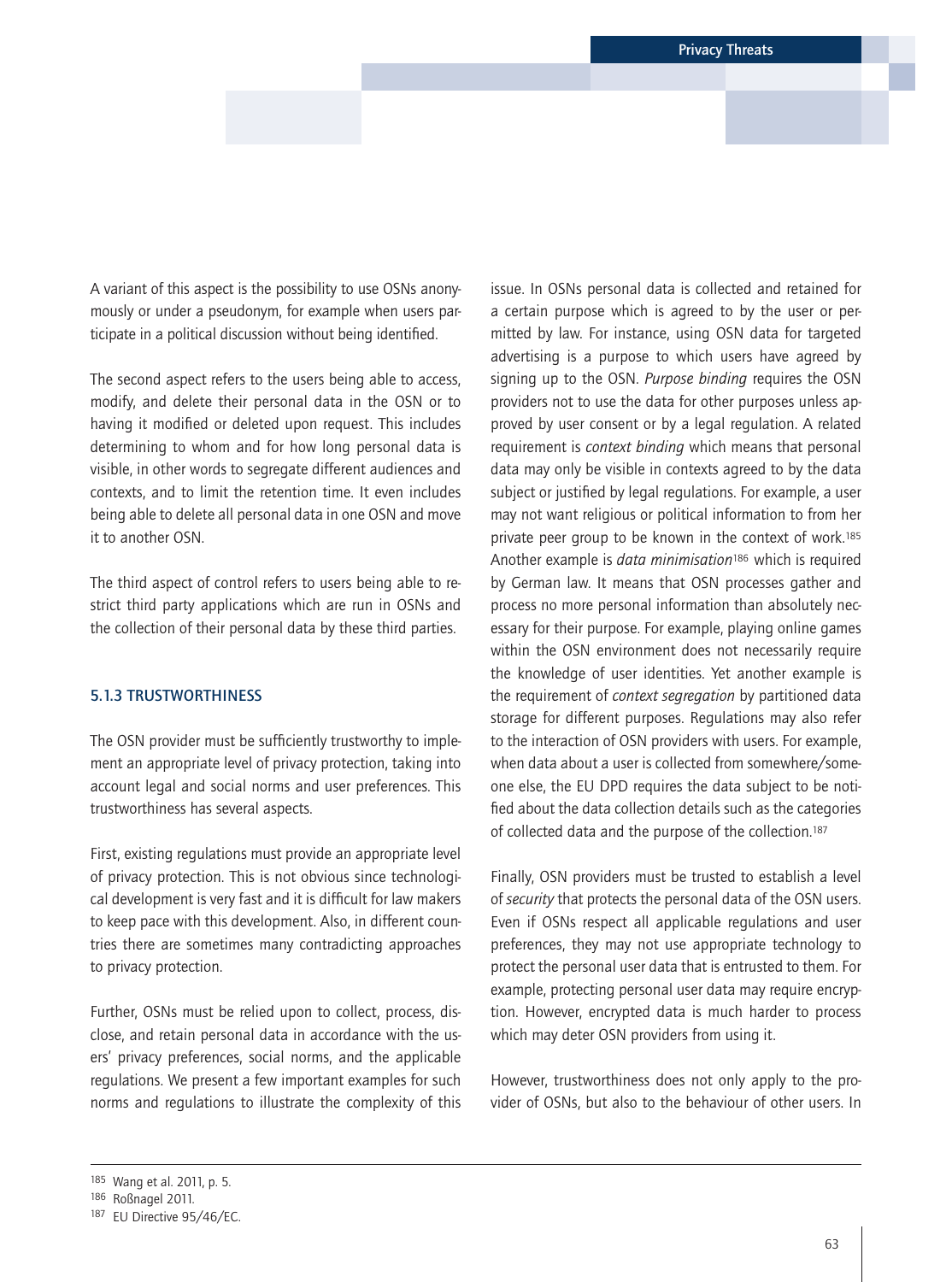order to trust that their data is safe on OSNs, users must be able to rely on their friends and other users not to distribute personal information or photos which the respective user wants to remain private or available only to a specific selected audience. Users should be able to trust other users not to violate their privacy, regardless of whether this happens on purpose or involuntarily. The desire for trustworthiness of other users can be referred to as social privacy as opposed to institutional privacy.188

# 5.2 Threats to Privacy in OSNs

In Section 5.1 we presented three conditions that allow for privacy in OSNs: user awareness, user control, and trustworthiness of the OSN provider. In this section we discuss threats to privacy in OSNs. They become possible because 1) awareness, control, and trustworthiness are currently unsatisfactory and 2) the circumstances for the fulfilment of these conditions are not yet optimal. Analysing the current situation in OSNs and the literature189, 190, 191, 192, 193 we have identified three main threats. The first threat is *re-purposing* and *decontextualization* which means that personal user data becomes available and is used in contexts not agreed to by the user or justified by law. The second threat is data *persistence* which refers to data being available beyond the time intended by the user or by law. The third threat is user *tracking* and *re-identification* which refers to reconstructing the association between a person and anonymous data.

#### 5.2.1 THREATS REGARDING AWARENESS

As explained in Section 5.1.1 the condition awareness in OSNs has two aspects: awareness in regard to the OSN policies and awareness in regard to the trustworthiness of the OSN. In regard to policies, it appears to be very difficult for users to have sufficient cognizance of which personal data is collected, what may happen to the data, and what the impact of this data management on their privacy may be. For instance, users may not know that in addition to the data that they intentionally submit to the OSN, they unintentionally leave traces that add to the personal data collected by the OSN194, 195: websites visited, applications used, friends followed, videos watched, messages written and deleted. Users may not be aware of the access patterns in OSNs, for example when they invite people to parties.<sup>196,197</sup> Users may not know in which ways their personal data is disclosed to third parties that, for example, offer games such as quizzes in the OSN context. Such applications may collect and use personal data.198 Users may not know in which ways OSNs process their data in order to derive more information. For example, friend recommendation in Facebook is based on "mutual friends, work and education information, networks you're part of, contacts you've imported and many other factors"199, however, in many cases when a person is recommended with which the user has no common friend, nor other common information, it is unclear to the user why this person has been suggested as a friend. Users may be unaware of others revealing personal information about them by posting on their OSN page. Also, users may have insufficient knowledge

192 Gross/Acquisti 2005, pp. 71-80.

- 194 Northwest University 2009.
- 195 Howison et al. 2011, p. 2.

197 Süddeutsche Zeitung 2011.

199 Facebook 2012.

<sup>188</sup> Raynes-Goldie 2010, pp.1-4.

<sup>189</sup> Dumortier 2009, pp. 119-137.

<sup>190</sup> Karr-Wisniewski et al. 2011.

<sup>191</sup> Narayanan/Shmatikov 2009, pp. 173-187.

<sup>193</sup> Beye 2012, pp. 87-113.

<sup>196</sup> BILd.de 2012.

<sup>198</sup> Johnston 2012.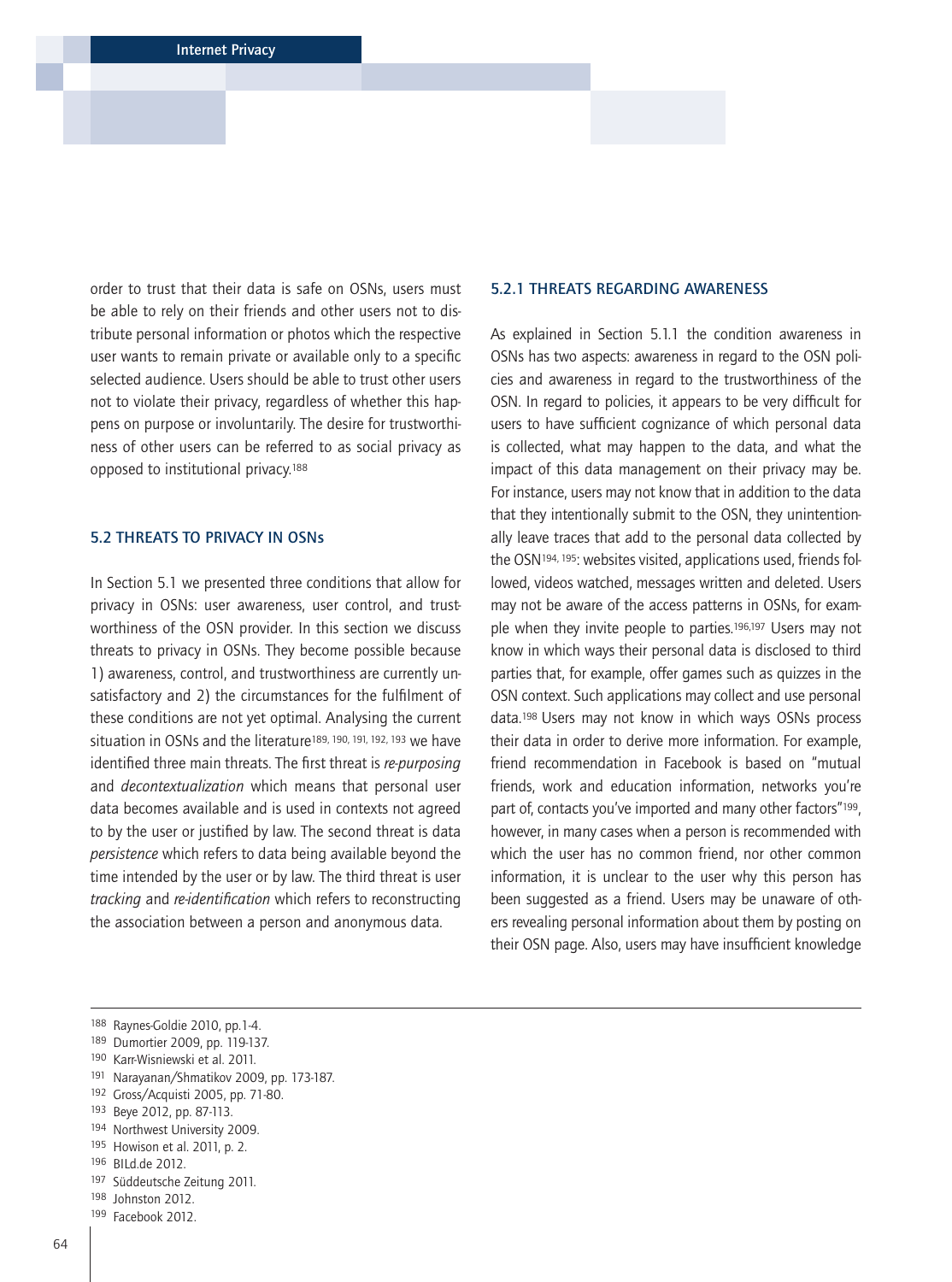regarding where and how to choose privacy settings in accordance with their preferences. This lack of awareness may lead to data becoming available and being used in contexts not known to and not agreed to by the users (*re-purposing* and *decontextualization*). In fact, currently, decontextualization appears to be the most serious privacy threat in OSNs.200 Furthermore, users may be ignorant of the methods used to process their personal data inside the OSN. For example, users may not understand why a certain advertisement is displayed to them or why a certain person is suggested to them as a friend. Finally, users may not know how long their data is retained by the OSN providers and that it may even be kept after a user has deregistered from an OSN.201 This may lead to *data persistence* far beyond user consent.

This unawareness of OSN policies is not so much caused by the absence of information and options for choosing privacy settings. In fact, OSNs typically provide extensive policy descriptions and such options. It rather arises because of the complexity of these descriptions and options. Also, this unawareness is caused by the complexity of the related technology that allows third parties to access personal user data, for example by cookies.202, 203 In addition, users may not be interested in understanding policies as they do not perceive the potential implications for their privacy.

The second aspect of user awareness, users knowing that OSNs are trustworthy in the sense of providing an adequate

# 5.2.2 Threats Regarding Control

As seen in Section 5.1.2, user control refers to users being able to grant and cancel consent to data collection and to accessing, modifying, processing, and deleting the collected data. These aspects are not yet satisfactory in OSNs.

Although OSNs do enable users to control their OSN data such as messages and photos, it has been shown by several studies that user control by means of privacy settings in OSNs is not yet appropriate as their usage is too difficult, they do not always offer a sufficient number of options, and defaults as well as options may be changed by OSN providers.209, 210, 211, 212, 213 For example, a recent study shows that many users fail to manage their contextual

- 209 Krishnamurthy 2010, p. 66.
- 210 Liu et al. 2011.

212 boyd/Hargittai 2010.

level of privacy protection, is threatened because such trustworthiness is presently very hard to verify. Although many laws and regulations exist that require OSN providers to respect user privacy204, 205 and numerous auditing mechanisms are applied to ensure the trustworthiness of OSN providers206, 207, 208 most users have little knowledge about these regulations and mechanisms and cannot estimate the level of their trustworthiness. This is due to comprehensible information about laws and appropriate auditing mechanisms not being available as well as users not being aware of their relevance.

<sup>200</sup> Wisniewski et al. 2011.

<sup>201</sup> Europe versus Facebook 2012.

<sup>202</sup> Turow et al. 2005.

<sup>203</sup> Nissenbaum 2011.

<sup>204</sup> EU Directive 95/46/EC.

<sup>205</sup> Data subject's rights of access (§ 34 BDSG) and to rectification, erasure or blocking (§ 35 BDSG).

<sup>206</sup> The Office of the Data Protection Commissioner, Ireland: Report of Data Protection Audit of Facebook, 2011. URL: https://[www.dataprotection.](https://www.dataprotection.ie/documents/facebook%20report/final%20report/report.pdf) ie/documents/[facebook%20report](https://www.dataprotection.ie/documents/facebook%20report/final%20report/report.pdf)/final%20report/report.pdf

<sup>207</sup> Deloitte 2012.

<sup>208</sup> Compliance Week 2011.

<sup>211</sup> Majeski et al. 2011.

<sup>213</sup> Madejski et al. 2011.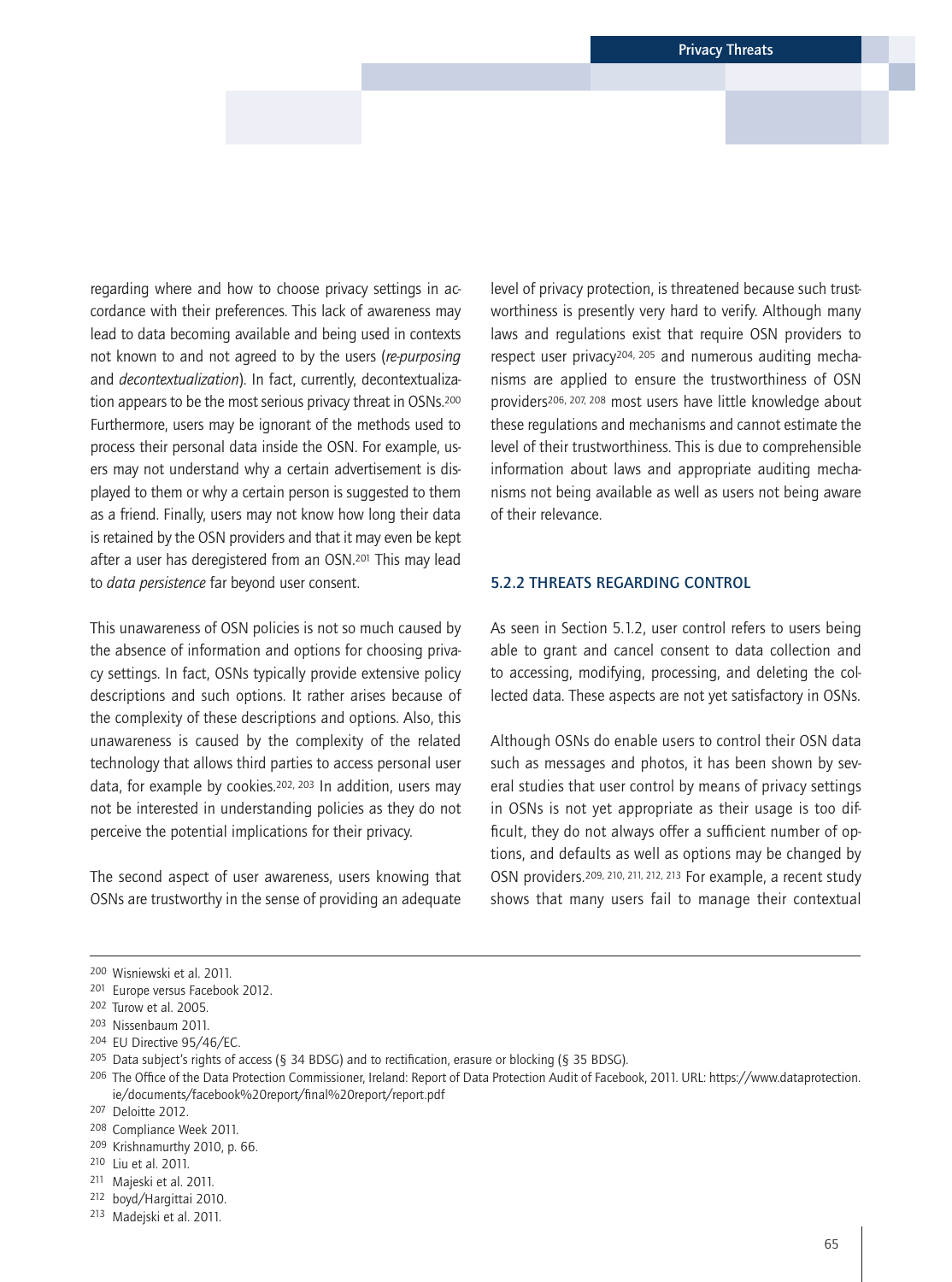boundaries in OSN's properly which leads to content which was intended to be visible only to certain groups such as friends or family becoming visible to others outside the designated sphere.214 Also, there is little control of the indirect collection of personal data in OSNs. Such data may be submitted by other users, for example by tagging photos215 or may be generated by data processing practices such as profiling (see Section 5.2.3). Indirect data collection may lead to *re-purposing* and *decontextualization* of directly collected data. In fact, data processing typically requires the input of directly collected data. But certain data processing practices may not be agreed to by the user. Also, personal data of a user provided by others may appear in contexts not agreed to by the user. In addition to the lack of control over indirect data collection and generation, the user's ability to access, modify, and delete indirectly collected personal data is unsatisfactory. For instance, data which has been submitted by users may not be removable by other individuals that appear in the photos.

In addition, user control over the retention time of their personal data, be it collected directly or indirectly, is also a critical issue. For example, according to its published policy216 Facebook does not delete personal data such as messages and photos from their servers but makes them invisible to the users.217, 218 This leads to *data persistence* far beyond the consent of the users. Also, because of the lack of open standards and interoperability of OSNs, users cannot move their personal data from one OSN to another.

#### 214 Ulbricht 2012.

- 216 Krishnamurthy 2010, pp. 65-70.
- 217 Facebook 2012.
- 218 Cheng 2012.
- 219 As of 03.09.2012.

222 Bonneau et al. 2009, pp. 249-254.

#### 5.2.3 Threats Regarding Trustworthiness

For several reasons the trustworthiness of OSNs is still inappropriate. It is challenged as OSNs and third parties have the technical ability to collect and process personal data in many ways that may not be in accordance with the user's privacy preferences or the applicable regulations. Trustworthiness is also affected if OSNs do not properly implement IT security mechanisms that protect personal user data. However, it is not only the OSN provider's failure to implement technical measures for privacy protection which threatens the security of personal data. It can also be due to other users who share personal information or photos without the consent of the owner of that information. This may happen involuntarily as a result of insufficient awareness or on purpose with clearly malicious intent. Thirdly, regulations and auditing mechanisms, intended to guarantee a basic level of privacy protection, are not yet fully able to prevent these threats and generate trustworthiness of OSNs.

We illustrate: advanced collection and processing techniques and their potentially privacy invasive consequences. The first example is data collection by *tracking* a user's web activities outside the OSN environment such as Facebook's "Like" button, a plug-in that allows Facebook users to share their interests.219 Another technique is *re-identification* which is possible because a sufficiently large subset of personal user data, for example a small collection of friends, is known to uniquely determine the user even if no explicit identifying information is provided<sup>220</sup>. This has been confirmed by several studies.221, 222, 223, 224 The possibility of

<sup>215</sup> Wisniewski et al. 2011.

<sup>220</sup> Buchmann 2012, p. 207.

<sup>221</sup> Sweeney 2000.

<sup>223</sup> Bonneau 2009, pp. 13-18. 224 Wondracek et al. 2010, pp. 223-238.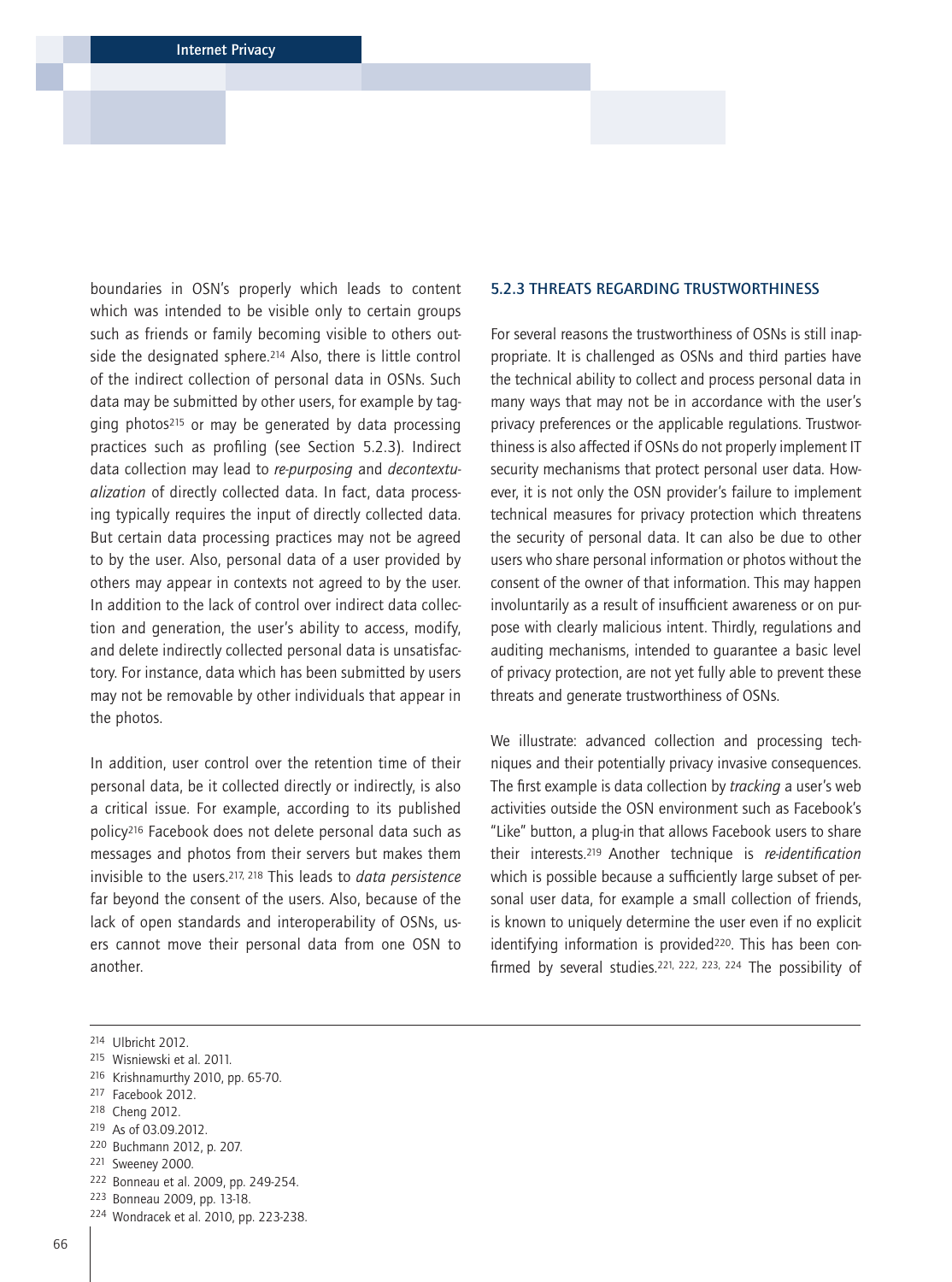re-identification interferes with the option to use OSNs anonymously or under a pseudonym. Further advanced techniques lead to re-purposing and decontextualization. Repurposing may happen when user profiles are constructed from data that is available to the OSN.225, 226 Profiling techniques use data collection, e.g. by log file analysis227, and data processing such as data mining.228 Decontextualization may happen because of inappropriate access patterns, for example, when a user's unflattering photos posted on a friend's page become accessible to her parents-in-law.229 Decontextualization may also happen when user tags on images contain meta-data such as profiles of persons on the photo. Such decontextualization may be caused by inappropriate default settings and changes in the access rights over time230, 231. The latter OSN settings often go hand-in-hand with inappropriate user behaviour. Decontextualization is also caused by other users who may share images and personal data or tag their friends in photos without authorization. If there are no control mechanisms implemented by an OSN which request authorization by the data's owner, this constitutes a threat to the perceived trustworthiness of an OSN. In addition to the OSNs and their individual users, third parties that collaborate with OSNs may also apply privacy-invasive techniques to OSN user data. For example, third party apps which are offered within the OSN environment may ignore the data minimisation requirement by collecting personal data beyond any control.

The second threat to trustworthiness is caused by OSNs not properly protecting the security of the personal data of their users. For example, encryption technology may not be applied appropriately or access protection mechanisms may be insecure. Also, secure operation of OSNs requires the OSN employees to satisfy security requirements. Where there is inadequate protection, third parties have an easier time gaining access to sensitive information within the OSN.

Thirdly, today's legal regulations and auditing techniques that are supposed to prevent the application of privacythreatening techniques described in the previous sections do not fully guarantee this. Laws and regulations do not yet reflect existing technology adequately. Even more importantly, OSNs are "global" while regulations and laws are "local," e.g. applicable only in certain countries. Different cultures and preferences may lead to variable and sometimes conflicting regulations. For example, in the U.S. data processing is permitted unless explicitly prohibited by law. In contrast, German law prohibits data processing unless expressly permitted by law. This makes it difficult for OSN providers to implement their systems in accordance with all regulations. Additionally, auditing mechanisms do not yet work as intended. They are again "local", their value is unclear, and they are not sufficiently transparent to users.

# 5.3 The Impact of Privacy Threats on the Core **VALUES**

In Section 5.2 we discussed threats to privacy in OSNs. As explained in Chapter 2, we consider such risks to be relevant if they have a negative impact on the core values defined there. In the following we discuss this impact. It would be desirable to illustrate this impact with relevant examples. However, we will only be able to give examples for the negative impact of the threat of decontextualization as this appears to be the most critical issue in OSNs

<sup>225</sup> Narayanan/Shmatikov 2009, pp. 173-187.

<sup>226</sup> Hildebrandt 2008, pp. 17-45.

<sup>227</sup> Hancock et al. 2007, pp. 449–452.

<sup>228</sup> Buchmann 2012, p. 236.

<sup>229</sup> Buchmann 2012, p. 233.

<sup>230</sup> boyd 2008, pp. 13–20.

<sup>231</sup> McKeon 2012.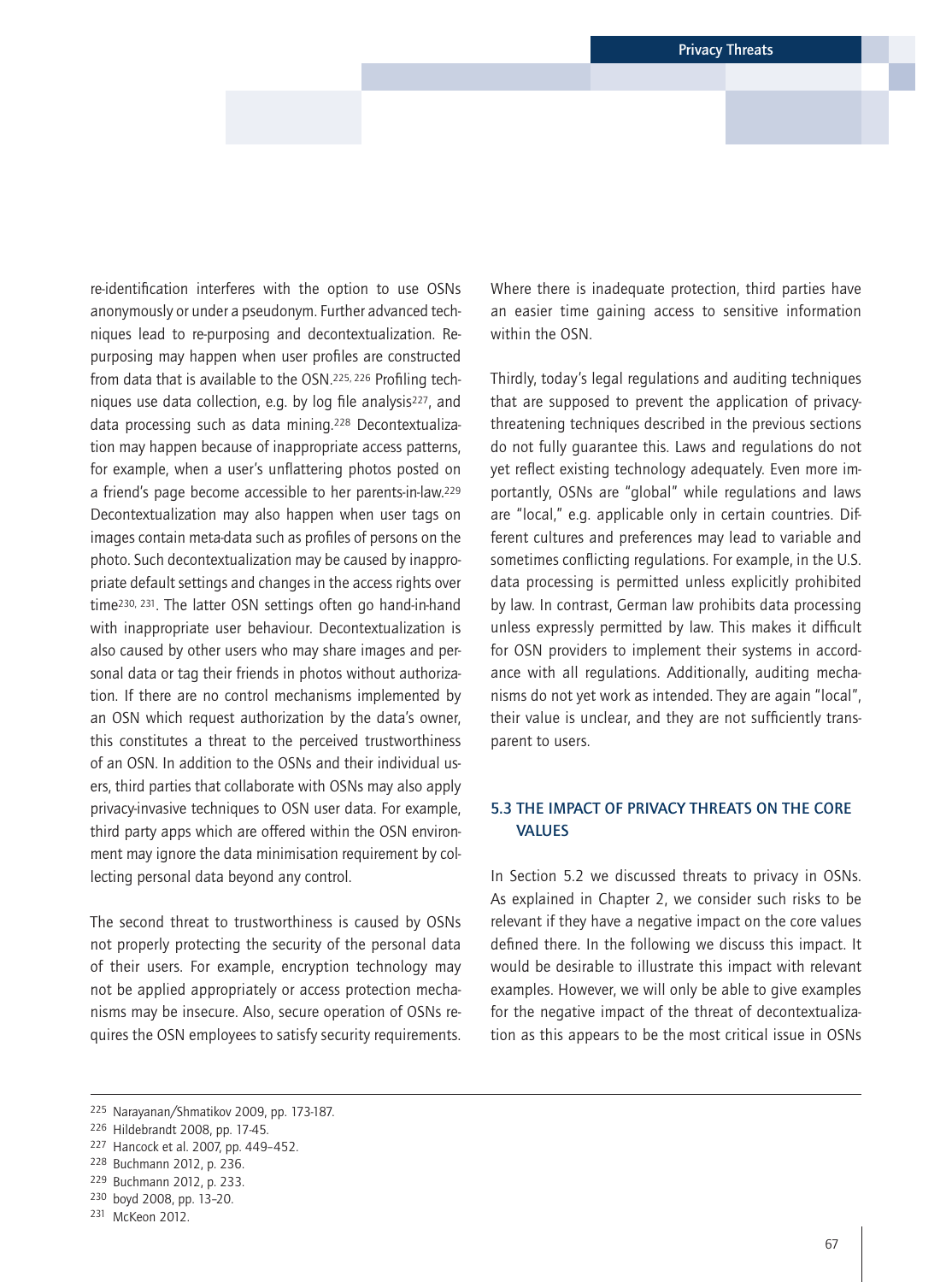today. Nevertheless, even though somewhat speculative, we consider it important to illuminate other possibly negative effects on the core values. Such possible impact influences the behaviour of users in OSNs and may become more serious in the future. The considerations of this section will enable us in Chapter 6 to propose appropriate measures that balance the advantages of OSNs for the core values presented in Chapter 4 with the risks described in this chapter.

## 5.3.1 Threats to Free Self-Determination

In Chapter 2 it was explained that free self-determination requires individuals to be able to present themselves as the self they choose to be within the interplay with others. In Chapter 4 we saw how OSNs can support this requirement. However, the threats presented in Section 5.2, in particular repurposing/decontextualization, data persistence, and tracking/re-identification, can negatively affect free self-determination and, in particular, the aspect mentioned above.

Re-purposing and decontextualization can negatively influence free self-determination since both may lead to personal data being disclosed to individuals who are not the intended viewers. There are several examples that demonstrate this. In 2007 a woman claimed that her teaching career had been derailed by college administrators who unfairly disciplined her over a MySpace photo that shows her wearing a pirate hat and drinking from a plastic cup.232 This photo was not meant to be visible in the college context. Another example is the case of Bobbi Duncan whose sexual preference was exposed to her father and 200 Facebook friends against her will when another user added her to a Facebook discussion group. As a result,

her father left threatening messages on her phone.233 A third example is the case of Nathalie Blanchard of Quebec who lost disability insurance after she posted a photo on Facebook. 234 As seen in Section 5.2, decontextualization in OSNs may happen in many ways. Users may be unaware of the context in which their personal data is visible or they may be unable to choose appropriate privacy settings. Users may reveal personal information of others as in the above example. Personal data may also be generated by data mining techniques as in the GAYDAR experiment (see Section 5.2) or collected by third parties without the data subject's consent. Again, this may lead to personal information being disclosed in inappropriate contexts. In each of these cases, self-determination of OSN users may be seriously harmed directly or indirectly. It is harmed directly, if the sharing of personal data leads to negative consequences for the user as in the above cases. Self-determination may be also compromised indirectly. The possibility of decontextualization can make users feel reluctant to make full use of OSNs235, 236 and can prevent them from taking advantage of the positive impact of OSNs on self-determination described in Chapter 4.

As with decontextualization, the possibility of tracking and re-identification may also negatively affect self-determination. Users of OSNs may not want their whereabouts or identity to be disclosed in certain contexts. This is why they may use pseudonyms or act anonymously. However, as explained in Section 5.2, tracking and re-identification techniques are advanced, potentially making anonymous information linkable to identities. This may lead to personal information being disclosed in contexts not intended by the respective individual. Again, the negative impact on selfdetermination may be direct (negative consequences for users) or indirect (users becoming reluctant to use OSNs that may otherwise support free self-determination).

<sup>232</sup> Opsahl 2010.

<sup>233</sup> The Smoking Gun 2007.

<sup>234</sup> Fowler 2012.

<sup>235</sup> CBS News Montreal 2009.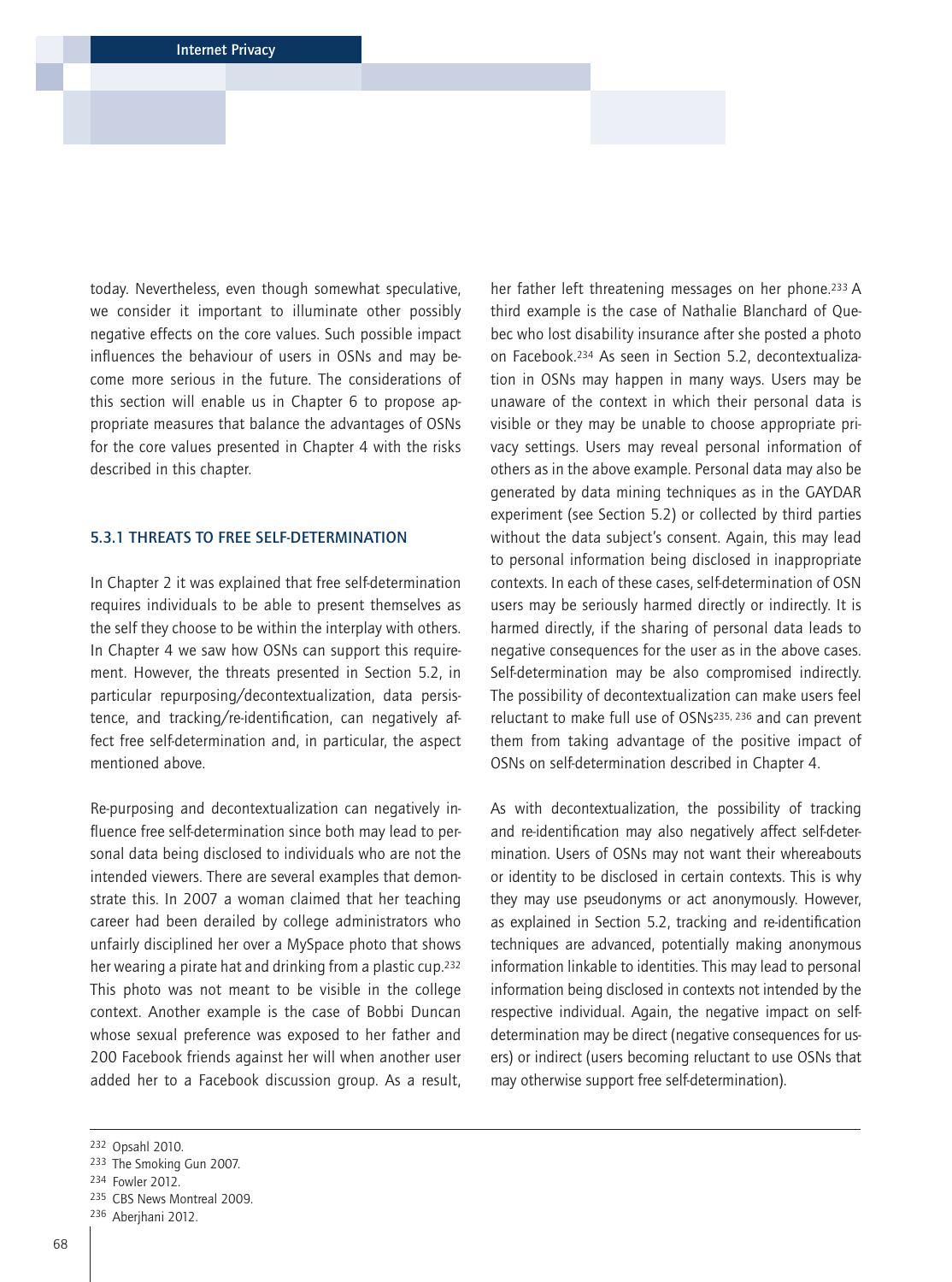Data persistence may make the issues discussed so far even more serious. Self-determination does not refer to a process of creating a self that, once it is achieved, is settled once and for all, but to a constantly ongoing endeavour. Creating a self is a constant becoming, including the process of ongoing self-transformation.237 Storing personal information for an unlimited time period may lead to individuals being held responsible for past actions which may interfere with their right to self-transformation.238 This is even more critical when re-purposing, decontextualization, or re-identification is applied to persistent data.

# 5.3.2 THREATS TO DEMOCRATIC PARTICIPATION

The discussion in Section 5.3.1 applies equally to the core value of democratic participation. In Chapter 4, it was shown that democratic participation may be considerably supported by OSNs. However, political opinions and actions provided to OSNs or inferred from OSN information may be de-contextualized, again leading to negative consequences for the respective individuals or to them being discouraged from using OSNs in political discourse.239, 240 Anonymous or pseudonymous participation may be of particular importance when OSNs are used for democratic participation. So the possibility of re-identification may have an extremely negative impact on democratic participation. Possible data persistence makes things much worse as the political development of individuals is typically very dynamic. Since the relevance of social networks for communication processes is increasing, the discussed threats to democratic participation in OSNs may have very a negative impact on democratic processes in general.241

#### 5.3.3 Threats to Economic Well-Being

The privacy threats identified in Section 5.2 may also have negative consequences for economic well-being. A fundamental characteristic of OSNs and their business model is the collection and dissemination of data. Privacy violations such as re-purposing, decontextualization, data retention, tracking, and re-identification may lead to an information deficit on the user side: users know less about the usage of their personal data than OSN providers or third parties. Such information deficits may reduce the benefits of OSNs in three ways. First, there may be direct effects, e.g. unfair pricing since the users do not know what the value of their personal data is. Next, there may be indirect effects. For example, information deficits on the user side, and, more generally all potential privacy violations, reduce the trust in OSNs and thus the willingness of new users to join OSNs. Also, they may reduce the attractiveness of OSNs to potential professional customers, e.g. supply-chain industries like app communities. This, in turn may lead to a growth of OSNs below their potential. Thirdly, there may be induced effects. Due to privacy violations, OSNs may become less attractive as infrastructures for communication, cooperation and coordination of professional customers. As a consequence, these potential customers may experience a growth and development below their potential. Another possible negative effect of privacy violations in OSNs on economic well-being is closely related to what has been discussed so far. Privacyfriendliness can function as a seal of quality of OSNs and may increase their value which has been shown by Tsai et al. (2007)242 and Böhme and Koble (2007)243. Therefore, privacy threats to OSNs may diminish their value.

<sup>237</sup> Wisniewski et al. 2012.

<sup>238</sup> See Goffman 1973. See also Deleuze/Guattari 1987. And see Whitehead 1941.

<sup>&</sup>lt;sup>239</sup> Miller reports of an informant (Marvin), whose marriage got into trouble. After having fought with his wife in the networked public of Facebook, there is no chance of forgetting about the issue. Miller 2011, p. 12.

<sup>240</sup> boyd 2007.

<sup>241</sup> Wang et al. 2011.

<sup>242</sup> boyd 2007, p. 9.

<sup>243</sup> Tsai et al. 2007.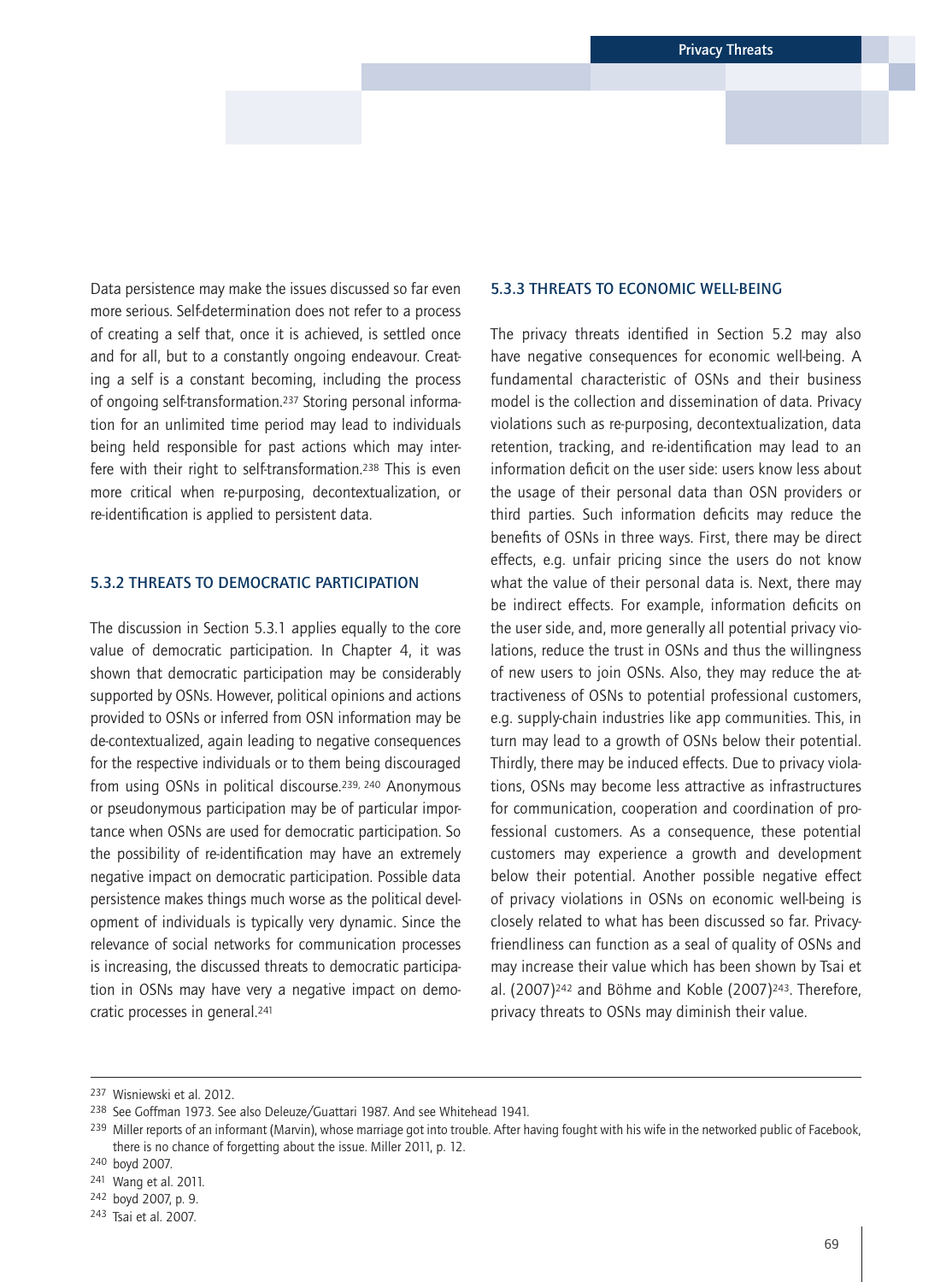# 5.4 Threats to Privacy in E-Commerce and their Consequences for the Core Values

As there is a close connection between OSNs and e-commerce, much of what has been said about threats to privacy in OSNs and their consequences for the core values also applies to ecommerce scenarios. However, while users typically deal with only a few OSN providers, in the e-commerce scenario, many more actors are involved, for example search engines for locating goods and best offers, online merchants, and banks. This makes the threats to privacy even more serious.

As for OSNs, also in the e-commerce context, adequate levels of user awareness, user control, and trustworthiness of the e-commerce platforms ensure privacy protection. Awareness again refers to the users understanding the relevant aspects of the policies regarding personal user data applied by the numerous e-commerce participants. Personal data that is directly submitted by e-commerce users is, for example, payment information, comments on products, and wish lists. Personal information that is generated by data processing includes browsing habits, interests, and shopping behaviour. Awareness also refers to e-commerce platforms being sufficiently trustworthy to respect regulations and user preferences. Control again refers to the users being able to influence the policies in such a way that their privacy preferences are respected, e.g. in regard to sharing their data with third parties. Finally, the condition trustworthiness refers to all e-commerce actors' responsibility to respect user preferences, the relevant privacy laws, and to provide appropriate data protection.

As in OSNs, awareness, control, and trustworthiness for e-commerce platforms are not yet satisfactory. User awareness is threatened as the many e-commerce actors

require and collect differing amounts of personal data, and use it for many purposes, for example targeted advertising, and analysing user behaviour and preferences.244 Also, user awareness is challenged as the e-commerce actors apply (different) privacy policies that may not be available or comprehensible for the users.245, 246 Also user control is threatened in e-commerce as the control mechanisms provided by the many e-commerce participants may be unsatisfactory or unusable. Finally, trustworthiness of e-commerce platforms is threatened. Local laws and regulations may be inappropriate for the digital world. Given the global character of e-commerce it is unclear which law is applicable. Also, in view of the large number of participating institutions it appears to be extremely challenging to establish convincing auditing mechanisms. Finally, implementing appropriate data protection mechanisms is very challenging and costly, particularly for small enterprises that participate in e-commerce.<sup>247, 248</sup> As for OSNs, a lack of awareness, control, and trustworthiness may lead to serious threats to privacy: decontextualization, re-purposing, tracking, re-identification, and data persistence.

The threats to e-commerce privacy challenge the core values of free self-determination, democratic participation, and economic well-being. The analogous discussion for OSNs is also applicable here. In addition, there are a few more issues specific to e-commerce. As buying goods and services on the Internet is becoming inevitable, users are forced to accept the privacy standards of the e-commerce vendors. For example, users may be deprived of the possibility of refusing to be tracked and profiled and receiving targeted offers, although these practices are not a primary purpose of the interaction between customers and online vendors (re-purposing and decontextualization)249. This leads to users not obtaining equal treatment, e.g. lowest offers and

<sup>244</sup> Böhme et al 2007.

<sup>245</sup> Suggesting that this effect is widely unwanted: Turow et al. 2009, pp. 1-27.

<sup>246</sup> Roßnagel et al. 2003, p. 184.

<sup>247</sup> Nissenbaum 2011, p. 35; Turow et al.2005, p. 26.

<sup>248</sup> PWC 2011.

<sup>&</sup>lt;sup>249</sup> Recent data breach incidents are proof of that, e.g., yahoo data leak from July 13, 2012 (TAZ.de 2012) but also with the Amazon daughter Zappos.com, Inc. in early 2012 (Financial Times Deutschland 2012) as well as Sony in 2011 (Süddeutsche 2011).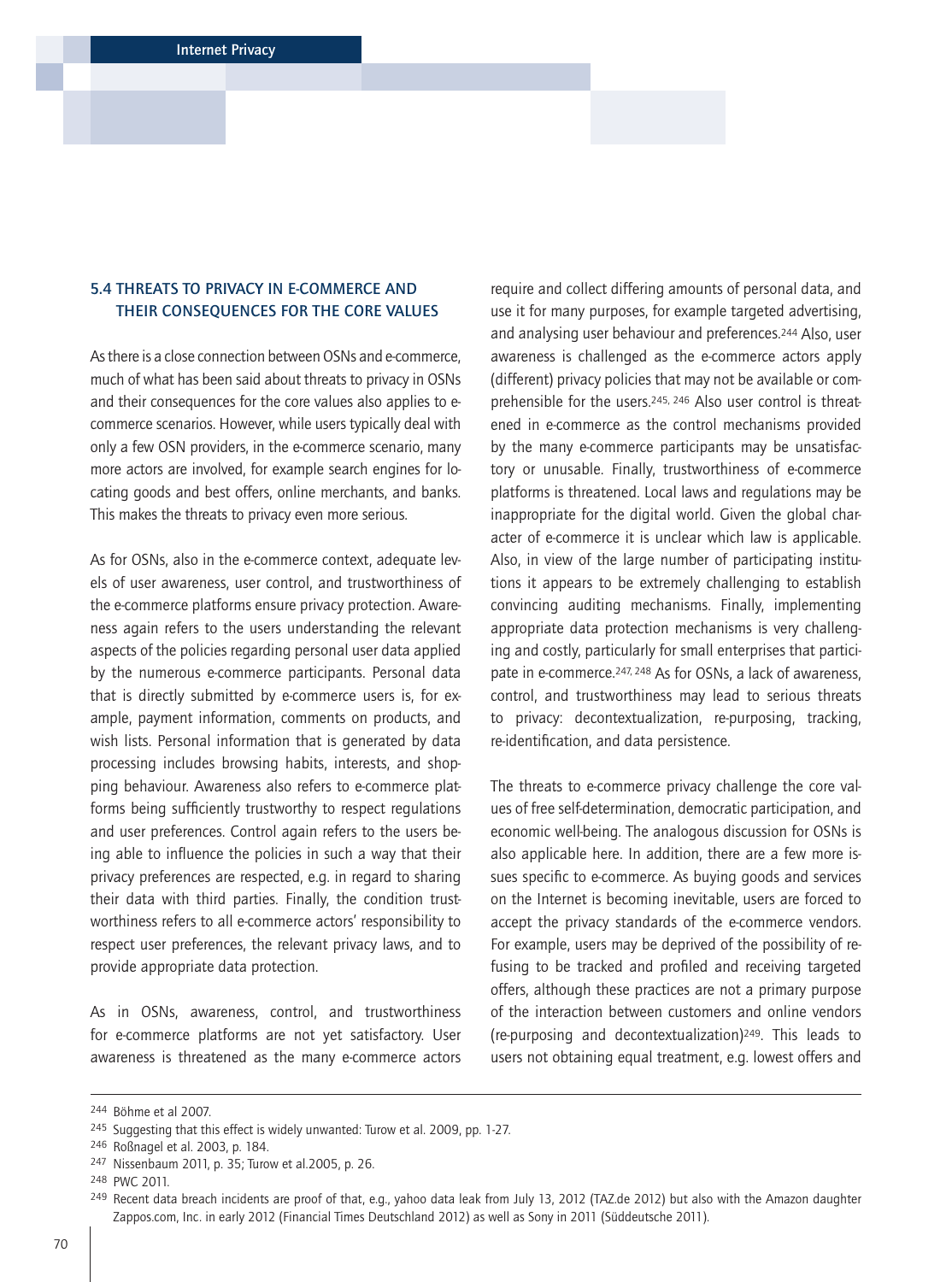pricing.250, 251, 252 The multitude of channels (e.g. email, vendor web sites, OSNs) and methods253 (e.g. demographics of the customer, analysis of past buying behaviour, user comments and ratings, tracking and re-identification) make this a very serious threat to self-determination. The same mechanisms may also have a negative effect on democratic participation. E-commerce profiles of political candidates could be used against them by their competitors. Profilebased targeted advertising may also be used in the context of political elections. Finally, these techniques may also have a negative impact on economic well-being. Customers may not get the best offers and prices and vendors may obtain unfair advantages over their competitors.

#### 5.5 Conclusion

We have shown in this chapter how privacy may be compromised in online social networks and that these privacy violations may have a negative impact on the three core values of free self-determination, democratic participation, and economic well-being. In order to reduce the negative impact on the core values, it is important to satisfy the basic privacy conditions of awareness, control, and trustworthiness laid out in Section 5.1 as much as possible. Options on how to fulfil said conditions by implementing the appropriate measures are presented in Chapter 6 of this document.

<sup>250</sup> Schaumann 2013 gives the example of a 17-year-old searching for weight loss products and solutions who is presented with weight loss ads which make her focus on that topic and thus reinforcing that "interest" in a negative way.

<sup>251</sup> Turow et al. 2005, p. 25.

<sup>252</sup> Singer 2011.

<sup>253</sup> Spiekermann 2006, pp. 47-52.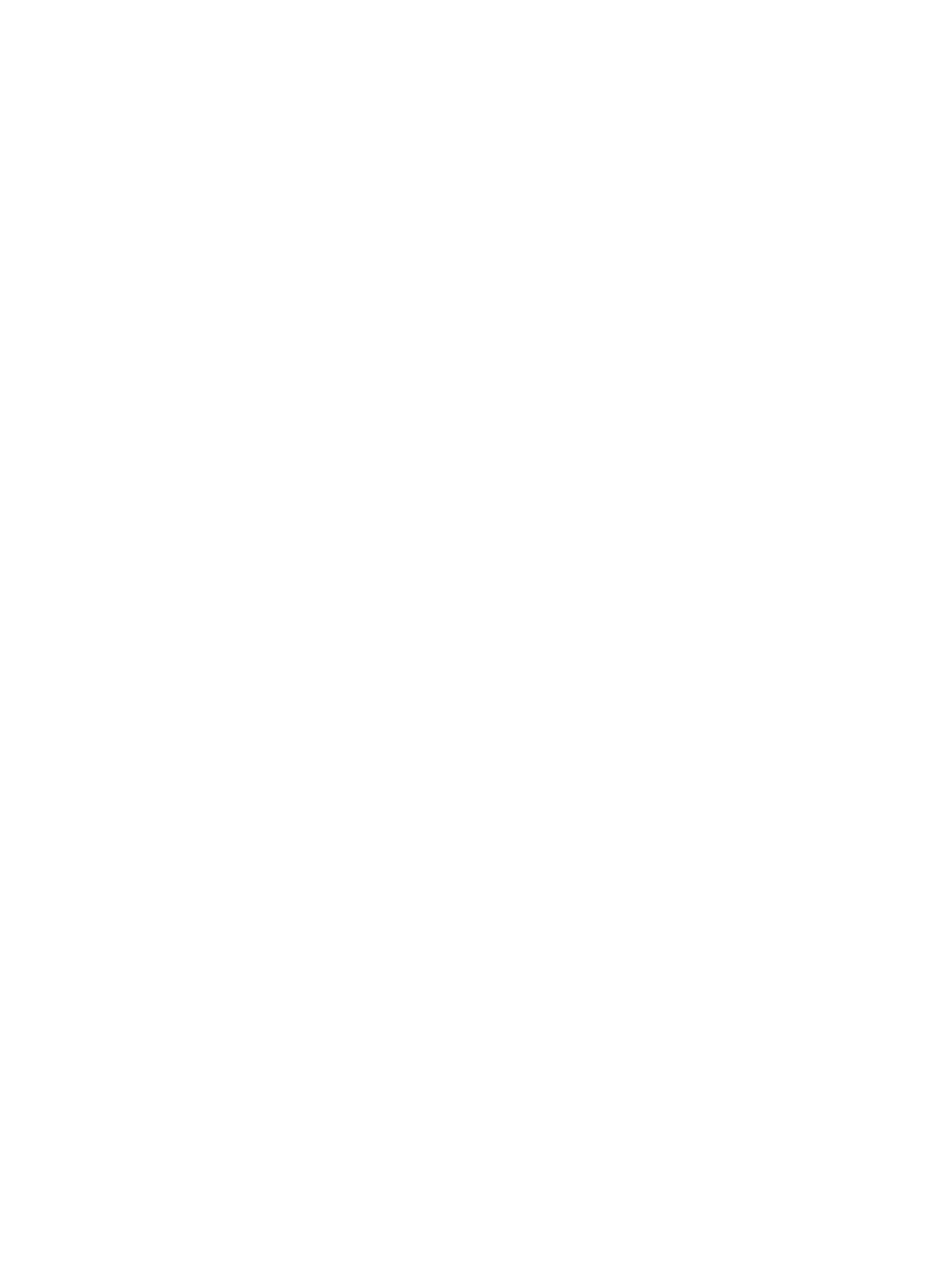# 6 Options for Achieving Privacy in Online Social Networks and E-Commerce

In Chapter 4 we have explained how OSNs can support the core values identified in Chapter 2: democratic participation, free self-determination, and economic well-being. In Chapter 5 we have identified, firstly, conditions that, when met, enable the implementation of these values: awareness, control, and trustworthiness. In a second step, we have identified a set of threats to the implementation of these values, and shown how they relate to the conditions: decontextualization, persistence, and re-identification. In this chapter, we present possible scopes of action, or *options*, that can help enable the conditions and counter the threats.

Both OSNs and e-commerce are terms that go well beyond their technical implementations. While OSNs encompass their usage and the societal consequences of this usage, e-commerce also refers to the economic, and therefore societal, institution to enable e-commerce as another form of commerce. This broader societal perspective motivates our decision to provide options for achieving privacy and trust in one combined chapter.

This societal perspective also intuitively explains why OSNs and e-commerce share many commonalities when it comes to a culture of privacy and trust on the Internet, as defined by the core values and conditions identified in Chapter 5. The number of players may be different; their roles might differ slightly; and the amount of data may be different: regardless of all these variations, we do not see a qualitative difference. The options for OSNs transcend the application domain of OSNs (and OSN technology will continue to be a likely technical option for e-commerce as well). It is also noteworthy that recommendation infrastructures for e-commerce can be seen as social networks in themselves. The oft-quoted difference that in e-commerce privacy is part of the product characteristics254, for instance, the material a product is made of does not change this observation of the fundamental congruence of the two domains of OSNs and e-commerce. Offering and choosing among privacy policies, and screening or controlling their enforcement is identical for both OSN and

e-commerce. Options to achieve privacy and trust are valid for both. From an economic perspective, the major difference is that in e-commerce, real products are exchanged and the seller expects compensation; from the perspective of a culture of privacy and trust, this difference appears to be immaterial.

In general, implementing anonymity and using pseudonyms comes as an exception to this rule: the exchange of goods and compensations typically requires knowing the identity of the respective other party. However, when taking into account that the electronic advertisement industry is part of every e-commerce marketplace (and this is the most obvious connection between OSNs and e-commerce), anonymity and pseudonymity intuitively are desired tools from a customer's perspective as far as the advertisement-related actors are involved. The other participants in an e-commerce marketplace tend to have a natural interest in privacy: In OSNs, data is made (semi-)public, while in e-commerce this usually is considered an upfront violation of trust.

As a consequence of these considerations, this chapter contains a common description of options for both OSNs and e-commerce. To avoid abstraction, we deliberately formulate the options primarily in terms of OSNs, nevertheless, every single option directly applies to e-commerce as well. Distinctive idiosyncrasies of the e-commerce domain will be highlighted as such.

We group the scopes of action, or options mentioned in the first paragraph, into three sets that complement each other: technology, education, and formal regulations/rules/good practices. The need to combine the different classes of approaches – technological, regulatory, and educational – is exemplified as follows. The derived privacy conditions can be enabled by *technology*. For example, cryptography-based authentication technologies help protect personal user data from unauthorized access. However, OSN users may not trust that OSN providers properly deploy such technology. Such trust can be established by a *legal* regulation that requires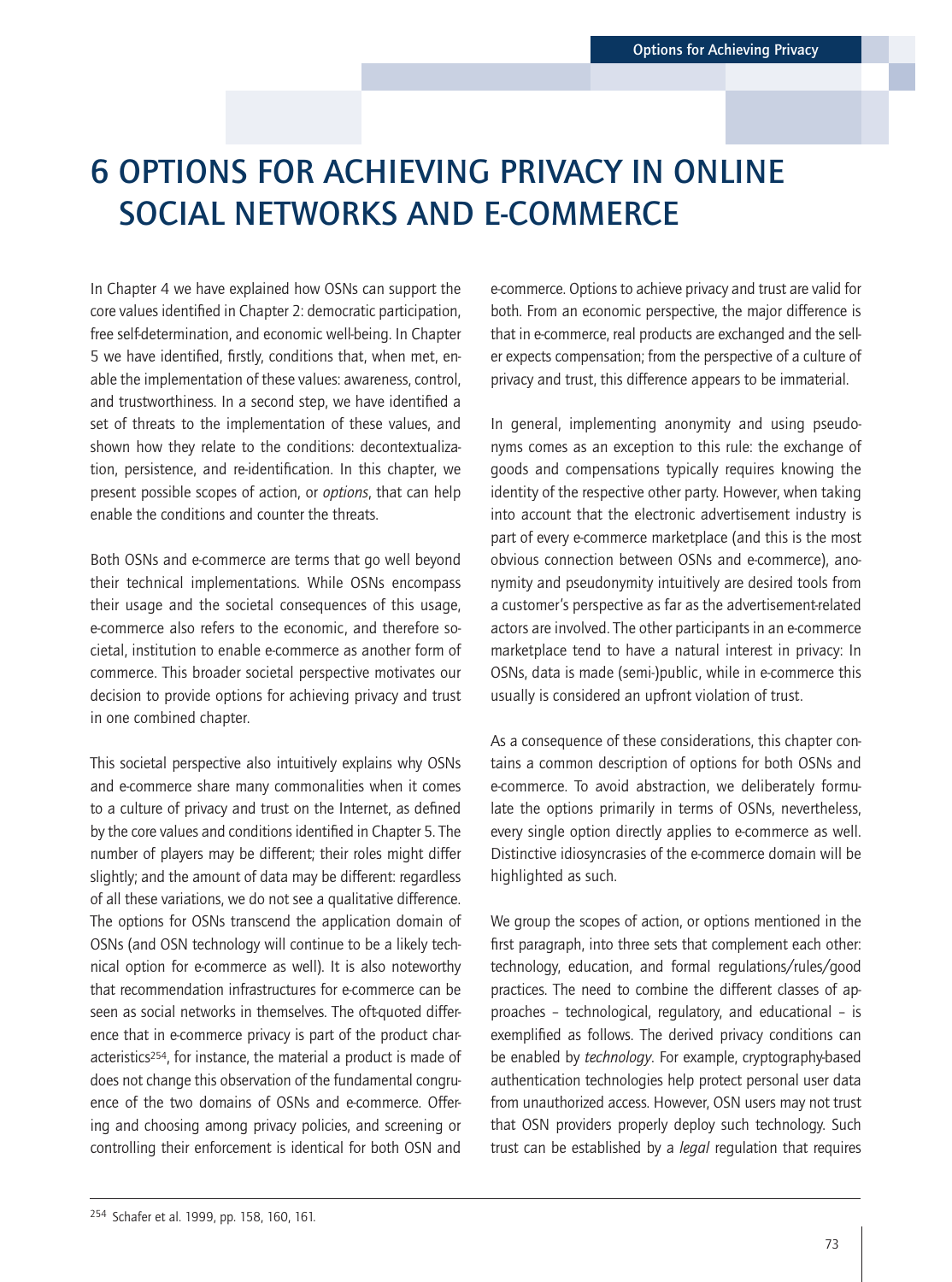the use of advanced authentication technology and a corresponding auditing process that establishes the compliance of the OSN provider's processes and technologies with the regulation. However, technology and regulations are not sufficient. For instance, if OSN services are designed in a way that modern smart-card based authentication technology is required, average OSN users may not know how to use it appropriately. Thus, user *education* is necessary. Finally, not all privacy risks can be prevented by technology, regulations and consumer education. As in the non-cyber world, *good practices* support privacy in areas not covered by regulations. For example, it is a good practice that people do not abuse private information which they have been granted access to.

In the following paragraphs, we present options for technology, regulations, education and good practices that enable awareness, control, and trustworthiness in OSNs and e-commerce and, at the same time, counter the abstract threats of decontextualization, persistence, and re-identification. The goal is to impair the positive effects of OSNs and e-commerce on the core values as little as possible. However, we defer an analysis of the respective trade-offs to the final recommendations provided by the project. In this spirit, we do not provide recommendations with regard to any of these options: every option has advantages and shortcomings, and the assessment is often non-trivial. As an example, the benefits of a regulatory duty by the OSN to inform users about the dissemination of personal data are unclear if this means that twenty such messages pertaining to a single user are sent every day, or if the recipient cannot be expected to understand what this means. In this document, we do not take into account practicality or feasibility considerations.

Not providing recommendations and trade-off analysis in this document also means that we deliberately do not provide careful analysis of the options, but rather merely present them as such.

The remainder of this section is organised as follows. For each of the enabling conditions of awareness, control, and trustworthiness, we discuss options in terms of regulations, technology, and education (awareness: Section 6.1; control: Section 6.2; trustworthiness: Section 6.3). We indicate for each option which threat it potentially combats, i.e., decontextualization, persistence and re-identification. With the relationship between threats and core values already laid out in Section 4, we only occasionally refer to the directly impacted core values. Section 6.4 concludes.

#### **6.1 AWARENESS**

# 6.1.1 REGULATORY OPTIONS FOR AWARENESS

In terms of awareness, there is one fundamental regulatory option:

## OSN providers' duty to inform

User awareness in regard to OSNs refers to users' ability to know and understand how and which aspects of their personal data is available to whom on an OSN, for what purpose, and how that data is processed and disseminated. Acting self-determinately requires awareness of the modes and results of processing personal data. To provide the respective transparency, privacy policies would need to address specific information about the structure and methods of data processing, about how individual pieces of data are being used, for what purpose; and to whom it is accessible. Privacy policies would then need to be accessible at all times and be updated instantly with regard to the data processing policies adopted by social network providers.255 To this end, transparency regulations would need to establish the duty to provide information in a clear and understandable format256, this specifically includes a reasonable decision about aggregations and omissions. It might be helpful to

<sup>&</sup>lt;sup>255</sup> Following the common perspective that every characteristic of a production and distribution process is part of the product, and that a buyer also decides on these characteristics.

<sup>256</sup> Roßnagel et al. 2001, p. 86.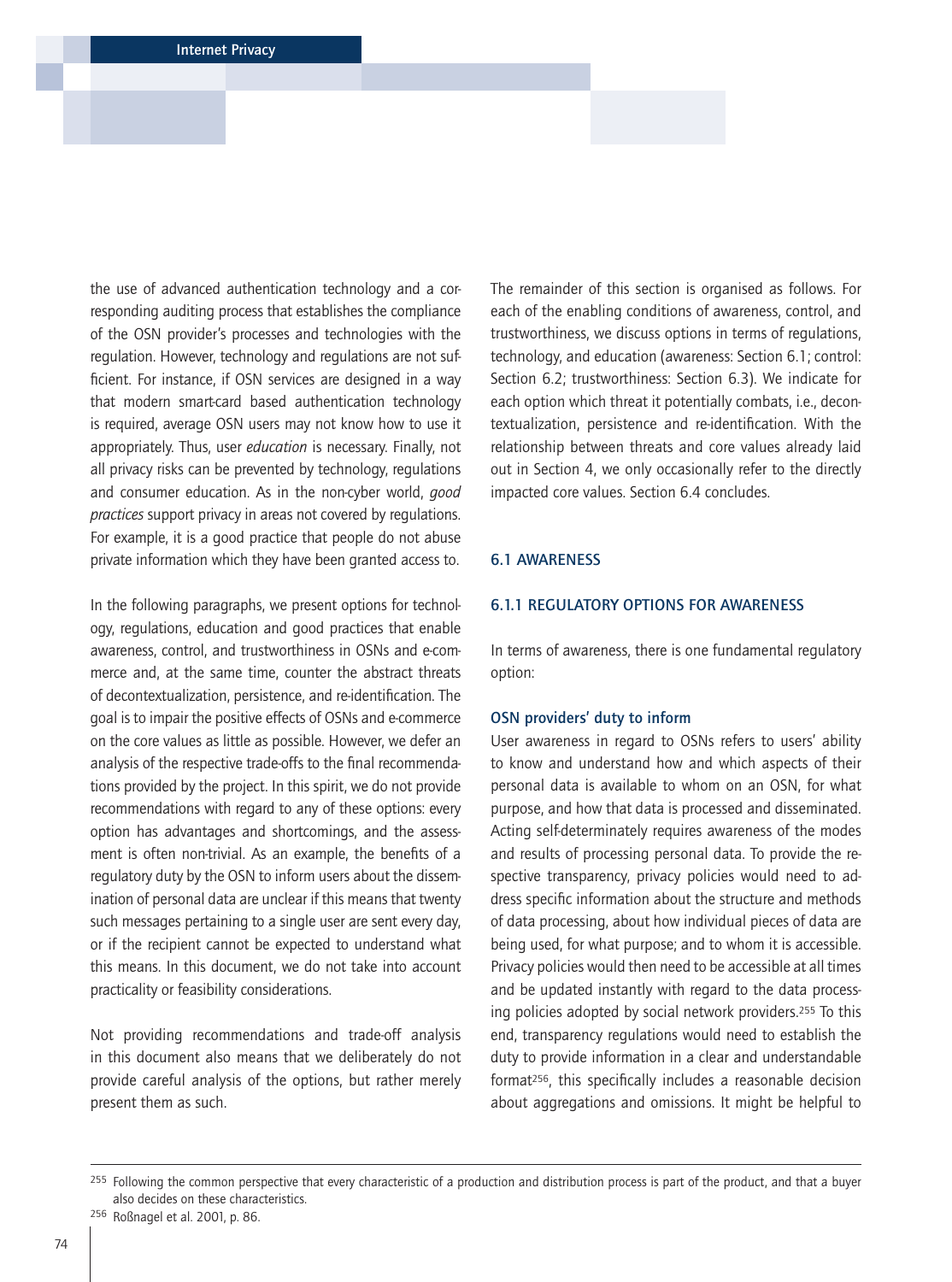develop standard privacy policies by legislation257 or – if appropriate – by means of self-regulation.258 Privacy settings would need to be specific and differentiated to simultaneously offer a variety of possibilities and be understandable and usable.

European and German data protection regulations already contain provisions concerning information that needs to be disclosed to the user. That information includes the identity of the responsible person with regard to data collection, processing and storage, the purpose of data retention, to whom the data is accessible, as well as rights the user has against the responsible person (e.g. Art. 10, 11 DPD259, §§ 5, 13 TMG, § 4.3 BDSG). Future regulations could also include information related to the structure and methods of data processing and the respective physical systems, as well as to the handling of derived data, in order to make data retention more transparent. In addition, future data protection regimes may require that the information given be provided in a clear and understandable language for the average user (similar to the current legal regulations concerning consumer law, § 307.1.2 BGB<sup>260</sup>). This must also be seen in connection with the principle of informed consent.

In terms of e-commerce, every (market) regulation tends to aim at protecting the buyers and, as a consequence, to restrict the sellers. The "E-Commerce-Directive" contains requirements for "information society services"261 concerning transparency in e-marketing and e-communication and for the liability of service providers. Therefore, the "E-Commerce-Directive" has been implemented in Germany by the Telemediengesetz. The EU directive might be taken as a model to overcome the location principle of regulation.

#### 6.1.2 Technical Options

There are two major ways that awareness can be enabled by technology: transparency-enhancing technologies (TETs) and notification tools.

# Transparency-enhancing technologies

One technical option to enhance privacy awareness is for providers of social network services to deploy, and for users to embrace, transparency-enhancing technologies (TETs). There are two classes of TETs that can be leveraged to identify, assess, and mitigate risks related to the lack of awareness on OSNs: *user-side tools* and *provider-side tools*. Usually designed as visualization tools and browser extensions, user-side TETs are pieces of technology that help notify users, or anyone acting on their behalf, about the intended collection, storage, processing, and/or further sharing of their personal data, including inferences drawn from that data, for instance, interest profiles on the grounds of surfing behaviour in the OSN. In addition, user-side TETs typically provide capabilities that may assist OSN users in understanding how much sensitive information they have (intentionally or unintentionally) disclosed, the disclosure contexts, as well as what privacy consequences/risks this might bear (i.e. their levels of privacy). It is also conceivable that such TETs provide estimates, in euros, of how valuable the data they are providing to the OSN actually is. This would also be applicable to user profiles that aggregate several sources. User-side tools include, among other techniques, icons and labels for non-verbal privacy notices<sup>262</sup>, machine-readable formats and related agents (nudges) for signalling and negotiating privacy policies, and privacy dashboards deployed on the users' end. In contrast, provider-side TETs are tools that are deployed in the OSN operator's backend system. They provide OSN users access to their stored

<sup>257</sup> Roßnagel et al. 2011, p. 169. The EU-Commission Draft for a General Data Protection Regulation would establish this duty in Art. 11.2.

<sup>258</sup> Bundestag 2011, p. 54.

<sup>259</sup> Roßnagel et al. 2001, p. 154.

<sup>260</sup> EU Data Protection Directive 95/49/EC.

<sup>&</sup>lt;sup>261</sup> German Civil Code - Bürgerliches Gesetzbuch.

<sup>&</sup>lt;sup>262</sup> Art. 1.2 of the EU Directive 98/34/EC as amended by the EU directive 98/48/EC: "'service', any Information Society service, that is to say, any service normally provided for remuneration, at a distance, by electronic means and at the individual request of a recipient of services."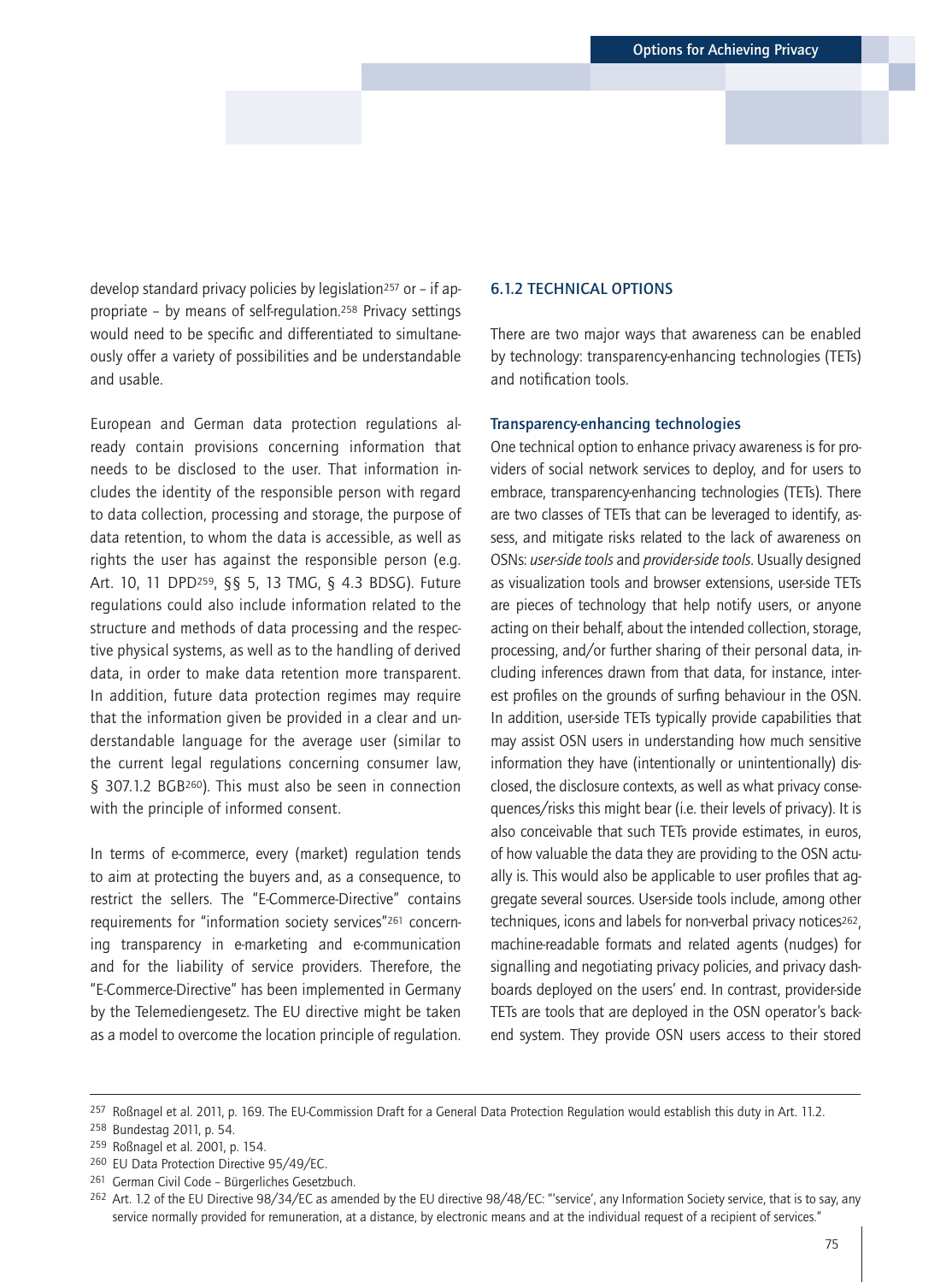personal data as well as information on how it has been processed. Users can make use of these kind of TETs, firstly to view and monitor how and for which purposes their data has been processed, secondly to opt-out of certain uses of their personal information or certain services, and thirdly to inform themselves as to whether all this is in compliance with existing privacy standards and/or policies negotiated with the provider. By defining and allowing users access to appropriate APIs, provider-side TETs can give consumers, possibly via apps, access to their OSN (possibly derived) data. This allows opportunities to assess the impact of participating in OSNs on their lives. Another dimension in which today's dashboards, in particular the provider-specific dashboards, exhibit room for development is that they concentrate on data managed by a single provider. The concept of "federated" dashboards is one option to tackle this challenge. By interfacing with different OSN sites, providing details about what personal data was shared, with whom, in which OSN, and for what purpose, federated dashboards would support the OSN users in understanding the full picture of their online social networking identity. Such federated dashboards can be viewed as an integration point for various tools that, among other things, may assist OSN users in exercises their right to informational self-determination.

In terms of e-commerce, user-side TETs may not necessarily seem to be useful tools when it comes to the mere end-toend exchange of goods against money. From the customers' perspective, however, user-side TETs might turn out to be useful, when considering that shopping and browsing data is collected by intermediaries such as general brokers. It is worth noting that while brokers may collect this data in order to provide and improve their services, they may not necessarily have an interest in sharing this data, or only to a limited extent, because it is this data on which their business is built. Moreover, provider-side TETs appear to be necessary technology when the customers' right to be informed (§34.1 BDSG) is enforced – upon request, responsible parties have to convey which data is

stored for a customer, its provenance, and potential parties to whom the data was forwarded, and the purpose. Generalized TETs for intra- and inter-business data tracking are then necessary – but also lead to a fundamental contradiction between the data protection goals of transparency and avoided aggregation of personal data ("Nicht-Verknüpfbarkeit"). Usage control technology might be a technical option for tracking data provenance; resolving the aforementioned fundamental conflict is a societal and legal challenge.

## Notification tools

A second option to enable transparency in Internet-based social networking is to deploy notification tools. These tools would automatically let OSN users know that privacy breaches have occurred on the provider's side. More importantly, they would help both the provider and the users to understand possible implications of such breaches. In spite of the rather straightforward notification features currently supported by some OSN sites, an implementation of a meaningful notification strategy (i.e., one that would additionally give insights into possible implications of a privacy breach) does not seem to have been implemented by any platform yet. A possible reason for this is the potential negative influence of such a strategy on the OSN's performance and the provider's image.

There does not seem to be a difference between these kinds of notification tools for OSNs and e-commerce.

# 6.1.3 Educational Options

Internet-related socio-technical structures are shaped by a multitude of actors, including users, providers, educators etc. Generating awareness therefore pertains to all the relevant actors involved. In what follows we will identify these actors; sketch relevant content to be communicated to them; and specify the methods for doing so.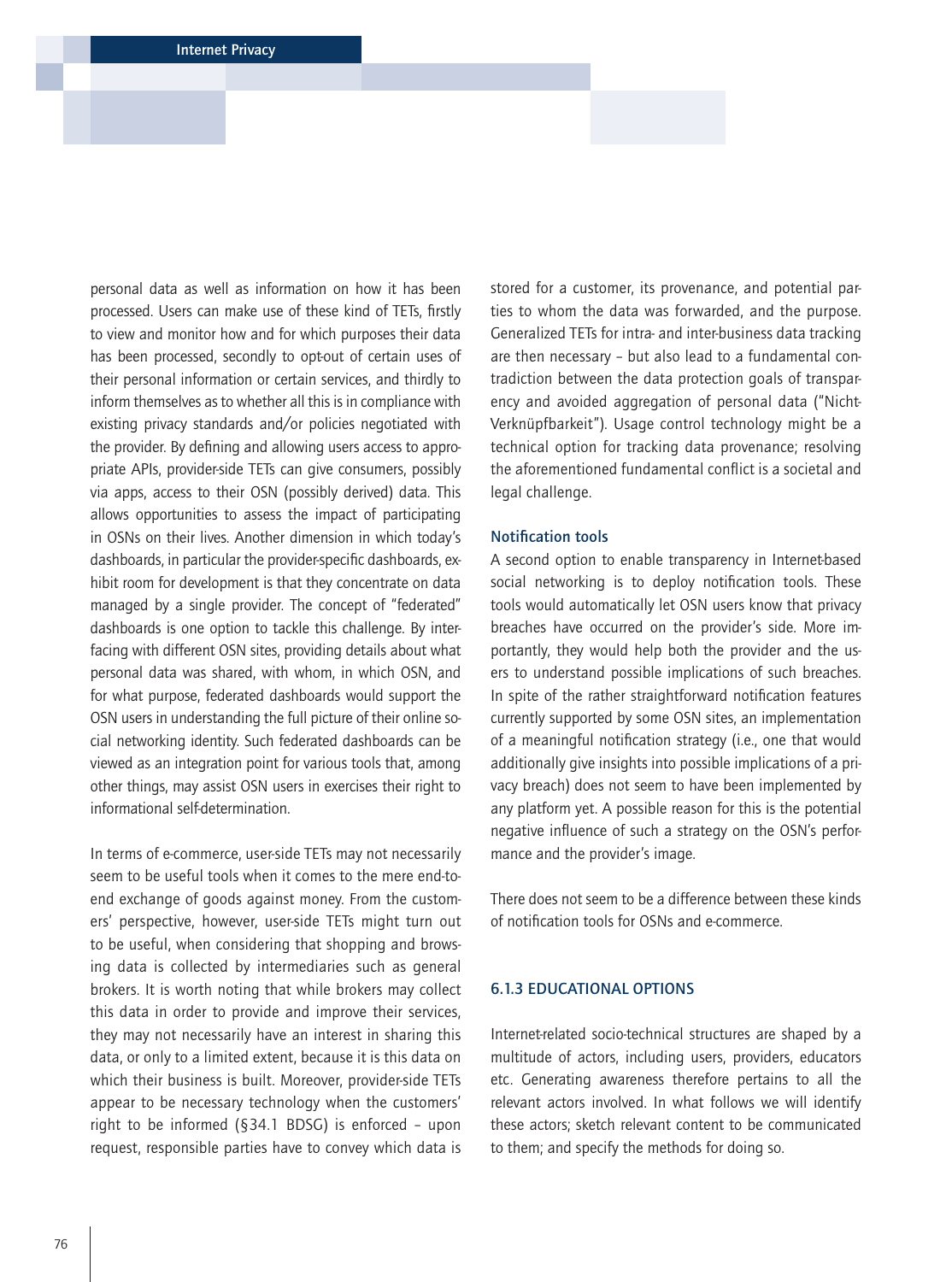## Relevant actors

Although the overwhelming majority of OSN users are young people, this is not the only group to be targeted. All those who frequently interact with youth are a relevant target group (thereby acting as a kind of multiplier) as well as those who create the socio-technical structures within which the action takes place. While educators sometimes lack a sufficient understanding of the workings and difficulties coming with frequent OSN use,263 they are only able to assist young users if they are knowledgeable in these matters. We have identified the following groups:264 students at school, students at university, apprentices, parents, educators/teaching staff at regular and professional schools, journalists, and providers' staff.

While the first three groups are the ones to be targeted directly, parents and teaching staff might assist them. Journalists are addressed here as multipliers. However, given the press coverage the privacy issue has gotten in recent years, there does not seem to be too much need for action as far as they are concerned. The providers' staff certainly has a lot of influence on the shape of socio-technical structures and is therefore a relevant target for creating awareness.

# Content of awareness raising activities

A first field of action could be to develop a widespread understanding of, broadly speaking, the *individual* as well as the *collective* challenges that might come with privacy violations on OSNs: traces left unwittingly in OSNs (see Chapter 5.2.1), the sensitivity of personal information fed deliberately into OSNs, the fact that any utterance on OSNs is at least visible to the provider and thus never as private as an offline conversation, the risk of compromising other users' privacy by feeding information about them into OSNs (e.g., images showing friends), and the question of whether or not OSNs are trustworthy, and what that means. In sum, there are three dimensions to be addressed: technology, economic aspects, and rights and duties.

## Understanding of preferences and the OSN

Assessing the privacy policies of a particular OSN and examining the extent to which these policies match individual preferences presupposes two intellectual capabilities: first, a reflection on one's own preferences; and second, at least a rough understanding of the workings of OSNs and of the technological possibilities of OSN providers to process and capitalize on data. This includes quality and quantity of explicitly provided and implicitly collected data, the visibility of data for other users, providers, and third parties, and the processing, disclosure, modification and terms of storage (see Section 5.1.1). For example, users only have the chance to realistically assess the privacy policies of a third party app provider if they are aware of 1) what kind of information they (don't) want to disclose to whom, and 2) what can be done with their information by the OSN as well as the app provider, including the possibility of recombination of previously separated data items (decontextualization, reidentification). When informed about what information a certain app extracts from a user's profile (e.g. on Facebook: "This App Needs: Your profile info… Your Stories… Friends' profile Info… Stories shared with you…") it appears possible to make an informed decision if there is awareness of the providers' technical possibilities to work with the users' information, such as tracking users across different web domains (see Chapter 5.2.3), and the generation of new information via inferences (Chapter 5.2.2).

# Understanding of the business's interests

Many users do not have a clear understanding of the providers' business models and interests, and thus of the value of the provided data.265 Consequently, they have a rough

<sup>&</sup>lt;sup>263</sup> Such privacy notices would provide a snapshot of the provider's privacy policy, making it more comprehensible for users.

<sup>264</sup> Kammerl/ 2010, Livingstone et al. 2011.

<sup>&</sup>lt;sup>265</sup> The listing is based on the German Bundestag's Enquete-Kommission "Internet und digitale Gesellschaft", Projektgruppe Medienkompetenz account (Bundestag 2011, pp. 20-31). We have selected those groups that are relevant as regards OSN usage and also added a few groups that are not mentioned in the report.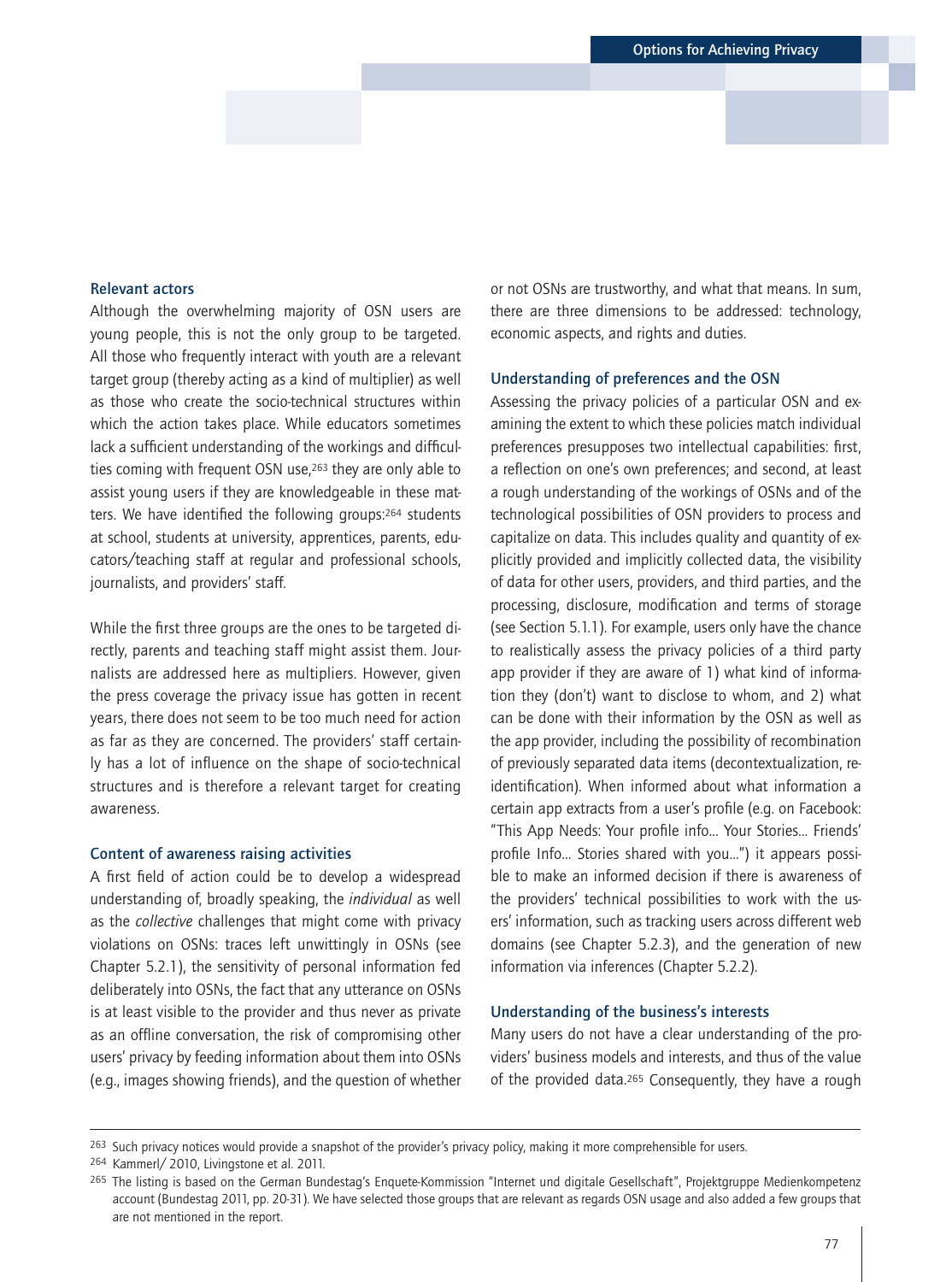idea of providers working with personal information, but they may not have in mind that gaining and analysing such information forms the core of their business model. Thus, users' attention could be directed to the fact that they are dealing with businesses in the first place, and that their activities are therefore part of some economic value chain. Without awareness of the economic aspects of OSN procedures, it seems impossible to fully understand the implications of certain specifications and expressions contained in the providers' terms of service.

#### Understanding of rights and duties

This is particularly important when it comes to OSN privacy policies, because many users lack a clear understanding of, and/or feel unable to cope with the legal situation on the Internet. Thus, they either think of the Internet as some kind of space where the law can only be enforced in a limited way; or they falsely assume themselves to be protected by legal regulations when in fact they are not.266 Some users are not necessarily interested in their rights simply because

they do not care. Users must be aware of the sensitivity of data retention policies, and they must learn methods to call in the compliance of providers, and where to turn to in case of infringement267. Providers could be made aware of the sensitivity of the information they handle every day, so as to make them take more responsibility.

#### Awareness training methods

Depending on the particular target group and content, there are several possible awareness training methods.

#### Broadcasting and viral campaigns

In order to raise the general public's awareness of OSNrelated privacy issues, a valuable strategy could be to stage advertising campaigns via broadcasting networks and the like. Responsible authorities could develop spots for broadcast on TV and in movie theatres as well as posters and ads in magazines.268 As far as parents are concerned, it might prove difficult to reach this group; presentations given at schools and other public places could

<sup>266</sup> Turow et al. 2005, for instance, found in a 2005 telephone survey that "most Americans who use the Internet have little idea how vulnerable they are to abuse by online and offline marketers and how the information they provide can be used to exploit them (…)" The study's findings suggest a complex mix of ignorance and knowledge, fear and bravado, realism and idealism that leaves most Internet-using adult American shoppers open to financial exploitation by retailers." (ibid.: p. 3) This "mix of ignorance and knowledge" was mirrored in our own focus group study by participants indicating that, while they have a rough idea of the providers being somehow interested in their data, they do not know exactly what providers can do with their data; they doubt it is at all possible for providers to analyse all the data divulged; and, anyway they do not feed sensitive data into OSNs, which is why there would be no point for providers to be interested in it. In this sense, there is a misconception in many users' perspectives that perfectly fits the findings of a follow-up study of Turow et al. 2009, where the authors state, "In fact, our survey found that Americans want openness with marketers. If marketers want to continue to use various forms of behavioural targeting in their interactions with Americans, they must work with policymakers to open up the process so that individuals can learn exactly how their information is being collected and used, and then exercise control over their data." Turow et al.2009, p. 5.

<sup>267</sup> Evidence is again provided by the sources already quoted in the previous footnote. One quote from our own focus group study is exemplary for users' assumptions of the law only being enforceable in a limited way on the Internet: "Diese Sache mit dem Studenten, der sich da die Daten hat zuschicken lassen, da hat er ja dann irgendwie auch, soweit ich es mitbekommen habe, festgestellt, dass da gewisse Dinge fehlen, gewisse Einträge oder Nachrichten. Und hat dann noch mal sich mit Facebook in Verbindung gesetzt und gefragt, wo denn der Rest ist, ein gewisser prozentualer Anteil, der fehlt, wo Facebook daraufhin meinte, "nee, das ist Unseres, das geben wir nicht raus, das ist jetzt geheim". Also quasi das gesamte Recht über deine Daten, die du da abgetreten hast. Es ist einfach so unüberschaubar. Und deswegen würde ich auch komplett damit übereinstimmen, wenn man sagt, man hat keine Kontrolle darüber, man *kann* das gar nicht wissen, was mit den ganzen Sachen passiert." Turow et al. confirms for the American case: "The survey further reveals that the majority of adults who use the Internet do not know where to turn for help if their personal information is used illegally online or offline." (Turow et al. 2005, p. 3); at the same time, however, "Americans mistakenly believe that current government laws restrict companies from selling wide-ranging data about them. When asked true-false questions about companies' rights to share and sell information about their activities online and off, respondents on average answer only 1.5 of 5 online laws and 1.7 of the 4 offline laws correctly because they falsely assume government regulations prohibit the sale of data." (Turow et al. 2009, p. 4) Thus, whether under- or overestimating the rule of law on the Internet, many users have an incorrect conception of the legal situation on the Internet.

<sup>268</sup> It is also possible to develop seals of quality for OSNs indicating the compliance of a given provider; as far as these are concerned, the educational task would be to make users aware of the existence and relevance of those seals in order to measure the trustworthiness of various OSN providers.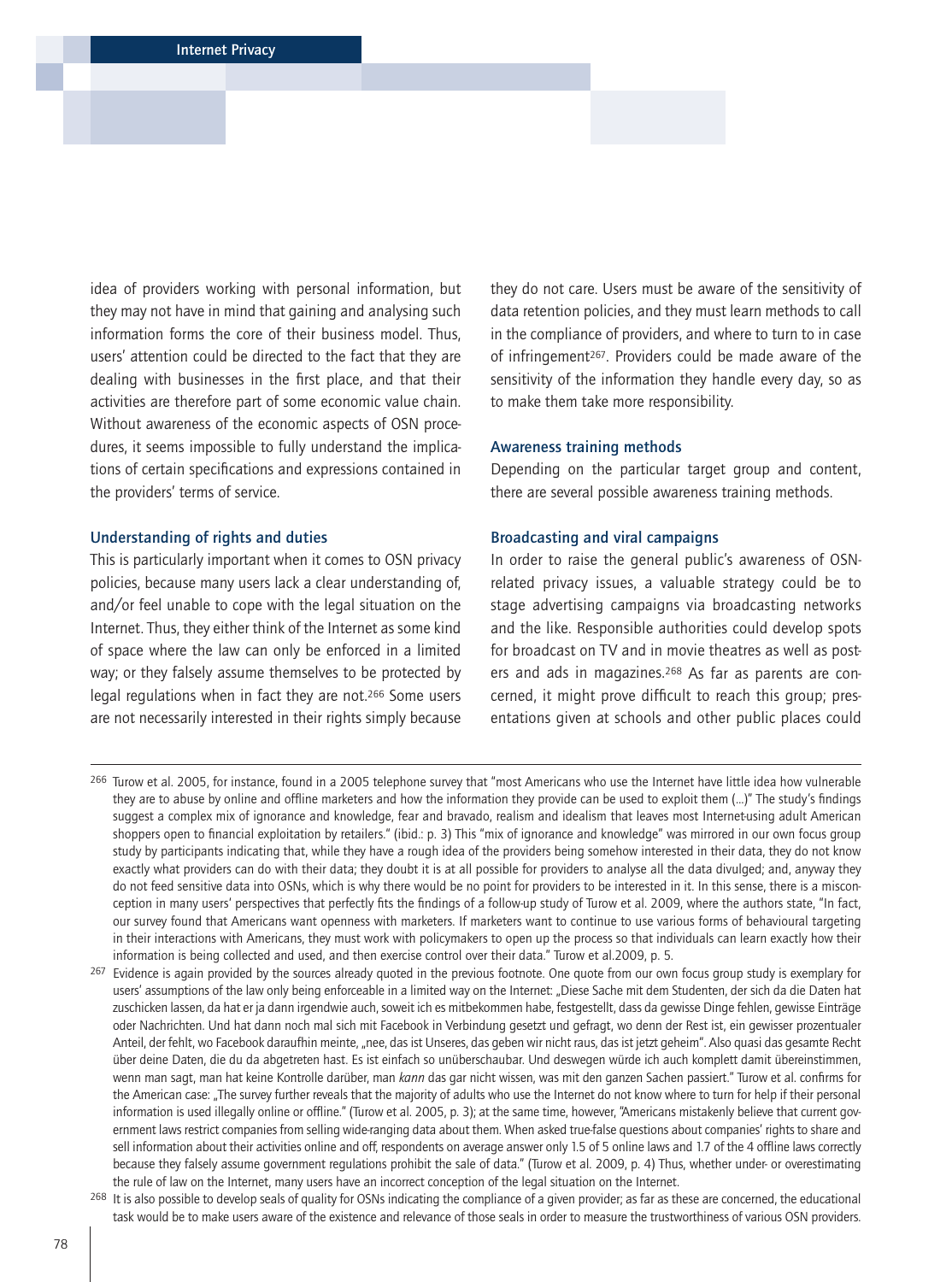nevertheless provide them with the information required. An option to address the target group of young people would be to induce viral campaigns, which means to systematically spread the message to the users where they are, i.e., in OSNs themselves.269

## Systematic education at school and beyond

As far as teaching staff and educators are concerned, it is common that the skills of students exceed those of the teachers. Some researchers therefore call for a special training for educators of all kinds.270 Honing in on those making the heaviest use of OSNs, i.e. young people, suggests that a promising place to develop an understanding of the privacy issues related to OSNs is school. Thus, it may be conceivable to introduce a new school subject, similar to German language teaching or mathematics. In this case, the technical intricacies of OSNs could be made a component of media literacy classes,271 taught by specialised teachers. An alternative would be to weave Internet privacy through the overall curriculum, with all of the teachers and educators receiving training on this topic. Still another option would be to develop Internet safety training in a similar model to drivers' education courses. Given the extraordinary pace of innovation on the Internet, however, one also might consider tackling the issue by providing schools with space, time, and infrastructure for students to learn from their peers. Developing detailed training programs takes significant time, therefore they might already be outdated by the time they are implemented. From this perspective, then, self-organised learning processes of the students, with the teachers acting as navigators or catalysts of the educational process272 could turn out to be a viable option.

Educational options in terms of e-commerce seem less numerous – in an explicit e-commerce setting, the customers already know that the business partner pursues business interests. Gaining an understanding of which data is collected while engaging in e-commerce, and how this data can be (ab)used, is a general skill that can be taught in similar fashion to the options for OSNs.

# **6.2 CONTROL**

# **6.2.1 CONTROL BY REGULATION**

Once privacy preferences have been established, users need to be able to formulate them and initiate their implementation in order to be able to control the collection, processing and storage of their personal data.

#### Isolated, explicit consent

From the perspective of regulations and informal rules, one option is to make user consent explicit and isolate it rather than integrate it in general provisions (as already stipulated by regulations). Users could be asked to repeatedly re-provide or withdraw their consent at regular intervals in case they change their mind about the use of their data.273 For the purpose of clarity, consent for data processing could be disconnected from the terms of service by having separate options (buttons) to give consent or withdraw it at any time. Furthermore, opt-in concerning data processing can be made a general default. This would also raise user awareness concerning their rights because they would actively have to make decisions regarding the

<sup>&</sup>lt;sup>269</sup> To give an example, Federal Government Crime prevention has developed a cartoon pointing out the dangers of feeding images of third parties into OSNs. The material can be ordered free of charge by teachers and distributed freely within schools. Krempl 2012.

<sup>270</sup> Bundestag 2011, p. 34.

<sup>271</sup> Kammerl 2010, p. 57.

<sup>&</sup>lt;sup>272</sup> In this respect, the level of awareness within media pedagogy expert circles could be improved. For example, the Enquete-Kommission "Internet und digitale Gesellschaft" mentions privacy in those documents dealing with media literacy and education only rarely (Bundestag 2011). It is therefore not too surprising that the Konferenz der Datenschutzbeauftragten des Bundes und der Länder recently published an Entschließung titled "Datenschutz als Bildungsaufgabe", calling for data protection to be included as a basic element of media literacy education (Konferenz der Datenschutzbeauftragten des Bundes und der Länder 2011, p. 159).

<sup>273</sup> Bundestag 2011, p. 23.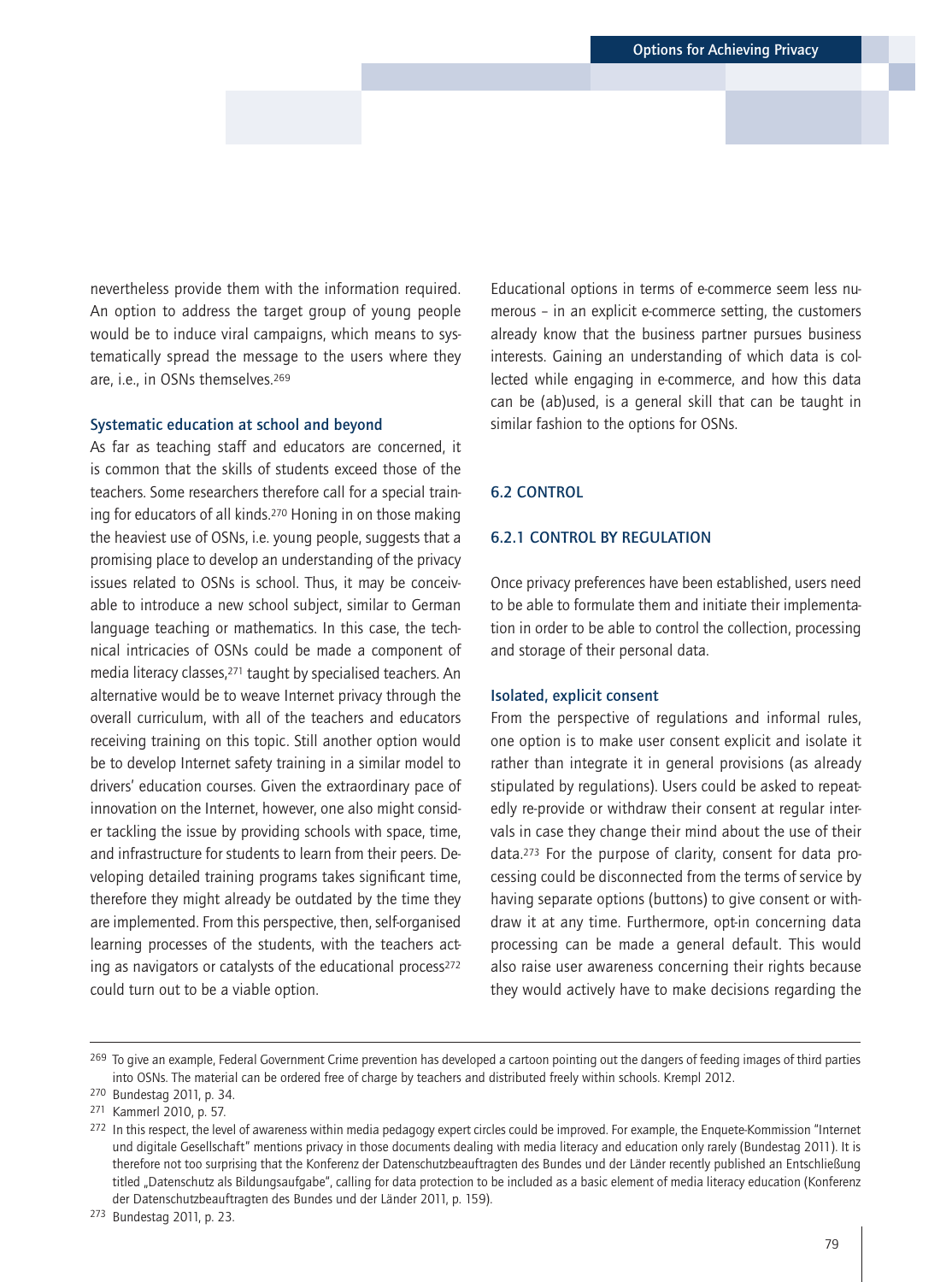policies. If desired, in order to nudge users to utilise their privacy preferences and corresponding software agents to manage their online privacy, OSN providers could be committed to the standardisation of interfaces and information for their platforms.274

In terms of e-commerce, similar options apply. It is worth repeating that there is a difference between explicitly provided data – data that, among other things, pertains to shipping addresses, bank accounts, or product IDs – and implicitly provided data such as browsing behaviour or correlations with other data sets.

## Anonymization, pseudonyms

Control with respect to choice/consent includes the right to use services anonymously or under pseudonym. In this way, the user may limit the amount of personal data disclosed to the OSN provider. A pseudonym is a fake name which is used instead of the real name to hide the true identity. This concept is already implemented in current German legislation. However, said legislation is limited to the anonymization of data only when it is no longer needed, or as long as it is technically possible and reasonable (as is the case in § 13.6 TMG). Some OSN providers argue that a pseudonymous usage is not possible.275 This objection notwithstanding, the right to anonymous or pseudonymous usage could be established as a general binding rule.276 Because an OSN provider or third parties in limited cases may have the need to know the real name of a user in specific situations, one option is to give users the chance to provide their real name and additionally choose a nickname which would be the one made public. The real name could be provided to third parties who act as trustees or intermediates.

In terms of e-commerce, anonymization and pseudonymization need to be implemented in a way that business can still be executed – money must be transferred, and goods need to be shipped. In contrast, these techniques can be applied to (derivations of) data and secondary data (e.g., browsing) along the chain of intermediaries, as long as business can still be executed.

# Communication of users' rights and withdrawal of consent

To further enable informational self-determination, exercising user rights might be made easier, for example, when they do not approve of how their data is used, or if they change their mind about sharing certain information on an OSN. As discussed in Section 6.1.1 above, raising awareness includes providing certain information about users' rights in an understandable and clear form. It seems reasonable to assume that only then will users be able to exercise their rights regarding control of their data. Legal regulation could state that the execution of rights should be possible electronically, allowing execution to be unimpeded and free of charge, and avoiding cross-media conversion.277 Since an OSN user in many cases cannot know who receives personal information, withdrawal of consent could commit the recipient of the consent and the withdrawal to forward the withdrawal to all known recipients.278 Also, the initial withdrawal could legally bind all further recipients; also with reference to inferred or processed data.

In terms of e-commerce, this option does not seem to apply to the data strictly necessary to conduct business, but does seem applicable to other (derived) data.

<sup>274</sup> Roßnagel 2007, p. 179; Roßnagel et al.2001, p. 70.

<sup>275</sup> Roßnagel 2007, p. 179.

<sup>&</sup>lt;sup>276</sup> Facebook 2012: Facebook cannot plausibly explain why it does not allow pseudonymous usage with unreasonableness or impossibility, only that its goal is to have real people connect on the platform.

<sup>277</sup> Roßnagel et al. 2001, p. 148.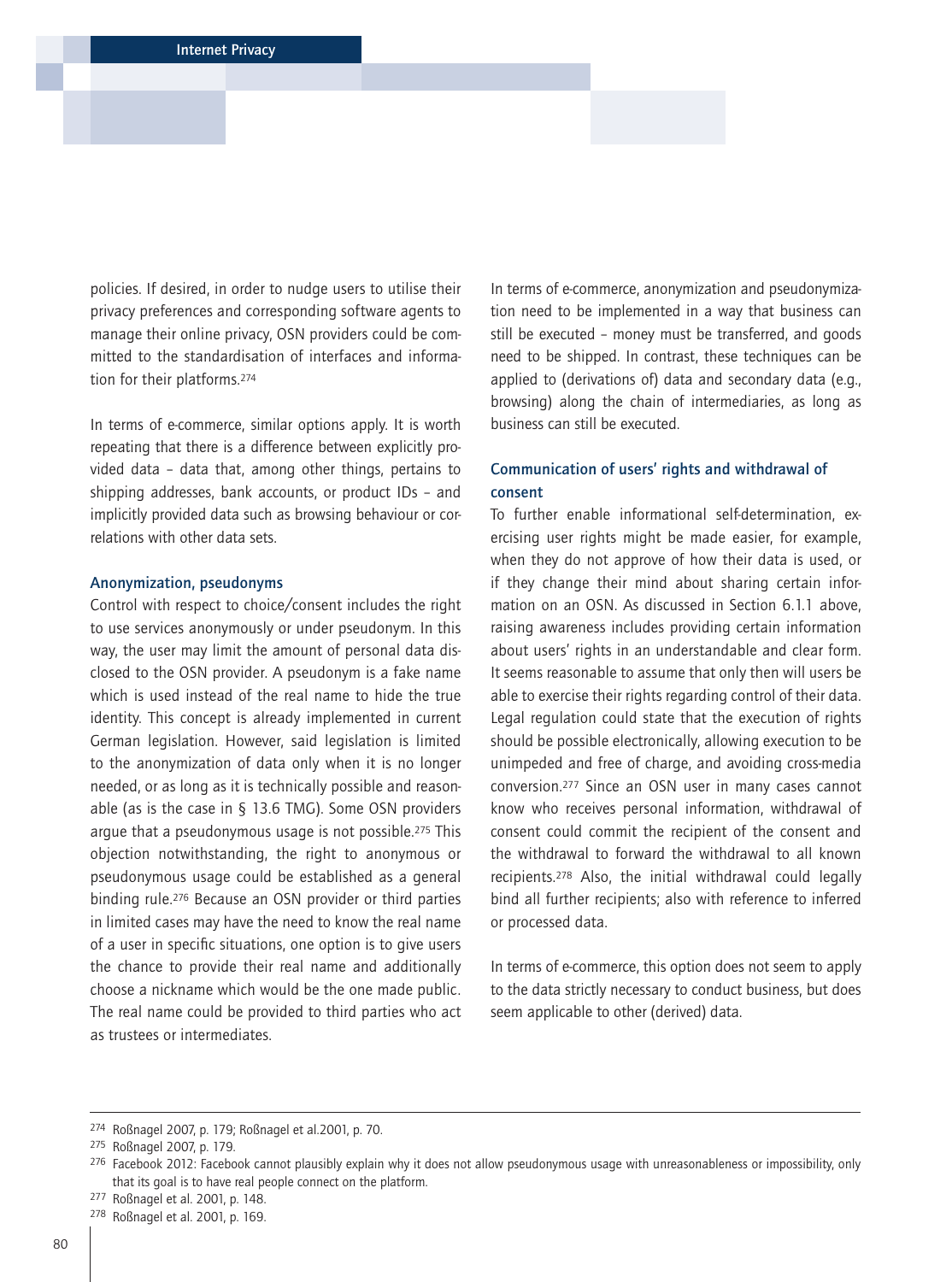# National borders

General provisions might consider applicable national data protection regulations which may not be determined by the location of the OSN server but rather by the location of the user.279 In this way, users would always be able to know which regulations apply to the processing of their personal information. Thus, they could decide whether they want to proceed, based on the knowledge of what information may be legitimately processed and what rights they would possess. However, the problem of enforcement of the applicable (national) law if the OSN provider has registered the office outside of the jurisdiction remains.The same considerations apply to e-commerce.

# Correction, blocking, deletion

Control over one's data includes the possibility to delete this data. Some legal regulations oblige providers to delete user data upon request (instead of hiding it from view and storing it anyway). Clear technical definitions of "deletion" are required. Users could be entitled to automatically receive a confirmation that data was deleted successfully.280 It should be noted, however, that the deletion obligation would be limited to the sphere of the OSN or the service provider but would not ensure a successful deletion of data in the World Wide Web.

Current regulations do provide certain rights for users, especially in regard to correction, blocking, or deletion, e.g., Art. 12 DPD or § 35 BDSG. Especially on the Internet, however and here especially in OSNs, it is hard to enforce these rights if the provider does not comply with current legislation. Imposed sanctions could raise the willingness to comply with current data protection standards, as could incentives like certificates for providers which could be used as marketing tools. Both will be explained below.The same considerations apply to e-commerce.

#### Expiration

In order to implement data minimisation and user control, it is possible from a regulatory perspective to dictate expiration dates for personal data, including photos.281 The same considerations apply to e-commerce.

# 6.2.2 Technical Options for Control

In this section, we address OSN-specific technologies only. As service providers, OSN providers can of course deploy additional, non-OSN specific, server-side mechanisms (e.g. provenance tracking, usage control) that would help enforce privacy requirements.

## Privacy-friendly default configurations and settings

The first technical option for improved user control in OSNs is to provide privacy settings for user profiles that provide a high degree of privacy by default. Privacy settings would need to be intuitive, making it even easier for average users to set their preferences regarding the handling (how, when – expiration dates – and by whom) of their personal data or to make changes that would reflect their privacy preferences and needs. In order to achieve this goal, if they do not already do so, OSN service providers may want to consider usability from the outset as one of their functional requirements (privacy-by-design).282 This implies involving users (or research participants) and their feedback in the engineering process of their privacy-setting models. One possible area of improvement for privacy settings within user profiles is to design them in a way that would make the user's prior consent a requirement for tagging that person in a photo or a video (which already is implemented in several OSNs). Furthermore, profile privacy settings are to be designed in a way that would allow user control not only over direct but also over downstream use of their data, e.g., possibly inferred

<sup>279</sup> Enquete-Kommission 2012: Fünfter Zwischenbericht der Enquete-Kommission 2012, p. 54.

<sup>&</sup>lt;sup>280</sup> European Commission 2012: The EU-Commission Draft for a General Data Protection Regulation would follow this approach in Art. 3.2.

<sup>281</sup> Roßnagel et al. 2001, p. 177.

<sup>282</sup> Enquete-Kommission 2012, p. 55.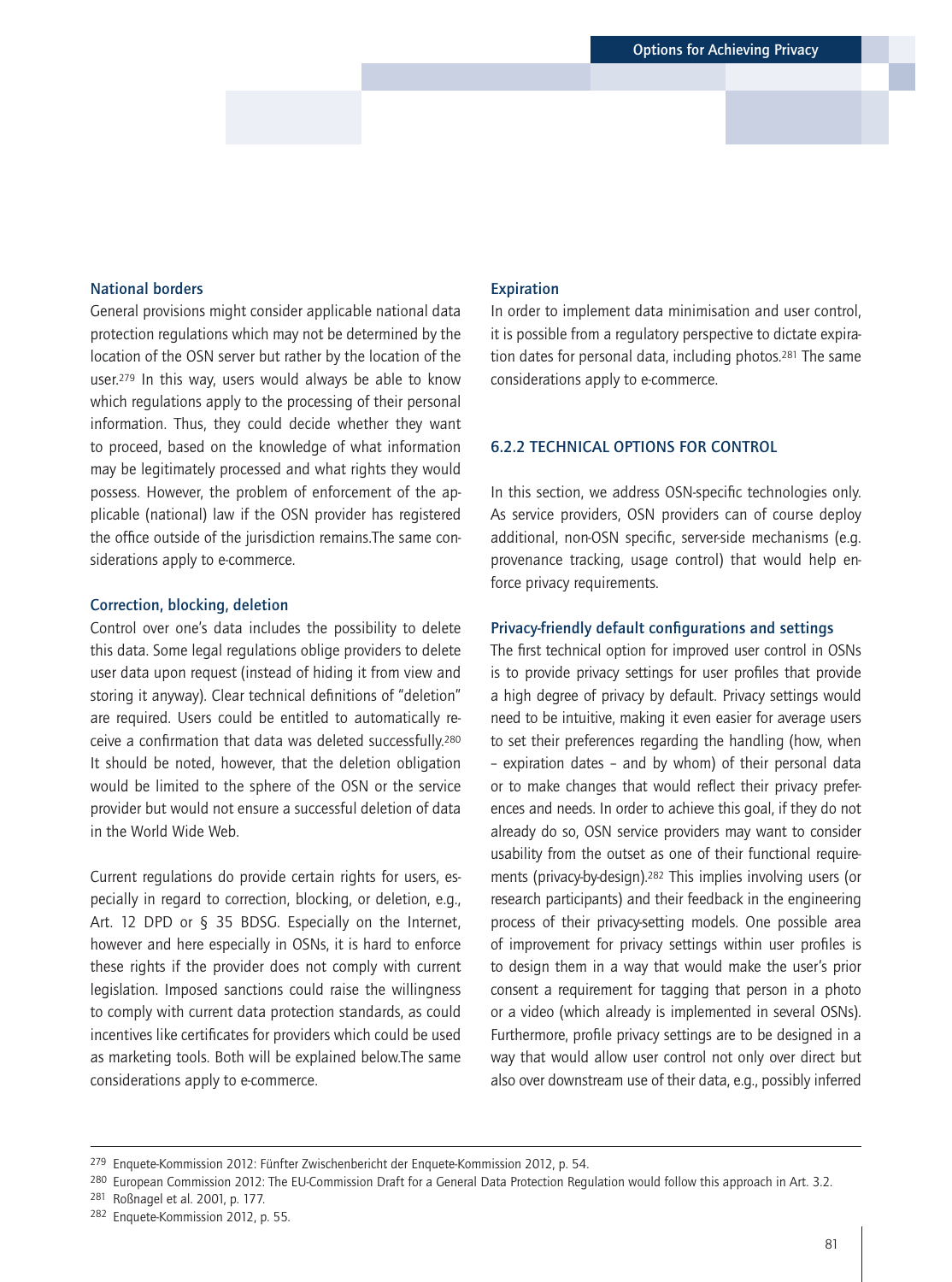or aggregated data that may be shared with advertisers. User preference models could be designed in a way that the customer or trusted entities are able to verify that the preferences were not bypassed. In addition, user preference models could enable messaging controls, i.e., ensuring that only friends can send and receive messages (that comply with their preferences) between each other. This is also already partially implemented by some OSNs.

The same considerations apply to e-commerce. Once more, the distinction between data strictly necessary to conduct business between customer and seller and relevant intermediaries, and data that is not strictly necessary is relevant here: Default privacy settings seem particularly relevant for the latter because they are usually implicitly collected.

Note that an implementation of this option in OSNs would give users effective control over their reputation and their digital self-representation. Indeed, providing the OSN users with specific, detailed choices about the processing (collection, use and sharing) of personal data would enable them to regulate information about themselves on the OSN, support informed and selective disclosure of intimate details, and allow them to counter and correct misinformation.

#### Leverage transparency tools

The second option to achieve customer empowerment is to leverage existing transparency and awareness tools and technologies and build OSN-specific privacy feedback and awareness (PFA) solutions. PFA tools can be based on the TET tools discussed above (remember that these help increase OSN users' awareness of the kinds of information they have shared or are about to share as well as the possible privacy implications). In addition, and more specifically, they would provide more possibilities for users' control by allowing them to react to the information they are provided:

The same APIs as discussed in the context of TETs for awareness could also be used to empower OSN users to rectify and/or delete pieces of their personal data held by the OSN provider. A prominent example of a provider-side dashboard is the Google Dashboard283. It allows Google service users to access a summary of data associated with their Google Accounts. In order to move beyond the current state and address some of the limitations of existing TETs284, 285 there still seems to be room for improvement in terms of usability Current dashboards do not consider the handling of derived data (e.g., the "strength" of links between people as measured by the number of messages exchanged in-between them).

Further examples of control exercised by users include hiding their data, i.e. by not uploading it, encrypting it, setting restrictive profile privacy setting rules, or deleting it from OSN provider servers. When deployed on the user side, PFA would put the users in control and help them prevent inadvertent disclosure of private data. They could provide realtime reminders, e.g. in the form of short on-screen messages, indicating that the information the user is about to share can be potentially sensitive personal data and that this may carry some privacy risks down the road. The underlying concept here is the notion of "privacy nudges"286, 287 with the acknowledged risk of patronising users. By leveraging machine learning techniques and models from the field of behavioural economics, such solutions could nudge users participating in online networking activities in ways that they would consider beneficial for the protection of their privacy.

The same considerations apply to e-commerce, particularly so for data that is not strictly necessary to execute the business at hand.

seeing what is happening does not always automatically mean one knows how to react to this information.

<sup>283</sup> European Commission 2012.

<sup>284</sup> Google 2012.

<sup>285</sup> Ghiglieri et al. 2012.

<sup>286</sup> Waidner et al. 2011, pp. 1-20.

<sup>287</sup> Acquisti 2009, pp. 82-85.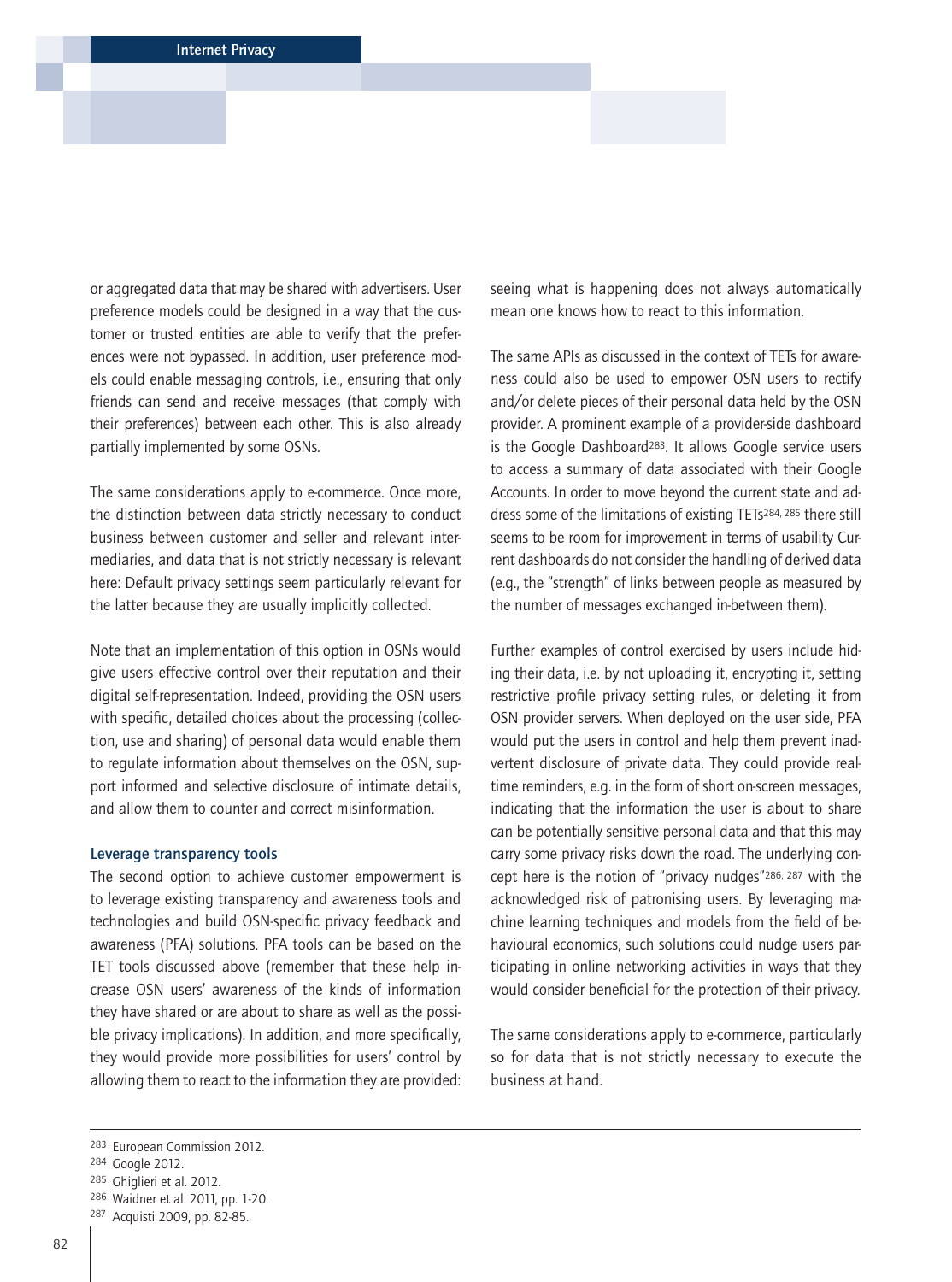## Data minimisation

A third option to enhance user control in OSNs is to provide them with the means to regulate the amount of personal information they release when registering for, accessing, consuming or terminating an online social networking service. This can be achieved by implementing and using 1) data minimisation technologies, 2) privacy-dedicated credential and identity management models that take group and individuals' levels of trust into account and allow (dynamic) policy negotiation, and 3) decentralized architecture models for computing and data management. Data minimisation, for instance, may include offering users the option to create and use revocable anonymous profiles, and/or browser extensions that would help to prevent unauthorized access to OSN users' content by encrypting those files before uploading or sharing them on the OSN platform. On the other hand, an implementation of identity management (IdM) models and standards in an OSN ecosystem would allow OSN users to (jointly) manage both the context-dependent disclosure of certain personal data and the accessibility to that information, e.g. to make selected identity information visible only to a selected audience. This way, IdM may help users to define and enforce their audience and context segregation policies on OSNs.288, 289, 290 Moreover, such an integration of user-centric identity management concepts into OSNs may create a situation where OSN service providers could easily accommodate users' privacy preferences, and thus be able to work with minimal personal data. However, researchers have pointed out that current identity and access control systems may need to be readjusted

when applied to OSNs<sup>291, 292</sup>. In an attempt to improve that situation, privacy researchers have proposed privacy mechanisms (e.g. Lipford's Privacy Mirror293 and LeFevre's Privacy Wizard294) that extend the set of features already provided by existing social network platforms and/or design entirely new OSN architecture supporting identity management (e.g. Primelife Clique295, PCO296). The concepts that have been proposed to help users manage their audiences, contacts, and other personal information is very similar to the Google+ circles which are meant to mimic the offline social practice of audience segregation, online. Another aspect of this option is to let OSN users have control over downstream use of certain pieces of their data, e.g., by setting and enforcing purpose constraints for third party application providers. Concepts and technologies that can support this aspect include opting out of online behavioural tracking via Opt-out Cookies, Do Not Track options built into web browsers and usage control frameworks<sup>297, 298, 299</sup>.

These considerations should be viewed in the context of Web 2.0 where interactions with an OSN do not necessarily happen on the OSN provider's side (e.g., +1 or like buttons).

The same considerations apply to e-commerce, particularly so for data that is not strictly necessary to execute business.

# **Portability**

The fourth technical option for increased user control in the context of OSNs is to provide users with means to exercise their right to data portability. To free users from

<sup>288</sup> Kelley et al. 2010, pp. 1573-1582.

<sup>289</sup> van den Berg 2010, pp. 1111-1116.

<sup>290</sup> Rahman et al. 2010, pp. 41-48.

<sup>291</sup> Lipford et al. 2008.

<sup>292</sup> Madejski et al. 2011.

<sup>293</sup> Weiss 2008, pp. 161-171.

<sup>294</sup> Lipford et al. 2008.

<sup>295</sup> Fang/LeFevre 2010, pp. 351-360.

<sup>296</sup> van den Berg 2010, pp. 1111-1116.

<sup>297</sup> Rahman et al. 2010, pp. 41-48.

<sup>298</sup> Kumari et al. 2011, pp. 85-96.

<sup>299</sup> Lovat/Pretschner 2011, pp. 151-152.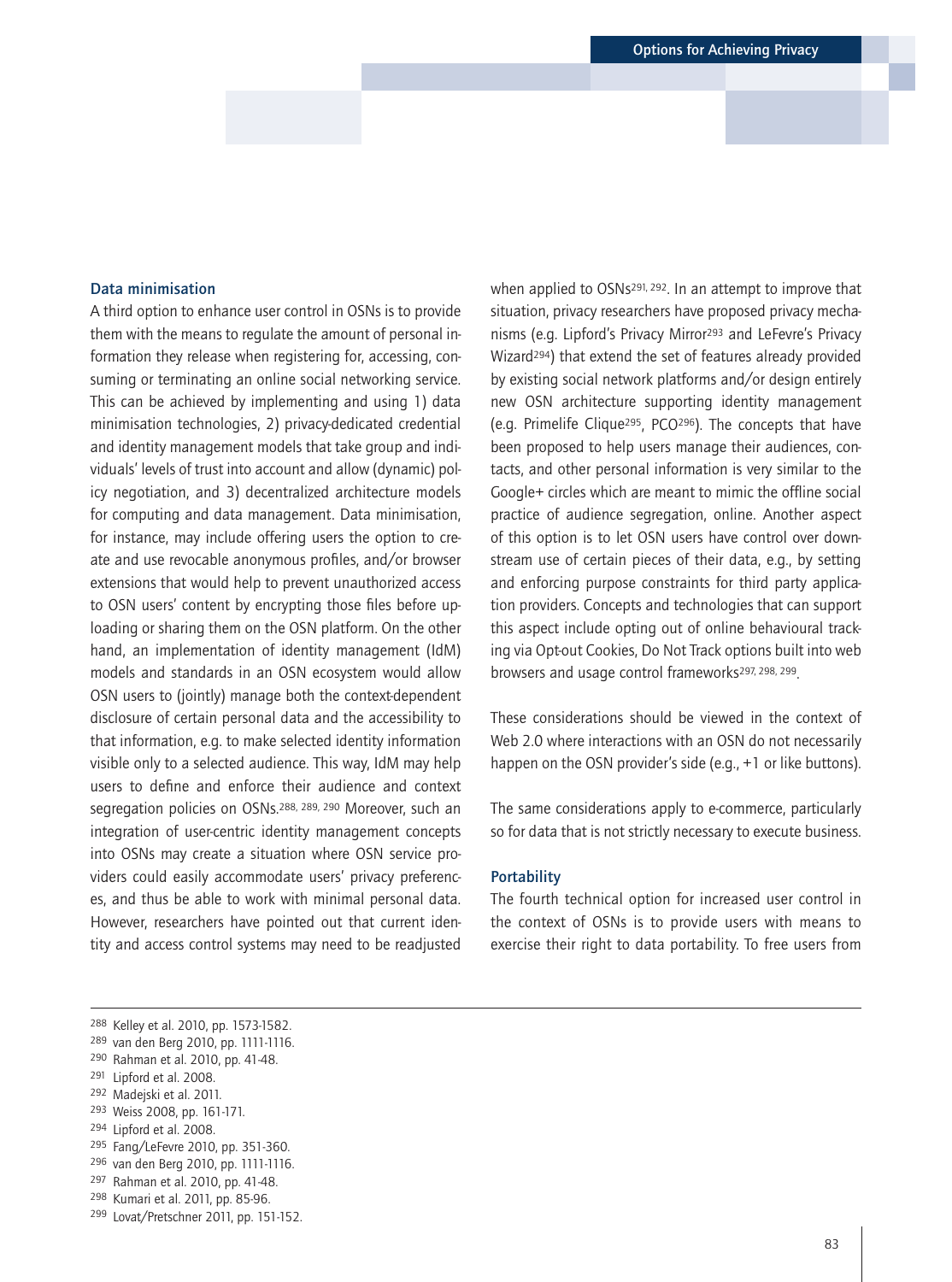de facto lock-ins and to thus enable informational selfdetermination, OSN sites could implement and provide free access to application programming interfaces that can enable OSN users to transfer their (profile) data between different social network platforms while simultaneously maintaining privacy protection. In order to prevent a situation where one single OSN provider would be able to diminish the autonomy and personal choice of users, any meaningful tool for supporting users' right to data portability would have to rely on open standards and interoperable IT technologies. The current draft of the EU Commission General Data Protection Regulation also adopts the right to data portability in Art. 18.2 a. This option does not seem to apply to e-commerce.

A related control option that applies to e-commerce, is a technical implementation of the "right to be forgotten." This privacy right is a centrepiece of the European data protection framework proposed in 2011. The notion of "right to be forgotten" aims at addressing privacy-related threats emerging in digital ecosystems (which OSNs are examples thereof) due to data persistence. Indeed, data persistence makes it hard for OSN users to interact with each other (e.g. express controversial thoughts) , without the threat of being unable to escape their past since easily reproducible details of these interactions may continue to live "forever" somewhere in the cloud. Hence a meaningful option is to provide OSN user with simple, easy to use yet effective tools for permanent and complete account deletion. Recently300, ENISA overviewed the state of existing techniques for expiration of data.301 Unfortunately, none of these techniques provide strong guarantees with regard to an enforcement of the right to be forgotten in scenarios such as OSNs and e-commerce. ENISA points out the fact that the right to be forgotten cannot be ensured solely by relying on technology, and also highlighted a number of research gaps.

# 6.2.3 Educational Measures Regarding **CONTROL**

Educational measures that address the understanding of an OSN's structures, concepts, policies, rights, and obligations have been discussed in terms of educational measures regarding awareness. Such knowledge about what is happening needs to be complemented by knowledge about how to possibly change the course of action. This kind of media literacy can be seen as a further cornerstone. Again, we will proceed by specifying relevant target groups, contents, and methods.

# Relevant actor

Educational measures geared toward increasing the level of user control have a natural focus on users themselves, those teaching them, and those shaping the interactive structures in question:<sup>302</sup> students at school, students attending university, apprentices, teaching staff/educators at regular and professional schools, providers' staff (first and third party, e.g. app providers).

Note that the first three groups are the actual target, with the fourth group serving a multiplier function, and the fifth participating in the development of privacy-friendly practices on the providers' side.

## Content of control increasing activity

Controlling the flow of information in OSNs appears possible only when considering diverse components: norms, policies, and skills.

# Informational norms duties

As privacy is an inherently social, i.e., collective phenomenon, the social groups using OSNs need to be aware of the fact that they can only maintain the privacy of all the group's members as well as that of the group as a whole if

<sup>300</sup> Pretschner et al. 2011, pp. 122-140.

<sup>301</sup> Kalabis 2012, pp. 670-675.

<sup>302</sup> Druschel et al. 2011.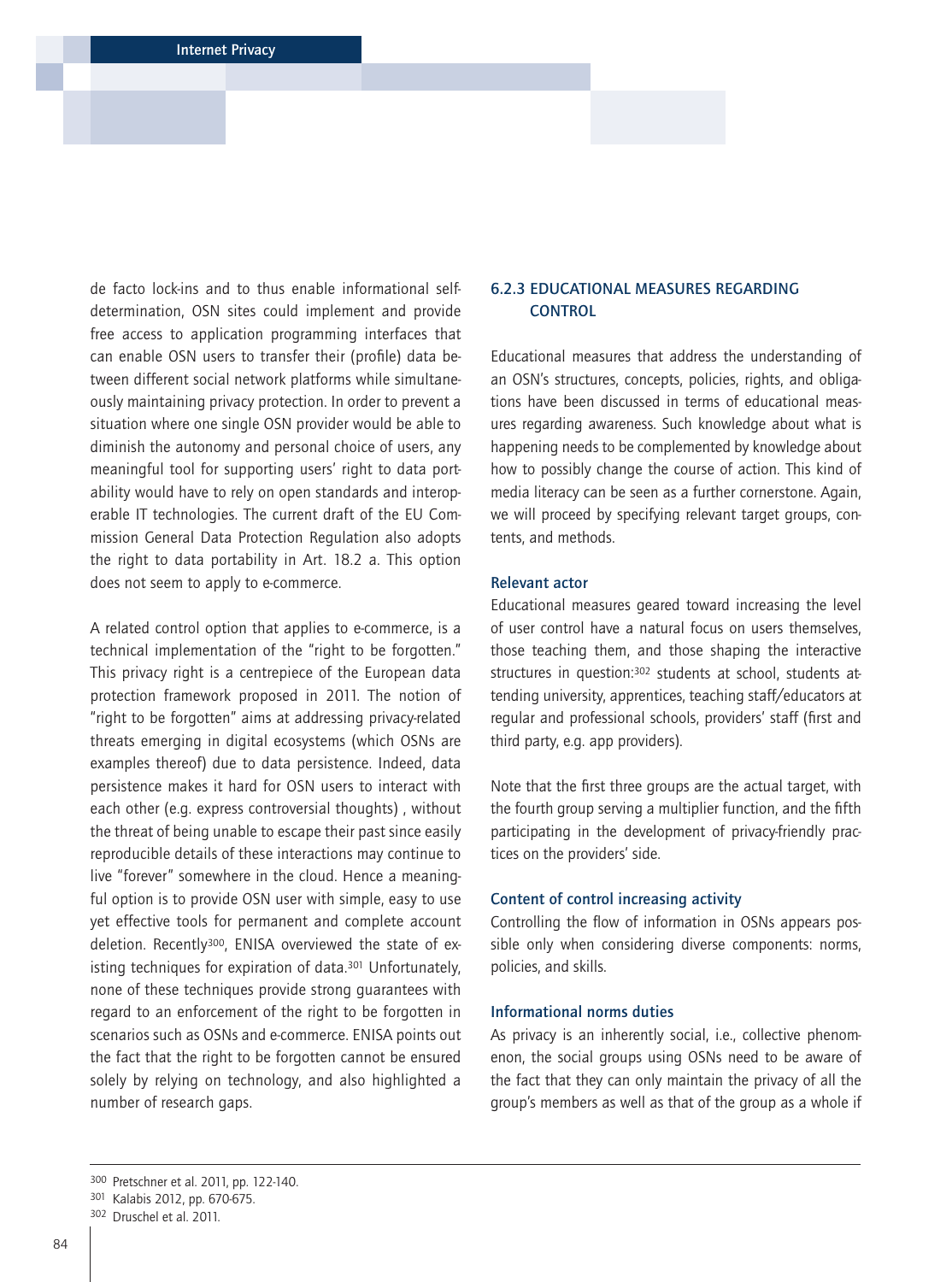they agree to negotiate informational norms that are binding for everyone. For instance, to protect the privacy of all the users concerned, a peer group might specify that photos may only be uploaded after consulting all the people being shown in the picture. Once the norm is established, it is possible to demand that others adhere to it: social control may be executed in ways that sanction specific practices. On the providers' side, norms may contribute to the development of best practice standards within the industry. As they gain more and more relevance, engaging clients, such as third party app providers, in awareness-raising activities also is an option.

## Understanding and formulating policies

In order to make privacy policies beneficial to the users, the latter may need to be able to use the technical features implementing those policies to full capacity. This would require an increase in user skills: 1) users need to have a clear understanding of their own privacy preferences, 2) of the way those preferences are affected by the technical workings of OSNs, and 3) of the technical features that are suitable to shape the flow of information in a way that matches their privacy preferences. In other words, users need to have the necessary competencies to translate privacy preferences into privacy settings and practices, *vis-à-vis* other users as well as providers and third parties.

#### Developing & increasing skills

In order to stay in control as much as possible, one needs to comprehend the – often difficult to understand and hard to use (see 5.2.2) – privacy settings of particular OSNs. At the core are questions like: what kind of information becomes accessible to which party (other users, provider, third parties) under what conditions? How to control the visibility of the personal information fed into the network: how to give/cancel consent for collection, processing, disclosure of data for

app providers (or other third parties)? How to move, modify, and delete (if possible) data? How to determine the visibility of data to whom, and for how long? How to segregate different audiences? How to determine retention time? As reidentification and tracking technologies have the potential to violate privacy preferences (see 5.1.2 and 5.2.2), the distribution of techniques fending off tracking and guaranteeing anonymity might also be desirable. In this regard, easy-to-use applications and add-ons, such as Tor<sup>303</sup>, Ghostery<sup>304</sup>, or Mozilla's Better Privacy<sup>305</sup> could be included in training content. This way, users' room to maneuver could be enlarged, for awareness and skills once acquired are likely to remain and to be put to new contexts by users.306

# Control training methods

There are three ways to increase control on the users' side via education: training in school, self-education, or with providers' support.

#### Training in school

Again, there are several options how to configure teaching in school (new required subject, collective self-education, etc.). As they have been already discussed above, we will not elaborate on that at this point.

#### Self educating tutorials

An alternative to the dissemination of skills at school would be to develop self-education tools, privacy tutorials, technical means (demonstrations, videos) and the like, tailored to specific user groups. However, the usage of such tools would require extra effort by the users, the only incentive being a current absence of potential damage in the future. While an appropriate solution for individually-motivated users, others would have to be "nudged" to concern themselves with these tools. In other words, a soft paternalism strategy that encompasses "nudging

<sup>303</sup> Enquete-Kommission 2012, pp. 20-31. We restrict the listing to those groups that are empirically the heaviest users of OSNs (thus, we do not include pre-school children and seniors, who might make use of the Internet, but who are usually not very active on OSNs).

<sup>304</sup> Tor 2013.

<sup>305</sup> Ghostery 2012.

<sup>306</sup> Mozilla 2012.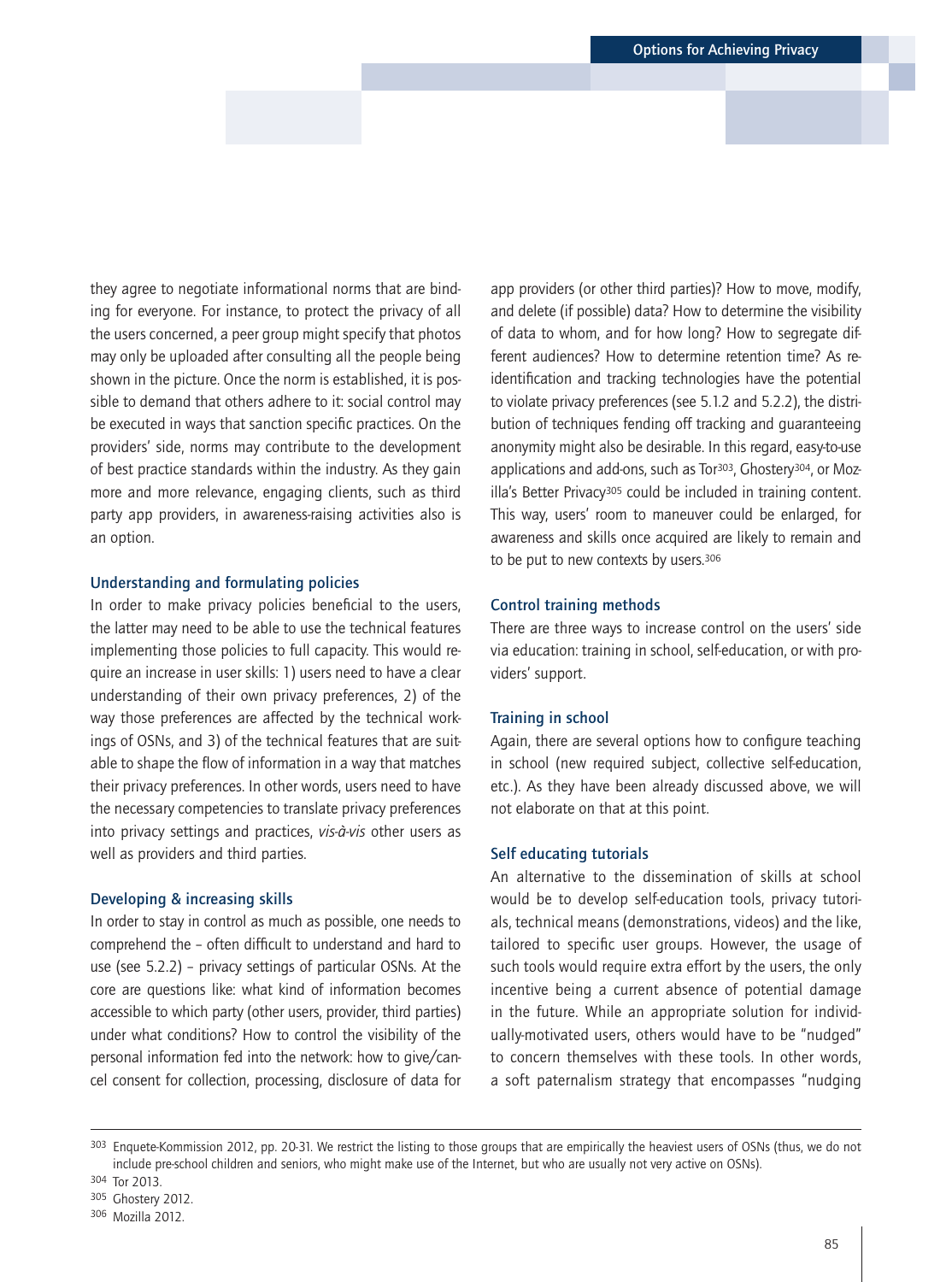privacy"307 could turn out to be a viable option to make users successfully complete privacy tutorials (e.g., making it mandatory to complete a privacy tutorial before granting users permission to register in an OSN; we omit discussing the ethical implications such paternalism raises).

#### Educating providers' staff

As stated above, the providers can play a role in strengthening user control; this might be achieved by developing and implementing norms guiding providers' staff behaviour. Such norms might be translated into formalized terms of service, for instance, by being formulated in a consolidated, clear and understandable way. To this end, systematic education of OSNs' staff and management, as well as the development and promotion of (internally) good privacy practices in workplace could be desirable. This could be acquired by accomplishing privacy-awareness training presentations, providing videos, FAQs about privacy policies and practices, etc.

The same considerations apply to e-commerce, particularly so for data that is not strictly necessary to execute the business.

# 6.3 Trustworthiness

While awareness, transparency and control are essential for improving privacy in OSNs, it is also necessary to improve users' trust of each other (establishment and management of trustworthy user relationships within OSNs) as well as the trustworthiness of the OSN providers' data processing practices.

# 6.3.1 Trustworthiness by Regulation and Rules

Trustworthiness of providers in relation to data processing, disclosure, purpose and context binding, safety of data and

309 Hornung 2011, p. 53.

data minimisation could be regulated via two different approaches. The first one would impose duties on OSN providers, and the second one would promote trustworthiness by rewarding good conduct and behaviour. Also, general provisions could be considered in order to create a homogeneous set of rules.

#### Stricter fines, consequences

To further increase awareness among providers concerning the importance of different privacy principles and encourage providers to comply with privacy regulations, stricter fines, penalties and other consequences could be imposed. Those general principles would protect personal data, avoid data retention where possible and include the principles of purpose, necessity and data avoidance or minimisation. They therefore address our conditions and threats. They are already codified in European and German regulations. However, their breach is rarely directly connected to any consequences for the responsible entity. Specifically, the principles of data minimisation and avoidance are not connected to any rules of infringement and therefore raise no consequences in case of a breach.308

# Breaking up monopolies

In the case that monopolies are identified, the resulting and underlying lock-in has the immediate potential to lead to all privacy threats discussed in this document. One option is to forbid and dissolve such monopolies.

#### Competitors' complaints

To enforce higher-level privacy standards between businesses one could consider competitors' complaints so that data breaches would be considered unfair competition or abuse of market position. Providers would be encouraged to fulfil privacy regulations or face consequential lawsuits and, possibly, fines.<sup>309</sup> Private institutions could enforce omissions of unfair competition and begin legal actions when necessary. This is, in fact, codified in specific consumer protection

<sup>307</sup> boyd/Hargittai 2010.

<sup>308</sup> Acquisti 2009, pp. 82-85.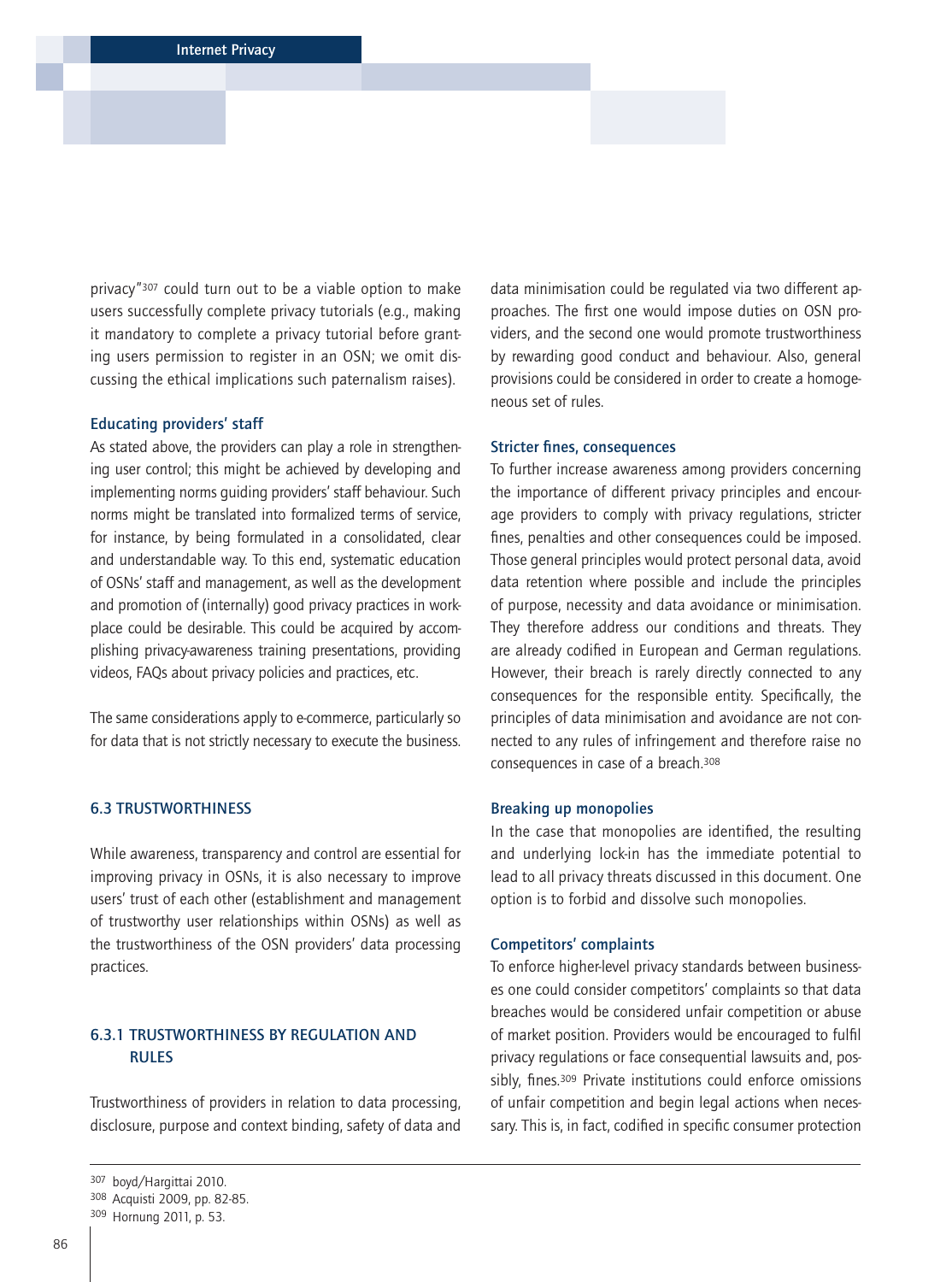regulations already, and could be extended to data protection regulations in general.310

# Specifications

Guidelines and specifications could be issued by data protection authorities.311 Regulations about terms and conditions of service are generally consumer-friendly. However, there is still room for improvement. To ensure a high level of privacy, terms of service could be tightened to leave manufacturers (who design the services or technical means to use them) and providers little or no margin to deviate from consumer-friendly regulations.

## Protection of minors

To raise the level of trust regarding the protection of minors, age verification systems and systems for parental consent could become obligatory where minors are expected to have access to the service.<sup>312</sup> Legal regulation in this respect appears extensive and cohesive. However, it still lacks technical implementation in online services.

# Intangible damages and strict liability

The tort system for data protection breaches by private entities could be expanded to encompass intangible damages, e.g. emotional distress after severe violation of one's right to privacy313. Also, the liability regime could be transformed into a strict liability in tort.314 This kind of a tort system would empower users to achieve compensation for damages effectively, and thus possibly discourage breaches on the part of the providers. Providers would be liable for any breach of data protection regulation without proof of responsibility, unless they can sufficiently prove that they have fulfilled every rule that they were obligated to by law.

# Escalation

Acknowledging that the innovation curve in the Internet is steep and that services are often developed in close collaboration with the user, differences arising around the proper handling of data and compliance with the rules and privacy regimes may be escalated to mediation or alternative dispute resolution bodies.

## Strengthening independent authorities

The organisation and standing of independent (privacy) authorities could be strengthened. Independent data protection authorities are one way to maintain a high level of privacy standards and are established in current regulations. Furthermore, the different functional responsibilities of public data protection authorities, e.g., private/public and federal/state as well as state/state, may turn out to be more effective if coordinated centrally. They could be granted more extensive rights, especially the right to give binding instructions based on the law.315 Private data protection authorities' powers and responsibilities could also be strengthened and their independence from their inspection body could be enforced. That is especially important where they may be impeded from consulting higher authorities out of fear of repression, thus it is important to improve their contractual rights and protect them from termination of their employment.316

## Basic points for privacy by design

Privacy by design aims at integrating data protection standards into services and products from the start, above all by high-standard privacy settings by default. Basic points for Privacy by design might be laid down in legal specifications, for example: which general privacy principles could

<sup>310</sup> Roßnagel et al. 2001, p. 203.

<sup>311</sup> Roßnagel et al. 2001, p. 204.

<sup>&</sup>lt;sup>312</sup> The EU-Commission Draft for a General Data Protection Regulation contains numerous delegated acts which empower the Commission to adopt non-legislative acts of general application to supplement or amend certain non-essential elements of a legislative act (quasi-legislative acts).

<sup>313</sup> The EU-Commission Draft for a General Data Protection Regulation would establish comparable approaches in Art. 8.1.2.<br><sup>314</sup> Roßnagel et al. 2001, p. 182.

<sup>315</sup> Roßnagel 2007, p. 196.

<sup>316</sup> Roßnagel et al. 2001, pp. 189,195.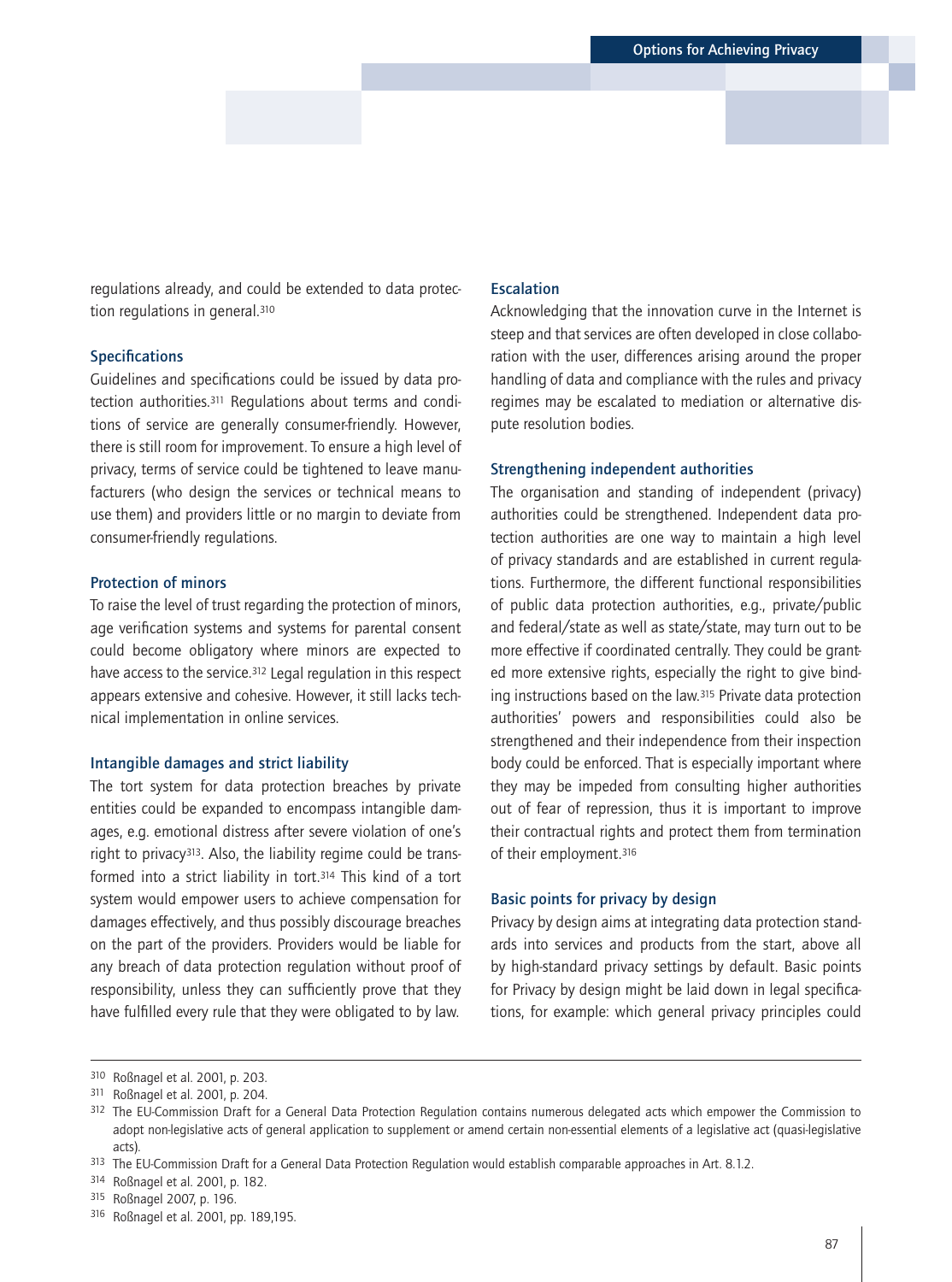and should be furthered by services and technology and who should be held to implement such technical privacy standards (manufacturers/service providers). Concrete solutions for these basic points might, however better be left to technical developers.

#### Audits, certificates, privacy seals

Audit processes and certificates could enable users to assess the privacy-friendliness of their OSN of choice. This would of course also require awareness of the certification processes itself, the baselines against which certification takes place, and of the respective guarantees from the users' perspective. In order to make it easier for users and providers to assess the quality of certificates, different national or European initiatives could be integrated under one brand.317

It seems possible to make the use of privacy and security seals by OSN providers mandatory (but the following treatise is independent of whether these seals are required or used as marketing tools, similar to the seals of German "Stiftung Warentest"). The key idea behind these privacy seals is that IT-based services' compliance with privacy standards and data protection regulations can be certified and reliably signaled to consumers, which, however, does not allow for relevant end-user consequences such as "my data will never be lost". The certification as well as the issuing of seals is ideally performed by an independent organisation. The respective privacy requirements and standards typically oblige providers to disclose information about what personal data they collect, how and for what purpose that data will be processed and/or further shared, and possible control options the user has. This way, privacy seals could help increase transparency with regard to how data controllers (i.e. website operators) handle personal information and subsequently enhance

users' trust and confidence on the Internet. When visiting a website that has been certified, i.e. that displays a privacy seal, and based on the details the provider discloses, users should be able to make informed decisions about whether or not to reveal their personal data to the website (even though this possibly would require the provisioning of end-user guarantees of the abovementioned kind, which is usually not the case). In the context of OSNs, privacy seals could be used to send clear signals to the (prospective) users, indicating that the OSN provider adheres to certain security and privacy standards, e.g. ISO 27001, and that users' data would be collected and processed accordingly. Facebook and Google+ are both licensees of the commercial TRUSTe Privacy Program318. However, other privacy and security seals issued by programs such as EuroPriSe (European Privacy Seal319), BBBOnLine320 or WebTrust<sup>321</sup> are rarely used in the context of OSNs, at least not by popular social networking sites. In Germany there already exists a privacy seal provided by the data protection authority of the German state Schleswig-Holstein322, and there is the currently planned "Stiftung Datenschutz". The unification of this multiplicity of seals is another option to improve privacy in OSNs, also considering that services are often provided worldwide, the relevance of a European or German seal is limited.

## Self-regulation

Self-regulation aims at committing companies, providers etc. to complying with self-imposed rules. In order to establish binding and reliable rules of data protection, basic ground rules by the legislator could provide the opportunity to be concretised and extended by joint agreements between companies and consumer associations. Among other things, self-regulation could be applied to defining the necessity of collecting different data for different

<sup>317</sup> Roßnagel et al. 2001, p. 198.

<sup>318</sup> Enquete-Kommission 2012, p. 54.

<sup>319</sup> TRUSTe 2013.

<sup>320</sup> Europrise 2013.

<sup>321</sup> Better Business Bureau 2013.

<sup>322</sup> Trust Services 2013.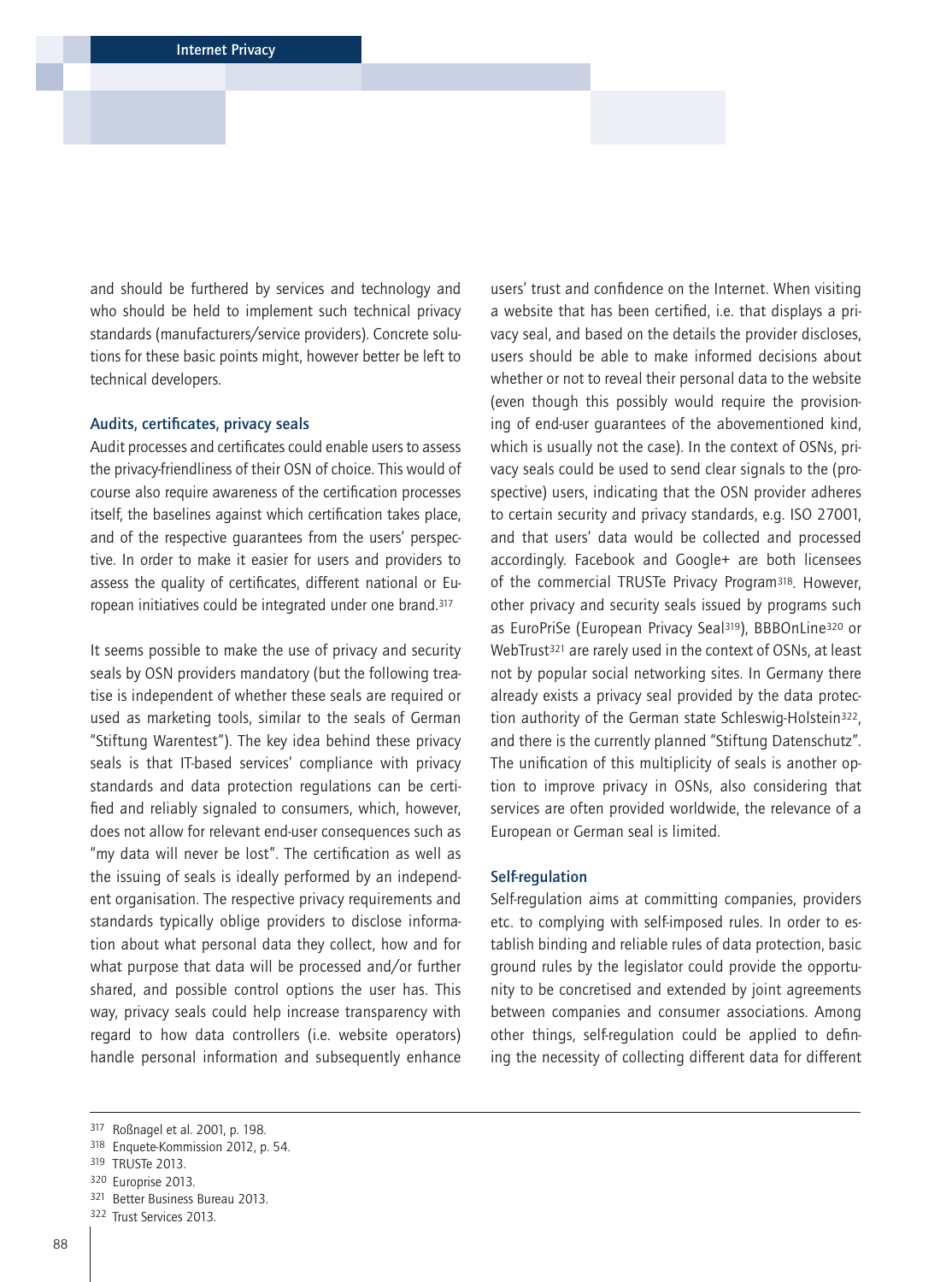purposes; to procedures of realizing anonymization and pseudonymization; to trade-specific rules of informing users about data retention procedures and necessary rules of safety measures; and expiration dates for personal data. Incentives may be necessary to for the development of self-regulations. To guarantee that self-regulations are reviewed in regular intervals and still provide sufficient protection for personal data, an expiration date could be established.323

# International regulation

Cross-border issues, especially which law is applicable and where and how to enforce users' rights, can be addressed by either self-regulation or international binding legislation. Although unification is taking place today, a worldwide data protection law is not yet in sight, and on an international level, self-regulation alone is not likely to be sufficient.

A first step in international legislation has been taken within the European Union. The Data Protection Directive 95/46/EC has been amended several times and provides ground rules concerning data retention for each member state to be transposed into national law, but at the same time leaving the national legislator room to maneuver, and to establish more detailed and stricter rules. The new Draft of General Data Protection Regulation324 will provide binding rules for each member state without the need or possibility for transposition. While the specific realisation of that regulation has been widely and controversially discussed,325 the idea of establishing a general rule for all European countries – by way of directive or regulation – naturally is one option.

All these considerations also apply to e-commerce.

# 6.3.2 Technical Options regarding **TRUSTWORTHINESS**

Trustworthy OSN ecosystems rely on (1) trust between one OSN user and another (2) trust between users and providers.

Cooperative behaviour, User-Centric/Community-Centric Identity Management

This can be achieved by deploying technologies that promote cooperative behaviour checking and by effective controls and identity management. For example, these technologies used in conjunction with information from the social graph could help OSN users to assess the level of trust within their communities, so as to figure out if a friendship request is trustworthy or more generally to decide whom they should trust when entering new virtual friendships or consuming third party online social networking services. By leveraging feedback and recommendations by other users (friends and contacts), cooperative behaviour checking tools would provide OSN users with means to judge a stranger with whom they are about to establish a relationship, and quantitatively assess potential risks, in terms of unintended disclosure of private information, of befriending that stranger.

#### Trust but verify: Trustworthiness of OSN provider

A second option to enhance trustworthiness in OSNs is to allow users to assess the trustworthiness being offered by the OSN provider and enable automatic verification of provider compliance with both privacy regulatory requirements and users' data handling preferences. This approach could help address some of the limitations of current "static" certification methodologies that relate to the structure of organisations and their IT326 information security. Existing

<sup>323</sup> Independent Centre for Privacy Protection Schleswig-Holstein 2013.

<sup>324</sup> Roßnagel et al. 2001, p. 153.

 $325$  Proposed by the European Commission 2012.<br> $325$  The current scholarly and political discussion shows that while the regulation brings about some improvement, on the whole there are many issues that need to be re-evaluated: Hornung 2012, p. 99; Masing 2012, p. 2305; Nebel/Richter 2012, p. 407; Eckhardt 2012, p. 195; Roßnagel 2012, p. 553; Masing 2012, p. 9 (and many more). Regarding the hearing in the German Bundestag on 22 October 2012: Krempl 2012.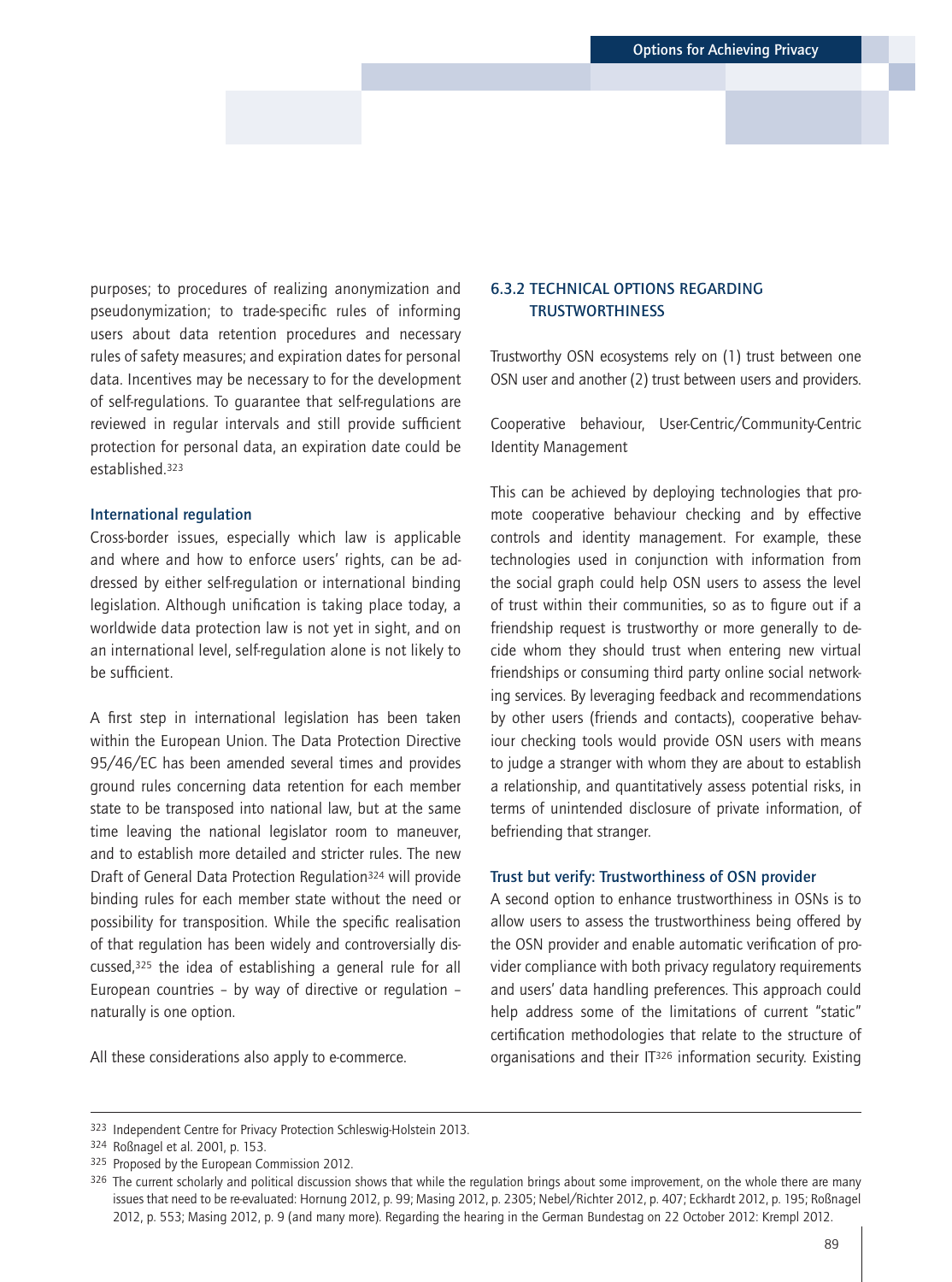certification methodologies may be proved insufficient when applied to OSN systems that meld various kinds of services, hosted in dynamic environments. An implementation of automated security assurance and compliance tools would provide not only individual users but also organisations with compliance responsibilities and data protection authorities the ability to remotely and quickly confirm whether the OSN provider's platform and back-end system are secure (to an extent to be defined) and that the obligations with regard to the handling of personal data are being carried out. Technical options here include data provenance tracking and trustworthy logging tools for audits. It needs to be taken into account that if usage of data is tracked, this may lead to second-level privacy issues: the new data creates new privacy challenges.

All these considerations also apply to e-commerce.

# 6.3.3 Educational Measures Regarding **TRUSTWORTHINESS**

Generating trustworthiness is primarily a matter of legislation and technology (establishing a widely accepted seal is not a user's core business), with educational measures being mainly associated with the acknowledgment of trustcreating mechanisms.

#### Relevant actors

In this respect, educational measures pertain primarily to two target groups: users and providers.

While users need to be made aware of mechanisms, such as seals, and are also required to be able to honor the effort providers make in order to create trust, providers are bound to take measures that make them deserve trust.

# Content of Activities Increasing Trustworthiness

Trustworthiness can be improved if users are empowered

to detect and understand if their privacy preferences are indeed respected by a given provider. This requires three areas of practical knowledge

- 1. How to monitor the information fed into the network (e.g. how to download a copy of the divulged data)
- 2. How to use some OSN internal features or some standalone software tool allowing to check whether the privacy settings do indeed match the privacy preferences
- 3. Understanding of certification processes that is sufficient to assess which user guarantees are effectively provided

In addition, users are likely to need knowledge of the crucial issues concerning trustworthiness (see Section 5.1.3) such as collecting, processing, disclosing regulations; purpose and context binding; data minimisation; anonymization; and OSN security. Providers' staff could be required to be trained in trust building activities.

## Trust Building Training Methods

It is possible to create the capability of users to realistically assess the trustworthiness of individual OSNs via training in schools, universities and tutorials. However, increasing trust in OSN providers could be achieved by establishing trustworthiness standards and training providers' staff accordingly.

All these considerations also apply to e-commerce.

## 6.4. Conclusion

In Chapter 5, we have abstractly argued how the implementation of the core values of informational self-determination, democratic participation and economic well-being can (1) be enabled by the three conditions of awareness, control,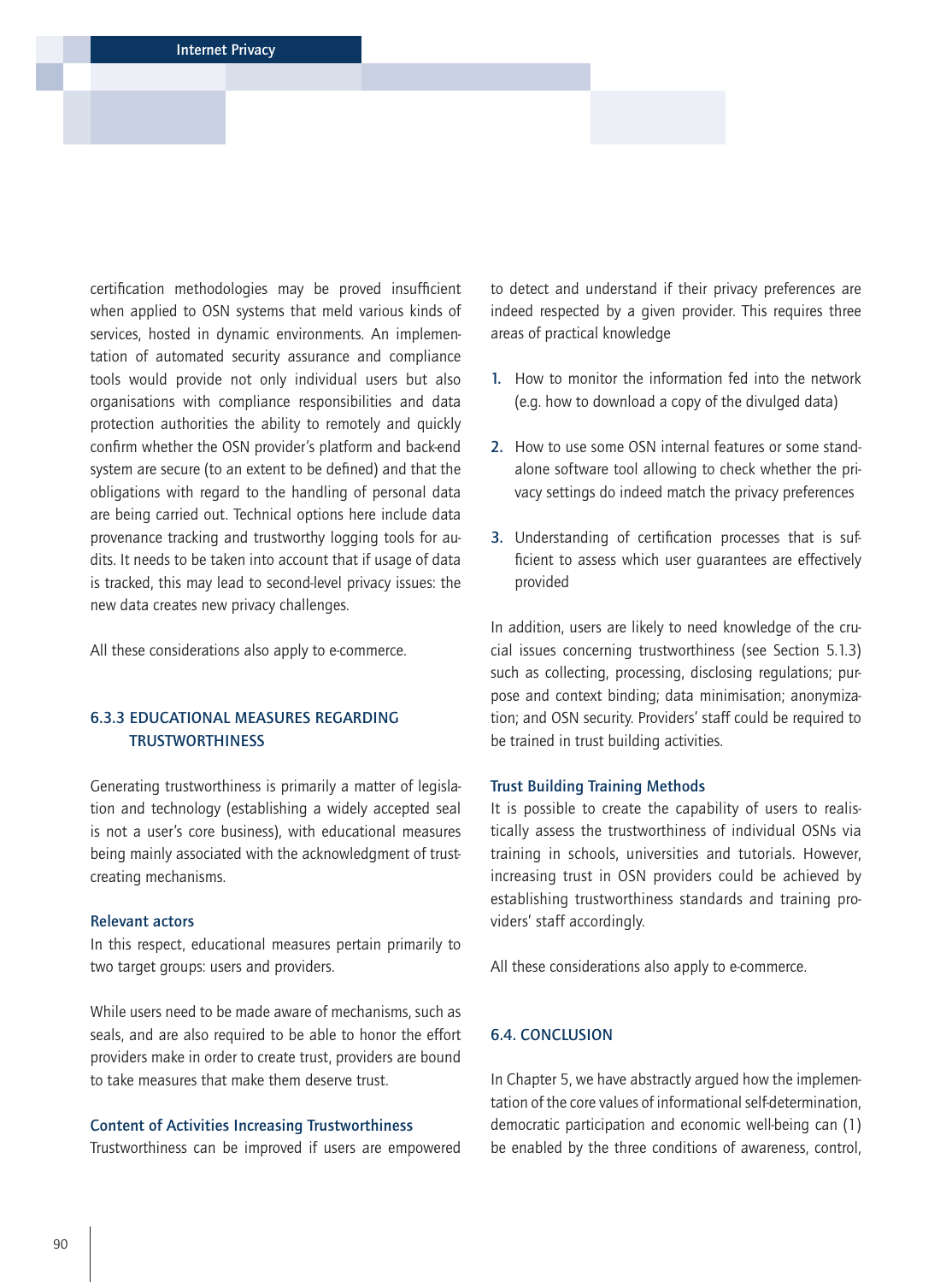and trustworthiness and (2) be impeded by the threats of decontextualization, persistence, and re-identification.

In this chapter, we concretised these considerations by providing options for action in terms of regulations and rules, technology, and education. We are convinced that a culture of privacy and trust relies on a combination of approaches from these domains.

We have formulated the options mainly in terms of OSNs. This is because the options largely overlap, as spelled out in the introductory remarks of this section. Where applicable, we have indicated relevant differences. A major distinction is made between data that is strictly necessary to execute a business transaction (product ID, bank account, shipping address) and every other (derived) data, e.g., browsing behaviour on broker platforms, clicks on ads, etc. We would like to reemphasize that recommendation platforms for e-commerce provide hints at a convergence of these two technologies.

In terms of regulations, we identified only a few options that are bound to awareness where OSN providers (or e-commerce actors) could be encouraged to unveil specific parts of their inner workings, including their approaches to processing and dissemination of (possibly derived) data, while at the same time making sure that this unveiled data can be understood and processed by the recipients. This is because the respective regulatory body is already rather comprehensive – but as of yet arguably lacks enforcement. In terms of *control*, however, regulations could mainly require privacy-friendly default settings and dashboards through which deletion requests, for instance, could be issued. As far as *trustworthiness* is concerned, privacy seals open up an entire range of options, where user- friendliness could be improved by avoiding the existence of innumerable seals.

In terms of technology, *awareness* can be increased by several existing transparency enhancing tools, including dashboards. We have made a distinction between server-side and client-side mechanisms, where the former seem particularly relevant when data provenance is to be provided upon inquiry. These technical options can – and today sometimes are – also be used for issuing privacy-related commands to an OSN (or e-commerce platform). Verification that the displayed data corresponds to reality and that the issued commands are actually executed needs to be enforced by further means and is the subject of technology for complementary auditing approaches to trustworthiness. Note again that also in these parts of the document, we have deliberately restricted ourselves to technology that is directly concerned with OSNs (trustworthy logging capabilities by providers, for instance, transcend the domain of OSNs and, specifically, also apply to e-commerce).

In terms of education, roughly understanding (1) privacy concepts, abstract and concrete risks as well as consequences of providing data, preferences, and the technology behind OSNs (and Web 2.0 and e-commerce players), stakeholder motivations and (2) understanding the medium of OSNs and the navigation in OSNs (in e-commerce) is bound to awareness. This includes the communication between users and the OSN as well as the communication between one OSN user and another. Media competence in terms of understanding what privacy policy settings actually mean (and what they do not mean) provides means for *control*. As far as *trustworthiness* is concerned, a basic understanding of certification for law or privacy seals and the actualisation of provided guarantees seems bound to establish trust in the context of OSNs.

We have indicated how each of these options potentially addresses one of the three threats identified in Chapter 5.

We have deliberately not provided any recommendations in this chapter. There are multiple trade-offs between practicality, usability, economic feasibility, etc. that need to be addressed before such recommendations can be provided. This is the subject of the acatech POSITION327.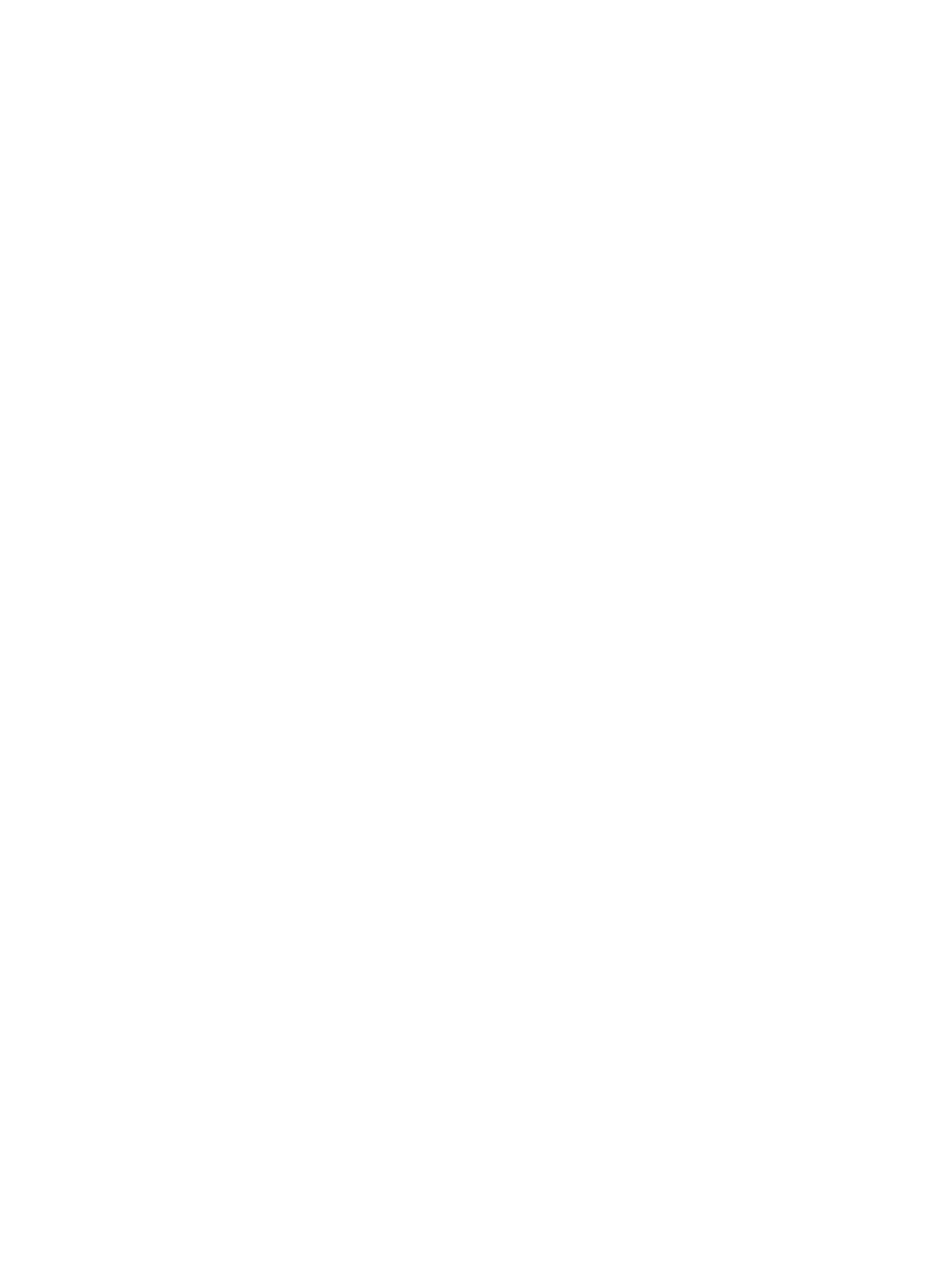# **LITERATURE**

## Aberjhani 2012

Aberjhani: *Catching up with Our Humanity*. 2012. URL: http://[www.guerrilla-decontextualization.net](http://www.guerrilla-decontextualization.net/1/category/all/1.html)/1/category/ all/[1.html](http://www.guerrilla-decontextualization.net/1/category/all/1.html) [as of: 11/08/2012].

# acatech 2013

acatech (Ed.): *Privatheit im Internet. Chancen wahrnehmen, Risiken einschätzen, Vertrauen gestalten* (acatech POSITION), Heidelberg et al.: Springer Verlag 2013.

# Acquisti 2009

Acquisti, A.: *Nudging Privacy: The Behavioural Economics of Personal Information*, 2009. URL: http://[ieeexplore.ieee.](http://ieeexplore.ieee.org/stamp/stamp.jsp%3Ftp%3D%26arnumber%3D5370707%26isnumber%3D5370689) org/stamp/[stamp.jsp?tp=&arnumber=5370707&isnumb](http://ieeexplore.ieee.org/stamp/stamp.jsp%3Ftp%3D%26arnumber%3D5370707%26isnumber%3D5370689) [er=5370689](http://ieeexplore.ieee.org/stamp/stamp.jsp%3Ftp%3D%26arnumber%3D5370707%26isnumber%3D5370689) [as of: 18.02.2013].

## Akerlof 1970

Akerlof, G.: The Market for "Lemons". In: *Quarterly Journal of Economics*, 1970. URL: http://[www.project-syndicate.](http://www.project-syndicate.org/commentary/asymmetries-of-information-and-economic-policy/german) org/commentary/[asymmetries-of-information-and-econom](http://www.project-syndicate.org/commentary/asymmetries-of-information-and-economic-policy/german)[ic-policy](http://www.project-syndicate.org/commentary/asymmetries-of-information-and-economic-policy/german)/german [as of: 08.02.2013].

## Altman 1975

Altman, I.: *The Environment and Social Behavior*, Monterey, CA.: Brooks/Cole 1975.

# Anderson 2006

Anderson, C.: *The Long Tail. Why the Future of Business is Selling Less of More*, New York, NY: Hyperion 2006.

# Augusto 2007

Augusto, J.: *Ambient intelligence: the confluence of ubiquitous*/*pervasive computing and artificial intelligence, Intelligent Computing Everywhere*, London: Springer Verlag 2007.

# Bakos 1997

Bakos, J.: "Reducing buyer search costs: Implications for electronic marketplaces". In: *Management Science*, Vol. 43, 1997, pp. 1676-1692.

# Bauman 2009

Bauman, Z.: *Leben als Konsum*, Hamburg: Hamburger Edition 2009.

# Benkel 2012

Benkel, T.: "Die Strategie der Sichtbarmachung. Zur Selbstdarstellungslogik bei Facebook". In: *Kommunikation@ Gesellschaft*, Jg. 13, Beitrag 3, 2012. URL: http://[www.](http://www.ssoar.info/ssoar/bitstream/handle/document/28270/B3_2012_Benkel.pdf) ssoar.info/ssoar/bitstream/handle/[document](http://www.ssoar.info/ssoar/bitstream/handle/document/28270/B3_2012_Benkel.pdf)/28270/ [B3\\_2012\\_Benkel.pdf](http://www.ssoar.info/ssoar/bitstream/handle/document/28270/B3_2012_Benkel.pdf) [as of: 26.02.2013].

# Better Business Bureau 2013 a

Better Business Bureau: *Assurance on the Internet*, 2013. URL: http://www.bbb.org/us/bbb-online-business/ [as of: 18.02.2013].

# Better Business Bureau 2013 b

Better Business Bureau: *What Complaints do we handle? How do we handle your complaints?*, 2013. URL.: www.bbb. org/complaints/aboutResolution [as of: 25.02.2013].

# Beye et al. 2012

Beye, M./Jeckmans, A./Erkin, Z./Hartel, P./Lagendijk, R./ Tang, Q. "Privacy in Online Social Networks". In: *Computational Social Networks: Security and Privacy*. London: Springer Verlag 2012, pp. 87-113.

# BILD.de 2012

BILD.de: *Horror-Bilanz einer Facebook-Party*, 2012. URL: http://www.bild.de/news/inland/[facebook-party](http://www.bild.de/news/inland/facebook-party/mehrere-verletzte-26106558.bild.html)/mehrere[verletzte-26106558.bild.html](http://www.bild.de/news/inland/facebook-party/mehrere-verletzte-26106558.bild.html) [as of: 09/09/2012].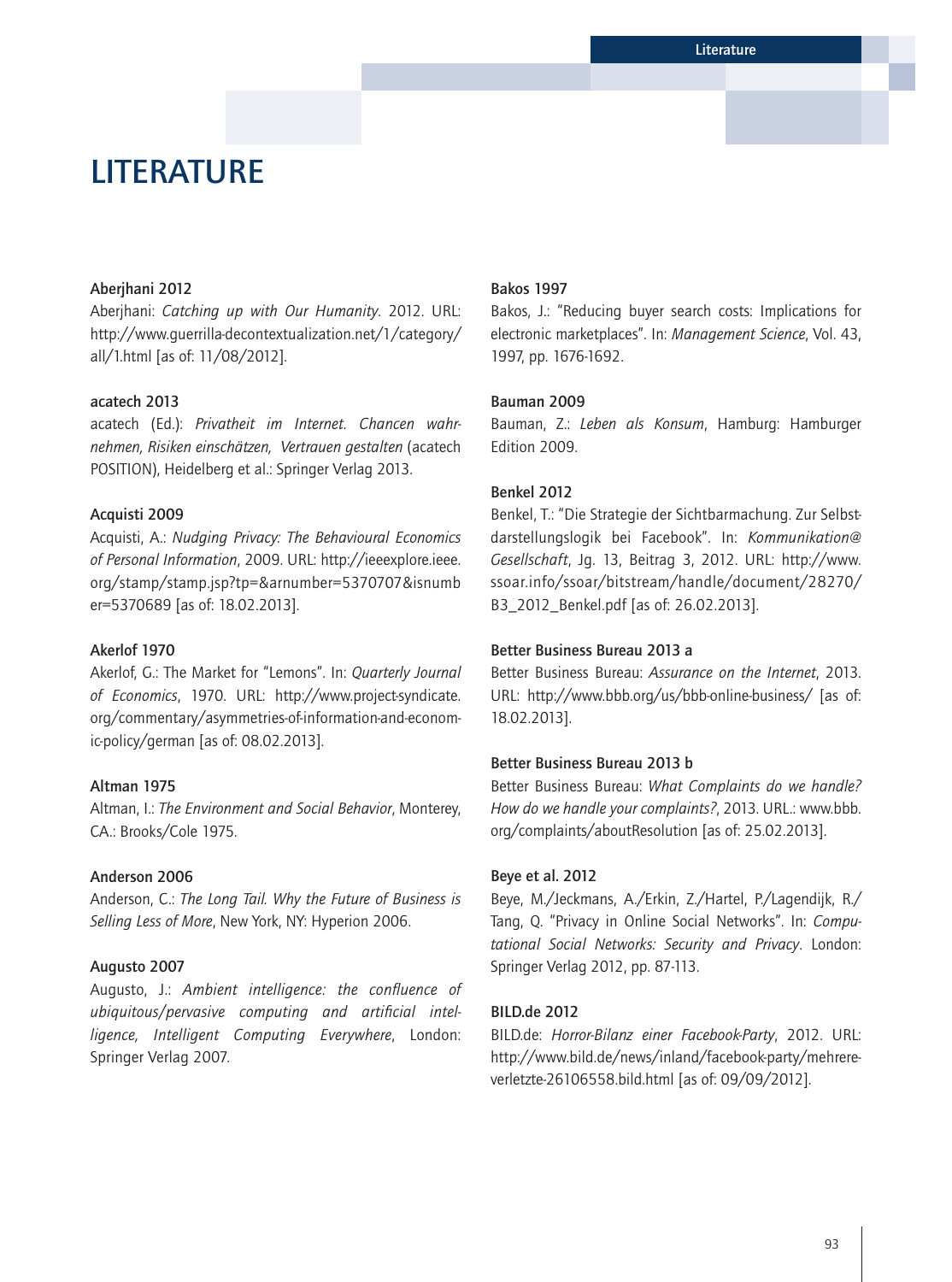# BITKOM 2011

BITKOM: *Soziale Netzwerke. Eine repräsentative Untersuchung zur Nutzung sozialer Netzwerke im Internet*, 2011. URL: http://[www.bitkom.org](http://www.bitkom.org/files/documents/BITKOM_Publikation_Soziale_Netzwerke.pdf)/files/documents/BITKOM\_ [Publikation\\_Soziale\\_Netzwerke.pdf](http://www.bitkom.org/files/documents/BITKOM_Publikation_Soziale_Netzwerke.pdf) [as of: 14.01.2012].

# Böhme**/**Koble**/**Dresden 2007

Böhme, R./Koble, S./Dresden, T.: *On the viability of privacyenhancing technologies in a self-regulated business-to consumer market: Will privacy remain a luxury good?*, Workshop on the Economics of Information Security (WEIS), Carnegie Mellon University, Pittsburgh, PA 2007.

# Bonneau**/**Anderson**/**Danezis 2009

Bonneau, J./Anderson, J./Danezis, G.: *Prying Data out of a Social Network, Proceedings of the 2009 International Conference on Advances in Social Network Analysis and Mining* (ASONAM '09), IEEE Computer Society, Washington, DC 2009.

# Bonneau et al. 2009

Bonneau, J./Anderson, J./Stajano, F./Anderson, R.: *Eight Friends are Enough: Social Graph Approximation via Public Listings, Proceedings of the Second ACM EuroSys Workshop on Social Network Systems* (SNS '09), ACM, New York, NY 2009.

# Borchers 2012

Borchers, D.: "Das Netz vergisst nichts" (Aufklärungscomic vorgestellt), 2012. URL: http://[www.heise.de](http://www.heise.de/newsticker/meldung/Aufklaerungscomic-Das-Netz-vergisst-nichts-vorgestellt-1662075.html)/newsticker/ meldung/[Aufklaerungscomic-Das-Netz-vergisst-nichts](http://www.heise.de/newsticker/meldung/Aufklaerungscomic-Das-Netz-vergisst-nichts-vorgestellt-1662075.html)[vorgestellt-1662075.html](http://www.heise.de/newsticker/meldung/Aufklaerungscomic-Das-Netz-vergisst-nichts-vorgestellt-1662075.html) [as of: 25.10.12].

# Bourdieu 1982

Bourdieu, P.: *Die feinen Unterschiede. Kritik der gesellschaftlichen Urteilskraft*, Suhrkamp, Frankfurt am Main 1982.

### boyd 2007

boyd, d.: *Why Youth (Heart) Social Network Sites: The Role of Networked Publics in Teenage Social Life*, 2007. URL: http://www.danah.org/papers/WhyYouthHeart.pdf [as of: 08.02.2013].

# boyd**/**Ellison 2007

boyd, d./Ellison, N.: *Social Network Sites: Definition, History, and Scholarship - Journal of Computer-Mediated Communication*, 2007. URL: http://[jcmc.indiana.edu](http://jcmc.indiana.edu/vol13/issue1/boyd.ellison.html)/vol13/issue1/ [boyd.ellison.html](http://jcmc.indiana.edu/vol13/issue1/boyd.ellison.html) [as of: 08.02.2013].

#### boyd 2008

boyd, d.: "Facebook's Privacy Trainwreck: Exposure, Invasion, and Social Convergence." In: *Convergence. The International Journal of Research into New Media Technologies*, 14, Nr. 1, 2008, pp. 13–20.

#### boyd**/**Hargittai 2010

boyd, d./Hargittai, E.: "Facebook Privacy Settings: Who Cares?" In: *First Monday*, Volume 15, Number 8 - 2 August 2010. URL: http://[firstmonday.org](http://firstmonday.org/htbin/cgiwrap/bin/ojs/index.php/fm/article/view/3086)/htbin/cgiwrap/bin/ojs/ [index.php](http://firstmonday.org/htbin/cgiwrap/bin/ojs/index.php/fm/article/view/3086)/fm/article/view/3086 [as of: 18.02.2013].

# Brynjolfsson et al. 2011

Brynjolfsson, E./Hitt, L./Kim, H.: *Strength in Numbers: How Does Data-Driven Decisionmaking Affect Firm Performance?* 2011. URL: http://[papers.ssrn.com](http://papers.ssrn.com/sol3/papers.cfm?abstract_id=1819486)/sol3/papers. [cfm?abstract\\_id=1819486](http://papers.ssrn.com/sol3/papers.cfm?abstract_id=1819486) [as of: 15.03.2013].

# Brynjolfsson**/**Saunders 2009

Brynjolfsson, E./Saunders, A.: *Wired for Innovation: How Information Technology is Reshaping the Economy*, Cambridge, MA: MIT Press 2009.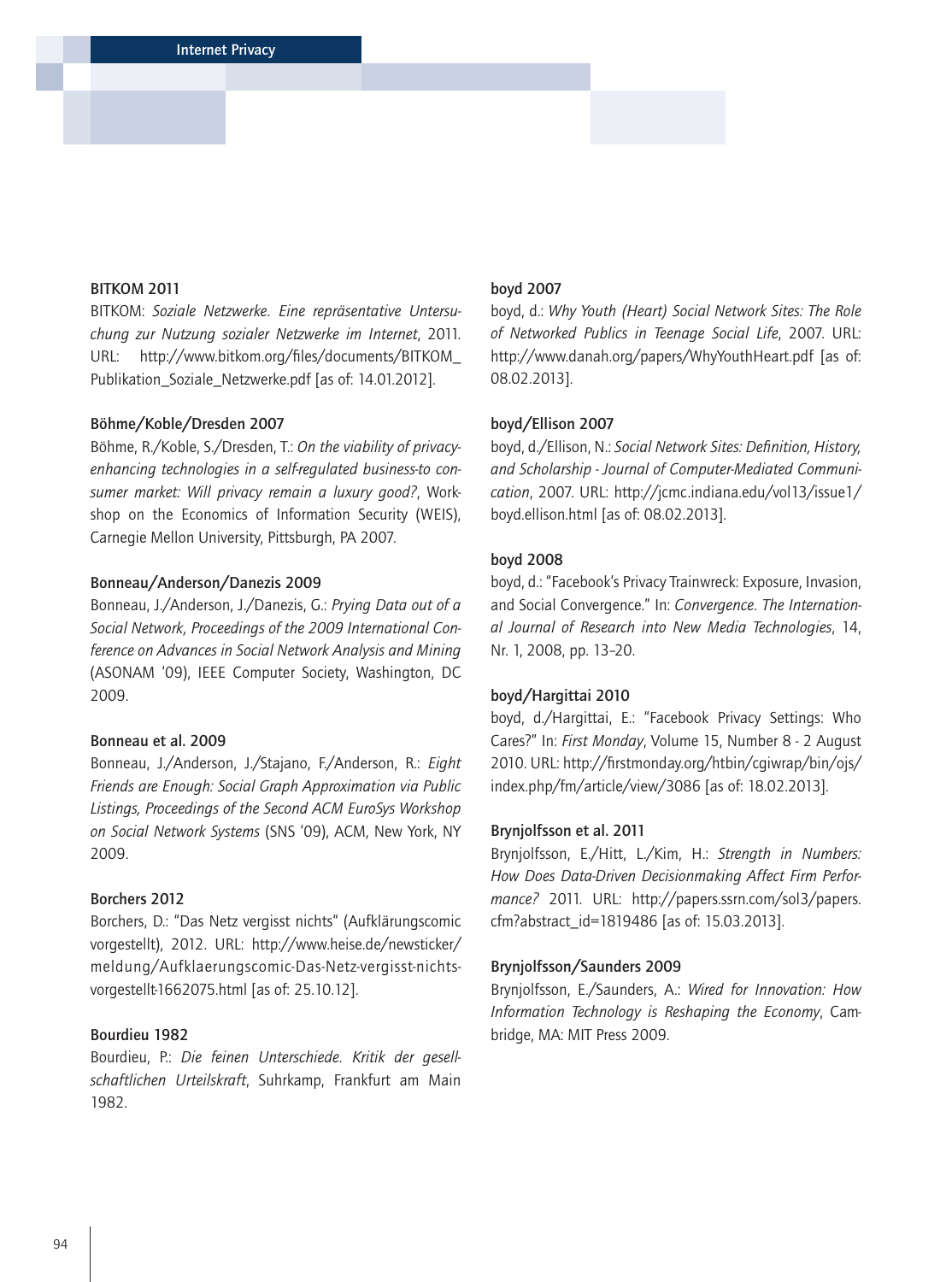# Brynjolfsson**/**Saunders 2010

Brynjolfsson, E./Saunders, A.: *Wired for innovation: how information technology is reshaping the economy*, Cambridge, MA: MIT Press 2010.

# Buchmann 2012

Buchmann, J. (Ed.): *Internet Privacy – Eine multidisziplinäre Bestandsaufnahme*/*A multidisciplinary analysis* (acatech STUDIE), Heidelberg et al.: Springer Verlag 2012.

# Bundestag 2011

German Bundestag's Enquete-Kommission "Internet und digitale Gesellschaft", Projektgruppe Medienkompetenz account, 2011. URL: http://[www.bundestag.de](http://www.bundestag.de/internetenquete/dokumentation/Medienkompetenz/Zwischenbericht_Medienkompetenz_1707286.pdf)/ internetenquete/dokumentation/[Medienkompetenz](http://www.bundestag.de/internetenquete/dokumentation/Medienkompetenz/Zwischenbericht_Medienkompetenz_1707286.pdf)/ [Zwischenbericht\\_Medienkompetenz\\_1707286.pdf](http://www.bundestag.de/internetenquete/dokumentation/Medienkompetenz/Zwischenbericht_Medienkompetenz_1707286.pdf) and Handlungsempfehlungen URL: http://[www.bundestag.de](http://www.bundestag.de/internetenquete/dokumentation/Sitzungen/20120625/A-Drs_17_24_052_-_PG_Bildung_und_Forschung_Handlungsempfehlungen.pdf)/ [internetenquete](http://www.bundestag.de/internetenquete/dokumentation/Sitzungen/20120625/A-Drs_17_24_052_-_PG_Bildung_und_Forschung_Handlungsempfehlungen.pdf)/dokumentation/Sitzungen/20120625/A-[Drs\\_17\\_24\\_052\\_-\\_PG\\_Bildung\\_und\\_Forschung\\_Hand](http://www.bundestag.de/internetenquete/dokumentation/Sitzungen/20120625/A-Drs_17_24_052_-_PG_Bildung_und_Forschung_Handlungsempfehlungen.pdf)[lungsempfehlungen.pdf](http://www.bundestag.de/internetenquete/dokumentation/Sitzungen/20120625/A-Drs_17_24_052_-_PG_Bildung_und_Forschung_Handlungsempfehlungen.pdf) [as of: 25.10.12].

# Callon 1998

Callon, M.: "An essay on framing and overflowing: economic externalities revisited by sociology" and Introduction: The embededness of economic markets in economics". In: Callon, M. (ed.): *The Laws of the Markets*, Oxford: Wiley-Blackwell 1998.

# Callon 1986

Callon, M.: "Some Elements of a Sociology of Translation: Domestication of the Scallops and the Fishermen of St. Brieuc Bay". In: John Law (Hg.): *Power, Action, and Belief: A New Sociology of Knowledge?*, London: Routledge & Kegan Paul 1986, pp. 196–233.

# CBC News Montreal 2009

CBC News Montreal: *Depressed Woman Loses Benefits Over Facebook Photos*, 2009. URL: http://[www.cbc.ca](http://www.cbc.ca/news/canada/montreal/story/2009/11/19/quebec-facebook-sick-leave-benefits.html)/news/ canada/montreal/story/2009/11/19/[quebec-facebook](http://www.cbc.ca/news/canada/montreal/story/2009/11/19/quebec-facebook-sick-leave-benefits.html)[sick-leave-benefits.html](http://www.cbc.ca/news/canada/montreal/story/2009/11/19/quebec-facebook-sick-leave-benefits.html) [as of: 18.02.2013].

# Chakrabarty 2007

Chakrabarty, D.: *Provincializing Europe: Postcolonial Thought and Historical Difference*, Princeton, NJ: Princeton University Press 2007.

# Cheng 2012

Cheng, J.: *Over 3 years later, "deleted" Facebook photos are still online*. 2012 URL: http://[arstechnica.com](http://arstechnica.com/business/2012/02/nearly-3-years-later-deleted-facebook-photos-are-still-online/)/ business/2012/02/[nearly-3-years-later-deleted-facebook](http://arstechnica.com/business/2012/02/nearly-3-years-later-deleted-facebook-photos-are-still-online/)[photos-are-still-online](http://arstechnica.com/business/2012/02/nearly-3-years-later-deleted-facebook-photos-are-still-online/)/ [as of: 18.02.2013].

# Compliance Week 2011

Compliance Week: *ISACA Issues New Social Media Audit Program*, URL: http://[www.complianceweek.com](http://www.complianceweek.com/isaca-issues-new-social-media-audit-program/article/197773/)/isaca[issues-new-social-media-audit-program](http://www.complianceweek.com/isaca-issues-new-social-media-audit-program/article/197773/)/article/197773/ [as of: 07.03.2011].

# Deleuze**/**Guattari 1987

Deleuze, G./Guattari, F.: *A Thousand Plateaus: Capitalism and Schizophrenia, Minneapolis*, MN: University of Minnesota Press 1987.

# Deloitte 2012 a

Deloitte: *Internal Audit (IA) for Social Media- Discussion Document*, 2012 URL: http://[www.isaca.org](http://www.isaca.org/Education/Upcoming-Events/Documents/ISACA-Social-Media-Assessment-Discussion-Document.pdf)/Education/Upcoming-Events/Documents/[ISACA-Social-Media-](http://www.isaca.org/Education/Upcoming-Events/Documents/ISACA-Social-Media-Assessment-Discussion-Document.pdf)[Assessment-Discussion-Document.pdf](http://www.isaca.org/Education/Upcoming-Events/Documents/ISACA-Social-Media-Assessment-Discussion-Document.pdf) [as of: 26/06/2012].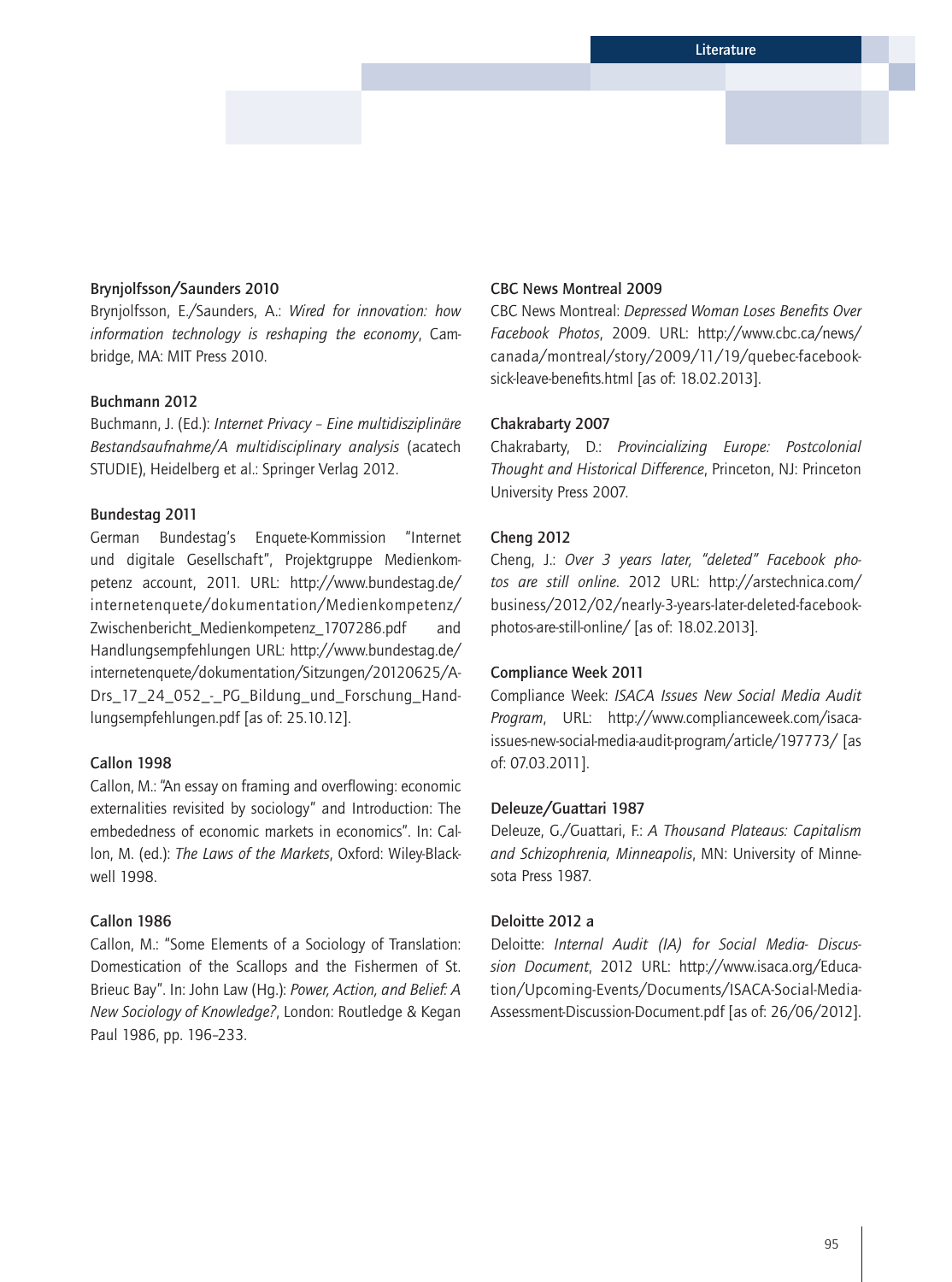# Deloitte 2012 b

Deloitte: *Measuring Facebook's Impact in Europe, Executive Summary*, 2012 URL: http://[www.deloitte.com](http://www.deloitte.com/assets/Dcom-UnitedKingdom/Local%20Assets/Documents/Industries/TMT/uk-tmt-media-facebook-europe-economic-impact-exec-summary.pdf)/assets/[Dcom-UnitedKingdom](http://www.deloitte.com/assets/Dcom-UnitedKingdom/Local%20Assets/Documents/Industries/TMT/uk-tmt-media-facebook-europe-economic-impact-exec-summary.pdf)/Local%20Assets/Documents/ Industries/TMT/[uk-tmt-media-facebook-europe-economic](http://www.deloitte.com/assets/Dcom-UnitedKingdom/Local%20Assets/Documents/Industries/TMT/uk-tmt-media-facebook-europe-economic-impact-exec-summary.pdf)[impact-exec-summary.pdf](http://www.deloitte.com/assets/Dcom-UnitedKingdom/Local%20Assets/Documents/Industries/TMT/uk-tmt-media-facebook-europe-economic-impact-exec-summary.pdf) [as of: 26/06/2012].

# Deutschland Funk 2011

Deutschland Funk: Ägypten ist keine "Twitter Revolution". 2011. URL: http://dradio.de/dlf/[sendungen](http://dradio.de/dlf/sendungen/interview_dlf/1382263/)/interview\_ dlf/[1382263](http://dradio.de/dlf/sendungen/interview_dlf/1382263/)/ [as of: 02.05.2012].

# DIVSI 2012

Deutsches Institut für Vertrauen und Sicherheit im Internet (DIVSI): *DIVSI Milieu-Studie zu Vertrauen und Sicherheit im Internet*, 2012. URL: https://[www.divsi.de](https://www.divsi.de/sites/default/files/presse/docs/DIVSI-Milieu-Studie_Gesamtfassung.pdf)/sites/default/ files/presse/docs/[DIVSI-Milieu-Studie\\_Gesamtfassung.pdf](https://www.divsi.de/sites/default/files/presse/docs/DIVSI-Milieu-Studie_Gesamtfassung.pdf) [01.03.2012].

# Draft for a Data Protection Regulation 2012

Draft for a Data Protection Regulation in Europe by the EU-Commission COM (2012) 11 from 25th January 2012. URL: http://[eurlex.europa.eu](http://eur-lex.europa.eu/LexUriServ/LexUriServ.do%3Furi%3DCOM:2012:0010:FIN:EN:PDF)/LexUriServ/LexUriServ. [do?uri=COM:2012:0010:FIN:EN:PDF](http://eur-lex.europa.eu/LexUriServ/LexUriServ.do%3Furi%3DCOM:2012:0010:FIN:EN:PDF) [19/02/2012].

# Dreier 2006

Dreier, H.: *Grundgesetz, Kommentar*, Band II (2. Auflage), Tübingen 2006, Art.20 GG (Demokratie), Rn. 83.

# Druschel et al. 2011

Druschel, P./Backes, M./Tirtea, R./Tirtea, R./Ikonomou, D.: "The right to be forgotten – between expectations and practice". In: *Enisa Report 2011*. URL: http://[www.enisa.](http://www.enisa.europa.eu/activities/identity-and-trust/library/deliverables/the-right-to-be-forgotten/at_download/fullReport) europa.eu/activities/[identity-and-trust](http://www.enisa.europa.eu/activities/identity-and-trust/library/deliverables/the-right-to-be-forgotten/at_download/fullReport)/library/deliverables/[the-right-to-be-forgotten](http://www.enisa.europa.eu/activities/identity-and-trust/library/deliverables/the-right-to-be-forgotten/at_download/fullReport)/at\_download/fullReport [as of: 18.10.2011].

# Dumortier 2009

Dumortier, F.: "Facebook and Risks of 'De-contextualization' of Information". In: Gutwirth, S./Poullet, Y./ De Hert, P.: *Data Protection in a Profiled World*, Heidelberg: Springer Netherlands 2009.

# Eckhardt 2012

Echardt, J.: "EU-DatenschutzVO – Ein Schreckgespenst oder Fortschritt?". In: *Computer und Recht* (CR) 3/2012, pp. 195-203.

# EGE 2012

EGE Opinion No. 26 "Ethics of Information and Communication Technologies", 2012 URL: http://[ec.europa.](http://ec.europa.eu/bepa/european-group-ethics/docs/publications/ict_final_22_february-adopted.pdf) eu/bepa/[european-group-ethics](http://ec.europa.eu/bepa/european-group-ethics/docs/publications/ict_final_22_february-adopted.pdf)/docs/publications/ict\_ [final\\_22\\_february-adopted.pdf \[](http://ec.europa.eu/bepa/european-group-ethics/docs/publications/ict_final_22_february-adopted.pdf)as of: 04.03.2013].

## Ellison 2007

Ellison, N./Steinfield, C./Lampe, C.: "The Benefits of Facebook ''Friends'': Social Capital and College Students' Use of Online Social Network Sites". In: *Journal of Computer-Mediated Communication*, Vol. 12, 2007. URL: http://[jcmc.](http://jcmc.indiana.edu/vol12/issue4/ellison.html) [indiana.edu](http://jcmc.indiana.edu/vol12/issue4/ellison.html)/vol12/issue4/ellison.html [as of: 19.02.2013].

# Ellison**/**Steinfield**/**Lampe 2007

Ellison, N./Steinfield, C./Lampe, C.: "The Benefits of Facebook "Friends": Social Capital and College Students' Use of Online Social Network Sites". In: *Journal of Computer-Mediated Communication*, 12(4), article 1. URL: http://[jcmc.indiana.edu](http://jcmc.indiana.edu/vol12/issue4/ellison.html)/ vol12/issue4/[ellison.html](http://jcmc.indiana.edu/vol12/issue4/ellison.html) [as of: 08.02.2013].

# Enquete-Kommission 2012

Fünfter Zwischenbericht der Enquete-Kommission "Internet und digitale Gesellschaft": Datenschutz, Persönlichkeitsrechte, Bundestags-Drucksache 17/8999, 15.3.2012, 54. URL: http://[www.bundestag.de](http://www.bundestag.de/internetenquete/dokumentation/Zwischenberichte/Zwischenbericht_Datenschutz_1708999.pdf)/internetenquete/ dokumentation/Zwischenberichte/[Zwischenbericht\\_](http://www.bundestag.de/internetenquete/dokumentation/Zwischenberichte/Zwischenbericht_Datenschutz_1708999.pdf) [Datenschutz\\_1708999.pdf](http://www.bundestag.de/internetenquete/dokumentation/Zwischenberichte/Zwischenbericht_Datenschutz_1708999.pdf) [as of: 19.02.2013].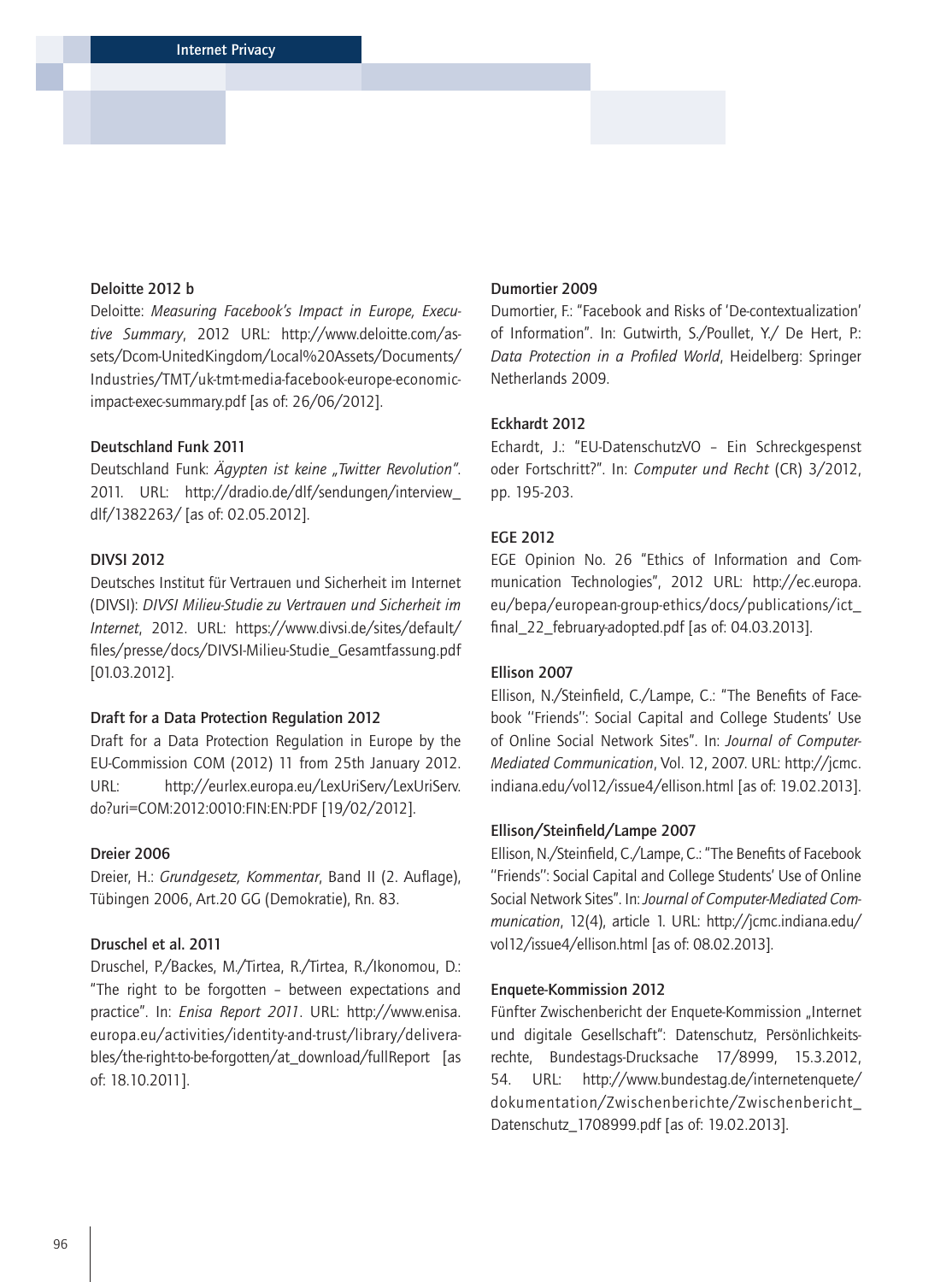#### European Commission 2012

European Commission: *Proposal for a Regulation of the European Parliament and of the Council on the protection of individuals with regard to the processing of personal data and on the free movement of such data* (General Data Protection Regulation), 2012. URL: http://[ec.europa.eu](http://ec.europa.eu/justice/data-protection/document/review2012/com_2012_11_en.pdf)/justice/dataprotection/document/review2012/[com\\_2012\\_11\\_en.pdf](http://ec.europa.eu/justice/data-protection/document/review2012/com_2012_11_en.pdf) [as of: 19.02.2013].

# EU Directive 95**/**46**/**EC

*EU Directive 95*/*46*/*EC of the European Parliament and of the Council of 24 October 1995 on the protection of individuals with regard to the processing of personal data and on the free movement of such data*, Official Journal of the EC, 23, 1995, L 281.

# EU Directive 95**/**49**/**EC

*Data Protection Directive 95*/*49*/*EC of the European Parliament and of the Council on the capital adequacy of investment firms and credit institutions.* Official Journal of the EC, 1995, L 177.

# EU Directive 98**/**34**/**EC

*EU Directive 98*/*34*/*EC of the European Parliament and of the Council on a procedure for the provision of information in the field of technical standards and regulations and of rules on Information Society Services*, Official Journal of the EC, 1998, L 204.

# EU Directive 00**/**31**/**EC

*EU Directive 00*/*31*/*EC of the European Parliament and of the Council on certain legal aspects of information society services, in particular electronic commerce, in the Internal Market (Directive on electronic commerce)*, Official Journal of the EC, 2000, L 178/1.

# EU Directive 00**/**78**/**EC

*EU Directive 00*/*78*/*EC establishing a general framework for equal treatment in employment and occupation*, 27 November 2000, Official Journal 2000, L 303, 16-22.

## EU Directive 01**/**29**/**EC

*EU Directive 01*/*29*/*EC of the European Parliament and of the Council on the harmonisation of certain aspects of copyright and related rights in the information society*, Official Journal of the EC 2001, L 167.

#### EU Directive 02**/**58**/**EC

*Directive 2002*/*58*/*EC of the European Parliament and of the Council of 12 July 2002 concerning the processing of personal data and the protection of privacy in the electronic communications sector (Directive on privacy and electronic communications), Official Journal of the EC 2002*, L 201, p. 37-47.

# EU Directive 06**/**24**/**EC

*EU Directive 06*/*24*/*EC of the European Parliament and of the Council on the retention of data generated or processed in connection with the provision of publicly available electronic communications services or of public communications networks and amending Directive 2002*/*58*/*EC*, Official Journal of the EC 2006, L 105.

# EU Directive 06**/**54**/**EC

*EU Directive 06*/*54*/*EC of the European Parliament and of the Council on the implementation of the principle of equal opportunities and equal treatment of men and women in matters of employment and occupation (recast)*, 5 July 2006, Official Journal 2006, L 180, 22-26.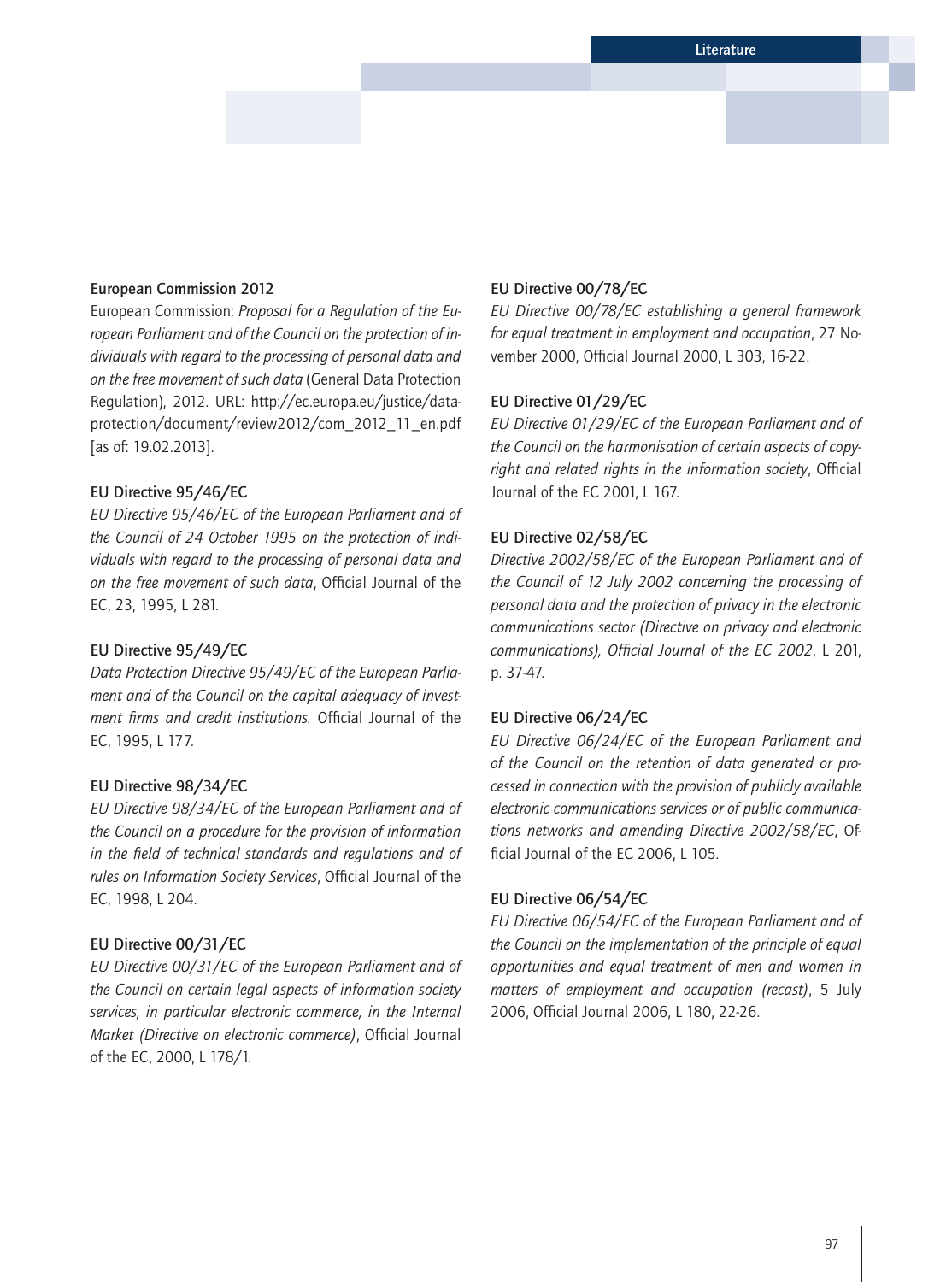# EU Directive 09**/**58**/**EC

*EU Directive 09*/*58*/*EC concerning the processing of personal data and the protection of privacy in the electronic communications sector, 12 July 2002, Official Journal 2002, L 201 p. 37-47; amended by the Directive 2009*/*136*/ *EC (Cookie Directive)*, 25 November 2009, Official Journal 2009, L 337, 11-36, which has not yet been implemented into German law.

# Europe versus Facebook 2012 a

*Europe versus Facebook*, 2012. URL: http://[www.europe-v-fa](http://www.europe-v-facebook.org/DE/Anzeigen/anzeigen.html)cebook.org/DE/Anzeigen/[anzeigen.html](http://www.europe-v-facebook.org/DE/Anzeigen/anzeigen.html) [as of: 19.02.2013].

# Europe versus Facebook 2012 b

*Europe versus Facebook*, 2012. URL: http://[www.europe-v](http://www.europe-v-facebook.org/removed_content.pdf)facebook.org/[removed\\_content.pdf](http://www.europe-v-facebook.org/removed_content.pdf) [as of: 19.02.2013].

# Europrise 2013

*Europrise European Privacy Seal*, 2013. URL: [https:](https://www.european-privacy-seal.eu/)//www. [european-privacy-seal.eu](https://www.european-privacy-seal.eu/)/ [as of: 19.02.2013].

# Facebook 2011

Facebook Inc.: *Data Use Policy*, 2011. URL: http://[www.](http://www.facebook.com/full_data_use_policy) facebook.com/[full\\_data\\_use\\_policy](http://www.facebook.com/full_data_use_policy) [as of: 19.02.2013].

# Facebook 2012

Facebook Inc.: *Full Data Use Policy*, 2012. URL: [https:](https://www.facebook.com/full_data_use_policy)//www. facebook.com/[full\\_data\\_use\\_policy](https://www.facebook.com/full_data_use_policy) [as of: 19.02.2013].

# Facebook 2013 a

Facebook Inc.: *Facebook for Websites*, 2013. URL: [http:](http://developers.facebook.com/docs/guides/web/)// [developers.facebook.com](http://developers.facebook.com/docs/guides/web/)/docs/guides/web/ [as of: 19.02.2013].

# Facebook 2013 b

Facebook Inc.: *People You May Know*, 2013. URL: http://www.facebook.com/help/[501283333222485](http://www.facebook.com/help/501283333222485/)/ [19.02.2013].

# Fang**/**LeFevre 2010

Fang, L./LeFevre, K.: "Privacy wizards for social networking sites". In: *Proceedings of the19th International Conference on World Wide Web, WWW '10*, New York, NY: ACM, 2010, pp. 351-360.

# Farrell**/**Klemperer 2007

Farrell, J./Klemperer, P.: "Coordination and lock-in: Competition with switching costs and network effects". In: Armstrong, M./ Porter, R.: *Handbook of Industrial Organisation*, London/ Amsterdam/New York, NY: Elsevier, 2007, 3, pp. 1967-2072.

# FTC 1998

Federal Trade Commission: *Privacy Online: A Report to Congress*, 1998. URL: http://[www.ftc.gov](http://www.ftc.gov/reports/privacy3/priv-23a.pdf)/reports/privacy3/ [priv-23a.pdf](http://www.ftc.gov/reports/privacy3/priv-23a.pdf) [as of: 19.02.2013].

# FTC 2012

Federal Trade Commission: *Protecting America's Consumers*, 2012. URL: http://[www.ftc.gov](http://www.ftc.gov/reports/privacy3/fairinfo.shtm)/reports/privacy3/fairinfo. [shtm](http://www.ftc.gov/reports/privacy3/fairinfo.shtm) [as of: 04.03.2013].

# FTC v. Toysmart.com, LLC 2000

Federal Trade Commission v. Toysmart.com, LLC, 2000 WL 34016434 (US District Court, District of Massachusetts, July 21, 2000)

# Financial Times Deutschland 2012

Financial Times Deutschland: *Datenklau bei Amazon-Schuhladen Zappos*, 2012. URL: https://[www.ftd.de](https://www.ftd.de/it-%C2%ADmedien/medien-Internet/:hackerangriff-datenklau-bei-amazon-schuhladen-zappos/60155343.html)/it-medien/ medien-Internet/[:hackerangriff-datenklau-bei-amazon](https://www.ftd.de/it-%C2%ADmedien/medien-Internet/:hackerangriff-datenklau-bei-amazon-schuhladen-zappos/60155343.html)[schuhladen-zappos](https://www.ftd.de/it-%C2%ADmedien/medien-Internet/:hackerangriff-datenklau-bei-amazon-schuhladen-zappos/60155343.html)/60155343.html [as of: 25.02.2013].

# Fluglärm Mainz 2012

*Fluglärm Mainz – Initiative gegen Fluglärm Mainz Oberstadt*, 2012. URL: http://[www.facebook.com](http://www.facebook.com/pages/Fluglaerm-Mainz-Initiative-gegen-Flugl%25C3%25A4rm-Mainz-Oberstadt/150873958350995)/pages/ [Fluglaerm-Mainz-Initiative-gegen-Flugl%C3%A4rm-Mainz-](http://www.facebook.com/pages/Fluglaerm-Mainz-Initiative-gegen-Flugl%25C3%25A4rm-Mainz-Oberstadt/150873958350995)Oberstadt/[150873958350995](http://www.facebook.com/pages/Fluglaerm-Mainz-Initiative-gegen-Flugl%25C3%25A4rm-Mainz-Oberstadt/150873958350995) [02.05.2012].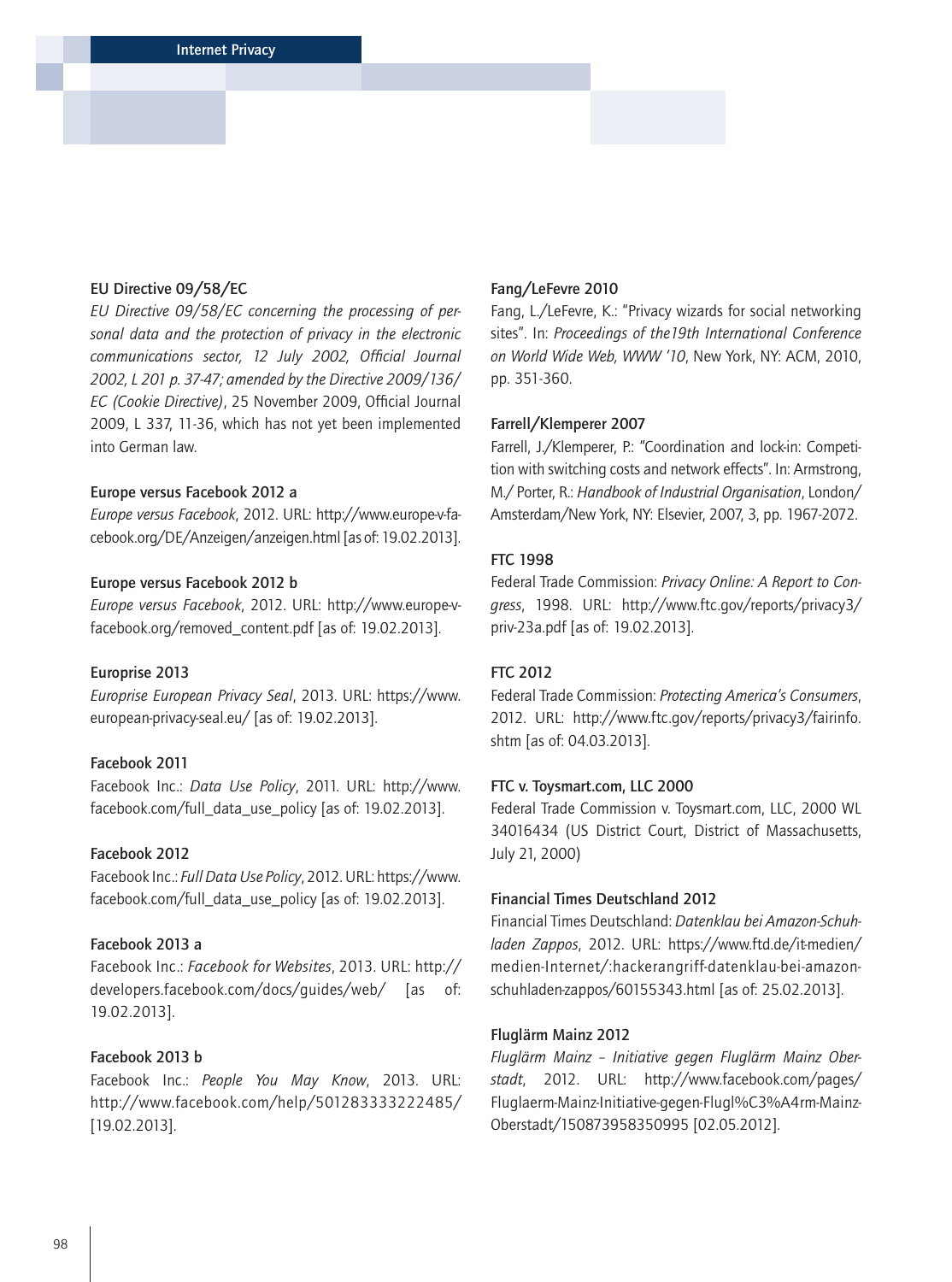# Fowler 2012

Fowler, G.: "When the Most Personal Secrets Get Outed on Facebook". In: *The Wall Street Journal*, 2012. URL: [http:](http://online.wsj.com/article/SB10000872396390444165804578008740578200224.html)// online.wsj.com/article/[SB100008723963904441658045](http://online.wsj.com/article/SB10000872396390444165804578008740578200224.html) [78008740578200224.html](http://online.wsj.com/article/SB10000872396390444165804578008740578200224.html) [as of: 26.02.2013].

# Frankfurt Nord 2012

*Frankfurt Nord gegen Fluglärm*, 2012. URL: ([http:](http://frankfurt-nord-gegen-fluglaerm.de/)// [frankfurt-nord-gegen-fluglaerm.de](http://frankfurt-nord-gegen-fluglaerm.de/)/) [as of: 02.05.2012].

# FÜR Stuttgart 21 2012

*FÜR Stuttgart 21*, 2012. URL: (http://[de-de.facebook.com](http://de-de.facebook.com/fuer.s21)/ [fuer.s21\)](http://de-de.facebook.com/fuer.s21) [as of: 02.05.2012].

# Future of Advertising 2011

*Future of Advertising 2015 (Studie)*, 2011. URL: [http:](http://medien.nrw.de/wp-content/uploads/2011/09/2011_Studie_Future_of_Advertising.pdf)// [medien.nrw.de](http://medien.nrw.de/wp-content/uploads/2011/09/2011_Studie_Future_of_Advertising.pdf)/wp-content/uploads/2011/09/2011\_Stud[ie\\_Future\\_of\\_Advertising.pdf](http://medien.nrw.de/wp-content/uploads/2011/09/2011_Studie_Future_of_Advertising.pdf) [as of: 01.03.2013].

# General Assembly 2000

*Resolution adopted by the General Assembly [without reference to a Main Committee* (A/55/L.2)] 55/2, 2000.URL: http://[www.un.org](http://www.un.org/millennium/declaration/ares552e.htm)/millennium/declaration/ares552e. [htm](http://www.un.org/millennium/declaration/ares552e.htm). [as of: 25.02.2013].

# Ghiglieri**/**Simo**/**Waidner 2012

Ghiglieri, M./Hervais, S./Waidner, M.: *Technical Aspects of Online Privacy*, (Technical Report), Darmstadt, 2012. URL: http://[www.sit.informatik.tu-darmstadt.de](http://www.sit.informatik.tu-darmstadt.de/fileadmin/user_upload/Group_SIT/Publications/120227a_GhSW_12.pdf)/filedmin/user\_ upload/Group\_SIT/Publications/[120227a\\_GhSW\\_12.pdf](http://www.sit.informatik.tu-darmstadt.de/fileadmin/user_upload/Group_SIT/Publications/120227a_GhSW_12.pdf) [as of: 19.02.2013].

# Ghostery 2012

Ghostery Main Site, 2012. URL: http://www.ghostery.com/ [12.9.12].

# Goffman 1973

Goffman, E.: *The Presentation of Self in Everyday Life*, New York: The Overlook Press 1973.

# Gola**/**Klug 2003

Gola, P./Klug, C.: *Grundzüge des Datenschutzrechts*, München: C. H. Beck, 2003, p. 4.

# Google 2012 a

Google Developers: *Google Plus Platform Developer Policies*, 2012. URL: https://developers.google.com/+/policies [as of: 19.02.13].

# Google 2012 b

Google Dashboard, 2012. URL: https://[www.google.com](https://www.google.com/dashboard/)/ [dashboard](https://www.google.com/dashboard/)/ [as of: 19.02.13].

# Google 2012 c

Google Policies & Principles : *Privacy Policy*, 2012. URL: http://www.google.com/policies/privacy/ [as of: 19.02.13].

# Granovetter 1985

Granovetter, M.: "Economic Action and Social Structure: The Problem of Embeddedness". In: *American Journal of Sociology*, Vol. 91, No. 3 (Nov., 1985), Chicago, IL: The University of Chicago Press, pp. 481-510.

# Gross**/**Acquisti 2005

Gross, R./Acquisti, A.: "Privacy and Information Revelation in Online Social Networks". In: *WEPS Ä05 Proceedings of the 2005 ACM Workshop on Privacy in the Electronic Society*: 2005, New York, NY: ACM, pp. 71-80.

# Hancock**/** Toma**/** Ellison 2007

Hancock, J./Toma, C./Ellison, N.: "The truth about lying in online dating profiles". In: *Proceedings of the ACM Conference on Human Factors in Computing Systems* , 2007. URL: https://www.msu.edu/~nellison/hancock\_et\_al\_2007.pdf [as of: 04.03.2013].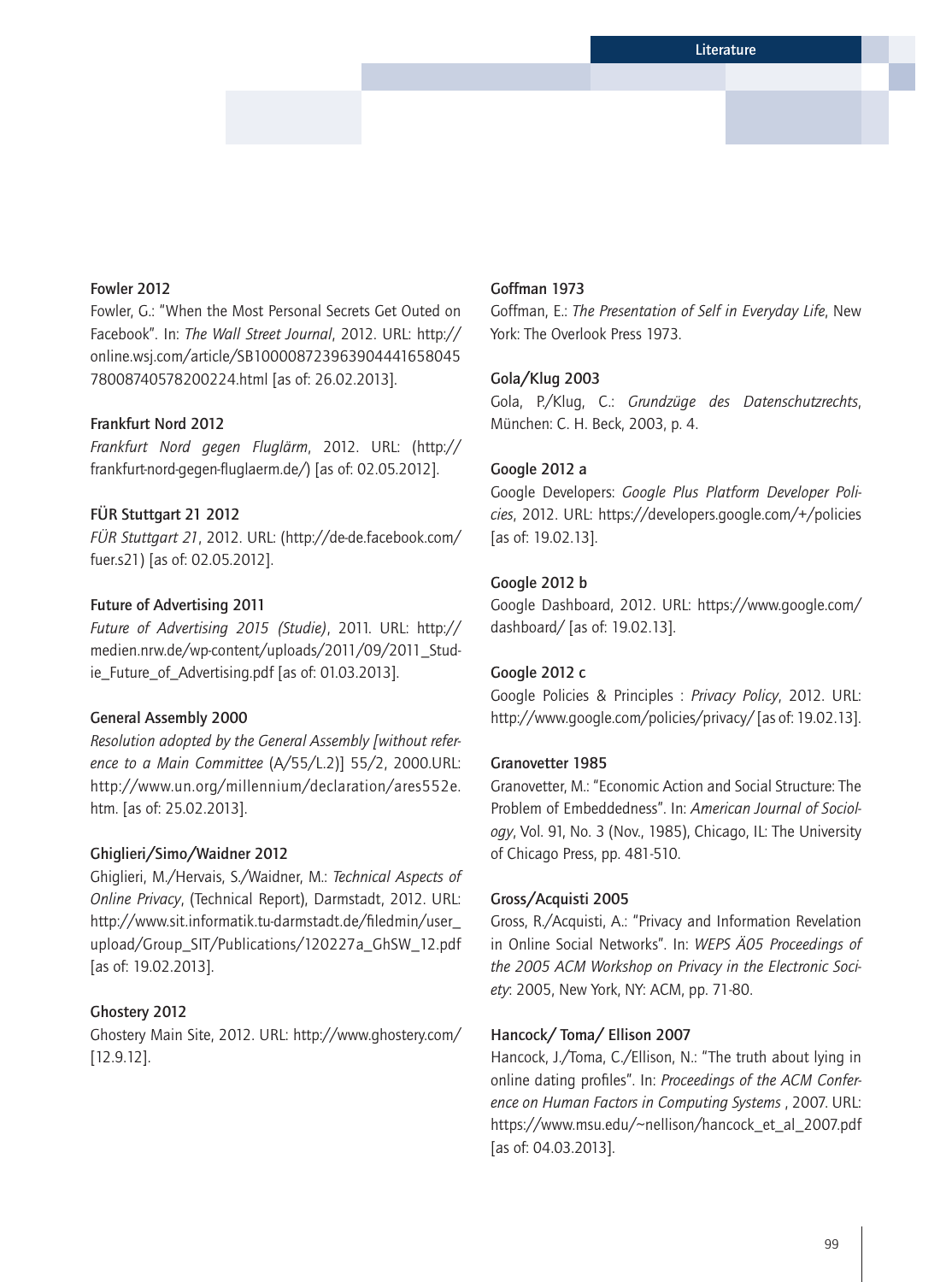# Hellmann 2005

Hellmann, K.: "Soziologie des Shopping. Zur Einführung". In: Hellman, K./Schrage, D. (Ed.): *Das Management der Kunden. Studien zur Soziologie des Shopping*, Wiesbaden: VS-Verlag, 2005, p. 13.

# Hildebrandt 2008

Hildebrandt, M.: "Defining Profiling: A New Type of Knowledge?". In: *Profiling the European Citizen: Cros-disciplinary Perspectives*. Netherlands: Springer, 2008. pp. 17-45.

# Hirschkind 2011

Hirschkind, C.: *From the blogosphere to the Street: The Role of Social Media in the Egyptian Uprising*, 2011. URL: [http:](http://www.jadaliyya.com/pages/index/599/from-the-blogosphere-to-the-street_the-role-of-social-media-in-the-egyptian-uprising)// [www.jadaliyya.com](http://www.jadaliyya.com/pages/index/599/from-the-blogosphere-to-the-street_the-role-of-social-media-in-the-egyptian-uprising)/pages/index/599/from-the-blogo[sphere-to-the-street\\_the-role-of-social-media-in-the-egyptian](http://www.jadaliyya.com/pages/index/599/from-the-blogosphere-to-the-street_the-role-of-social-media-in-the-egyptian-uprising)[uprising](http://www.jadaliyya.com/pages/index/599/from-the-blogosphere-to-the-street_the-role-of-social-media-in-the-egyptian-uprising) [as of: 02.05.2012].

## Hoeren 2011

Hoeren, T.: *Skriptum Internetrecht*, 2011. URL: [http:](http://www.unimuenster.de/Jura.itm/hoeren/materialien/Skript/Skript_Internetrecht_Oktober_2011.pdf)// [www.unimuenster.de](http://www.unimuenster.de/Jura.itm/hoeren/materialien/Skript/Skript_Internetrecht_Oktober_2011.pdf)/Jura.itm/hoeren/materialien/Skript/ [Skript\\_Internetrecht\\_Oktober\\_2011.pdf](http://www.unimuenster.de/Jura.itm/hoeren/materialien/Skript/Skript_Internetrecht_Oktober_2011.pdf) [as of: 20.02.13].

## Hornung 2011

Hornung, G.: "Datenschutz durch Technik in Europa". In: *ZD* 2011, pp. 51-6.

## Hornung 2012

Hornung, G.: "Eine Datenschutz-Grundverordnung für Europa?, Licht und Schatten im Kommissionsentwurf vom 25.1.2012". In: *Zeitschrift für Datenschutz (ZD)* 3/2012, pp. 99-106.

#### Howison**/**Crowston**/**Wiggins 2011

Howison, J./Crowston, K. /Wiggins, A.: "Validity issues in the use of social network analysis with digital trace data". In: *Journal of the Association for Information Systems*, Vol.12, Issue 12. URL: http://[crowston.syr.edu](http://crowston.syr.edu/content/validity-issues-use-social-network-analysis-digital-trace-data)/content/ [validity-issues-use-social-network-analysis-digital-trace-data](http://crowston.syr.edu/content/validity-issues-use-social-network-analysis-digital-trace-data) [as of: 20.02.13].

## Ibach**/**Horbank 2005

Ibach, P./Horbank, M.: *Highly available location-based services in mobile environments, Service Availability*, Berlin: Springer, 2005, pp. 134-147.

# Independent Centre for Privacy Protection Schleswig-Holstein 2013

Unabhängiges Landeszentrum für Datenschutz Schleswig-Holstein /Independent Centre for Privacy Protection Schleswig-Holstein: *Frequently Asked Questions about the Privacy Seal under the Data Protection Act of Schleswig-Holstein*, 2013 URL: https://[www.datenschutzzentrum.de](https://www.datenschutzzentrum.de/faq/guetesiegel_engl.htm)/ faq/[guetesiegel\\_engl.htm](https://www.datenschutzzentrum.de/faq/guetesiegel_engl.htm) [as of: 26/02/2013].

# Jandt**/**Roßnagel 2011

Jandt, S./Roßnagel, A.: *Datenschutz in Social Networks-Kollektive Verantwortlichkeit für die Datenverarbeitung*, ZD 2011, pp. 160-166.

# Jandt**/**Roßnagel 2011a

Jandt, S./Roßnagel, A.: *Social Networks für Kinder und Jugendliche – Besteht ein ausreichender Datenschutz?* MMR, 2011, pp. 637, 641.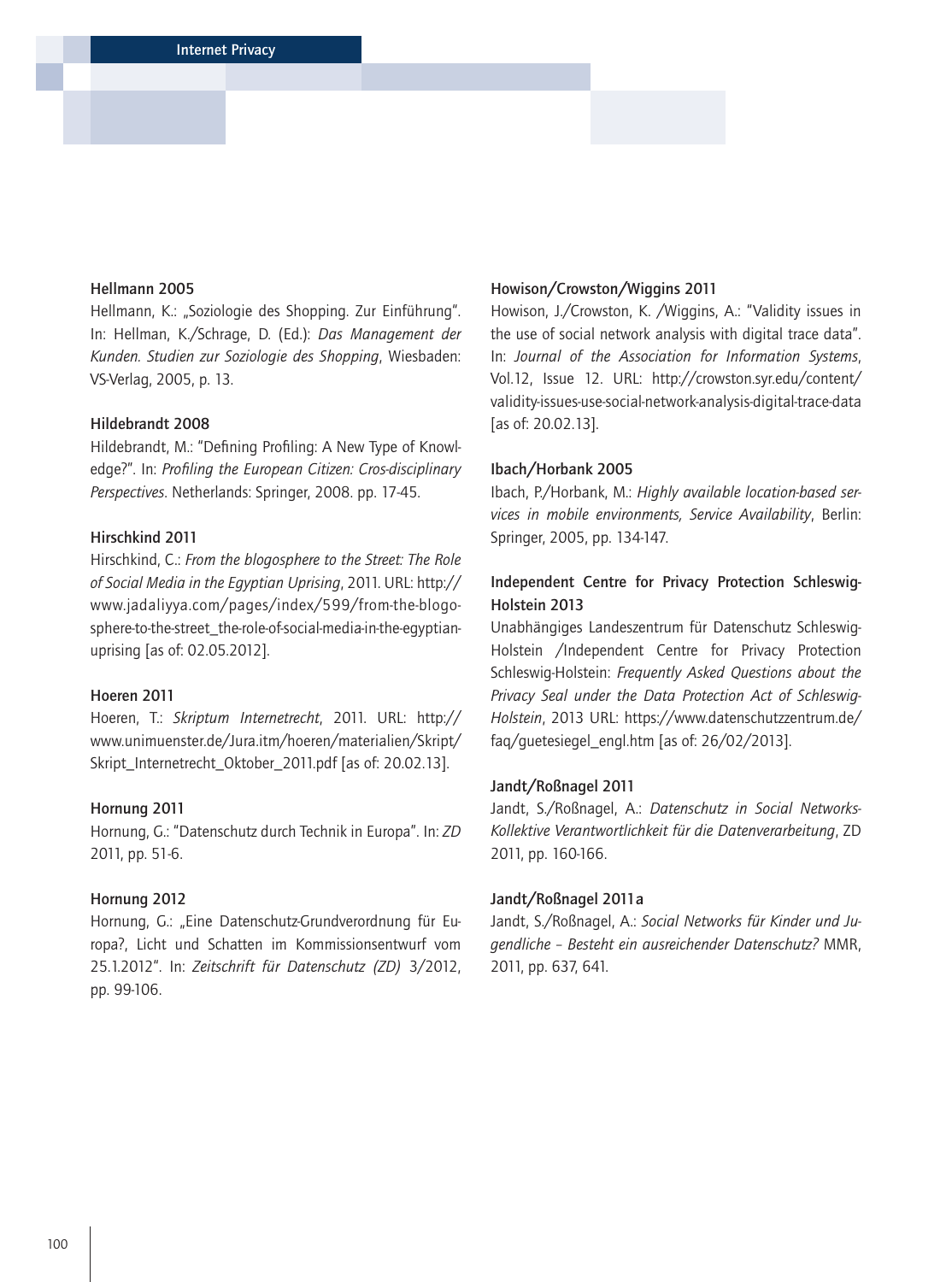## JIM 2011

JIM-Studie 2011: *Jugend, Information, (Multi-) Media: Basisstudie zum Medienumgang 12- bis 19-Jähriger in Deutschland*, 2011. URL: http://[www.mpfs.de](http://www.mpfs.de/fileadmin/JIM-pdf11/JIM2011.pdf)/fileadmin/ JIM-pdf11/[JIM2011.pdf](http://www.mpfs.de/fileadmin/JIM-pdf11/JIM2011.pdf) [as of: 20.02.13].

# Johnston 2012

Johnston, C.: *On Facebook, deleting an app doesn't delete your data from their system*, 2012. URL: [http:](http://arstechnica.com/gadgets/2012/05/on-facebook-deleting-an-app-doesnt-delete-your-data-from-their-system/)//arstechnica.com/gadgets/2012/05/[on-facebook-deleting](http://arstechnica.com/gadgets/2012/05/on-facebook-deleting-an-app-doesnt-delete-your-data-from-their-system/)[an-app-doesnt-delete-your-data-from-their-system](http://arstechnica.com/gadgets/2012/05/on-facebook-deleting-an-app-doesnt-delete-your-data-from-their-system/)/ [as of: 18.02.2013].

# Jotzo 2009

Jotzo, F.: *Gilt deutsches Datenschutzrecht auch für Google, Facebook & Co. bei grenzüberschreitendem Datenverkehr?*, MMR 2009, pp. 232-7.

#### Kaiser**/**Reichenbach 2002

Kaiser, J./Reichenbach, M.: "Evaluating security tools towards usable security", *In the Proceedings of the IFIP 17th World Computer Congress- TC13 Stream on Usability: Gaining a Competitive Edge*, Montreal: Kluwer, 2002.

# Kalabis 2012

Kalabis, L./Selzer, A.: "Das Recht auf Vergessen werden nach der geplanten EU-Verordnung - Umsetzungsmöglichkeiten im Internet". In: *Datenschutz und Datensicherheit 36:9*, 2012, pp. 670-675.

# Kammerl 2010

Kammerl, R./Ostermann, S.: *Medienbildung – (k)ein Unterrichtsfach? Eine Expertise zum Stellenwert der Medienkompetenzförderung in Schulen,* 2012 . URL: http://[www.ma-hsh.](http://www.ma-hsh.de/cms/upload/downloads/Medienkompetenz/ma_hsh_studie_medienbildung_web.pdf) de/cms/upload/downloads/[Medienkompetenz](http://www.ma-hsh.de/cms/upload/downloads/Medienkompetenz/ma_hsh_studie_medienbildung_web.pdf)/ma\_hsh\_ [studie\\_medienbildung\\_web.pdf](http://www.ma-hsh.de/cms/upload/downloads/Medienkompetenz/ma_hsh_studie_medienbildung_web.pdf) [as of: 20.02.2013].

## Karr-Wisniewski**/**Lipford**/**Wilson 2011

Karr-Wisniewski, P./Lipford, H./Wilson, D. "A New Social Order: Mechanisms for Social Network Site Boundary Regulation" , *In the Proceedings of the Americas Conference on Information Systems*, Detroit, MI: 2011.

#### Kartal-Aydemir**/**Krieg 2012

Kartal-Aydemir, A./Krieg, R.: *Haftung von Anbietern kollaborativer Internetplattformen – Störerhaftung für User Generated Content?*, MMR 2012, pp. 647-652.

#### KEIN Stuttgart 21 2012.

*KEIN Stuttgart 21*, 2012. URL: (http://[www.facebook.com](http://www.facebook.com/keinstuttgart21)/ [keinstuttgart21\)](http://www.facebook.com/keinstuttgart21) [as of: 02.05.2012].

# Kelley et al. 2010

Kelley, P./Cesca, L./Bresee, J./Cranor, L.: "Standardizing privacy notices: an online study of the nutrition label approach". In *Proceedings of the 28th international conference on Human factors in computing systems (CHI '10)*. New York, NY: ACM pp. 1573-1582.

# Konferenz der Datenschutzbeauftragten des Bundes und der Länder 2011

Konferenz der Datenschutzbeauftragten des Bundes und der Länder, Datenschutz als Bildungsaufgabe DANA Datenschutznachrichten 4/2011, pp. 159.

#### Kontogiannis**/** Lewis**/** Smith 2008

Kontogiannis, K./Lewis, G./Smith, D.: "Research Agenda for Service-Oriented Architecture", International Conference on Software Engineering, 2008. URL: http://[portal.acm.org](http://portal.acm.org/citation.cfm%3Fid%3D1370917)/ [citation.cfm?id=1370917](http://portal.acm.org/citation.cfm%3Fid%3D1370917) [as of: 02.05.2012].

## Krempl 2012

Krempl, S.: *Massive Kritik an geplanter EU-Datenschutzreform*, heise online 2012. URL: http://[www.heise.de](http://www.heise.de/-1734457)/ [-1734457.](http://www.heise.de/-1734457) [as of: 22.10.2012].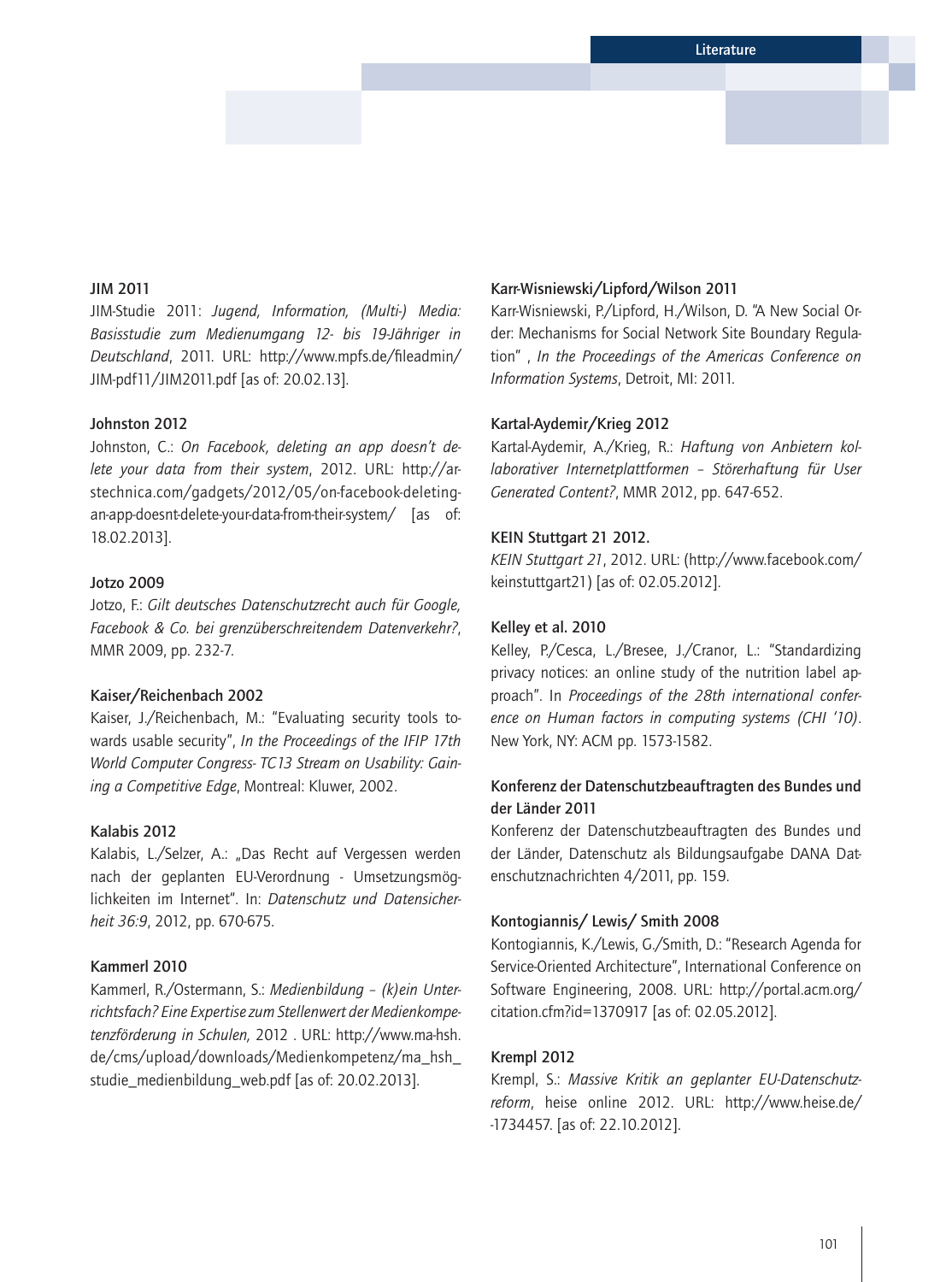# Krishnamurthy 2010

Krishnamurthy, B.: "I know what you will do next summer". In: *SIGCOMM Computer Communication Review*, 40, Vol. 5, 2010.

# Kronauer 2010

Kronauer, M.: *Exklusion. Die Gefährdung des Sozialen im hochentwickelten Kapitalismus*, Frankfurt/M.: Campus Verlag 2010.

# Kumari et al. 2011

Kumari, P./Pretschner, A./Peschla, J./Kuhn, J.: "Distributed Data Usage Control for Web Applications: A Social Network Implementation. Proc.", 1st ACM Conference on Data and Application Security and Privacy, February 2011. pp. 85-96.

## Lamla 2011

Lamla, J.: "Verbraucherdemokratie: Ein Zwischenbericht zur Politik der Konsumgesellschaft". In: Heidbrink, L./Schmidt, I./Ahaus, B. (Ed.): *Die Verantwortung des Konsumenten. Über das Verhältnis von Markt, Moral und Konsum*, Frankfurt/New York: 2011 p. 96.

# Lamla 2012

Lamla, J.: "Netizenship oder Alltagsökonomie? Typologische Betrachtungen über die Motivlagen und Beteiligungsmuster von Internetnutzern sowie die Zukunft digitaler Demokratie". In: Kleemann, F./Voß, G.G. (Ed.): *Arbeit und Betrieb im Web 2.0 Zum neuen Verhältnis zwischen Betrieben und Usern*. Frankfurt/New York, in press, referenced from pre-publication version, 2012 p. 10.

# Laudon**/**Traver 2007

Laudon, K./Traver, C.: *E-commerce*, Boston, MA: Pearson/ Addison Wesley, 2007.

# Leimeister et al. 2009

Leimeister, J./Huber, M./Bretschneider, U./Krcmar, H.: *Leveraging crowdsourcing: activation-supporting components for IT-based ideas competition*, (Journal of Management Information Systems), ME Sharpe, Vol. 26, No. 1, 2006 pp. 197-224.

## Levitt 1984

Levitt, T.:" The Globalization of Markets". In: *The McKinsey Quarterly*, Summer 1984, URL: http://[www.lapres.net](http://www.lapres.net/levit.pdf)/levit. [pdf](http://www.lapres.net/levit.pdf) [as of: 6.9.2012].

# Lin 2008

Lin, K.: "E-commerce technology: Back to a prominent future". In: *Internet Computing, IEEE, IEEE, Piscataway*, NJ: 2008, 12, pp. 60-65.

# Lipford**/**Besmer**/**Watson 2008

Lipford, H./Besmer, A./Watson, J.: "Understanding privacy settings in facebook with an audience view". In: *Proceedings of the 1st Conference on Usability, Psychology, and Security*, Berkeley, CA: USENIX Association 2008.

# Liu et al. 2011

Liu, Y./ Gummadi, K./Krishnamurthy, B./ Mislove, A.: "Analyzing facebook privacy settings: user expectations vs. reality". In: *Proceedings of the 2011 ACM SIGCOMM conference on Internet measurement (IMC '11)*. New York, NY: ACM 2011.

# Livingstone et al. 2011

Livingstone, S./Haddon, L./Görzig, A./Ólafsson, K.: *EU Kids Online*, 2011 URL: http://[www2.lse.ac.uk](http://www2.lse.ac.uk/media%40lse/research/EUKidsOnline)/media@lse/ research/[EUKidsOnline](http://www2.lse.ac.uk/media%40lse/research/EUKidsOnline) [as of: 22.02.2013].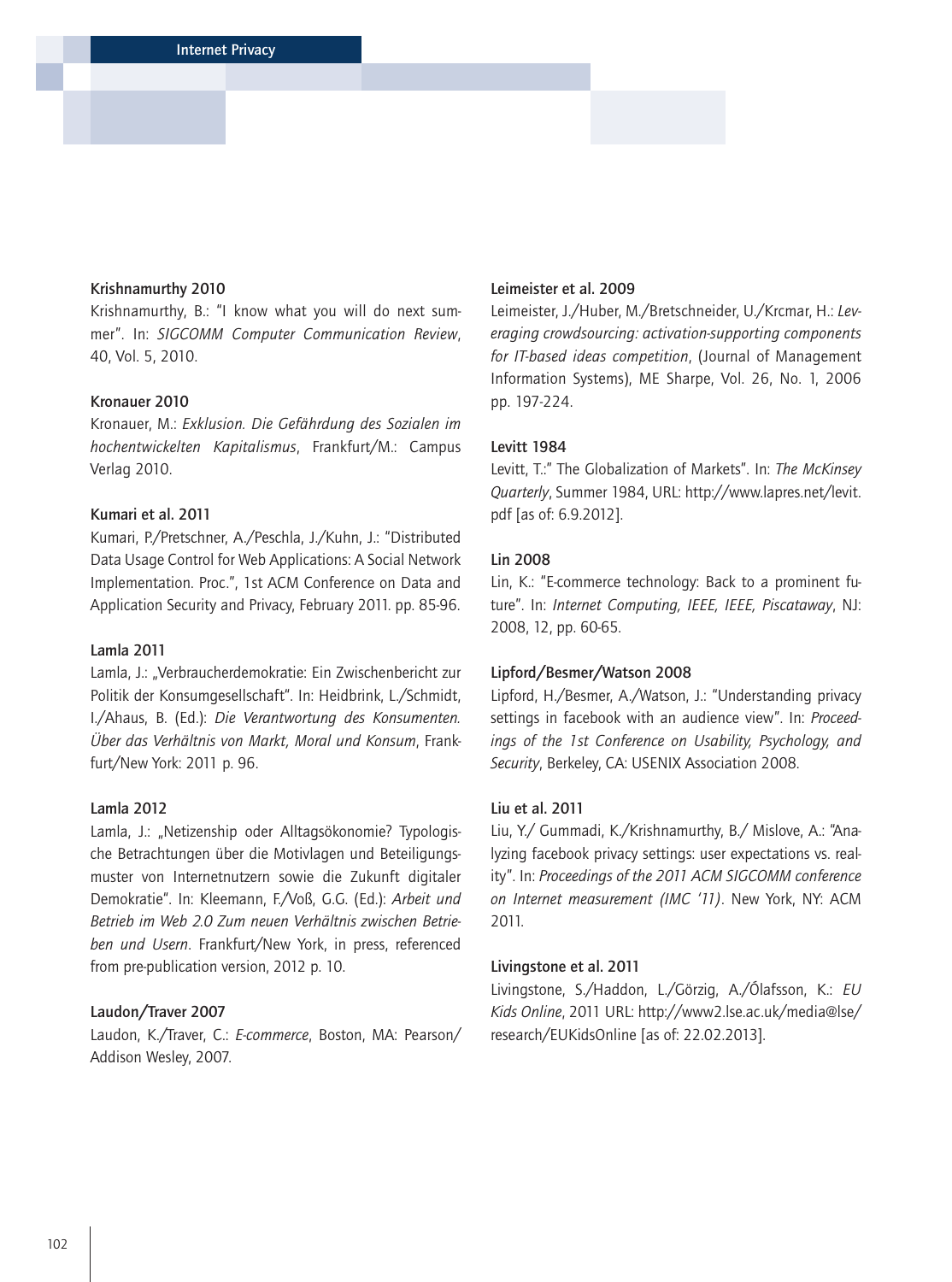# Lovat**/**Pretschner 2011

Lovat, E./Pretschner, A.: "Data-centric multi-layer usage control enforcement: A social network example". In: *Proceedings 16th ACM Symposium on Access Control Models and Technologies*, New York, NY: ACM, 2011 pp. 151-152.

# MacKenzie 2009

MacKenzie, D.: *Material Markets. How Economic Agents Are Constructed*, Oxford: Oxford University Press 2009.

# Madejski**/**Johnson**/**Bellovin 2011

Madejski, M./ Johnson, M./ Bellovin, S.: "The failure of online social network privacy settings". In: *Technical Report CUCS-010-11*, Department of Computer Science, Columbia University, 2011.

# Masing 2012 a

Masing, J.: "Herausforderungen des Datenschutzes". In: *Neue Juristische Wochenschrift (NJW)* 2012, pp. 2305-2311.

# Masing 2012 b

Masing, J.: "Ein Abschied von den Grundrechten". In: Süd*deutsche Zeitung (SZ)* 2012, pp. 9-10.

# Mauss 1968

Mauss, M.: *Die Gabe. Die Form und Funktion des Austauschs in archaischen Gesellschaften*, Frankfurt a.M.: Suhrkamp 1968.

#### McAfee**/**Brynjolfsson 2008

McAfee, A./Brynjolfsson, E.: "Investing in the IT That Makes a Competitive Difference". In: *Harvard Business Review*, July-August, 2008.

## McCarthy 2010

McCarthy, C.: *Facebook applies for ad-targeting patent.* CNET, 2010. URL: http://[news.cnet.com](http://news.cnet.com/8301-13577_3-20021141-36.html)/8301-13577\_ [3-20021141-36.html](http://news.cnet.com/8301-13577_3-20021141-36.html) [as of: 08.02.2013].

# McKeon 2012

McKeon, M.: *The Evolution of Privacy on Facebook*, 2012. URL: http://mattmckeon.com/facebook-privacy/ [as of: 29.05.2012].

# Mead 1934

Mead, G.: *Mind, Self, and Society from the Standpoint of a Social Behaviourist*, Chicago, IL: University of Chicago Press, 1934.

## Meißner 2008

Meißner, S.: "Personalisierter Massenkonsum im Internet". In: Schrage, Dominik/ Friederici, Markus R. (Ed.): *Zwischen Methodenpluralismus und Datenhandel. Zur Soziologie der kommerziellen Konsumforschung*. Wiesbaden (VS), 2008.

# Mellahi**/**Johnson 2000

Mellahi, K./Johnson, M.: "Does it pay to be a first mover in e-commerce? The case of Amazon.com". In: *Management Decision*, 38, 2000, pp. 445-452.

# Miller 1998

Miller, D.: *A Theory of Shopping*. Cambridge: Polity Press 1998.

# Miller 2011

Miller, D.: *Tales from Facebook*. Cambridge/Malden: Polity Press 2011.

#### Miller 2012 a

Miller, D.: *Das wilde Netzwerk. Ein ethnologischer Blick auf Facebook*. Frankfurt a. M: Suhrkamp Verlag 2012.

## Miller 2012 b

Miller, C.: *Starbucks and Square to Team Up*, 2012. URL: http://[www.nytimes.com](http://www.nytimes.com/2012/08/08/technology/starbucks-and-square-to-team-up.html)/2012/08/08/technology/star[bucks-and-square-to-team-up.html](http://www.nytimes.com/2012/08/08/technology/starbucks-and-square-to-team-up.html) [as of: 22.02.2013].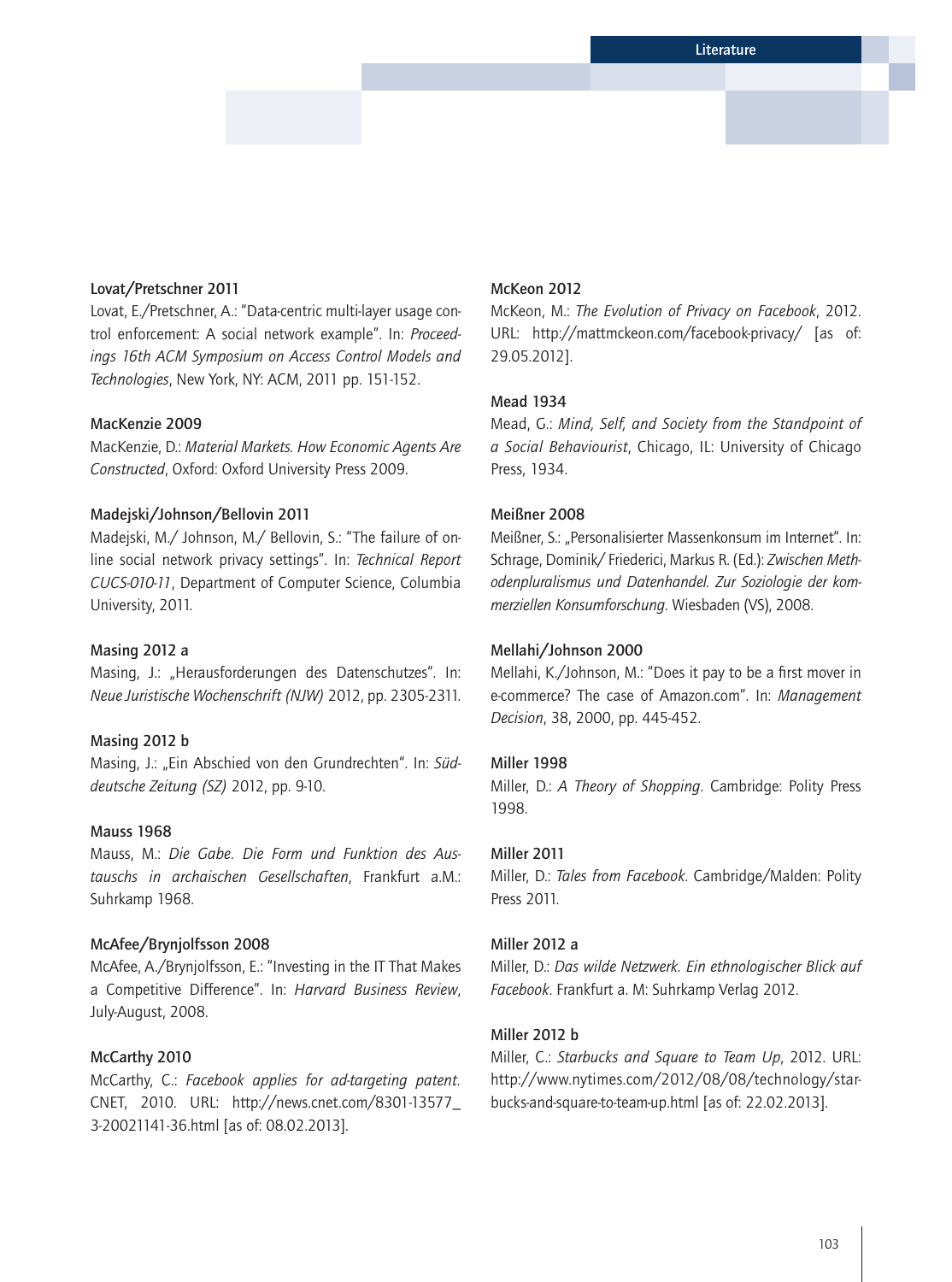# Moos 2011

Moos, F.: *Datenschutzrecht Schnell Erfasst*. London/Berlin/ New York: Springer 2011.

# Moos 2012

Moos, F.: "Die Entwicklung des Datenschutzrechts im Jahr 2011". In: *Kommunikation und Recht (K&R)*, 3, 2012, pp. 151-159.

# Mozilla 2012

Better Privacy Add On. URL: https://[addons.mozilla.org](https://addons.mozilla.org/de/firefox/addon/betterprivacy/)/ de/firefox/addon/[betterprivacy](https://addons.mozilla.org/de/firefox/addon/betterprivacy/)/ [12.9.2012].

# Müller 2003

Müller, G./ Eymann, T./ Kreutzer, M.: *Telematik- und Kommunikationssysteme in der vernetzten Wirtschaft*. Oldenbourg: Wissenschaftsverlag 2003.

## Müller et al. 2011

Müller, G./Lowis, L./Tobisch, A.: *German E-Identity*, IIG-Hitachi Report,No. 2, 2011.

## Müller et al. 2011

Müller, G./Sonehara, N./Echizen, I./Wohlgemuth, S.: *Sustainable Cloud Computing, Business & Information Systems Engineering*, Springer, 3, 2011.

# Müller 2012

Müller, G. et al.: "Vertrauensinfrastruktur und Privatheit als ökonomische Fragestellung". In: Buchmann, J. (Ed.): *Internet Privacy – Eine multidisziplinäre Bestandsaufnahme*/*A multidisciplinary analysis* (acatech STUDIE), Heidelberg et al.: Springer Verlag 2012.

## Müller**/**Eymann**/**Kreutzer 2003

Müller, G./Eymann, T./Kreutzer, M.: *Telematik- und Kommunikationssysteme in der vernetzten Wirtschaft,* Lehrbücher Wirtschaftsinformatik, Oldenbourg Verlag: 2003.

## Narayanan**/**Shmatikov 2009

Narayanan, A./Shmatikov, V.: *De-anonymizing Social Networks*, IEEE Symposium on Security and Privacy. Washington, D.C.: 2009.

#### Nebel**/**Richter 2012

Nebel, M./ Richter, P.: "Datenschutz bei Internetdiensten nach der DS-GVO, Vergleich der deutschen Rechtslage mit dem Kommissionsentwurf". In: *Zeitschrift für Datenschutz (ZD)* 9/2012, pp. 407-411.

# Nissenbaum 2011

Nissenbaum, H.: "A Contextual Approach to Privacy Online". In: *Daedalus Fall No. 4*, 2011, pp. 32-48.

# Nissenbaum 2011

Nissenbaum, H.: *Privacy in Context: Technology, Policy, and the Integrity of Social Life*, Palo Alto, CA: Stanford University Press 2011.

# Nolte 2011

Nolte, N.: "Zum Recht auf Vergessen im Internet - Von digitalen Radiergummis und anderen Instrumenten". In: *Zeitschrift für Rechtspolitik (ZRP)44*: 8, 2011, pp. 236-240.

#### Northwestern University 2009

Northwestern University: "Tracking The Digital Traces Of Social Networks." In: *ScienceDaily*, 14 Feb. 2009. URL: [http:](http://www.sciencedaily.com/releases/2009/02/090213161031.htm)// [www.sciencedaily.com](http://www.sciencedaily.com/releases/2009/02/090213161031.htm)/releases/2009/02/090213161031. [htm](http://www.sciencedaily.com/releases/2009/02/090213161031.htm) [as of: 25.02.2013].

#### OECD 1999

The Organization for Economic Co-Operation and Development: OECD Guidelines on the Protection of Privacy and Transborder Flows of Personal Data,1999. URL: http://[www.oecd.org](http://www.oecd.org/document/18/0%2C2340%2Cen_2649_34255_1815186_1_1_1_1%2C00.html)/document/18/0,2340, [en\\_2649\\_34255\\_1815186\\_1\\_1\\_1\\_1,00.html](http://www.oecd.org/document/18/0%2C2340%2Cen_2649_34255_1815186_1_1_1_1%2C00.html) [as of: 25.02.2013].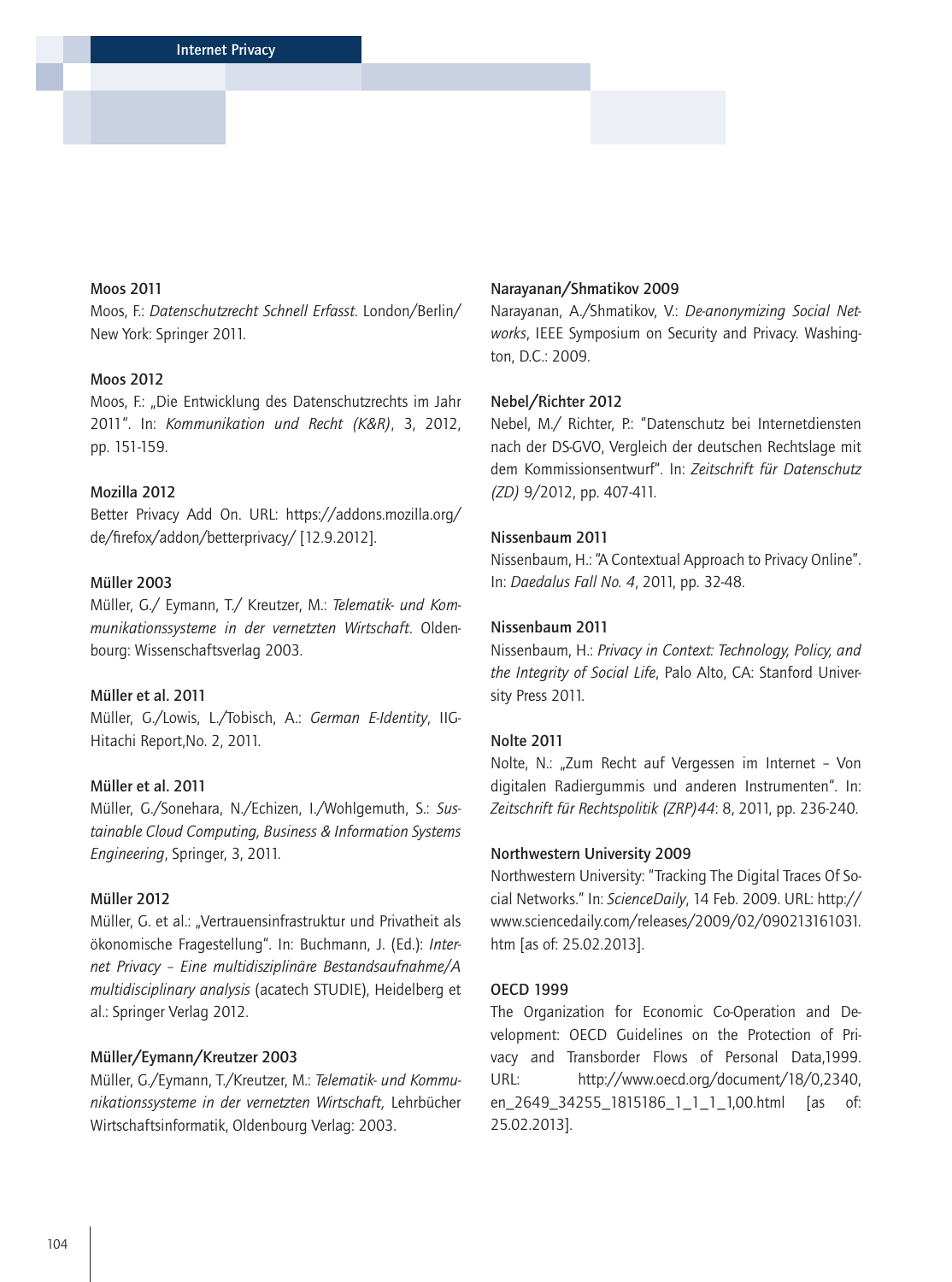# OECD 2013

*The Organization for Economic Co-Operation and Development*: OECD Privacy Principles, 2013. URL: http://[oecdpri](http://oecdprivacy.org/)[vacy.org](http://oecdprivacy.org/)/ [as of: 22.02.2013].

Office of the Data Protection Commissioner, Ireland 2011 The Office of the Data Protection Commissioner, Ireland: Report of Data Protection Audit of Facebook, 2011. URL: https://[www.dataprotection.ie](https://www.dataprotection.ie/documents/facebook%20report/final%20report/report.pdf)/documents/facebook%20 report/[final%20report](https://www.dataprotection.ie/documents/facebook%20report/final%20report/report.pdf)/report.pdf [as of: 25.02.2013].

## Opsahl 2010

Opsahl, K.: *Facebook's Eroding Privacy Policy:* A Timeline, 2010. URL: https://[www.eff.org](https://www.eff.org/deeplinks/2010/04/facebook-timeline)/deeplinks/2010/04/face[book-timeline](https://www.eff.org/deeplinks/2010/04/facebook-timeline) [as of: 29.05.2012].

## O'Reilly 2005

O'Reilly, T.: *What is Web 2.0*, 2005, URL: http://[www.oreilly.](http://www.oreilly.de/artikel/web20.html) de/artikel/[web20.html](http://www.oreilly.de/artikel/web20.html) [as of: 25.02.2013].

## Pretschner**/**Lovat**/**Büchler 2011

Pretschner, A. /Lovat, E./Büchler, M.: "Representation-Independent Data Usage Control." In: *Proceedings of the Sixth International Workshop on Data Privacy Management*, 2011. URL: http://[www22.informatik.tu-muenchen.de](http://www22.informatik.tu-muenchen.de/fileadmin/papers/dpm11.pdf)/fileadmin/papers/[dpm11.pdf](http://www22.informatik.tu-muenchen.de/fileadmin/papers/dpm11.pdf) [as of: 25.02.2013].

# PWC 2011

PricewaterhouseCoopers: *Datenschützen: Eine Studie zum aktuellen Stand des Datenschutzes in deutschen Großunternehmen 2011*. URL: http://[www.pwc.de](http://www.pwc.de/de_DE/de/compliance/assets/PwC_Studie_Datenschutz_2011.pdf)/de\_DE/de/ compliance/assets/[PwC\\_Studie\\_Datenschutz\\_2011.pdf](http://www.pwc.de/de_DE/de/compliance/assets/PwC_Studie_Datenschutz_2011.pdf). [as of: 25.02.2013].

# Rahman et al. 2010

Rahman, F./Hoque, M./Kawsar, F./Ahamed, S.: *Preserve your privacy with pco:* "A privacy sensitive architecture for context obfuscation for pervasive e-community based applications". In: *IEEE Second International Conference on Social Computing (SocialCom)*, 2010. pp. 41-48.

# Raynes-Goldie 2010

Raynes-Goldie, K.: "Aliases, Creeping, and Wall Cleaning: Understanding Privacy in the Age of Facebook". In: *First Monday*, Volume 15, Number 1 - 4 January 2010. URL: http://[firstmonday.org](http://firstmonday.org/htbin/cgiwrap/bin/ojs/index.php/fm/article/view/2775/2432)/htbin/cgiwrap/bin/ojs/index.php/ fm/[article](http://firstmonday.org/htbin/cgiwrap/bin/ojs/index.php/fm/article/view/2775/2432)/view/2775/2432 [as of: 08.02.2013].

## Rohan**/**Tunguz-Zawislak**/**Sheffer**/**Harmsen 2008

Rohan, T./Tunguz-Zawislak, T./Sheffer, S./Harmsen, J.: *Network node ad targeting. U.S. Patent Application 0080162260, Assignee: Google Inc.* URL: http://[patent](http://patentscope.wipo.int/search/en/detail.jsf?docId=WO2008082962&recNum=1&maxRec=&office=&prevFilter=&sortOption=&queryString=&tab=PCTDescription)scope.wipo.int/search/en/[detail.jsf?docId=WO20080829](http://patentscope.wipo.int/search/en/detail.jsf?docId=WO2008082962&recNum=1&maxRec=&office=&prevFilter=&sortOption=&queryString=&tab=PCTDescription) [62&recNum=1&maxRec=&office=&prevFilter=&sortOption](http://patentscope.wipo.int/search/en/detail.jsf?docId=WO2008082962&recNum=1&maxRec=&office=&prevFilter=&sortOption=&queryString=&tab=PCTDescription) [=&queryString=&tab=PCTDescription](http://patentscope.wipo.int/search/en/detail.jsf?docId=WO2008082962&recNum=1&maxRec=&office=&prevFilter=&sortOption=&queryString=&tab=PCTDescription) [as of: 25.02.2013].

#### Roßnagel**/**Pfitzmann**/**Garstka 2001

Roßnagel, A./Pfitzmann, A./Garstka, H.: *Modernisierung des Datenschutzrechts-Gutachten im Auftrag des Bundesministeriums des Innern*, Berlin 2001.

## Roßnagel**/**Banzhaf**/**Grimm 2003

Roßnagel, A./ Banzhaf, J./ Grimm, R.: *Datenschutz im Electronic Commerce*, Heidelberg: Verlag Recht und Wirtschaft, GmbH 2003.

#### Roßnagel 2007

Roßnagel, A.: "Datenschutz in einem informatisierten Alltag", Berlin: Friedrich-Ebert Stiftung 2007.

#### Roßnagel 2011

Roßnagel, A., "Das Gebot der Datenvermeidung und -sparsamkeit als Ansatz wirksamen technikbasierten Persönlichkeitsschutzes?". In: Eifert, M. / Hoffmann-Riem, W. (Ed.): *Innovation, Recht und öffentliche Kommunikation* (Sonderdruck) – Innovation und Recht IV, Berlin: Duncker & Humblot 2011.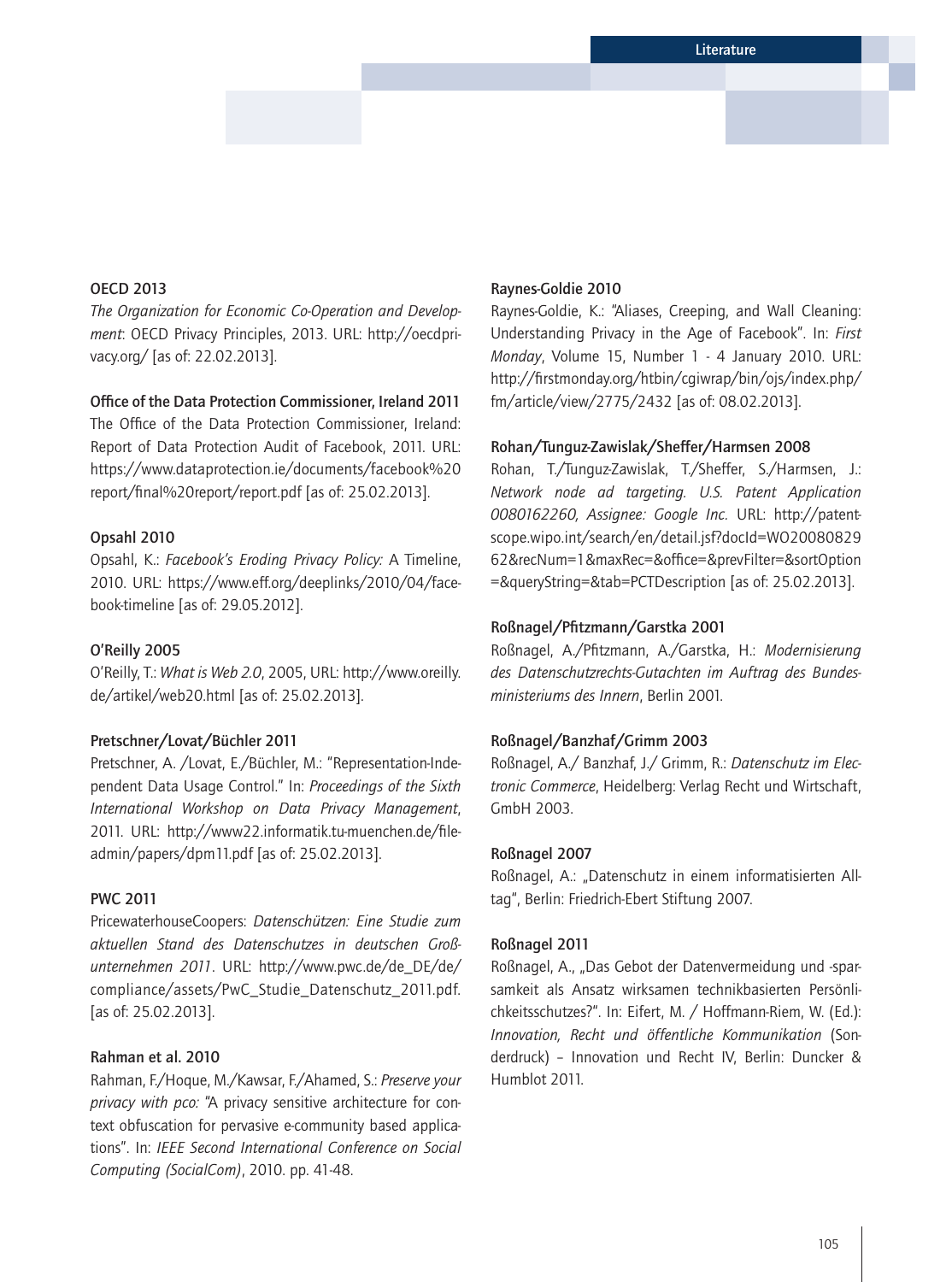## Roßnagel 2012

Roßnagel, A.: "Datenschutzgesetzgebung, Monopol oder Vielfalt?". In: *Datenschutz und Datensicherheit (DuD)*  2012, pp. 553-555.

# Roth 2008

Roth, A.: "What have we learned from Market Design?" In: *Economic Journal*, 2008. pp. 285-310.

# Sackmann**/**Strüker 2005

Sackmann, S./Strüker, J.: *Electronic Commerce Enquete - 10 Jahre Electronic Commerce: Eine stille Revolution in deutschen Unternehmen*, Leinfelden: Konradin-IT-Verlag 2005.

# Schafer**/**Konstan**/**Riedl 2001

Schafer, J./Konstan, J./Riedl, J.: "E-commerce recommendation applications". In: *Data Mining and Knowledge Discovery*, Vol. 5, No. 1/2 2001, pp. 115-153.

## Schafer**/**Konstan**/**Ried 1999

Schafer, J./Konstan, J./Ried, J.: "Recommender Systems in e-Commerce". In: *EC '99 – Proceedings of the 1st ACM Conference on Electronic Commerce*, 1999. URL: http://[delivery.](http://delivery.acm.org/10.1145/340000/337035/p158-schafer.pdf%3Fip%3D141.51.138.147%26acc%3DPUBLIC%26CFID%3D127865815%26CFTOKEN%3D12791856%26__acm__%3D1342519436_5ac3a8775875d04a78aff17a5861230d) acm.org/10.1145/340000/337035/[p158-schafer.pdf?ip=](http://delivery.acm.org/10.1145/340000/337035/p158-schafer.pdf%3Fip%3D141.51.138.147%26acc%3DPUBLIC%26CFID%3D127865815%26CFTOKEN%3D12791856%26__acm__%3D1342519436_5ac3a8775875d04a78aff17a5861230d) [141.51.138.147&acc=PUBLIC&CFID=127865815&CFTOK](http://delivery.acm.org/10.1145/340000/337035/p158-schafer.pdf%3Fip%3D141.51.138.147%26acc%3DPUBLIC%26CFID%3D127865815%26CFTOKEN%3D12791856%26__acm__%3D1342519436_5ac3a8775875d04a78aff17a5861230d) [EN=12791856&\\_\\_acm\\_\\_=1342519436\\_5ac3a8775875d](http://delivery.acm.org/10.1145/340000/337035/p158-schafer.pdf%3Fip%3D141.51.138.147%26acc%3DPUBLIC%26CFID%3D127865815%26CFTOKEN%3D12791856%26__acm__%3D1342519436_5ac3a8775875d04a78aff17a5861230d) [04a78aff17a5861230d](http://delivery.acm.org/10.1145/340000/337035/p158-schafer.pdf%3Fip%3D141.51.138.147%26acc%3DPUBLIC%26CFID%3D127865815%26CFTOKEN%3D12791856%26__acm__%3D1342519436_5ac3a8775875d04a78aff17a5861230d) [as of:25.02.2013].

## Schaumann 2013

Schaumann, P.: *Ihre Datenspuren im Internet*, 2013. URL: http://[www.sicherheitskultur.at](http://www.sicherheitskultur.at/spuren_im_internet.htm#user)/spuren\_im\_internet. [htm#user \[](http://www.sicherheitskultur.at/spuren_im_internet.htm#user)as of: 25.02.2013].

# Scheer**/**Kruppke**/**Heib 2003

Scheer, A./Kruppke, H./Heib, R.: E-Government: *Prozessoptimierung in der öffentlichen Verwaltung*, Berlin/Heidelberg/ New York: Springer, 2003.

# Schelske 2008

Schelske, A.: "Transparente Märkte in interaktiven Wertschöpfungsprozessen: Synchrone Konsumforschung mit vernetzten Konsumenten". In: Schrage, Dominik/Friederici, Markus R. (Ed.): *Zwischen Methodenpluralismus und Datenhandel. Zur Soziologie der kommerziellen Konsumforschung*. Wiesbaden (VS), 2008.

## Schreiber 2009

Schreiber, W.: *Bundeswahlgesetz, Kommentar* (8. Auflage), Köln 2009, § 1 BWahlG, Rn. 94.

# Schroeder 2009

Schroeder, S.: Gaydar: *Your Facebook friends can reveal your sexual orientation*, 2009. URL: http://[mashable.](http://mashable.com/2009/09/21/facebook-friends-sexual-orientation/) com/2009/09/21/[facebook-friends-sexual-orientation](http://mashable.com/2009/09/21/facebook-friends-sexual-orientation/)/ [as of: 22.02.2013].

# Sievers 2012

Sievers, B.: *Ist erlaubt, was gefällt? Urheberrechtverletzung und Verantwortlichkeit beim Social Sharing, Gewerblicher Rechtschutz und Urheberrecht. Praxis im Immaterial- und Wettbewerbsrecht* (GRUR-Prax) 10/2012, pp. 229- 231.

## Simitis 2011

Simitis, S.: "Simitis 2011, § 29 BDSG, Rn. 96; dissenting opinion Schmitz". In: Hoeren/Sieber, *Teil 16.2, Rn. 214,* 2012.

## Singer 2011

Singer, N.: *The Trouble with the Echo Chamber,* 2011. URL: https://[www.nytimes.com](https://www.nytimes.com/2011/05/29/technology/29stream.html)/2011/05/29/ technology/[29stream.html.](https://www.nytimes.com/2011/05/29/technology/29stream.html) [as of: 22.02.2013].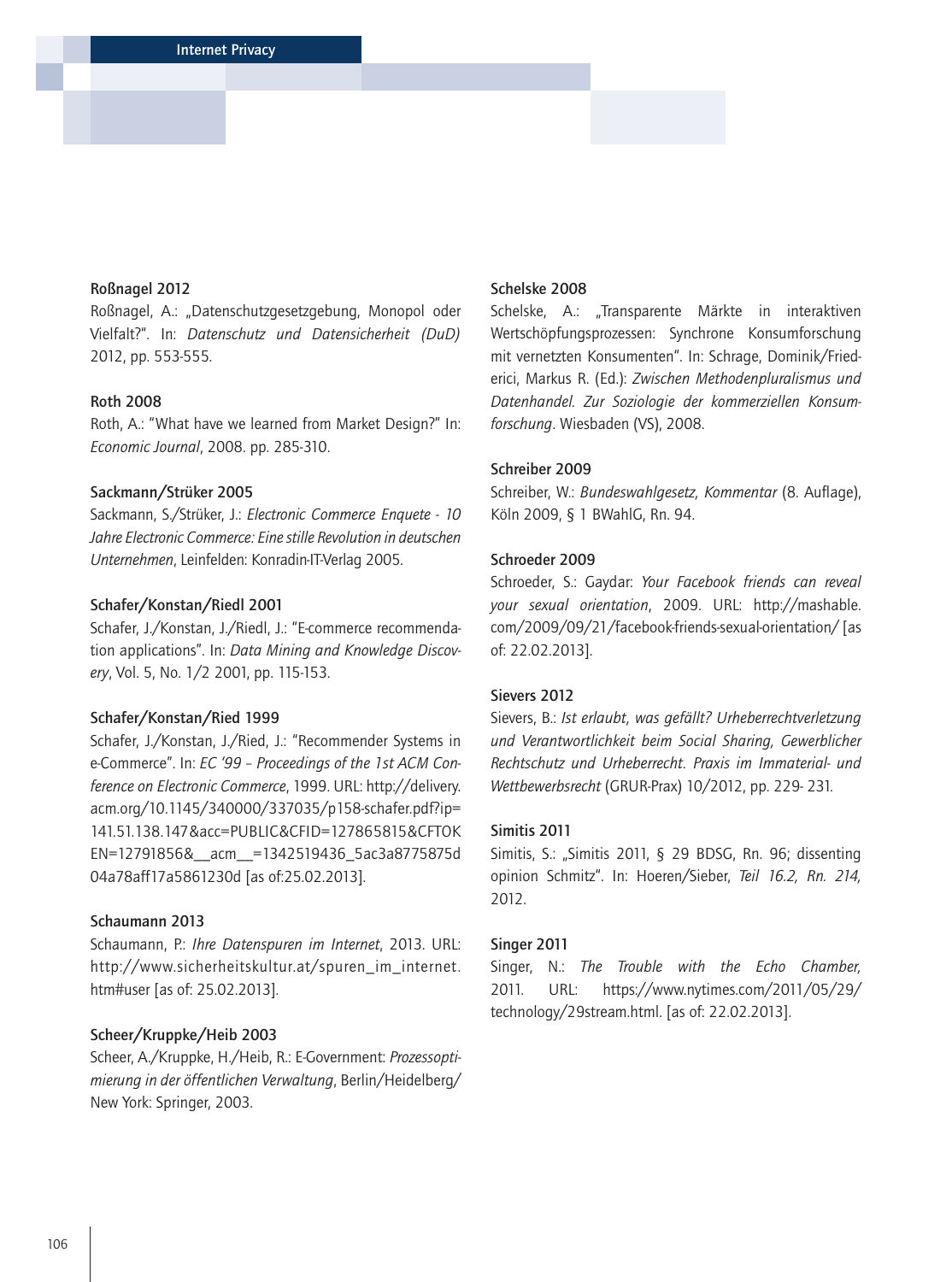# Siri**/**Melchner**/**Wolff 2012

Siri, J./Melchner, M./Wolff, A.: "The Political Network. Parteien und politische Kommunikation auf Facebook". In: Zurawski, N./Schmidt, J./Stegbauer, C. (Ed.): *Phänomen "Facebook".* Sonderausgabe von kommunikation@gesellschaft, Jg. 13, Beitrag 6. URL: http://[nbn-resolving.de](http://nbn-resolving.de/urn:nbn:de:0228-201213068)/ [urn:nbn:de:0228-201213068](http://nbn-resolving.de/urn:nbn:de:0228-201213068) [as of: 02.05.2012].

# The Smoking Gun 2007

The Smoking Gun: *College Sued Over "Drunken Pirate"* Sanctions, 2007 URL: http://[www.thesmokinggun.com](http://www.thesmokinggun.com/documents/crime/college-sued-over-drunken-pirate-sanctions)/documents/crime/[college-sued-over-drunken-pirate-sanctions](http://www.thesmokinggun.com/documents/crime/college-sued-over-drunken-pirate-sanctions) [as of: 25.02.2013].

# Solove 1972

Solove, D.: *Understanding Privacy*, Cambridge, Mass.: Harvard University Press, 1972 (New Edition 2008).

## Solove 2008

Solove, D.: *Understanding Privacy*, Cambridge, Mass.: Harvard University Press 2008.

# Solove 2011

Solove, D. J.: *Nothing to Hide. The False Trade-Off Between Privacy and Security,* New Haven u.a.: Yale University Press 2011.

#### Spiekermann 2006

Spiekermann, S.: "Individual Price Discrimination – An Impossibility?". In: Kobsa, A./Chepalla, R./ Spiekermann, S. (Ed.): *Proceedings of the CHI 2006 Workshop on Privacy-Enhanced Personalization.* 2006, URL: http://[www.isr.](http://www.isr.uci.edu/pep06/papers/PEP06_Spiekermann.pdf) uci.edu/pep06/papers/[PEP06\\_Spiekermann.pdf](http://www.isr.uci.edu/pep06/papers/PEP06_Spiekermann.pdf) [as of: 25.02.2013].

## Spindler 2012

Spindler, G.: "Persönlichkeitsschutz im Internet - Anforderungen und Grenzen einer Regulierung" Gutachten F. In: *Ständige Deputation des Deutschen Juristentages, Verhandlungen des 69. Deutschen Juristentages*. München: Verlag Beck CH 2012.

## Spindler**/**Schuster 2011

Spindler, G./Schuster, F. (Ed.): *Recht der elektronischen Medien- Kommentar*, 2. Auflage, Verlag C. H. Beck München 2011.

# Statista GmbH 2012

Statista GmbH: *E-commerce Statista-Dossier,* 2012. URL: http://[de.statista.com](http://de.statista.com/statistik/download_file/studyDownload/NDQ3MDUuMjc4Nw%3D%3D/)/statistik/download\_file/study-Download/[NDQ3MDUuMjc4Nw==](http://de.statista.com/statistik/download_file/studyDownload/NDQ3MDUuMjc4Nw%3D%3D/)/ [as of: 25.02.2013].

## Steam 2013

Steam: *Hard - & Software- Umfrage:* January 2013. URL: http://store.steampowered.com/hwsurvey [as of: 25.02.2013].

#### Sterritt 2005

Sterritt, R.: "Autonomic computing" In: *Innovations in systems and software engineering*, 1, 2005, pp. 79-88.

## Süddeutsche 2011

Süddeutsche.de: *Hacker stehlen Millionen geheime Kundendaten*, 2011 URL: http://[www.sueddeutsche.de](http://www.sueddeutsche.de/digital/datenklau-bei-sony-hacker-stehlen-millionen-geheime-kundendaten-1.1089569)/digital/ [datenklau-bei-sony-hacker-stehlen-millionen-geheime-kun](http://www.sueddeutsche.de/digital/datenklau-bei-sony-hacker-stehlen-millionen-geheime-kundendaten-1.1089569)[dendaten-1.1089569](http://www.sueddeutsche.de/digital/datenklau-bei-sony-hacker-stehlen-millionen-geheime-kundendaten-1.1089569) [as of: 25.02.2013].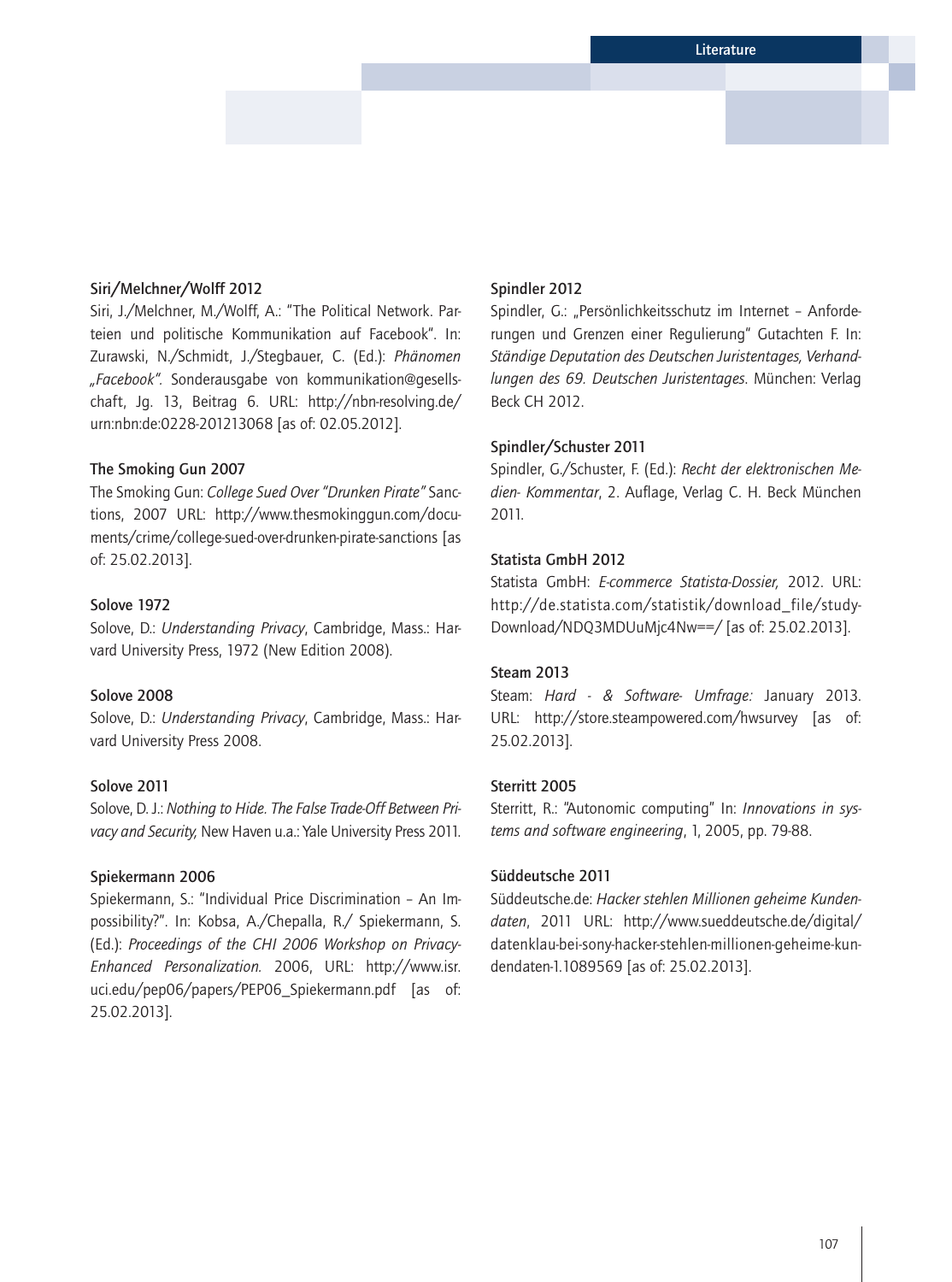# Süddeutsche Zeitung 2011

Süddeutsche Zeitung: *1600 Gäste, keine Gastgeberin,* 2011. URL: http://[www.sueddeutsche.de](http://www.sueddeutsche.de/panorama/facebook-party-in-hamburg-gaeste-elf-festnahmen-drei-anzeigen-1.1105389)/panorama/ [facebook-party-in-hamburg-gaeste-elf-festnahmen-drei-anzei](http://www.sueddeutsche.de/panorama/facebook-party-in-hamburg-gaeste-elf-festnahmen-drei-anzeigen-1.1105389)[gen-1.1105389](http://www.sueddeutsche.de/panorama/facebook-party-in-hamburg-gaeste-elf-festnahmen-drei-anzeigen-1.1105389) [as of: 05.06.2011].

# Sweeney 2000

Sweeney, L.: "Uniqueness of Simple Demographics in the U.S. Population". In: *Laboratory for Int'l Data Privacy, Working Paper LIDAP-WP4*, 2000. URL: http://[datapri](http://dataprivacylab.org/projects/identifiability/pharma1.pdf)vacylab.org/projects/[identifiability](http://dataprivacylab.org/projects/identifiability/pharma1.pdf)/pharma1.pdf [as of: 25.02.2013].

# Taz.de 2012

Taz.de: *Das geht weit über Yahoo hinaus*, 2012. URL: [https:](https://www.taz.de/400000-Datensaetze-gestohlen/%2197243/)// www.taz.de/[400000-Datensaetze-gestohlen](https://www.taz.de/400000-Datensaetze-gestohlen/%2197243/)/!97243/ [as of: 25.02.2013].

# Tor 2013

The Tor Project Inc.: *Anonymity Online*, 2013.URL: [https:](https://www.torproject.org/)// [www.torproject.org](https://www.torproject.org/)/ [as of: 12.09.2012].

# TRUSTe 2013

TRUSTe: *Internet Privacy and Security for Businesses,* 2013 URL: http://www.truste.com/ [as of: 25.02.2013].

# Trust Services 2013

Trust Services: *Principles, Criteria, and Illustrations*. URL: www.webtrust.org/ [as of: 25.02.2013].

# Tsai et al. 2007

Tsai, J./Egelmann, S./Cranor, L./Acquisti, A.: "The Effect of Online Privacy Information on Purchasing Behaviour: An Experimental Study". In: *The Sixth Workshop on the Economics of Information Security (WEIS 2007)*. Pittsburgh, PA, June 7-8 2007. URL: http://[weis2007.econinfosec.org](http://weis2007.econinfosec.org/papers/57.pdf)/ [papers](http://weis2007.econinfosec.org/papers/57.pdf)/57.pdf [as of: 25.02.2013].

# Turow**/**Feldmann**/**Meltzer 2005

Turow, J./Feldman, L./Meltzer, K.: "Open to Exploitation – America's Shoppers Online and Offline". In: *Annenberg School for Communications Departmental Papers (ASC)*  2005. URL: http://repository.upenn.edu/asc\_papers/35. [as of: 08.02.2013].

#### Turow et al. 2009

Turow, J./King, J./Hoofnagle, C./Bleakley, A./Hennessy, M.: "Americans Reject Tailored Advertising and Three Activities that Enable It". In: *Social Science Research Network,* Vol. 104, Issue 30, 2009, pp. 1-27.

# Ulbricht 2012

Ulbricht, M.: "Privacy settings in online social networks as a conflict of interests- Regulating User Behaviour on Facebook". In: Abraham, A. (Ed.): *Computational Social Networks: Security and Privacy, Series in Computer Communications and Networks*. London: Springer Verlag 2012.

# van den Berg 2010

van den Berg, B./ Leenes, R.: "Audience Segregation in Social Network Sites". In: *Proceedings of the IEEE International Conference on Social Computing*, 2010, pp. 1111-1116.

# Wang et al. 2011

Wang, Y./Komanduri, S./Leon, P./Norcie, G./Acquisti, A./ Cranor, L.: I *Regretted the Minute I Pressed Share: A Qualitative Study of Regrets on Facebook*. 2011. URL: http://[cups.](http://cups.cs.cmu.edu/soups/2011/proceedings/a10_Wang.pdf) cs.cmu.edu/soups/2011/proceedings/[a10\\_Wang.pdf](http://cups.cs.cmu.edu/soups/2011/proceedings/a10_Wang.pdf) [as of: 03.05.2012]

# Waidner et al. 2011

Waidner, M./Fischer-Hübner, S./Hoofnagle, C./Krontiris, I./ Rannenberg, K.: "Online Privacy: Towards Informational Self-Determination on the Internet". In: *Dagstuhl Perspectives Workshop 11061. Dagstuhl Manifestos 1(1)*, 2011, pp. 1-20.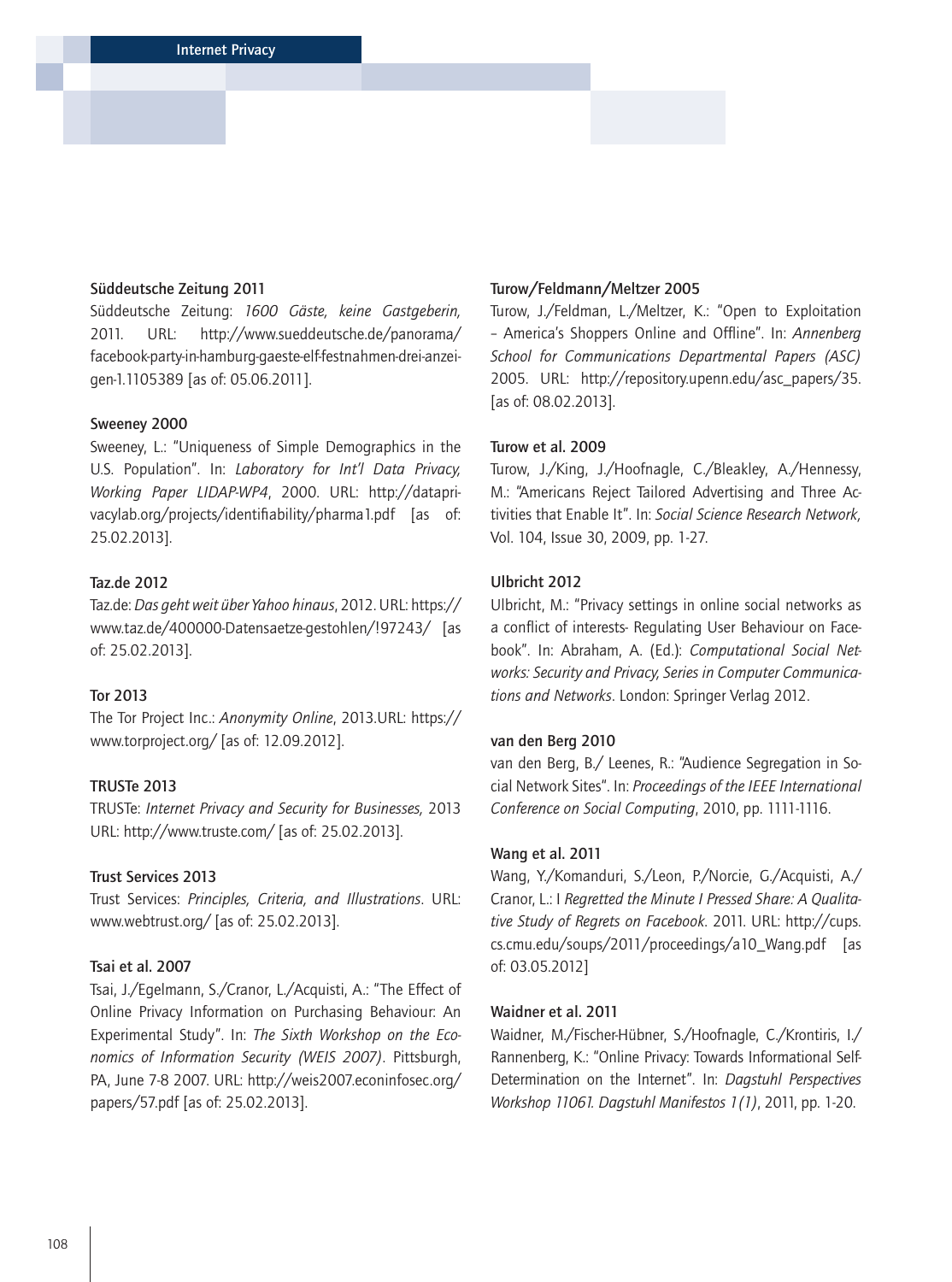## Weinhardt et al. 2009

Weinhardt, C./Anandasivam, A./Blau, B./Borissov, N./ Meinl, T./Michalk, W./Stößer, J.: "Cloud computing-a classification, business models, and research directions". In: *Business & Information Systems Engineering*, Springer, 2009, 1, pp. 391-399.

### Weiss 2008

Weiss, S.: "The Need for a Paradigm Shift in Addressing Privacy Risks in Social Networking Applications". In: *IFIP International Federation for Information Processing 262*. Boston: Springer 2008, pp. 161-171.

### Westin 1967

Westin, A. F.: *Privacy and Freedom*, New York: Athenum 1967.

#### Whitehead 1941

Whitehead, A.: *Process and Reality:* An Essay in Cosmology, New York: Free Press 1941.

## Wisniewski**/**Lipford**/**Wilson 2012

Wisniewski, P./Lipford, H./Wilson, D.: "Fighting for My Space: Coping Mechanisms for SNS Boundary Regulation". *In the Proceedings of the Conference on Human Factors in Computing Systems*, Austin, TX, May 2012.

### Wisniewski**/**Lipford**/**Wilson 2011

Wisniewski, P./Lipford, H./Wilson, D.: "Interpersonal Boundary Mechanisms within Online Social Networks". Extended Abstract presented at the Conference on Human Factors in Computing Systems, Workshop on the Privacy for a Networked World: Bridging Theory and Design, Philadelphia, PA: May 2011. URL: http://[pamspam.com](http://pamspam.com/wp-content/uploads/2011/06/pjkwis_networked_privacy_final.pdf)/wp-content/ uploads/2011/06/[pjkwis\\_networked\\_privacy\\_final.pdf](http://pamspam.com/wp-content/uploads/2011/06/pjkwis_networked_privacy_final.pdf) [as of: 25.02.2013]

#### Wondracek et al. 2010

Wondracek, G./Thorsten H./Kirda E./Kruegel, C.: "A Practical Attack to De-anonymize Social Network Users". In: *Proceedings of the 2010 IEEE Symposium on Security and Privacy (SP '10). IEEE Computer Society*, Washington, DC: 2010, pp. 223-238.

### YouCom 2011

YouCom: *Jeder Vierte während der Arbeitszeit bei Facebook,* 2011. URL: http://[www.youcom.de](http://www.youcom.de/sites/default/files/Facebook%20Studie%20youCom%20PM%2BInterview%20%28pdf%29.pdf)/sites/default/files/ [Facebook%20Studie%20youCom%20PM%2BInterview%20](http://www.youcom.de/sites/default/files/Facebook%20Studie%20youCom%20PM%2BInterview%20%28pdf%29.pdf) [%28pdf%29.pdf \[](http://www.youcom.de/sites/default/files/Facebook%20Studie%20youCom%20PM%2BInterview%20%28pdf%29.pdf)as of: 20.03.2012].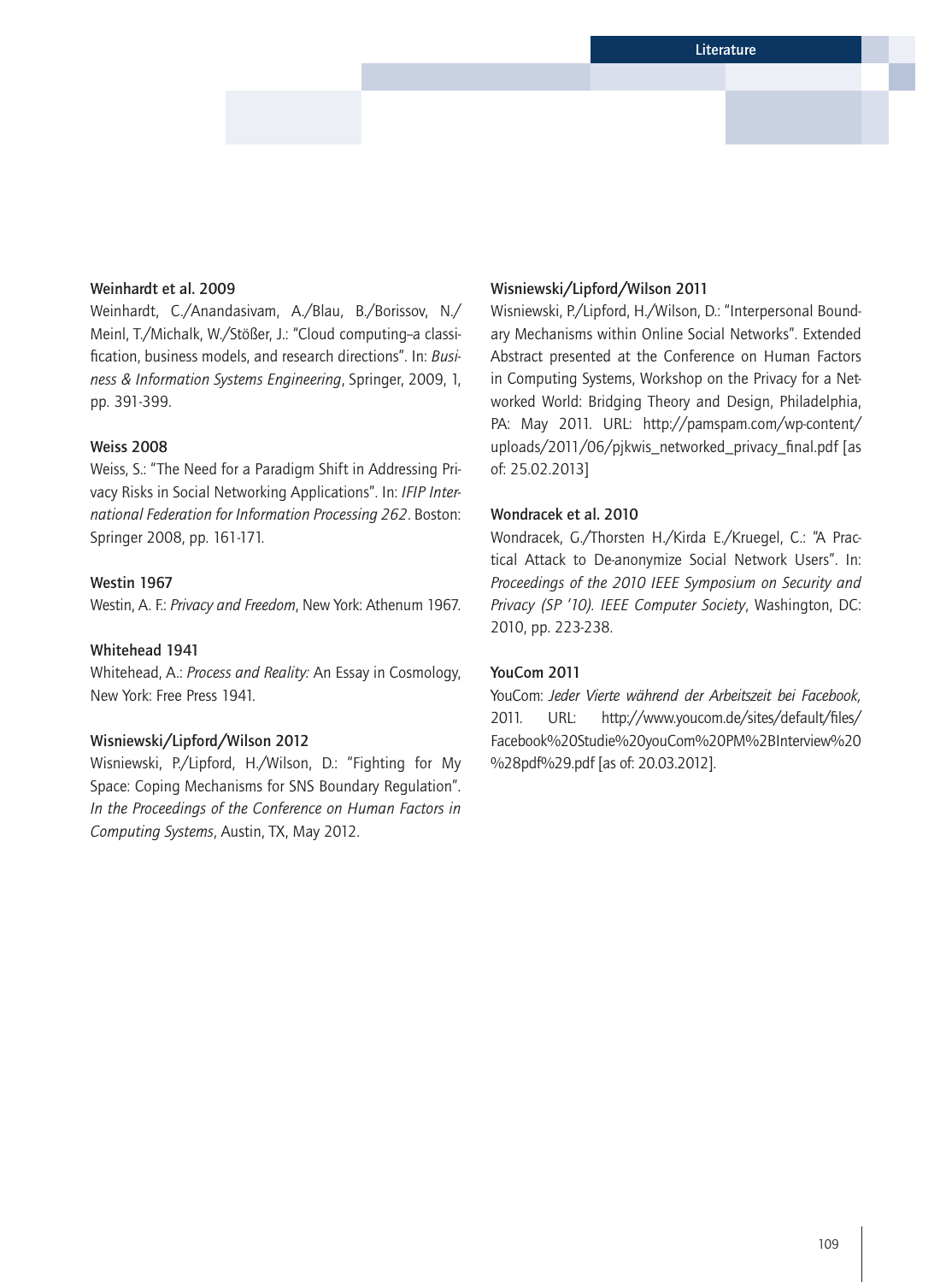Internet Privacy

# > THE FOLLOWING VOLUMES HAVE BEEN PUBLISHED IN THE SERIES "acatech STUDY" AND "acatech REPORTS AND RECOMMENDS" UP TO NOW:

Albers, A./Denkena, B./Matthiesen, S. (Ed.): *Faszination Konstruktion. Berufsbild und Tätigkeitsfeld im Wandel* (acatech STUDIE), Heidelberg et al.: Springer Verlag 2012.

Buchmann, J. (Ed.): *Internet Privacy. Eine multidisziplinäre Bestandsaufnahme / A multidisciplinary analysis* (acatech STUD-IE), Heidelberg et al.: Springer Verlag 2012.

Geisberger, E./Broy, M. (Ed.): *agendaCPS – Integrierte Forschungsagenda Cyber-Physical Systems* (acatech STUDIE), Heidelberg et al.: Springer Verlag 2012.

Spath, D./Walter, A. (Ed.): *Mehr Innovationen für Deutschland. Wie Inkubatoren akademische Hightech-Ausgründungen besser fördern können* (acatech STUDIE), Heidelberg et al.: Springer Verlag 2012.

Hüttl, R. F./Bens, O. (Ed.): *Georessource Wasser – Herausforderung Globaler Wandel. Beiträge zu einer integrierten Wasserressourcenbewirtschaftung in Deutschland* (acatech STUDIE), Heidelberg et al.: Springer Verlag 2012.

Appelrath, H.-J./Kagermann, H./Mayer, C. (Ed.): *Future Energy Grid. Migrationspfade ins Internet der Energie* (acatech STUD-IE), Heidelberg et al.: Springer Verlag 2012. Auch in Englisch erhältlich (als pdf) über www.acatech.de

acatech (Ed.): *Organische Elektronik in Deutschland* (acatech BERICHTET UND EMPFIEHLT, Nr. 6), Heidelberg et al.: Springer Verlag 2011. Auch in Englisch erhältlich (als pdf) über www.acatech.de

Federspiel, R./Salem, S.: *Der Weg zur Deutschen Akademie der Technikwissenschaften*. Heidelberg et al.: Springer-Verlag 2011.

acatech (Ed.): *Monitoring von Motivationskonzepten für den Techniknachwuchs.* (acatech BERICHTET UND EMPFIEHLT, Nr. 5), Heidelberg et al.: Springer Verlag 2011.

acatech (Ed.): *Wirtschaftliche Entwicklung von Ausgründungen aus außeruniversitären Forschungseinrichtungen* (acatech BERICHTET UND EMPFIEHLT, Nr. 4), Heidelberg et al.: Springer Verlag 2010.

acatech (Ed.): *Empfehlungen zur Zukunft der Ingenieurpromotion. Wege zur weiteren Verbesserung und Stärkung der Promotion in den Ingenieurwissenschaften an Universitäten in Deutschland* (acatech BERICHTET UND EMPFIEHLT, Nr. 3), Stuttgart: Fraunhofer IRB Verlag 2008. Aktualisierte Kurzfassung (2012) auch in Englisch erhältlich (als pdf) über www.acatech.de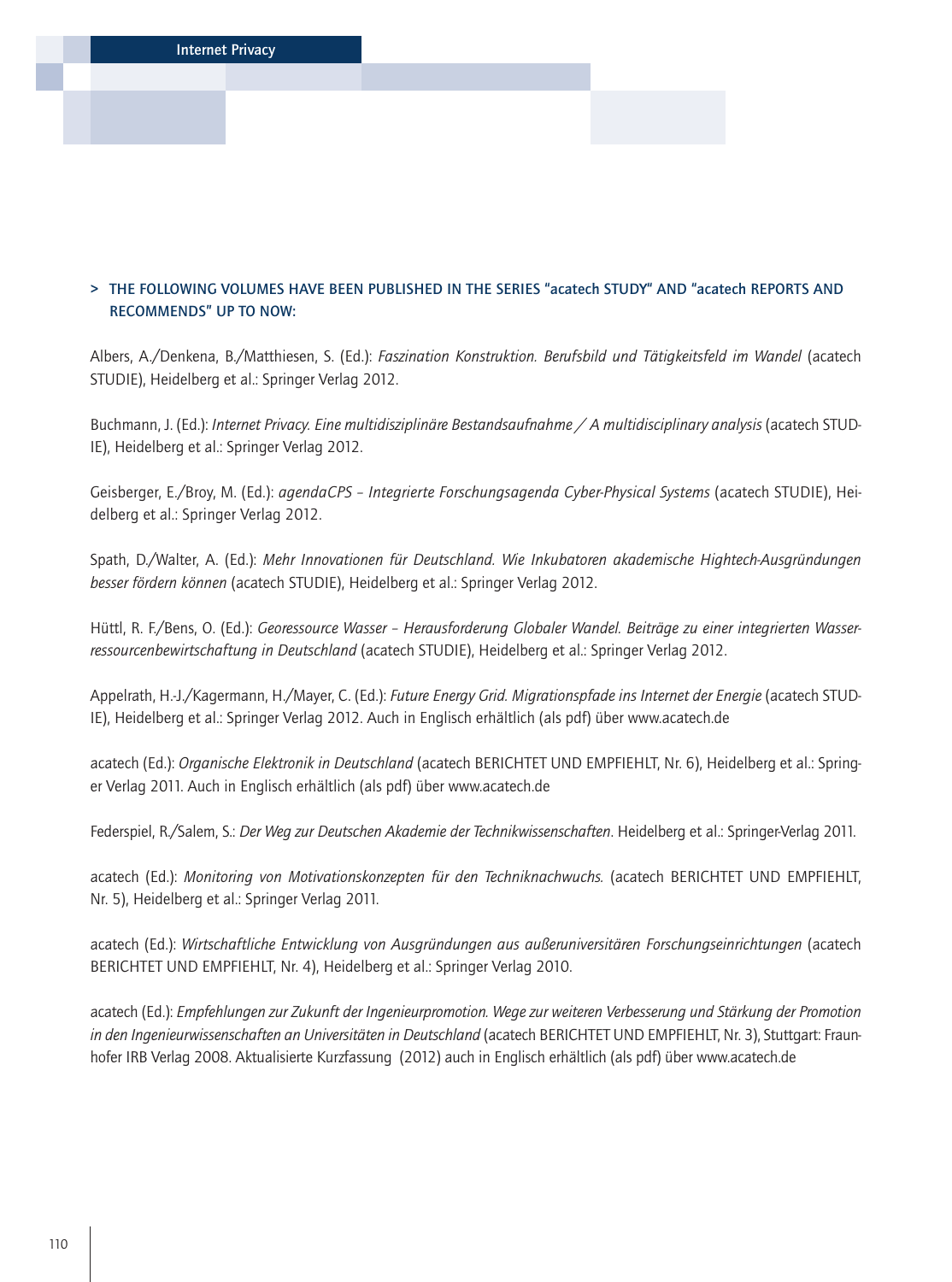Federspiel, R./Salem, S.: *Zur Gründungsgeschichte der Deutschen Akademie der Technikwissenschaften*, Stuttgart: Fraunhofer IRB Verlag 2007.

acatech (Ed.): *Bachelor- und Masterstudiengänge in den Ingenieurwissenschaften. Die neue Herausforderung für Technische Hochschulen und Universitäten* (acatech BERICHTET UND EMPFIEHLT, Nr. 2), Stuttgart: Fraunhofer IRB Verlag 2006.

acatech (Ed.): *Mobilität 2020. Perspektiven für den Verkehr von morgen, Schwerpunkt Straßen- und Schienenverkehr* (acatech BERICHTET UND EMPFIEHLT, Nr. 1), Stuttgart: Fraunhofer IRB Verlag 2006.